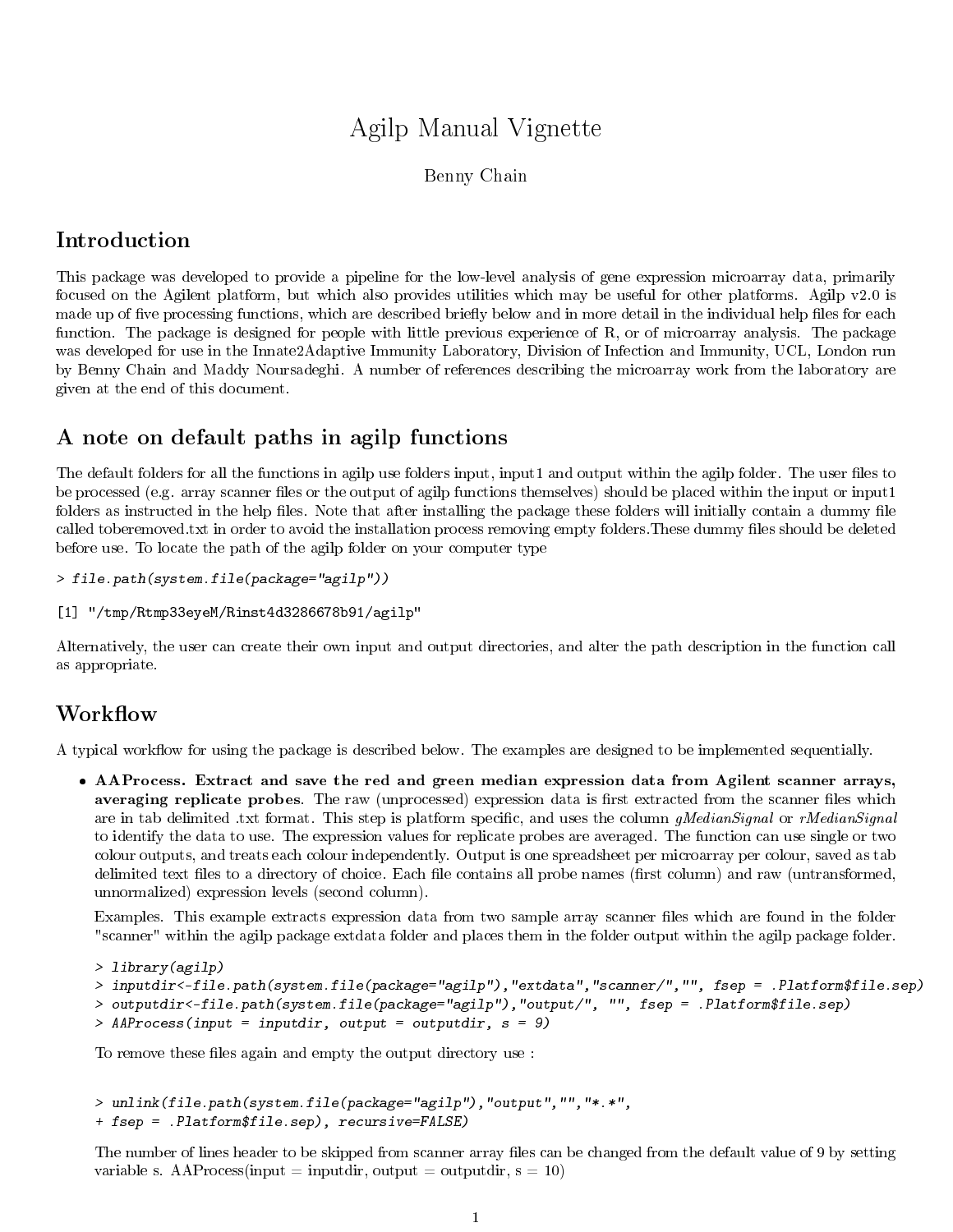• filenamex. Copy extracted raw file names to template. Typically, the array file names are stored in a database We use a simple spreadsheet for this (e.g. Excel or other) which contains details such as the date the experiments were run, the types of samples, the experimenter, and any other important experimental detail (see sample template.txt in the agilp extdata folder for an example). However, a major source of documentation error occurs while entering the array files names into the template file (array file names are often very long arbitrary alphanumeric sequences). For this reason we use *filenamex* which outputs a text file containing the names of all the files in a directory; this list can be easily copied and pasted directly into a template file.

Examples. This example makes a list of the names of all the files in the folder agilp/extdata/raw and saves it in a file called names.txt (tab delimited) in the folder agilp/output.

```
> library(agilp)
```

```
> inputdir<-file.path(system.file(package="agilp"),"extdata","raw/","", fsep = .Platform$file.sep)
```

```
> outputdir<-file.path(system.file(package="agilp"),"output/", "", fsep = .Platform$file.sep)
```
> filenamex(input=inputdir,output=outputdir)

To remove these files again and empty the output directory use :

```
> unlink(file.path(system.file(package="agilp"),"output","","*.*",
```
+ fsep = .Platform\$file.sep), recursive=FALSE)

#### · Baseline. Generate a normalisation baseline file.

The AALoess normalisation function (see below) requires a 'baseline' file which contains the mean value for each probe from a number of different arrays against which to normalise each new array. Baseline generates such a baseline from a set of arrays. The set can be either all arrays in a chosen directory, or selected from a template file (see help file for more details). By default, all array data is base 2 log transformed before calculating the mean. If the files to be analysed contain different numbers of identifiers, the output will contain only the data for the IDs common to the whole set.

Examples. Takes all the files of unprocessed data in folder agilp/ $extdata/raw$ , calculates the mean expression value for each probe, and saves as agilp/output/testbase.txt.

- > library(agilp)
- > inputdir<-file.path(system.file(package="agilp"),"extdata","raw/","", fsep = .Platform\$file.sep)
- > outputbase<-file.path(system.file(package="agilp"),"output", "testbase.txt", fsep = .Platform\$file.sep)
- > template<-file.path(system.file(package="agilp"),"extdata","sample\_template.txt", fsep = .Platform\$file
- > Baseline(NORM="LOG",allfiles="TRUE", $r=2$ , $A=2$ , $B=3$ ,input=inputdir, baseout=outputbase, t = template)

Alternatively the following example uses only those data files defined in column 2, rows 2-5 of the template file. In additon, this example does not log transform the data.

```
> Baseline(NORM="FALSE",allfiles="FALSE",r=2,A=2,B=5,input=inputdir, baseout=outputbase, t = template)
```
To remove these files again and empty the output directory use :

```
> unlink(file.path(system.file(package="agilp"),"output","","*.*",
```
+ fsep = .Platform\$file.sep), recursive=FALSE)

• Loader. Select set of processed array files from directory according to criteria from a template file. It is often necessary to select a series of expression array data files (for example generated by  $AAProcess$ ) from a directory containing many such les (our repository has around 1000 array data sets so far) according to some criteria in the template file. For example, one might want to analyze all samples from particular dates, or tissue type etc. Loader inputs a template file in which each row contains the details for a separate array, and which has previously been sorted according to some predefined criteria (see sample template.txt in the agilp/extdata for an example). It uses the array file names for a set of rows of the template (first and last row chosen by user, but must be contiguous), and either (if f  $=\text{TRUE}$ ") transfers the chosen files to a different directory, or outputs a single file (by default saved as alldata.txt) in which each column contains one array set of data.

Examples. This will copy the files with names given in column 2, rows 2:3 of the sample template file from the input folder to output folder.

```
> inputdir<-file.path(system.file(package="agilp"),"extdata","raw/","", fsep = .Platform$file.sep)
```

```
> outputdir<-file.path(system.file(package="agilp"),"output/", "", fsep = .Platform$file.sep)
```

```
> template<-file.path(system.file(package="agilp"),"extdata","sample_template.txt",
```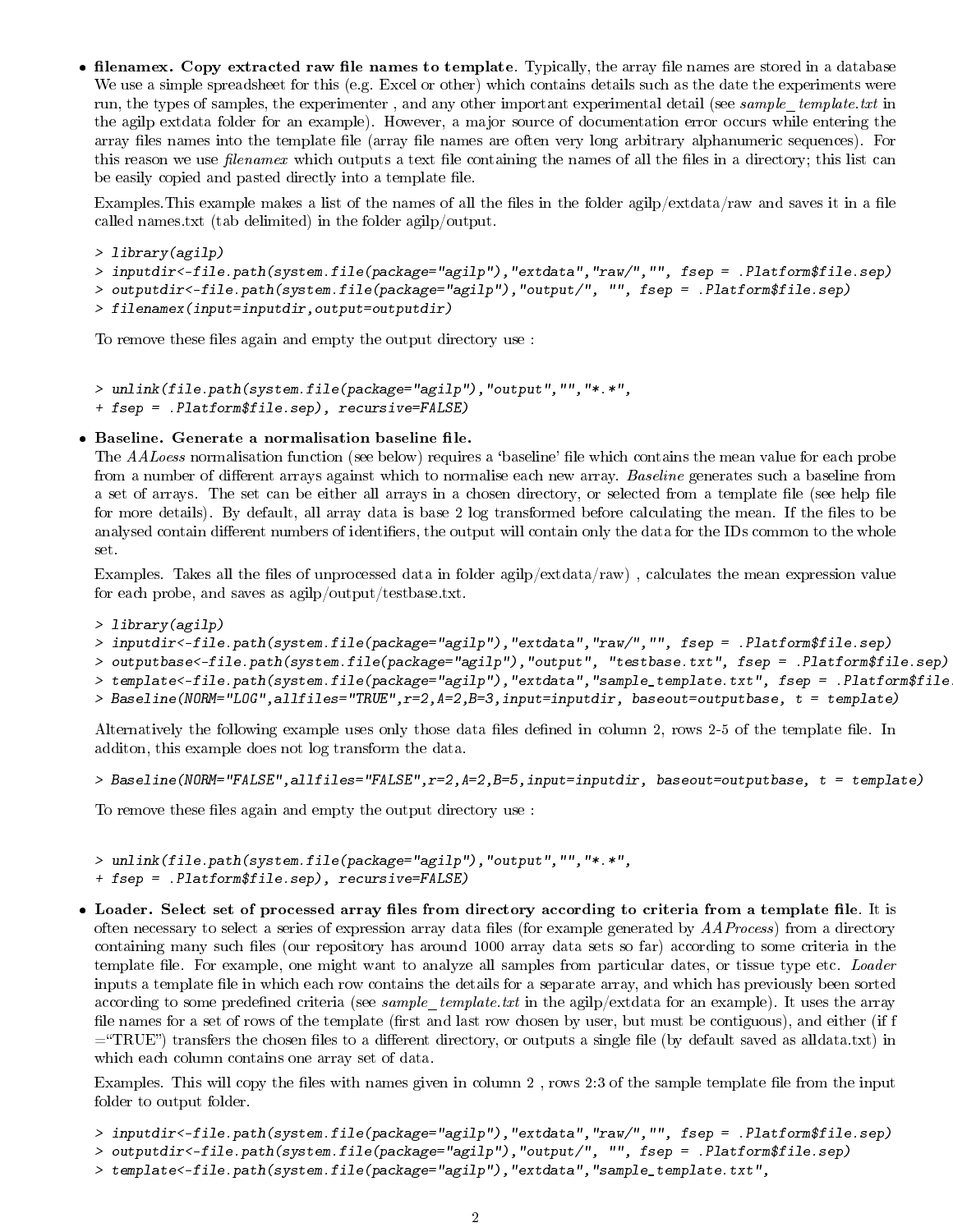+ fsep = .Platform\$file.sep)

> Loader(input=inputdir,output=outputdir,t=template,f="TRUE",r=2,A=2,B=5)

Alternatively this will output a single file all\_data.txt with the same data in a merged file. The file is also output back to R as object dataout

> Loader(input=inputdir,output=outputdir,t=template,f="FALSE",r=2,A=2,B=5)

|                    | gRaw_arrays_scanner_file1.txt |
|--------------------|-------------------------------|
| $(+)E1A_160_1$     | 84.76562                      |
| $(+)$ E1A_r60_3    | 86.65625                      |
| $(+)$ E1A_r60_a104 | 85.42188                      |
| $(+)$ E1A_r60_a107 | 84.73438                      |
| $(+)$ E1A_r60_a135 | 84.98438                      |
| $(+)$ E1A_r60_a20  | 90.53125                      |
| $(+)$ E1A_r60_a22  | 99.98438                      |
| $(+)$ E1A_r60_a97  | 83.65625                      |
| $(+) E1A_160_111$  | 87.15625                      |
| $(+)$ E1A_r60_n9   | 85.90625                      |
| $(+)$ eQC-39       | 83.25000                      |
| $(+)$ eQC-40       | 80.20000                      |
| $(+)$ eQC-41       | 83.15000                      |
| $(+)$ eQC-42       | 84.55000                      |
| 3xSLv1             | 84.34967                      |
| A_23_P100001       | 1244.00000                    |
| A_23_P100011       | 145.00000                     |
| A_23_P100022       | 134.00000                     |
| A_23_P100056       | 288.50000                     |
| A_23_P100074       | 1641.00000                    |
| A_23_P100092       | 372.00000                     |
| A_23_P100103       | 173.00000                     |
| A_23_P100111       | 128.00000                     |
| A_23_P100127       | 489.00000                     |
|                    | 184.00000                     |
| A_23_P100133       | 562.00000                     |
| A_23_P100141       | 253.00000                     |
| A_23_P100156       | 116.00000                     |
| A_23_P100177       |                               |
| A_23_P100189       | 99.00000                      |
| A_23_P100196       | 1209.00000<br>2508.00000      |
| A_23_P100203       | 1887.50000                    |
| A_23_P100220       |                               |
| A_23_P100240       | 140.00000                     |
| A_23_P10025        | 191.00000                     |
| A_23_P100263       | 1572.50000                    |
| A_23_P100278       | 110.00000                     |
| A_23_P100292       | 9570.00000                    |
| A_23_P100315       | 3100.00000                    |
| A_23_P100326       | 4399.50000                    |
| A_23_P100341       | 10593.50000                   |
| A_23_P100344       | 1922.00000                    |
| A_23_P100355       | 2719.00000                    |
| A_23_P100386       | 92.50000                      |
| A_23_P100392       | 804.50000                     |
| A_23_P100408       | 80.50000                      |
| A_23_P100413       | 239.00000                     |
| A_23_P100420       | 3512.50000                    |
| A_23_P100441       | 1324.00000                    |
| A_23_P100455       | 328.00000                     |
| A_23_P100469       | 427.00000                     |
| A_23_P100478       | 785.50000                     |
| A_23_P100486       | 11739.00000                   |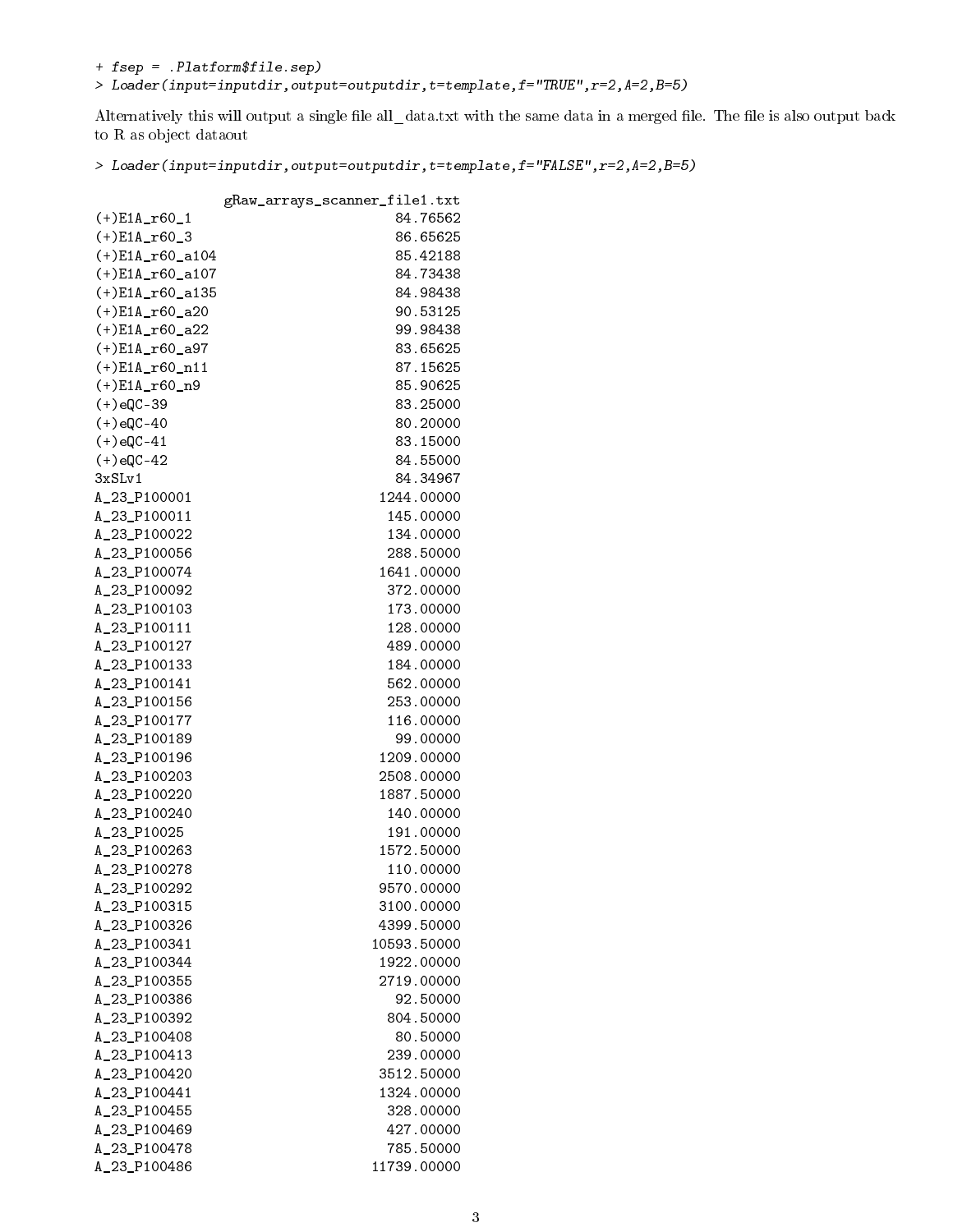| A_23_P100499 | 152.00000   |
|--------------|-------------|
| A_23_P100501 | 3271.00000  |
| A_23_P100517 | 586.00000   |
| A_23_P100522 | 4774.00000  |
| A_23_P100539 | 387.00000   |
| A_23_P100556 | 649,00000   |
| A_23_P100576 | 5485.00000  |
| A_23_P100583 | 103.00000   |
| A_23_P100595 | 94.50000    |
| A_23_P10060  | 79.00000    |
| A_23_P100602 | 687.00000   |
| A_23_P10062  | 91.00000    |
| A_23_P100632 | 19335.00000 |
| A_23_P100642 | 366.00000   |
| A_23_P100654 | 1244.00000  |
| A_23_P100660 | 3949.00000  |
| A_23_P100676 | 375,00000   |
| A 23 P100693 | 670.50000   |
| A_23_P100704 | 592.50000   |
| A_23_P100711 | 3972.50000  |
| A_23_P100730 | 436.00000   |
| A_23_P100754 | 231.50000   |
| A_23_P100764 | 2644.00000  |
| A_23_P10077  | 270.50000   |
| A_23_P100779 | 367.50000   |
| A_23_P100788 | 211.00000   |
| A_23_P100795 | 408.00000   |
| A_23_P100802 | 7216.00000  |
| A_23_P10081  | 178.00000   |
| A_23_P100868 | 2487.00000  |
| A_23_P100872 | 97.00000    |
| A_23_P100883 | 2943.00000  |
| A_23_P10091  | 163.50000   |
| A_23_P100912 | 190.00000   |
| A_23_P100931 | 80.00000    |
| A_23_P100935 | 82.00000    |
| A_23_P100959 | 99.00000    |
| A_23_P100963 | 223.00000   |
| A_23_P100990 | 101.00000   |
| A_23_P100991 | 81.00000    |
| A_23_P101007 | 387.00000   |
| A_23_P101013 | 1405.00000  |
| A_23_P101025 | 364.00000   |
| A_23_P101038 | 83.00000    |
| A_23_P101048 | 98.50000    |
| A_23_P101054 | 180.00000   |
| A_23_P101073 | 106.00000   |
| A_23_P101084 | 98.00000    |
| A_23_P101093 | 827.00000   |
| A_23_P101111 | 857.00000   |
| A_23_P101121 | 511.00000   |
| A_23_P101131 | 93.00000    |
| A_23_P101141 | 196.00000   |
| A_23_P101185 | 4124.00000  |
| A_23_P101193 | 563.00000   |
| A_23_P101208 | 3651.00000  |
| A_23_P10121  | 3057.00000  |
| A_23_P101237 | 1711.00000  |
| A_23_P101240 | 15390.50000 |
| A_23_P101246 | 379.00000   |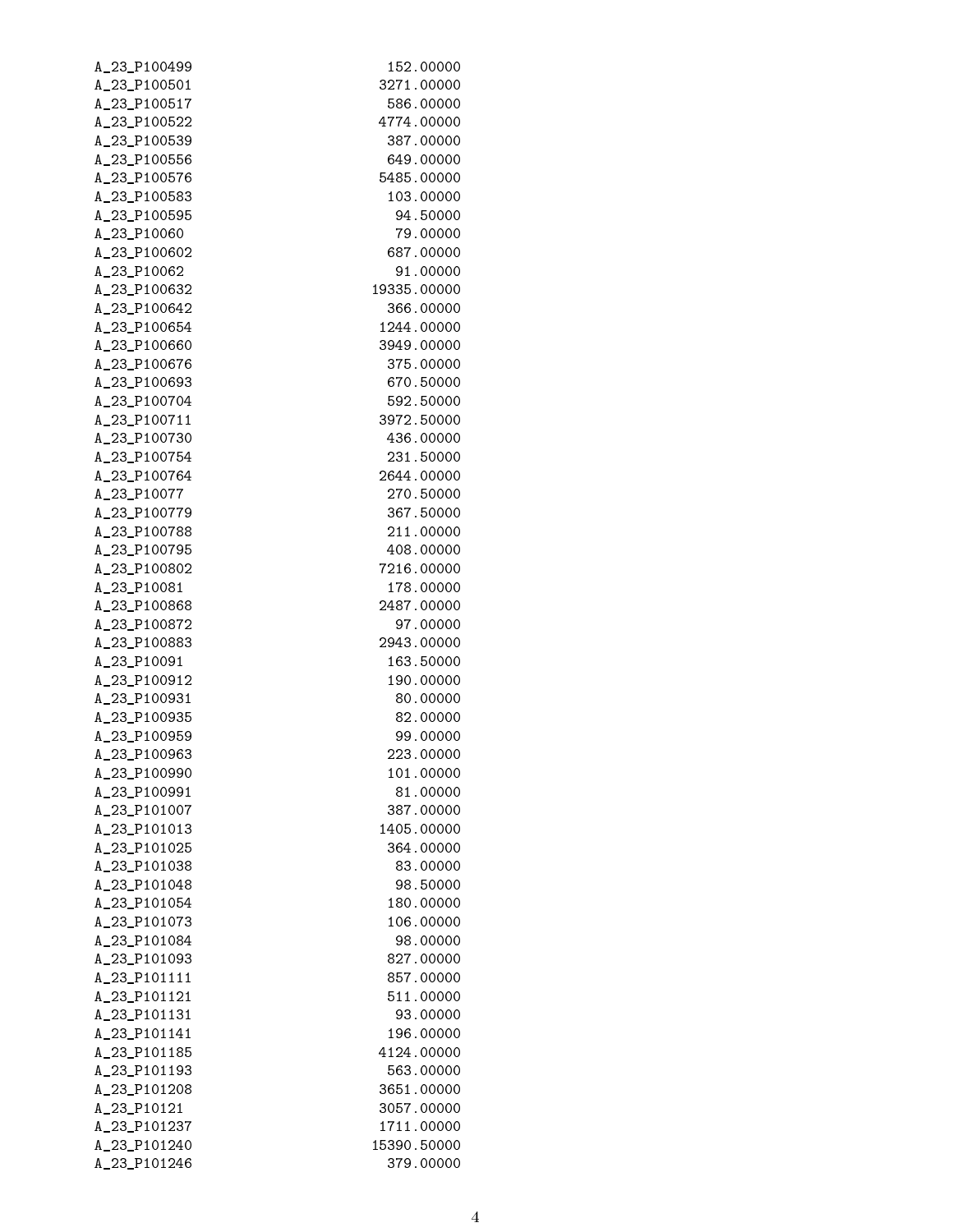| A_23_P101253 | 381.50000   |
|--------------|-------------|
| A_23_P101258 | 220,00000   |
| A_23_P10127  | 7540.00000  |
| A_23_P101272 | 1224.50000  |
| A_23_P101281 | 497.50000   |
| A_23_P101297 | 295,00000   |
| A_23_P101303 | 1100.00000  |
| A_23_P101308 | 263,50000   |
| A_23_P101319 | 130,00000   |
| A_23_P101321 | 159.50000   |
| A_23_P101332 | 1987.00000  |
| A_23_P101342 | 316.00000   |
| A_23_P10135  | 546.50000   |
| A_23_P101351 | 740.00000   |
| A_23_P101374 | 203.00000   |
| A_23_P101380 | 834,00000   |
| A_23_P101392 | 320,00000   |
| A_23_P1014   | 1205.50000  |
| A_23_P101407 | 7430.50000  |
| A_23_P101427 | 166.50000   |
| A_23_P101434 | 106.00000   |
| A_23_P101461 | 6686,00000  |
| A_23_P101476 | 161.50000   |
| A_23_P101480 | 356,00000   |
| A_23_P101505 | 794.50000   |
| A_23_P101516 | 175.00000   |
| A_23_P101521 | 78.00000    |
| A_23_P101532 | 64534.20000 |
| A_23_P101551 | 2714.50000  |
| A_23_P10156  | 394.00000   |
| A_23_P101564 | 91.00000    |
| A_23_P101573 | 83.00000    |
| A_23_P101615 | 330.00000   |
| A_23_P101623 | 135.00000   |
| A_23_P101636 | 84.00000    |
| A_23_P101642 | 805.00000   |
| A_23_P101655 | 1207.00000  |
| A_23_P101671 | 231.00000   |
| A_23_P101683 | 81.50000    |
| A_23_P101699 | 566,00000   |
| A_23_P101707 | 1906.50000  |
| A_23_P10172  | 92.00000    |
| A_23_P101737 | 339,00000   |
| A_23_P101742 | 1413.00000  |
| A_23_P101759 | 205.50000   |
| A_23_P101761 | 910.00000   |
| A_23_P101774 | 89,00000    |
| A_23_P101783 | 115.00000   |
| A_23_P101796 | 392.00000   |
| A_23_P101806 | 698.00000   |
| A_23_P101811 | 223.00000   |
| A_23_P10182  | 603.00000   |
| A_23_P101829 | 215.00000   |
| A_23_P101871 | 326.00000   |
| A_23_P101893 | 163.00000   |
| A_23_P101905 | 269.00000   |
| A_23_P101908 | 192.50000   |
| A_23_P10194  | 5600.00000  |
| A_23_P101943 | 1189.00000  |
| A_23_P101950 | 9901.00000  |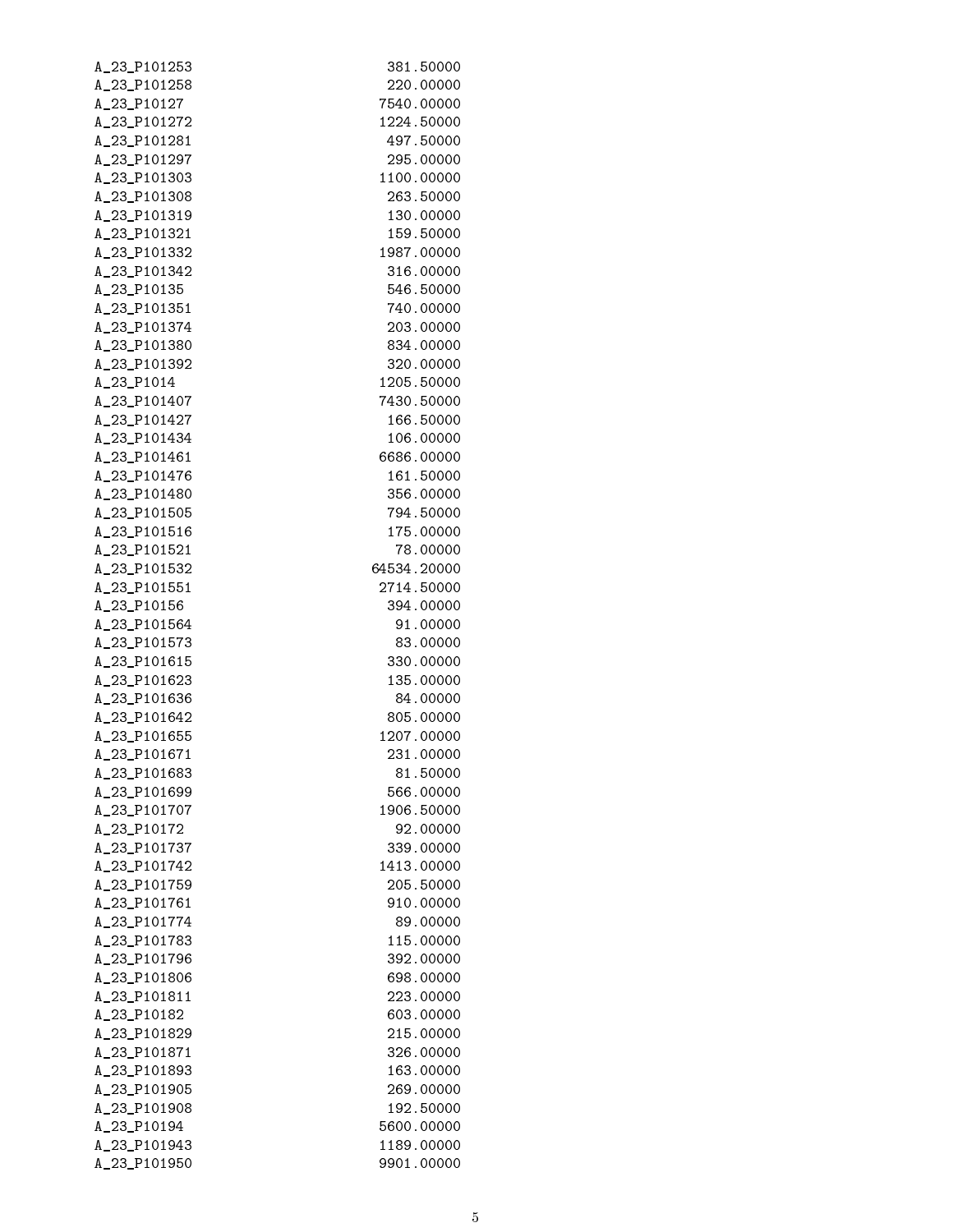| A_23_P101960 | 7311.00000  |
|--------------|-------------|
| A_23_P101972 | 156.00000   |
| A_23_P101992 | 169.00000   |
| A_23_P102000 | 3021.10000  |
| A_23_P102017 | 95.00000    |
| A_23_P102037 | 282.00000   |
| A_23_P102058 | 352.00000   |
| A_23_P10206  | 297,00000   |
| A_23_P102060 | 1751.00000  |
| A_23_P102071 | 975,50000   |
| A_23_P102083 | 68.00000    |
| A_23_P102109 | 1917.00000  |
| A_23_P10211  | 379.00000   |
| A_23_P102113 | 279.00000   |
| A_23_P102117 | 133.00000   |
| A_23_P102122 | 6253.50000  |
| A_23_P102160 | 205.00000   |
| A_23_P102172 | 79.00000    |
| A_23_P102183 | 2426.00000  |
| A_23_P102192 | 355.00000   |
| A_23_P102202 | 11726.00000 |
| A_23_P102235 | 5885.00000  |
| A_23_P102242 | 683.00000   |
| A_23_P102258 | 5873.50000  |
| A_23_P102262 | 7163.00000  |
| A_23_P102278 | 87.00000    |
| A_23_P102286 | 85.50000    |
| A_23_P10232  | 99.00000    |
| A_23_P102320 | 1915.00000  |
| A_23_P102331 | 81.00000    |
| A_23_P102351 | 184.00000   |
| A_23_P102364 | 2503.50000  |
| A_23_P102391 | 386.00000   |
| A_23_P102404 | 21629.90000 |
| A_23_P102412 | 747.00000   |
| A_23_P102420 | 49593.30000 |
| A_23_P102439 | 119.00000   |
| A_23_P102454 | 2043.00000  |
| A_23_P102462 | 117.00000   |
| A_23_P102471 | 3809.15000  |
| A_23_P102481 | 89,00000    |
| A_23_P102494 | 149.00000   |
| A_23_P102508 | 1182.50000  |
| A_23_P102517 | 1165.00000  |
| A_23_P102523 | 288.50000   |
| A_23_P102542 | 931.50000   |
| A_23_P102551 | 95.50000    |
| A_23_P102571 | 15099.00000 |
| A_23_P102575 | 3246.50000  |
| A_23_P102582 | 9381.00000  |
| A_23_P102607 | 105.50000   |
| A_23_P102611 | 8720.50000  |
| A_23_P102622 | 285.00000   |
| A_23_P102634 | 79.00000    |
| A_23_P102681 | 135.00000   |
| A_23_P102694 | 83.50000    |
| A_23_P102706 | 247.00000   |
| A_23_P102731 | 781.00000   |
| A_23_P102743 | 287.00000   |
| A_23_P102759 | 138.00000   |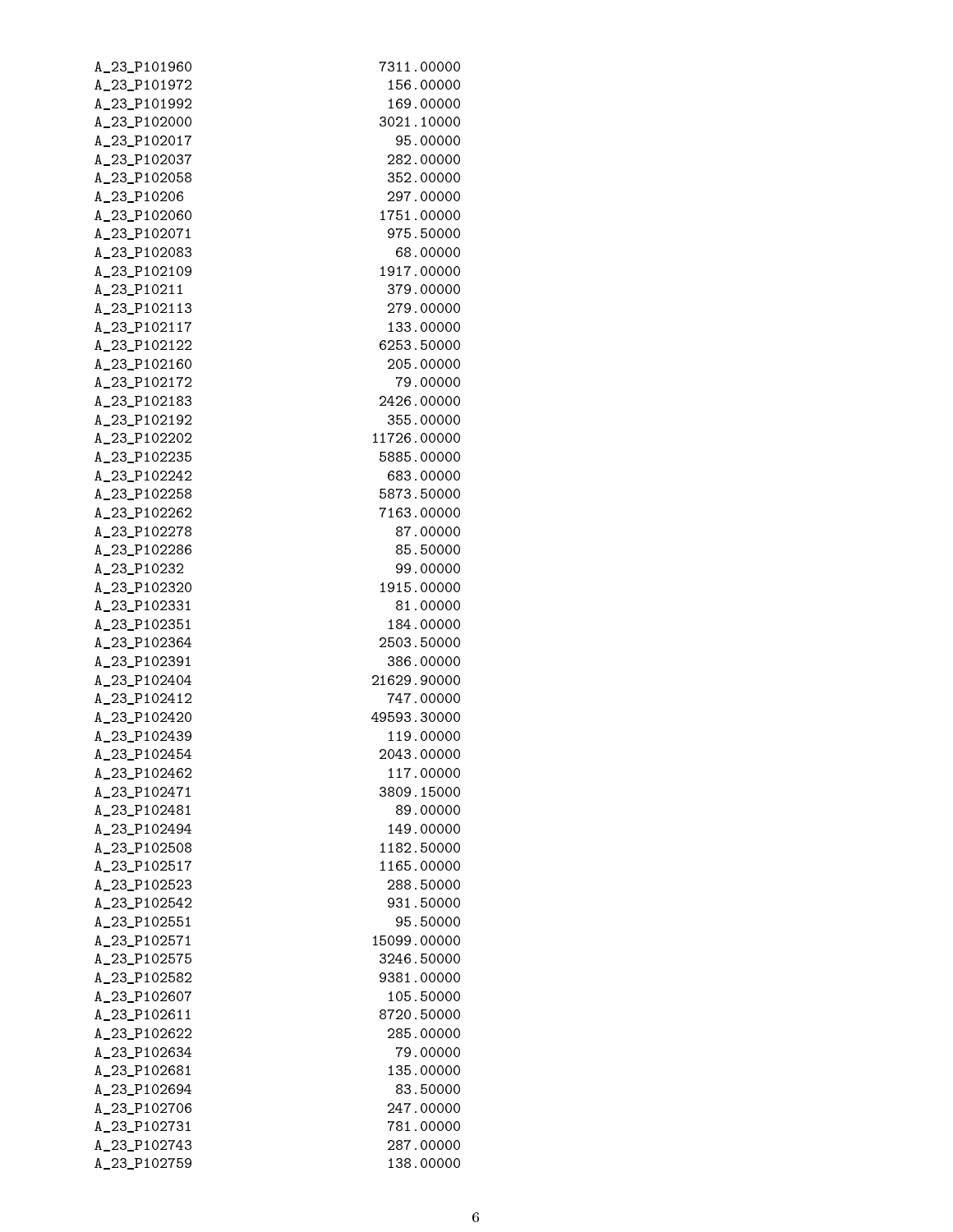| A_23_P102769 | 498.00000   |
|--------------|-------------|
| A_23_P102770 | 1588.00000  |
| A_23_P102816 | 216.00000   |
| A_23_P102832 | 2042.00000  |
| A_23_P102842 | 2041.50000  |
| A_23_P102864 | 242.50000   |
| A_23_P102876 | 12896.00000 |
| A_23_P102884 | 129.00000   |
| A_23_P102890 | 7136.00000  |
| A_23_P1029   | 467.00000   |
| A_23_P10291  | 114.00000   |
| A_23_P102917 | 91.50000    |
| A_23_P102919 | 87.00000    |
| A_23_P102925 | 1436.00000  |
| A_23_P102937 | 1490.00000  |
| A_23_P102950 | 180.00000   |
| A_23_P102965 | 600.00000   |
| A_23_P102973 | 726.00000   |
| A_23_P102988 | 173.00000   |
| A_23_P102994 | 3032.00000  |
| A_23_P103011 | 537.00000   |
| A_23_P103034 | 90.00000    |
| A_23_P103041 | 106.00000   |
| A_23_P10305  | 257.00000   |
| A_23_P103062 | 281.00000   |
| A_23_P103070 | 2849.00000  |
| A_23_P103084 | 177.00000   |
| A_23_P103099 | 472.00000   |
| A_23_P103104 | 488.00000   |
| A_23_P103110 | 717.00000   |
| A_23_P103120 | 3092.00000  |
| A_23_P103131 | 3394.00000  |
| A_23_P103149 | 5649.50000  |
| A_23_P103172 | 2215.00000  |
| A_23_P103180 | 680.00000   |
| A_23_P103201 | 2201.00000  |
| A_23_P103226 | 98.00000    |
| A_23_P103232 | 6305.00000  |
| A_23_P103248 | 533.00000   |
| A_23_P103256 | 197.50000   |
| A_23_P103269 | 114.50000   |
| A_23_P103276 | 299,00000   |
| A_23_P103282 | 9325.00000  |
| A_23_P103310 | 107.50000   |
| A_23_P103315 | 11200.50000 |
| A_23_P103328 | 128.00000   |
| A_23_P103334 | 192.00000   |
| A_23_P103349 | 83.50000    |
| A_23_P103361 | 1188.75000  |
| A_23_P103371 | 135.00000   |
| A_23_P103398 | 2641.00000  |
| A_23_P103405 | 178.00000   |
| A_23_P103414 | 4946.00000  |
| A_23_P103424 | 81.00000    |
| A_23_P103433 | 534.50000   |
| A_23_P103442 | 2955.00000  |
| A_23_P103454 | 11044.00000 |
| A_23_P103465 | 118.50000   |
| A_23_P103476 | 698.00000   |
| A_23_P103486 | 214.00000   |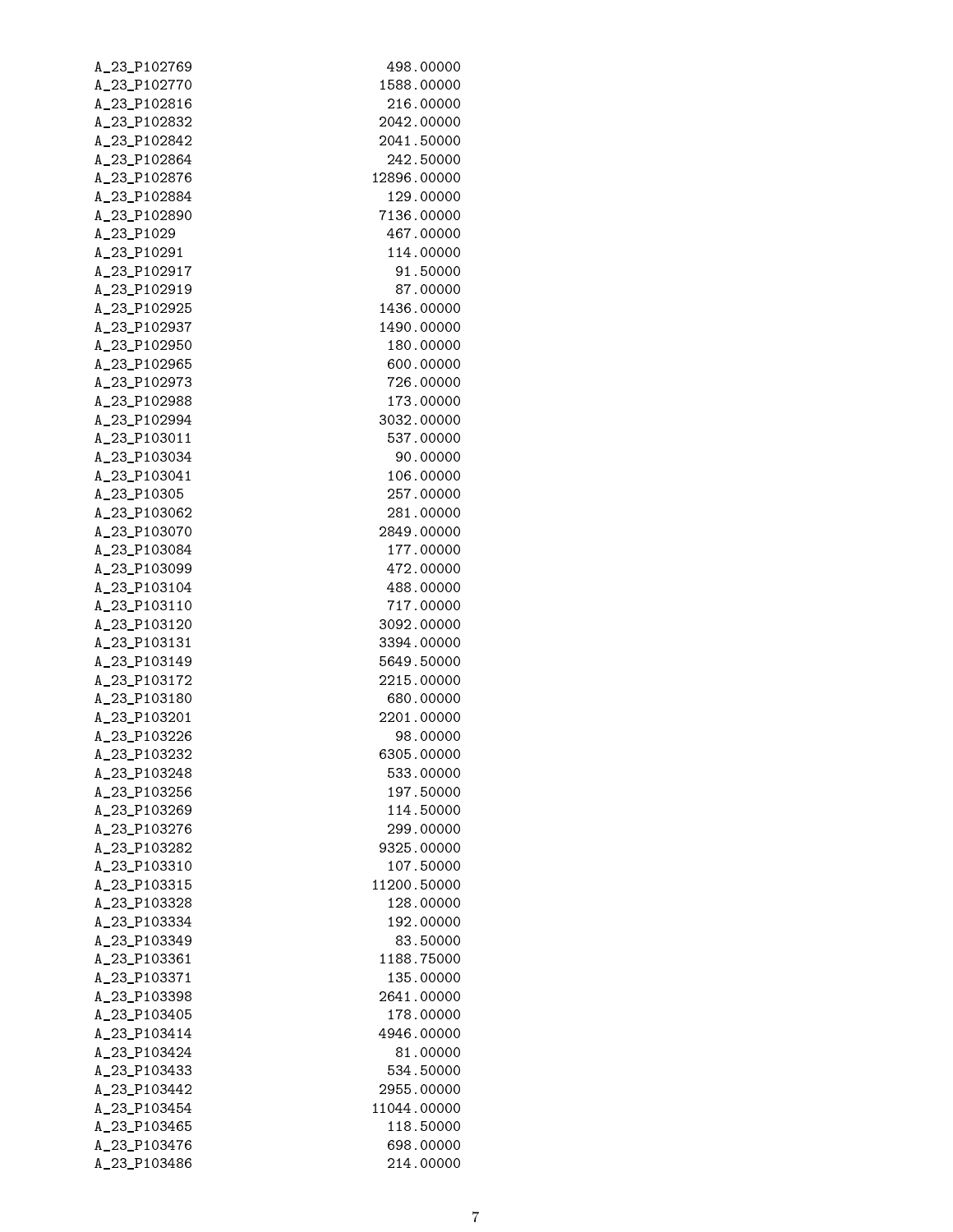| A_23_P103496 | 108.00000   |
|--------------|-------------|
| A_23_P103503 | 554,00000   |
| A_23_P103511 | 712.50000   |
| A_23_P103522 | 82.00000    |
| A_23_P103532 | 217.00000   |
| A_23_P10356  | 102.00000   |
| A_23_P103561 | 274.00000   |
| A_23_P103571 | 121.00000   |
| A_23_P103588 | 96.00000    |
| A_23_P103601 | 1778.50000  |
| A_23_P103617 | 224,00000   |
| A_23_P103628 | 2768.00000  |
| A_23_P103631 | 16923.50000 |
| A_23_P103661 | 3438.00000  |
| A_23_P103672 | 2898.50000  |
| A_23_P103690 | 1005.00000  |
| A_23_P103698 | 3372.00000  |
| A_23_P103703 | 166.50000   |
| A_23_P103720 | 1096.00000  |
| A_23_P10374  | 3247.00000  |
| A_23_P103743 | 87.00000    |
| A_23_P103756 | 156.00000   |
| A_23_P103765 | 81.50000    |
| A_23_P103775 | 160.00000   |
| A_23_P103787 | 1023.00000  |
| A_23_P103795 | 617.00000   |
| A_23_P1038   | 196.00000   |
| A_23_P103803 | 81.00000    |
| A_23_P103812 | 144.50000   |
| A_23_P103824 | 1076.00000  |
| A_23_P103837 | 819.00000   |
| A_23_P10385  | 1040.40000  |
| A_23_P103864 | 485.00000   |
| A_23_P103877 | 914.00000   |
| A_23_P103885 | 8531.00000  |
| A_23_P103897 | 104.00000   |
| A_23_P103905 | 1208.50000  |
| A_23_P10391  | 430.00000   |
| A_23_P103919 | 1757.00000  |
| A_23_P103923 | 131.00000   |
| A_23_P103932 | 1080.00000  |
| A_23_P103942 | 1387.50000  |
| A_23_P103951 | 5832.00000  |
| A_23_P103968 | 1337.00000  |
| A_23_P103971 | 97.00000    |
| A_23_P103981 | 19732.00000 |
| A_23_P103996 | 629.00000   |
| A_23_P10401  | 251,50000   |
| A_23_P104012 | 92.00000    |
| A_23_P104022 | 2387.00000  |
| A_23_P104025 | 569.00000   |
| A_23_P104046 | 501.00000   |
| A_23_P104054 | 1738.50000  |
| A_23_P104065 | 911.00000   |
| A_23_P104073 | 181.00000   |
| A_23_P104086 | 173.00000   |
| A_23_P104098 | 100.00000   |
| A_23_P104109 | 457.00000   |
| A_23_P104116 | 21624.70000 |
| A_23_P104138 | 219.00000   |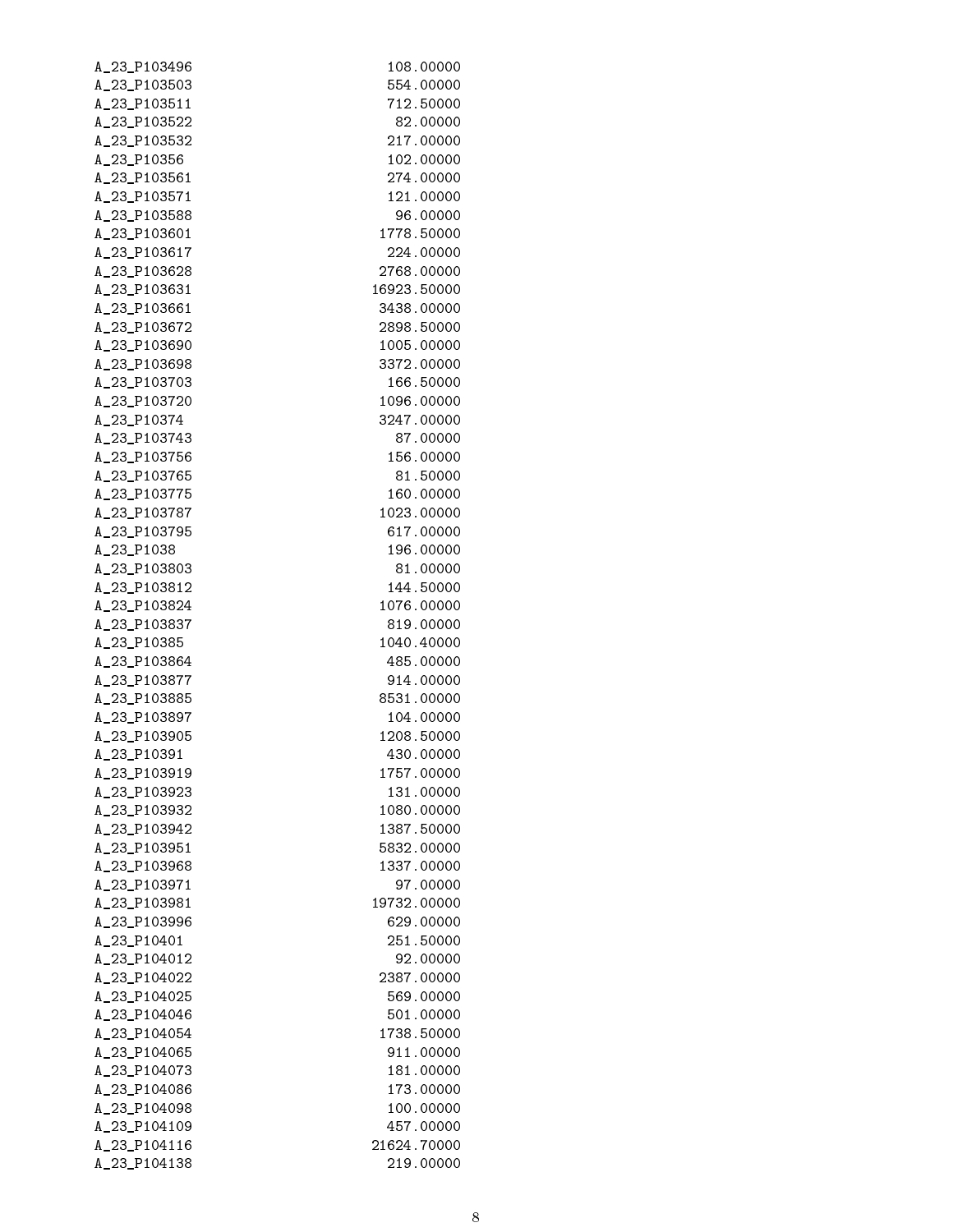| A_23_P104146 | 728.00000   |
|--------------|-------------|
| A_23_P104151 | 424.00000   |
| A_23_P104188 | 540.00000   |
| A_23_P104193 | 2763.00000  |
| A_23_P104199 | 1128.55000  |
| A_23_P104201 | 5256.00000  |
| A_23_P104224 | 229,00000   |
| A_23_P104237 | 98,00000    |
| A_23_P104252 | 226.00000   |
| A_23_P104275 | 90.00000    |
| A_23_P104282 | 254.00000   |
| A_23_P104295 | 297.00000   |
| A_23_P1043   | 539.00000   |
| A_23_P104318 | 21087.70000 |
| A_23_P104323 | 586.00000   |
| A_23_P104335 | 80.00000    |
| A_23_P104346 | 457.00000   |
| A 23 P104351 | 2140.00000  |
| A_23_P104362 | 6140.00000  |
|              |             |
| A_23_P104372 | 6645.00000  |
| A_23_P104387 | 4674.00000  |
| A_23_P104413 | 9091.00000  |
| A_23_P10442  | 876.00000   |
| A_23_P104438 | 196.50000   |
| A_23_P104445 | 177.50000   |
| A_23_P104451 | 5345.00000  |
| A_23_P104464 | 181.00000   |
| A_23_P104471 | 1338.00000  |
| A_23_P104484 | 80.00000    |
| A_23_P104493 | 321.00000   |
| A_23_P104509 | 121.00000   |
| A_23_P104522 | 166.00000   |
| A_23_P104555 | 91.00000    |
| A_23_P104563 | 224.00000   |
| A_23_P104579 | 569.00000   |
| A_23_P10458  | 91.00000    |
| A_23_P104583 | 443.50000   |
| A_23_P104594 | 102.00000   |
| A_23_P104607 | 2069.00000  |
| A_23_P104617 | 244.50000   |
| A_23_P104624 | 1572.00000  |
| A_23_P10463  | 16057.00000 |
| A_23_P104641 | 2339.00000  |
| A_23_P104651 | 5964.00000  |
| A_23_P104676 | 3952.00000  |
| A_23_P104689 | 525,45000   |
| A_23_P104692 | 694.00000   |
| A_23_P104705 | 179.00000   |
| A_23_P104734 | 4757.50000  |
| A_23_P104741 | 250,00000   |
| A_23_P104762 | 545,00000   |
| A_23_P104798 | 186.10000   |
| A_23_P104804 | 277.50000   |
| A_23_P104819 | 98.00000    |
| A_23_P104845 | 89.00000    |
| A_23_P104853 | 94.50000    |
| A_23_P104865 | 79.00000    |
| A_23_P104876 | 1045.00000  |
| A_23_P10488  | 160.00000   |
| A_23_P104881 | 117.50000   |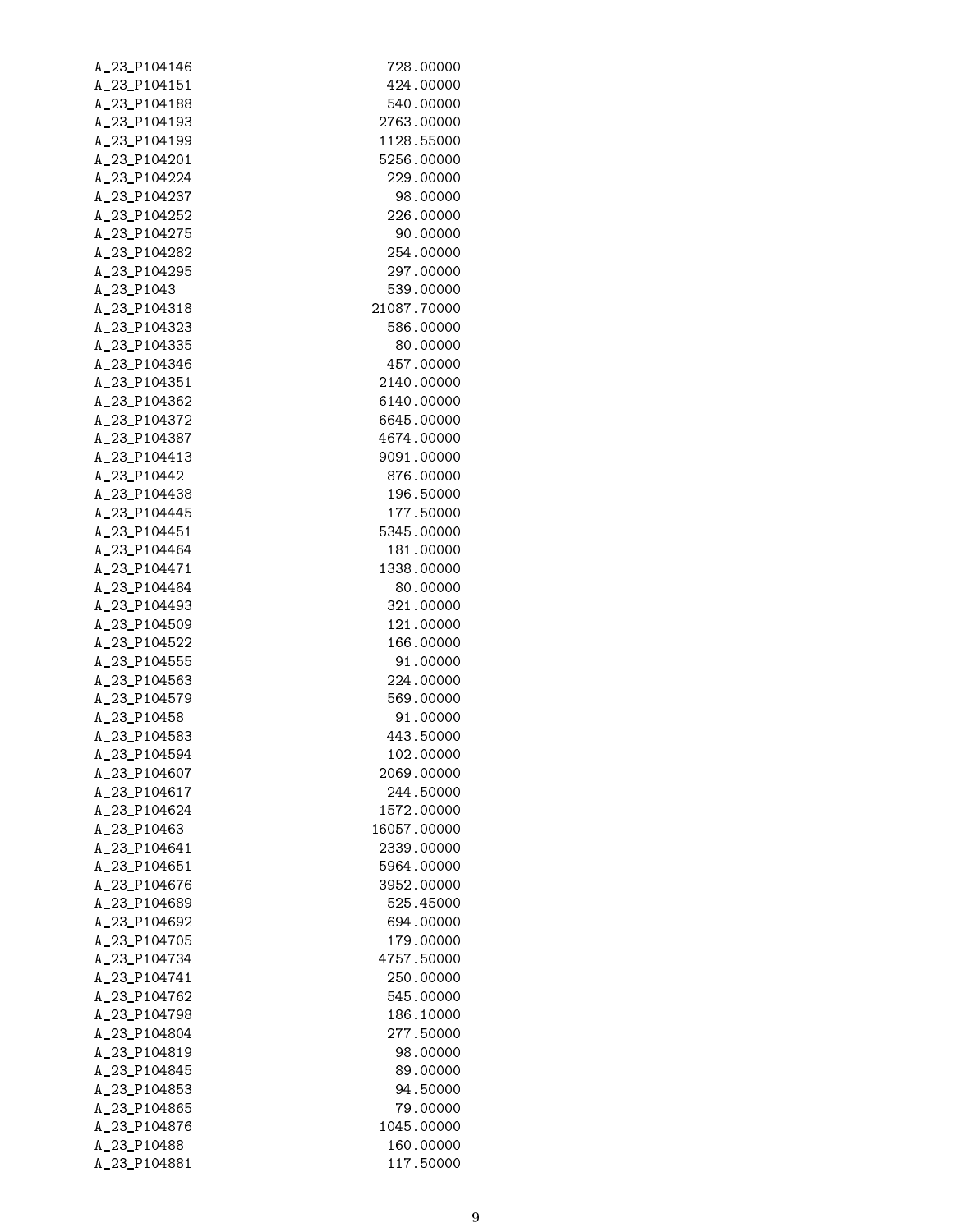| A_23_P104892                 | 13696.00000            |
|------------------------------|------------------------|
| A_23_P104942                 | 3675.00000             |
| A_23_P10497                  | 499.00000              |
| A_23_P104972                 | 90.00000               |
| A_23_P104996                 | 125.00000              |
| A_23_P10500                  | 85.00000               |
| A_23_P105002                 | 594.00000              |
| A_23_P105012                 | 112.00000              |
| A_23_P105028                 | 1233.50000             |
| A_23_P105044                 | 2551.00000             |
| A_23_P10506                  | 178.00000              |
| A_23_P105066                 | 1322.00000             |
| A_23_P105088                 | 90.00000               |
| A_23_P105118                 | 89.00000               |
| A_23_P105138                 | 1352.00000             |
| A_23_P105144                 | 319.50000              |
| A_23_P10518                  | 120.50000              |
| A_23_P105184                 | 1456.00000             |
| A_23_P105197                 | 122.50000              |
| A_23_P105212                 | 100.00000              |
| A_23_P105227                 | 99.50000               |
| A_23_P10525                  | 91.00000               |
| A_23_P105251                 | 332.50000              |
| A_23_P105264                 | 341.00000              |
| A_23_P105276                 | 864.00000              |
| A_23_P105307                 | 174.00000              |
| A_23_P105313                 | 3329.50000             |
| A_23_P105368                 | 123.00000              |
| A_23_P105382                 | 233.00000              |
| A_23_P105392                 | 21202.40000            |
| A_23_P105409                 | 182.00000              |
| A_23_P10542                  | 119.00000              |
| A_23_P105423                 | 104.00000              |
| A_23_P105436                 | 135.00000              |
| A_23_P105442                 | 1250.00000             |
| A_23_P105453                 | 87.00000               |
| A_23_P105461                 | 97.00000               |
| A_23_P105465                 | 83.00000               |
| A_23_P105475                 | 116.50000<br>110.00000 |
| A_23_P105495<br>A_23_P105519 | 1105.00000             |
| A_23_P105524                 | 94.00000               |
| A_23_P105535                 | 448.50000              |
| A_23_P105545                 | 104.00000              |
| A_23_P105562                 | 186.95000              |
| A_23_P105571                 | 858.00000              |
| A_23_P105583                 | 416.00000              |
| A_23_P10559                  | 642.00000              |
| A_23_P105592                 | 7167.00000             |
| A_23_P1056                   | 570.00000              |
| A_23_P10561                  | 79.00000               |
| A_23_P105619                 | 285.50000              |
| A_23_P105625                 | 1494.00000             |
| A_23_P10564                  | 72.00000               |
| A_23_P105646                 | 724.00000              |
| A_23_P105651                 | 70.50000               |
| A_23_P105664                 | 4484.00000             |
| A_23_P105691                 | 94.50000               |
| A_23_P105705                 | 80.00000               |
| A_23_P105730                 | 86.00000               |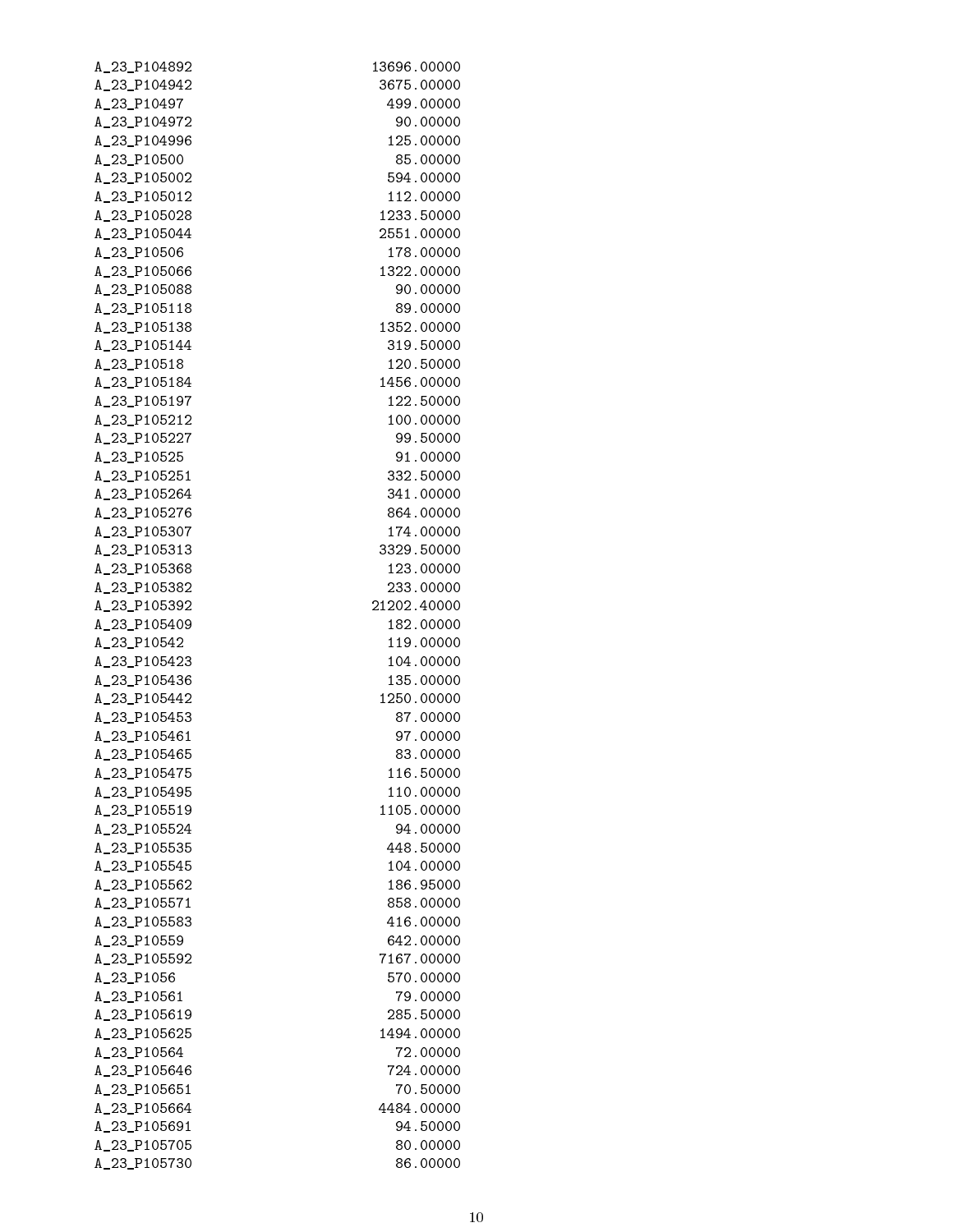| A_23_P105732                 | 5018.00000              |
|------------------------------|-------------------------|
| A_23_P105747                 | 350.00000               |
| A_23_P105753                 | 550.00000               |
| A_23_P105794                 | 131.00000               |
| A_23_P105803                 | 138.00000               |
| A_23_P105815                 | 246.00000               |
| A_23_P105833                 | 504.00000               |
| A_23_P105856                 | 99.00000                |
| A_23_P105862                 | 179.00000               |
| A_23_P105873                 | 74.00000                |
| A_23_P105886                 | 86.00000                |
| A_23_P105900                 | 8387.00000              |
| A_23_P10591                  | 7305.00000              |
| A_23_P105923                 | 116.00000               |
| A_23_P105939                 | 102.00000               |
| A_23_P105957                 | 3658.00000              |
| A_23_P105963                 | 130.00000               |
| A_23_P105973                 | 321.00000               |
| A_23_P106                    | 243.00000               |
| A_23_P106002                 | 12168.00000             |
| A_23_P106016                 | 279,00000               |
| A_23_P106024                 | 248,00000               |
| A_23_P106042                 | 95.00000                |
| A_23_P10605                  | 556.00000               |
| A_23_P106056                 | 5281.00000              |
| A_23_P106069                 | 87.50000                |
| A_23_P106080                 | 88.00000                |
| A_23_P106103                 | 96.00000                |
| A_23_P106117                 | 483.50000               |
| A_23_P106127                 | 1179.00000              |
| A_23_P106131                 | 5604.00000              |
| A_23_P10614                  | 278.50000               |
| A_23_P106145                 | 4310.00000              |
| A_23_P106158                 | 302.00000               |
| A_23_P106162                 | 495.50000               |
| A_23_P106174                 | 103.50000               |
| A_23_P106194                 | 4285.00000              |
| A_23_P106204                 | 628.50000               |
| A_23_P106226                 | 5984.00000              |
| A_23_P106236                 | 90.00000                |
| A_23_P106241                 | 2226.00000              |
| A_23_P106258                 | 130.00000               |
| A_23_P106280                 | 2098.50000              |
| A_23_P106299                 | 9061.00000              |
| A_23_P106322                 | 318,00000               |
| A_23_P106362                 | 271.00000               |
| A_23_P106371                 | 170.50000               |
| A_23_P106389                 | 117.00000               |
| A_23_P106391                 | 383,00000               |
| A_23_P10640                  | 112.50000               |
| A_23_P106405                 | 670.00000               |
| A_23_P106412                 | 1024.00000              |
| A_23_P106425                 | 148.00000               |
| A_23_P106433<br>A_23_P106439 | 3566.00000<br>854.00000 |
| A_23_P106463                 | 3001.00000              |
| A_23_P10647                  | 322.00000               |
| A_23_P106472                 | 9703.00000              |
| A_23_P106481                 | 3735.00000              |
| A_23_P106497                 | 323.00000               |
|                              |                         |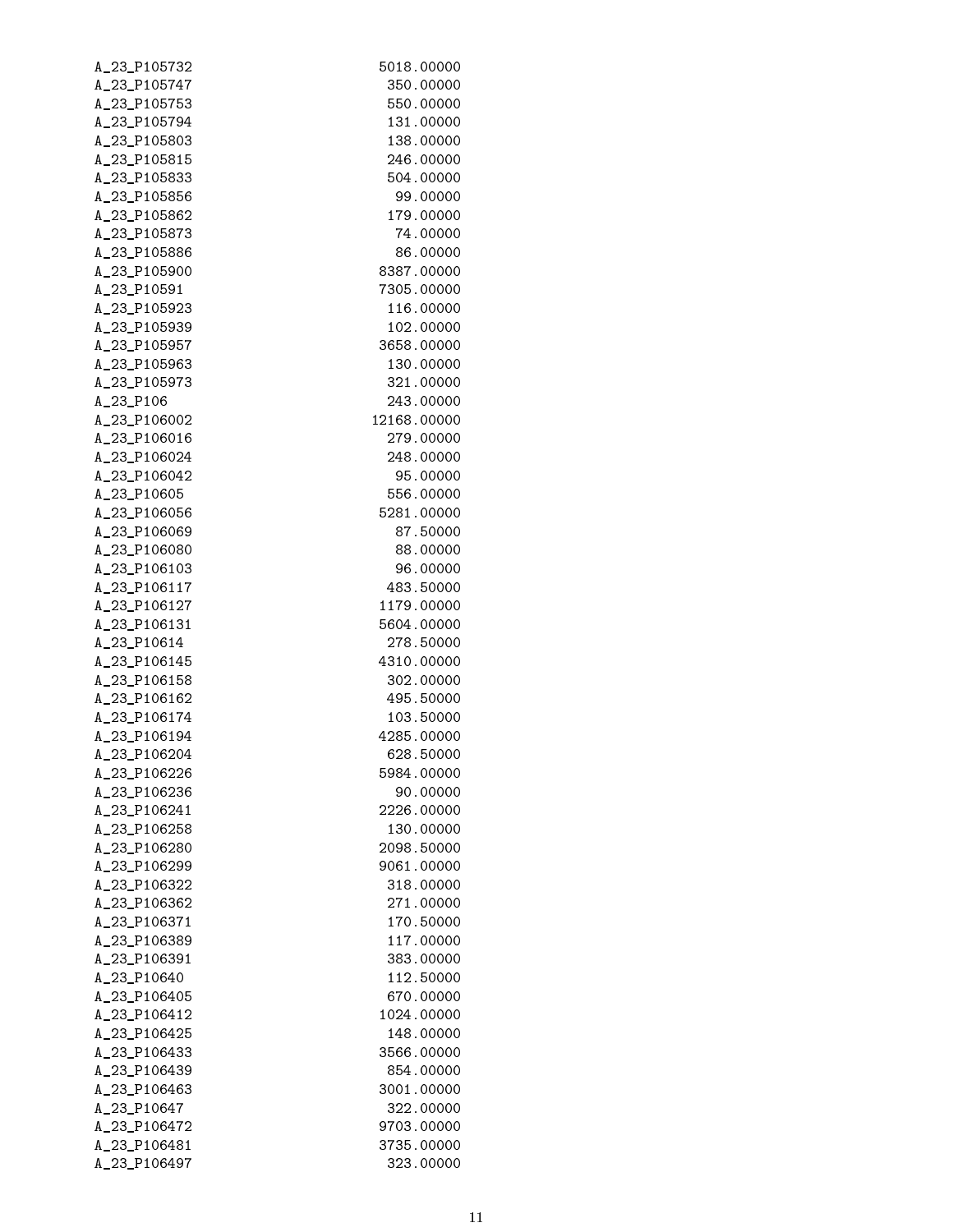| A_23_P106505 | 522.50000   |
|--------------|-------------|
| A_23_P106522 | 1894.00000  |
| A_23_P106532 | 1722.00000  |
| A_23_P106544 | 6777.50000  |
| A_23_P106559 | 118.00000   |
| A_23_P106562 | 708.50000   |
| A_23_P106575 | 2616.00000  |
| A_23_P106602 | 114.00000   |
| A_23_P106617 | 585,00000   |
| A_23_P106629 | 167.00000   |
| A_23_P106633 | 2990.00000  |
| A_23_P106656 | 79.00000    |
| A_23_P106661 | 160.00000   |
| A_23_P106663 | 103.00000   |
| A_23_P106675 | 401.00000   |
| A_23_P106682 | 7958.00000  |
| A_23_P106694 | 2114.00000  |
| A 23 P106708 | 92440.20000 |
| A_23_P106720 | 297.00000   |
| A_23_P106727 | 1611.50000  |
| A_23_P106737 | 628.50000   |
| A_23_P106741 | 14091.00000 |
| A_23_P106761 | 859.00000   |
| A_23_P106773 | 2697.00000  |
| A_23_P106798 | 376.50000   |
| A_23_P106806 | 106.00000   |
| A_23_P106814 | 159.00000   |
| A_23_P106822 | 2021.50000  |
| A_23_P106835 | 1841.00000  |
| A_23_P106844 | 10954.00000 |
| A_23_P10685  | 2067.00000  |
| A_23_P106859 | 6059.00000  |
| A_23_P106874 | 171.00000   |
| A_23_P106887 | 5083.00000  |
| A_23_P106898 | 462.00000   |
| A_23_P106906 | 200.00000   |
| A_23_P106922 | 678.00000   |
| A_23_P106933 | 106.00000   |
| A_23_P106945 | 221.50000   |
| A_23_P106973 | 22625.60000 |
| A_23_P10699  | 235,00000   |
| A_23_P106998 | 2149.00000  |
| A_23_P10701  | 363,00000   |
| A_23_P107036 | 2133.00000  |
| A_23_P107048 | 735.00000   |
| A_23_P107051 | 364,00000   |
| A_23_P107064 | 121.00000   |
| A_23_P107073 | 8229,00000  |
| A_23_P107087 | 593.50000   |
| A_23_P107102 | 84.00000    |
| A_23_P107116 | 427.00000   |
| A_23_P107132 | 83.00000    |
| A_23_P107154 | 1461.00000  |
| A_23_P107166 | 219.00000   |
| A_23_P107173 | 95.00000    |
| A_23_P1072   | 8840.00000  |
| A_23_P107206 | 332.20000   |
| A_23_P10721  | 84.00000    |
| A_23_P107211 | 369,00000   |
| A_23_P107214 | 1256.00000  |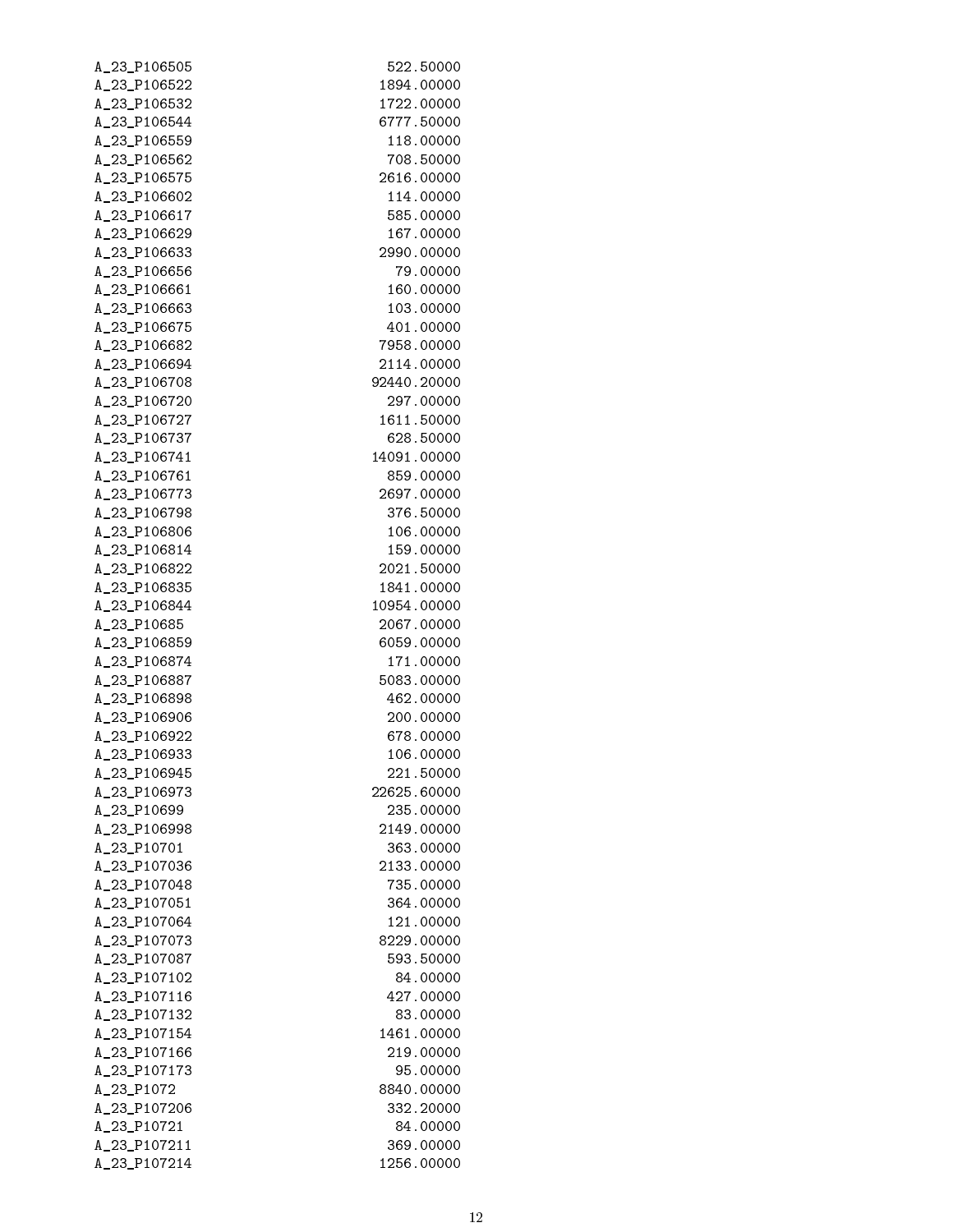| A_23_P107238 | 125.50000              |
|--------------|------------------------|
| A_23_P107247 | 105.00000              |
| A_23_P107257 | 838.00000              |
| A_23_P107283 | 2198.50000             |
| A_23_P107295 | 361.00000              |
| A_23_P107307 | 210,00000              |
| A_23_P107313 | 601,00000              |
| A_23_P107322 | 552,00000              |
| A_23_P107336 | 117.00000              |
| A_23_P107350 | 97.00000               |
| A_23_P107351 | 1923.00000             |
| A_23_P107369 | 10845.50000            |
| A_23_P107373 | 1251.50000             |
| A_23_P107394 | 8818.00000             |
| A_23_P107401 | 5553.50000             |
| A_23_P107412 | 9993.00000             |
| A_23_P107421 | 39980.20000            |
|              | 170.00000              |
| A_23_P10743  |                        |
| A_23_P107432 | 463.50000              |
| A_23_P107443 | 79.00000               |
| A_23_P107454 | 195.00000              |
| A_23_P107465 | 147.00000              |
| A_23_P107483 | 110.00000              |
| A_23_P107507 | 669.00000              |
| A_23_P107513 | 336.00000              |
| A_23_P10753  | 87.50000               |
| A_23_P107531 | 85.00000               |
| A_23_P107552 | 473.00000              |
| A_23_P107565 | 86.00000               |
| A_23_P107578 | 98.00000               |
| A_23_P107587 | 688.50000              |
| A_23_P107597 | 104.00000              |
| A_23_P107612 | 120.50000              |
| A_23_P107623 | 80.00000               |
| A_23_P107644 | 23579.60000            |
| A_23_P107653 | 12829.00000            |
| A_23_P107661 | 2474.00000             |
| A_23_P107673 | 115.50000              |
| A_23_P107684 | 419,00000              |
| A_23_P107693 | 195.00000              |
| A_23_P107701 | 1687.50000             |
| A_23_P107714 | 286.50000              |
| A_23_P107724 | 255,00000              |
| A_23_P107735 | 640,00000              |
| A_23_P107744 | 125.50000              |
| A_23_P107750 | 81.00000               |
| A_23_P107763 | 886.00000              |
| A_23_P107775 | 129.00000              |
| A_23_P107795 | 4580.50000             |
| A_23_P107801 | 632,00000              |
| A_23_P107847 | 247.50000              |
|              |                        |
| A_23_P10785  | 459.00000<br>193.00000 |
| A_23_P107855 |                        |
| A_23_P107881 | 157.50000              |
| A_23_P107894 | 537.00000              |
| A_23_P107903 | 577.00000              |
| A_23_P107911 | 184,00000              |
| A_23_P107933 | 237.00000              |
| A_23_P107942 | 414.00000              |
| A_23_P107959 | 3037.50000             |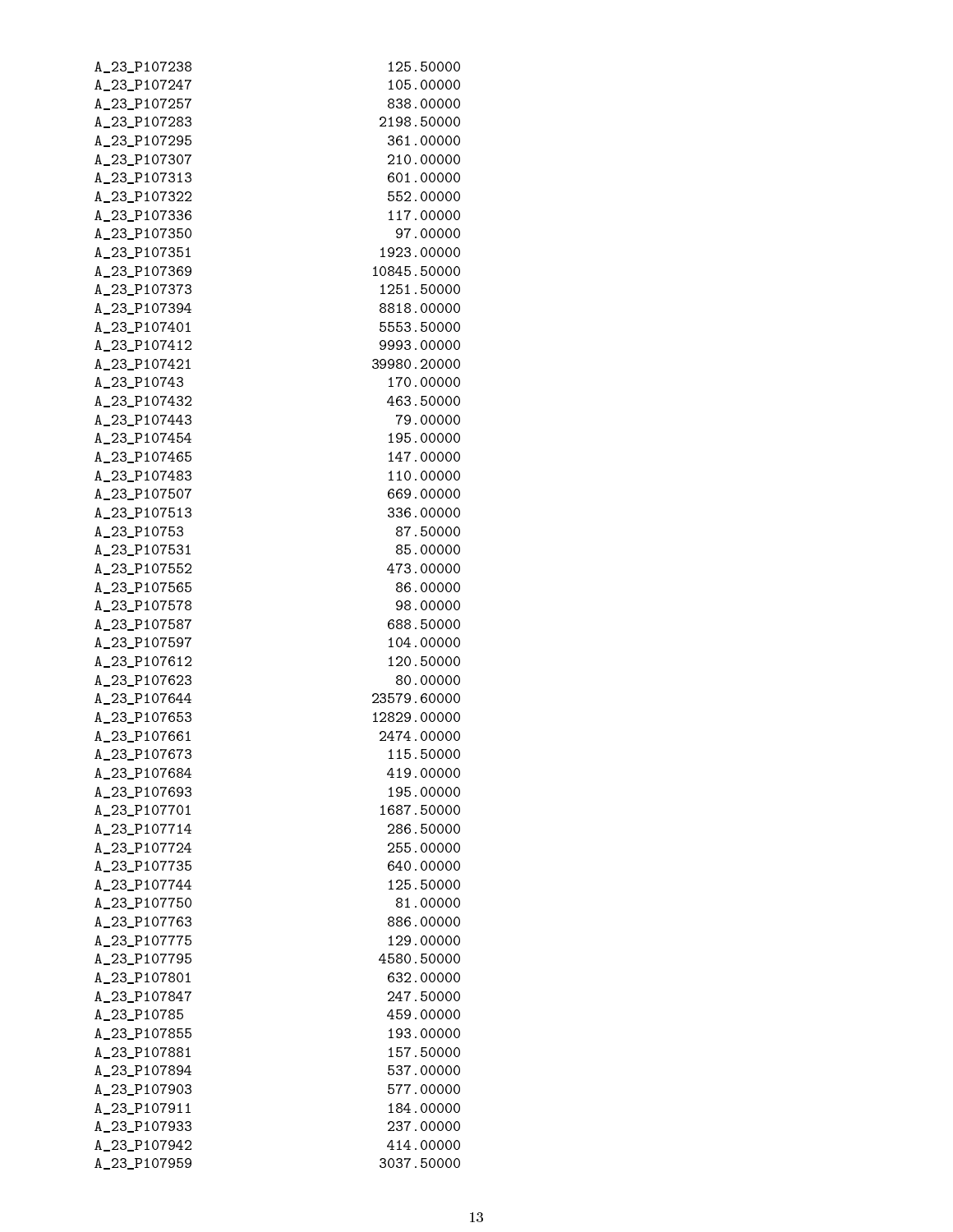| A_23_P107963 | 186.50000                |
|--------------|--------------------------|
| A_23_P107974 | 89.00000                 |
| A_23_P10798  | 162.50000                |
| A_23_P107981 | 121.00000                |
| A_23_P107994 | 1819.00000               |
| A_23_P108028 | 688,50000                |
| A_23_P108042 | 110.00000                |
| A_23_P108054 | 589.00000                |
| A_23_P108062 | 116.50000                |
| A_23_P108075 | 167.50000                |
| A_23_P108082 | 231,00000                |
| A_23_P108103 | 1160.00000               |
| A_23_P108129 | 169.00000                |
| A_23_P108135 | 7576.00000               |
| A_23_P108143 | 2295.00000               |
| A_23_P10815  | 3103.00000               |
| A_23_P108157 | 133.00000                |
| A 23 P108170 | 148.00000                |
| A_23_P108180 | 83.00000                 |
| A_23_P108200 | 141.00000                |
| A_23_P108216 | 90.00000                 |
| A_23_P108221 | 89,00000                 |
| A_23_P108244 | 6670.50000               |
| A_23_P108265 | 128.00000                |
| A_23_P108280 | 154.00000                |
| A_23_P108294 | 716.00000                |
| A_23_P1083   | 98.00000                 |
| A_23_P108303 | 6402.00000               |
|              |                          |
| A_23_P108314 | 121.00000                |
| A_23_P108326 | 843.00000                |
| A_23_P108331 | 6608.50000               |
| A_23_P108342 | 164.50000                |
| A_23_P108376 | 716.00000                |
| A_23_P10839  | 1309.00000               |
| A_23_P108394 | 1200.00000               |
| A_23_P108404 | 719.50000<br>10913.50000 |
| A_23_P108415 |                          |
| A_23_P108427 | 287.00000                |
| A_23_P108437 | 1457.00000               |
| A_23_P108463 | 185.50000                |
| A_23_P108492 | 112.00000                |
| A_23_P108501 | 361.00000                |
| A_23_P108514 | 263.00000                |
| A_23_P108522 | 2978.00000               |
| A_23_P108534 | 99.00000                 |
| A_23_P108546 | 86.00000                 |
| A_23_P108554 | 11833.00000              |
| A_23_P108564 | 91.00000                 |
| A_23_P108574 | 958,00000                |
| A_23_P10858  | 512.00000                |
| A_23_P108592 | 93.00000                 |
| A_23_P108604 | 2259.00000               |
| A_23_P108641 | 7607.00000               |
| A_23_P108657 | 361.00000                |
| A_23_P108662 | 5877.00000               |
| A_23_P108673 | 534.50000                |
| A_23_P108699 | 92.50000                 |
| A_23_P10870  | 658.50000                |
| A_23_P108708 | 6451.50000               |
| A_23_P10873  | 184.00000                |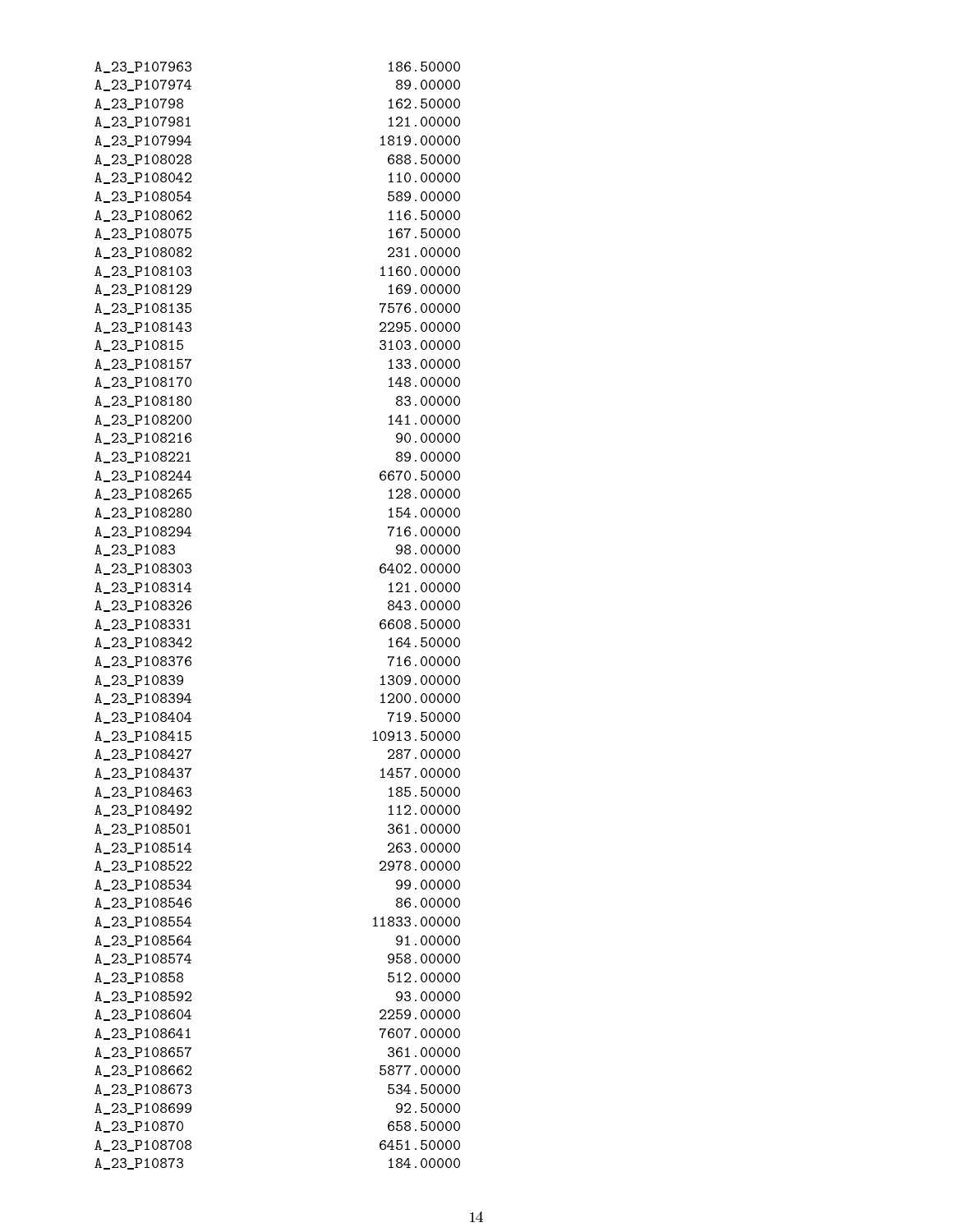| A_23_P108734                | 86.00000               |
|-----------------------------|------------------------|
| A_23_P108743                | 88,00000               |
| A_23_P108751                | 13299.00000            |
| A_23_P108761                | 1027.50000             |
| A_23_P108785                | 4759.00000             |
| A_23_P108819                | 88.00000               |
| A_23_P108823                | 704.00000              |
| A_23_P108835                | 1003.00000             |
| A_23_P108842                | 1044.50000             |
| A_23_P10885                 | 124.00000              |
| A_23_P108871                | 1829.00000             |
| A_23_P108883                | 131.00000              |
| A_23_P108911                | 108.00000              |
| A_23_P108922                | 188.00000              |
| A_23_P108932                | 334,50000              |
| A_23_P108948                | 814.50000              |
| A_23_P108970                | 97.50000               |
| A_23_P108990                | 91.00000               |
| A_23_P108994                | 2884.50000             |
| A_23_P109001                | 182.50000              |
| A_23_P109017                | 1016.00000             |
| A_23_P10902                 | 223,00000              |
| A_23_P109026                | 1402.50000             |
| A_23_P109034                | 1230.00000             |
| A_23_P109055                | 120.00000              |
| A_23_P109072                | 1900.00000             |
| A_23_P10911                 | 229.00000              |
| A_23_P109122                | 1343.00000             |
| A_23_P109133                | 126.00000              |
| A_23_P109143                | 4631.05000             |
| A_23_P109171                | 510.50000              |
| A_23_P109184                | 128.00000              |
| A_23_P109193                | 102.00000              |
| A_23_P109201                | 12490.00000            |
| A_23_P109224                | 116.00000              |
| A_23_P109229                | 89.50000               |
| A_23_P109235                | 1145.00000             |
| A 23 P109254                | 4757.50000             |
| A_23_P109269                | 661.00000              |
| A_23_P10927                 | 161.00000              |
| A_23_P109286                | 103.00000              |
| A_23_P109304                | 204.00000              |
| A_23_P109320                | 218.00000              |
| A_23_P109322                | 653.00000              |
| A_23_P109333                | 5091.00000             |
| A_23_P109345                | 11680.50000            |
| A_23_P10936                 | 84.00000               |
| A_23_P109382                | 82.50000               |
| A_23_P109393                | 156.00000              |
| A_23_P109410                | 318,00000              |
| A_23_P109420                | 934.00000              |
| A_23_P109427                | 660.00000              |
| A_23_P109436                | 368.00000              |
| A_23_P109442                | 2632.00000             |
| A_23_P109446                | 989.50000              |
| A_23_P109452<br>A_23_P10947 | 645.50000<br>108.50000 |
| A_23_P109470                | 522.00000              |
| A_23_P109488                | 120.00000              |
| A_23_P109508                | 131.00000              |
|                             |                        |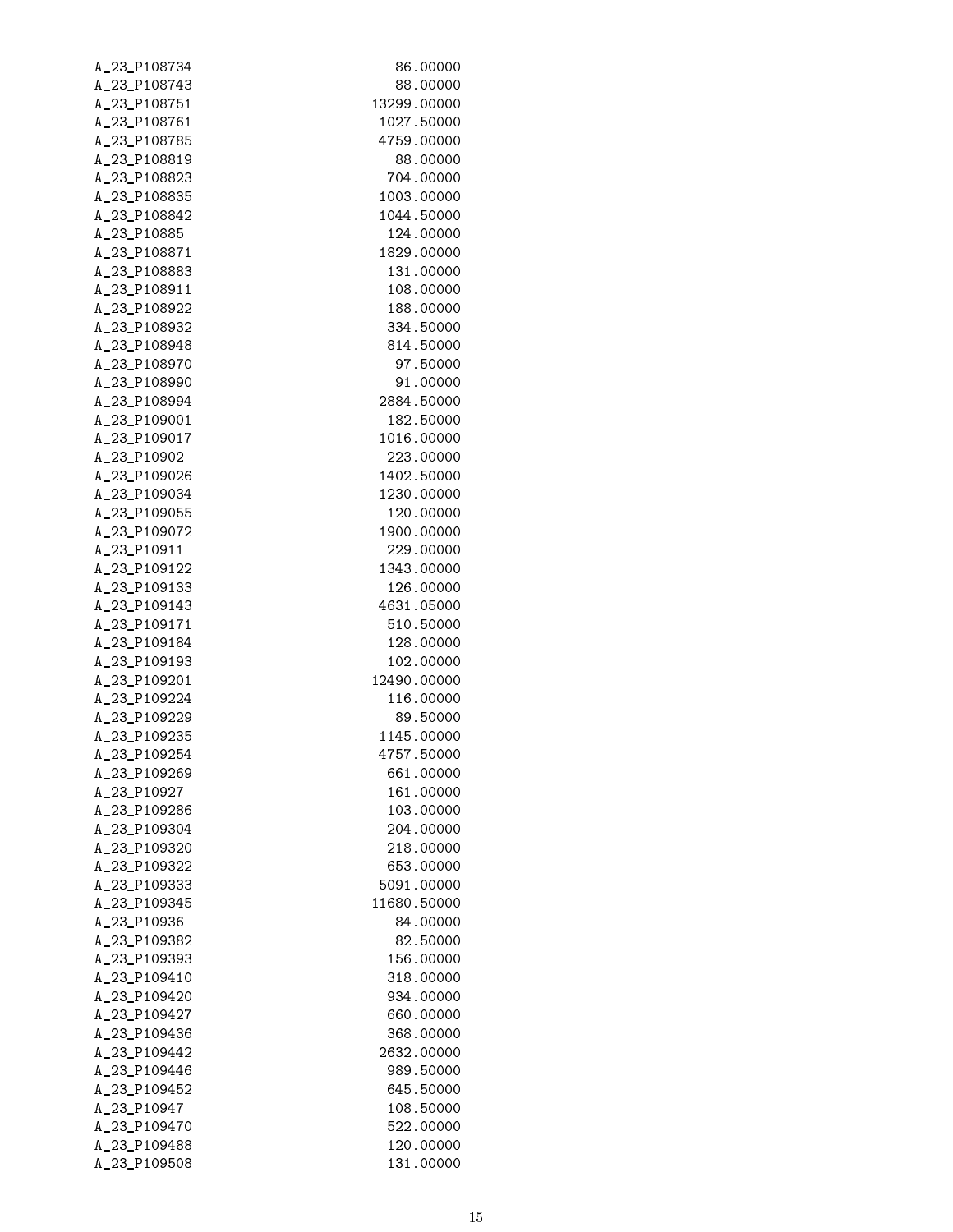| A_23_P109547                | 598.00000               |
|-----------------------------|-------------------------|
| A_23_P10956                 | 98.50000                |
| A_23_P109593                | 530.00000               |
| A_23_P109606                | 856.50000               |
| A_23_P109614                | 76.00000                |
| A_23_P109636                | 1501.00000              |
| A_23_P109643                | 353.50000               |
| A_23_P109655                | 532.00000               |
| A_23_P10966                 | 139.00000               |
| A_23_P109677                | 10353.00000             |
| A_23_P109682                | 1011.00000              |
| A_23_P109720                | 82.00000                |
| A_23_P109733                | 651.00000               |
| A_23_P109768                | 10573.50000             |
| A_23_P109774                | 690.00000               |
| A_23_P109785                | 100.00000               |
| A_23_P109794                | 112.00000               |
| A_23_P10980                 | 147.00000               |
| A_23_P109812                | 98.00000                |
| A_23_P109821                | 9566.00000              |
| A_23_P109843                | 88.00000                |
| A_23_P109864                | 195.00000               |
| A_23_P10987                 | 445.00000               |
| A_23_P109877                | 572.50000               |
| A_23_P109881                | 453.00000               |
| A_23_P109895                | 1230.00000              |
| A_23_P109907                | 29397.50000             |
| A_23_P109913                | 76.50000                |
| A_23_P109928                | 9560.00000              |
| A_23_P109934                | 291.00000               |
| A_23_P10995                 | 92.00000                |
| A_23_P109950                | 282.00000               |
| A_23_P109964                | 98.50000                |
| A_23_P109974                | 278.00000               |
| A_23_P109988                | 323.50000               |
| A_23_P110005                | 665.00000               |
| A_23_P110022                | 320.50000               |
| A_23_P110031                | 454.00000               |
| A_23_P11005                 | 3057.00000              |
| A_23_P110052                | 384.00000               |
| A_23_P110062                | 1300.00000              |
| A_23_P110076                | 606.00000               |
| A_23_P110090                | 111.00000               |
| A_23_P110108                | 110.00000               |
| A_23_P110116                | 326.00000               |
| A_23_P110122                | 1629.50000              |
| A_23_P110135                | 94.00000                |
| A_23_P110151                | 124.00000               |
| A_23_P110167<br>A_23_P11017 | 2651.00000<br>220.00000 |
| A_23_P110175                | 91.00000                |
| A_23_P110184                | 604.00000               |
| A_23_P110196                | 240.00000               |
| A_23_P1102                  | 246.00000               |
| A_23_P110204                | 102.00000               |
| A_23_P110212                | 921.00000               |
| A_23_P110234                | 102.50000               |
| A_23_P110243                | 646.50000               |
| A_23_P11025                 | 289.50000               |
| A_23_P110253                | 177.70000               |
|                             |                         |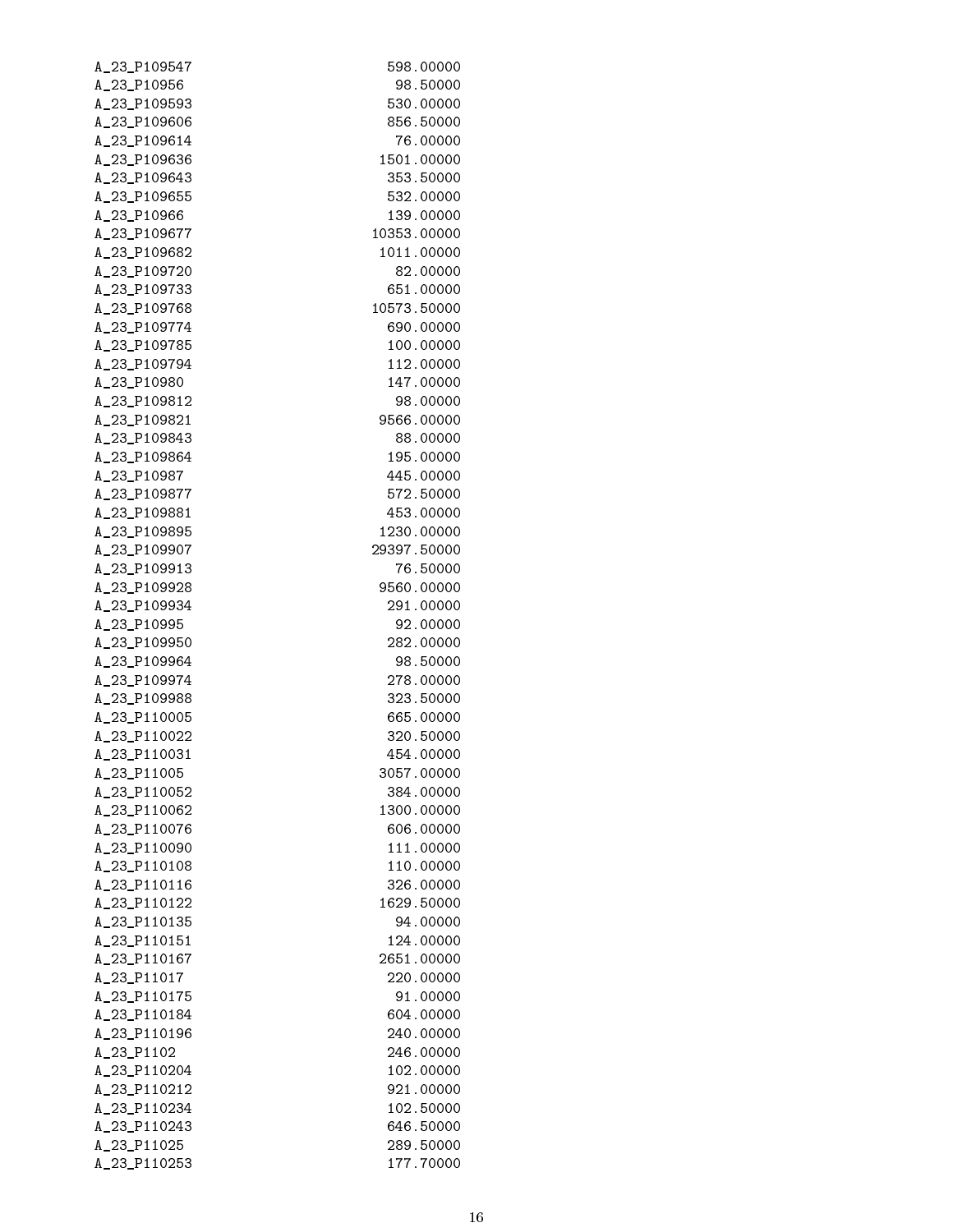| A_23_P110266 | 127.00000   |
|--------------|-------------|
| A_23_P110276 | 219,00000   |
| A_23_P110288 | 148.00000   |
| A_23_P110299 | 97.00000    |
| A_23_P110304 | 189.50000   |
| A_23_P110319 | 82.00000    |
| A_23_P11032  | 161.00000   |
|              |             |
| A_23_P110345 | 650,00000   |
| A_23_P110362 | 747.00000   |
| A_23_P110386 | 86,00000    |
| A_23_P110403 | 519.00000   |
| A_23_P110412 | 126.00000   |
| A_23_P110430 | 197.00000   |
| A_23_P110433 | 2014.50000  |
| A_23_P110445 | 618.50000   |
| A_23_P110462 | 114.00000   |
| A_23_P110473 | 686,00000   |
| A 23 P110492 | 1254.50000  |
| A_23_P110504 | 4358.50000  |
| A_23_P11051  | 153.00000   |
| A_23_P110531 | 6683.00000  |
| A_23_P110557 | 113.50000   |
| A_23_P110569 | 235.50000   |
| A_23_P110571 | 560.50000   |
|              |             |
| A_23_P110585 | 542.00000   |
| A_23_P110598 | 484.00000   |
| A_23_P110606 | 448.50000   |
| A_23_P110611 | 532.00000   |
| A_23_P110624 | 1133.00000  |
| A_23_P110643 | 267.00000   |
| A_23_P110655 | 1192.00000  |
| A_23_P110661 | 5500.00000  |
| A_23_P110686 | 2578.50000  |
| A_23_P110699 | 132.00000   |
| A_23_P11070  | 98.00000    |
| A_23_P110704 | 2933.50000  |
| A_23_P11071  | 2900.00000  |
| A_23_P110712 | 1778.00000  |
| A_23_P110725 | 516.50000   |
| A_23_P110764 | 71.00000    |
| A_23_P110777 | 84.00000    |
| A_23_P110787 | 217,00000   |
| A_23_P110791 | 2032.00000  |
| A_23_P110802 | 1734.50000  |
| A_23_P11081  | 81.00000    |
|              |             |
| A_23_P110811 | 25732.70000 |
| A_23_P110837 | 419.00000   |
| A_23_P110846 | 981.50000   |
| A_23_P110851 | 732,20000   |
| A_23_P110879 | 193.50000   |
| A_23_P110882 | 978,50000   |
| A_23_P110896 | 202.00000   |
| A_23_P110903 | 126.00000   |
| A_23_P110941 | 536.00000   |
| A_23_P110957 | 2094.50000  |
| A_23_P110961 | 3224.00000  |
| A_23_P111000 | 2566.00000  |
| A_23_P111005 | 3314.50000  |
| A_23_P111020 | 128.00000   |
| A_23_P11103  | 92.00000    |
|              |             |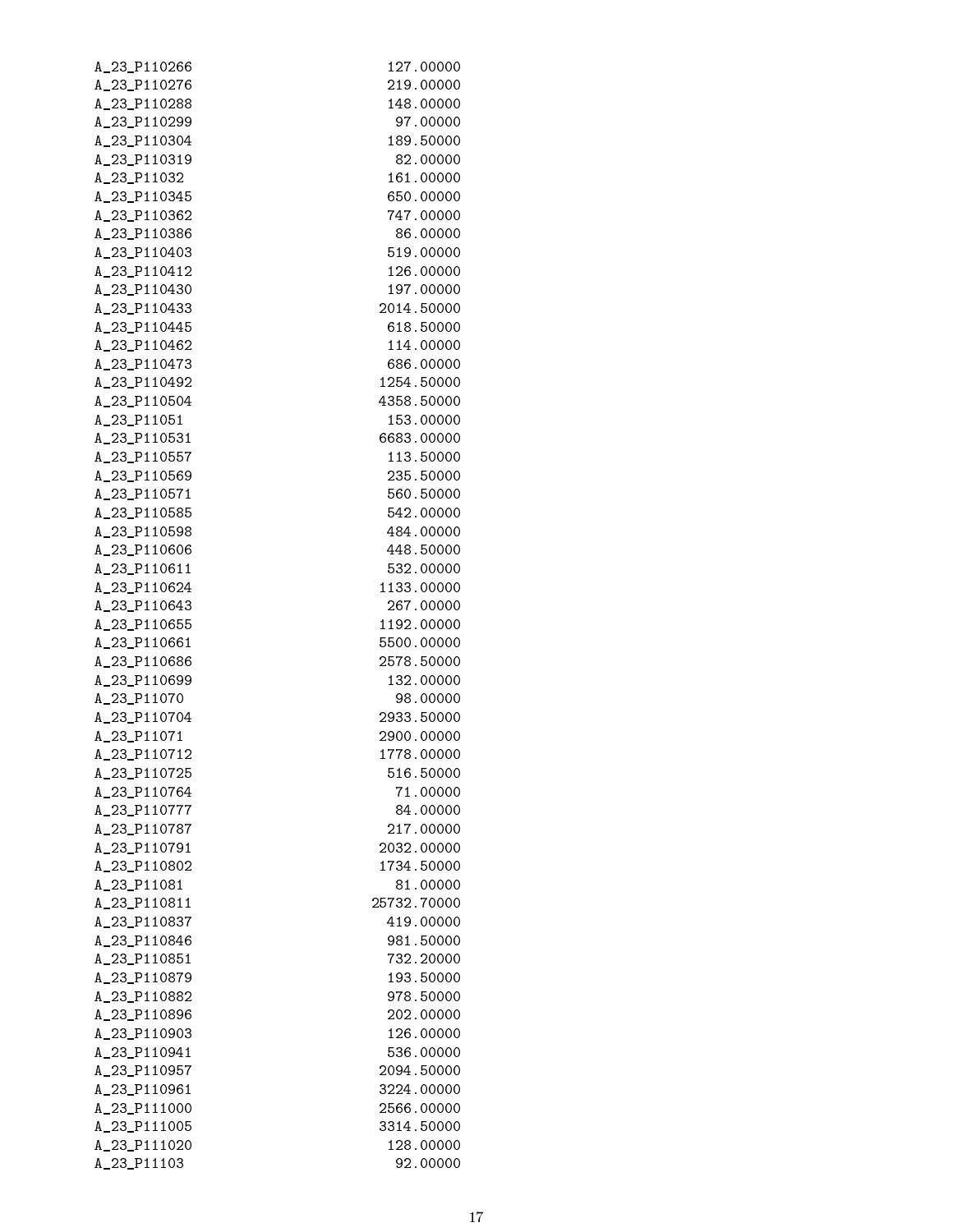| A_23_P111037 | 6260.00000  |
|--------------|-------------|
| A_23_P111041 | 1338.00000  |
| A_23_P111054 | 1210.00000  |
| A_23_P111088 | 96.50000    |
| A_23_P111092 | 2128.50000  |
| A_23_P111112 | 5505.50000  |
| A_23_P111126 | 201.00000   |
| A_23_P111132 | 12475.50000 |
| A_23_P111141 | 3038.00000  |
| A_23_P111155 | 97.50000    |
| A_23_P111171 | 355.00000   |
| A_23_P111188 | 199.00000   |
| A_23_P11119  | 82.00000    |
| A_23_P111194 | 394.00000   |
| A_23_P111206 | 223.50000   |
| A_23_P111228 | 442.00000   |
| A_23_P111240 |             |
|              | 491.00000   |
| A_23_P111260 | 390.00000   |
| A_23_P111267 | 236.50000   |
| A_23_P111273 | 8034.50000  |
| A_23_P111288 | 11071.00000 |
| A_23_P111297 | 1321.00000  |
| A_23_P111303 | 1120.00000  |
| A_23_P111306 | 836.50000   |
| A_23_P111311 | 232.00000   |
| A_23_P111321 | 132.50000   |
| A_23_P111343 | 1243.00000  |
| A_23_P111360 | 242.00000   |
| A_23_P111361 | 103.00000   |
| A_23_P111373 | 1531.50000  |
| A_23_P111381 | 916.50000   |
| A_23_P111395 | 87.00000    |
| A_23_P111402 | 80.00000    |
| A_23_P111413 | 181.00000   |
| A_23_P11144  | 103.50000   |
| A_23_P111452 | 5570.00000  |
| A_23_P111480 | 111.00000   |
| A_23_P111481 | 11455.00000 |
| A_23_P111487 | 364.00000   |
| A_23_P111492 | 155.00000   |
| A_23_P111506 | 9518.00000  |
| A_23_P111517 | 110.00000   |
| A_23_P111525 | 1124.00000  |
| A_23_P111531 | 1521.00000  |
| A_23_P111571 | 13044.00000 |
| A_23_P111583 | 218.00000   |
| A_23_P111593 | 161.00000   |
| A_23_P11160  | 300.00000   |
| A_23_P111604 | 90.00000    |
| A_23_P111621 | 2416.50000  |
|              |             |
| A_23_P111635 | 782.00000   |
| A_23_P111657 | 91.00000    |
| A_23_P111662 | 88.00000    |
| A_23_P111672 | 321.00000   |
| A_23_P111698 | 114.00000   |
| A_23_P1117   | 116.50000   |
| A_23_P111701 | 5163.00000  |
| A_23_P111712 | 292.00000   |
| A_23_P111724 | 88.00000    |
| A_23_P111737 | 130.00000   |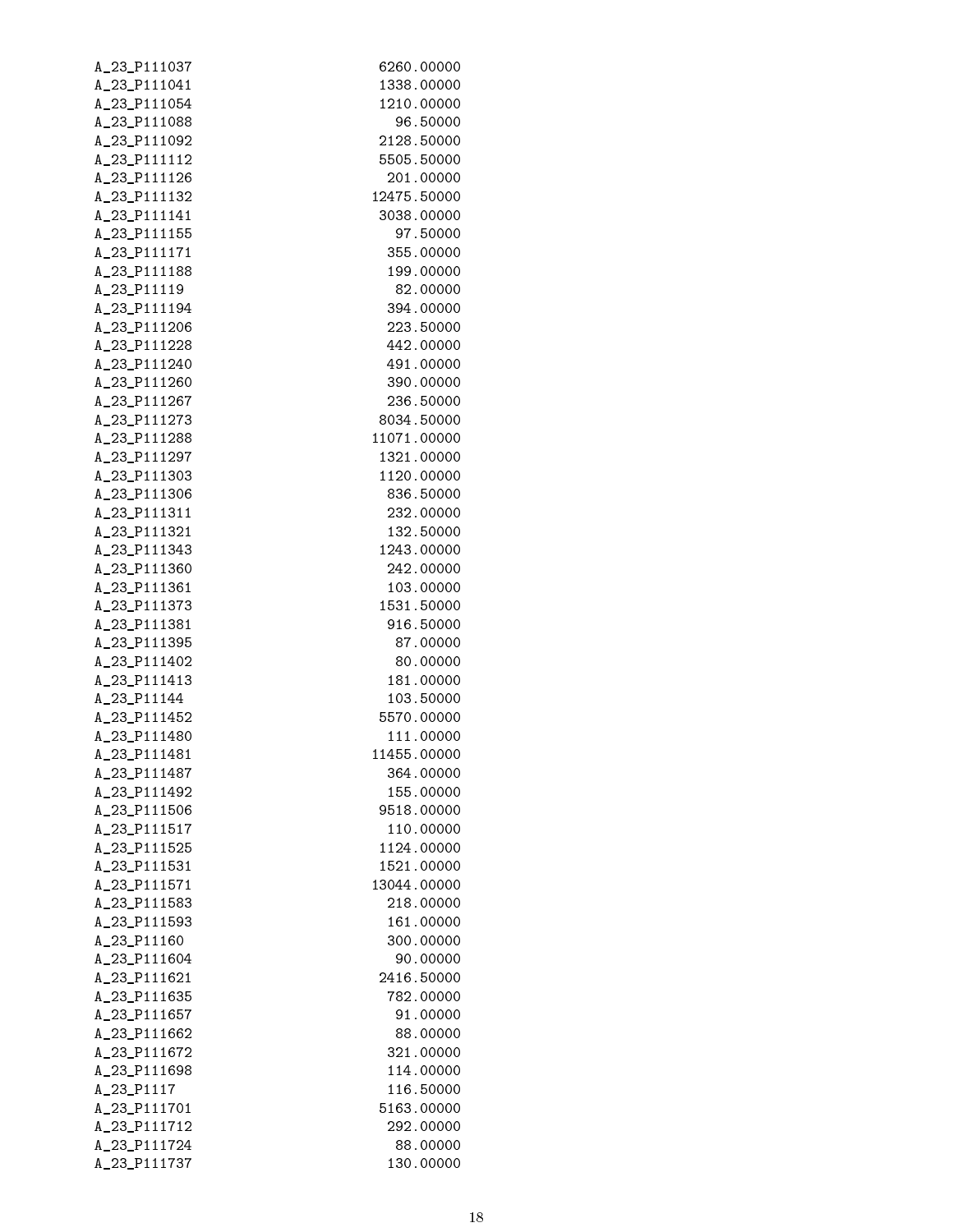| A_23_P111745       | 1121.00000                    |
|--------------------|-------------------------------|
| A_23_P111753       | 7785.00000                    |
| A_23_P111766       | 6585.00000                    |
| A_23_P111797       | 1931.50000                    |
| A_23_P111804       | 430,00000                     |
| A_23_P111811       | 1234.00000                    |
| A_23_P111826       | 87.50000                      |
| A_23_P111835       | 5137.00000                    |
| A_23_P111843       | 7180.00000                    |
| A_23_P111860       | 823.00000                     |
| A_23_P111865       | 233,00000                     |
| A_23_P111888       | 1030.00000                    |
|                    |                               |
| A_23_P111919       | 114.00000                     |
| A_23_P11192        | 8159.00000                    |
| A_23_P111929       | 158.00000                     |
| A_23_P111947       | 80.00000                      |
| A_23_P111961       | 1465.50000                    |
| A_23_P111978       | 111.00000                     |
| A_23_P111981       | 237.00000                     |
| A_23_P111995       | 5391.95000                    |
| A_23_P112004       | 139.50000                     |
| A_23_P11201        | 95.00000                      |
| A_23_P112016       | 96.00000                      |
| A_23_P112026       | 452.00000                     |
| A_23_P112061       | 1822.00000                    |
| A_23_P112078       | 195.00000                     |
| A_23_P112086       | 77.00000                      |
| A_23_P112100       | 86.00000                      |
| A_23_P112103       | 373.50000                     |
| A_23_P112113       | 1467.00000                    |
| A_23_P112135       | 4675.00000                    |
| A_23_P11214        | 1209.00000                    |
|                    |                               |
| A_23_P112159       | 839.50000                     |
| A_23_P112162       | 887.00000                     |
| A_23_P112173       | 75.00000                      |
| A_23_P112187       | 100.00000                     |
| A_23_P112201       | 493.00000                     |
| A_23_P112220       | 201.00000                     |
| A_23_P11224        | 2049.00000                    |
| A_23_P112241       | 1001.50000                    |
| A_23_P112251       | 3672.50000                    |
| A_23_P112260       | 1383.00000                    |
| A_23_P112275       | 86.00000                      |
| A_23_P112289       | 152.00000                     |
| A_23_P112296       | 100.00000                     |
| A_23_P112311       | 240.50000                     |
| A_23_P112327       | 88,50000                      |
|                    | gRaw_arrays_scanner_file2.txt |
| $(+)$ E1A_r60_1    | 87.35938                      |
| $(+)$ E1A_r60_3    | 88.62500                      |
| $(+)$ E1A_r60_a104 | 88.32812                      |
| (+)E1A_r60_a107    | 86.28125                      |
| (+)E1A_r60_a135    | 87.53125                      |
| $(+)$ E1A_r60_a20  | 94.57812                      |
|                    | 103.20312                     |
| $(+)$ E1A_r60_a22  |                               |
| $(+)$ E1A_r60_a97  | 86.03125                      |
| $(+)$ E1A_r60_n11  | 89.70312                      |
| $(+)$ E1A_r60_n9   | 89.60938                      |
| $(+)$ eQC-39       | 85.40000                      |
| $(+)$ eQC-40       | 85.35000                      |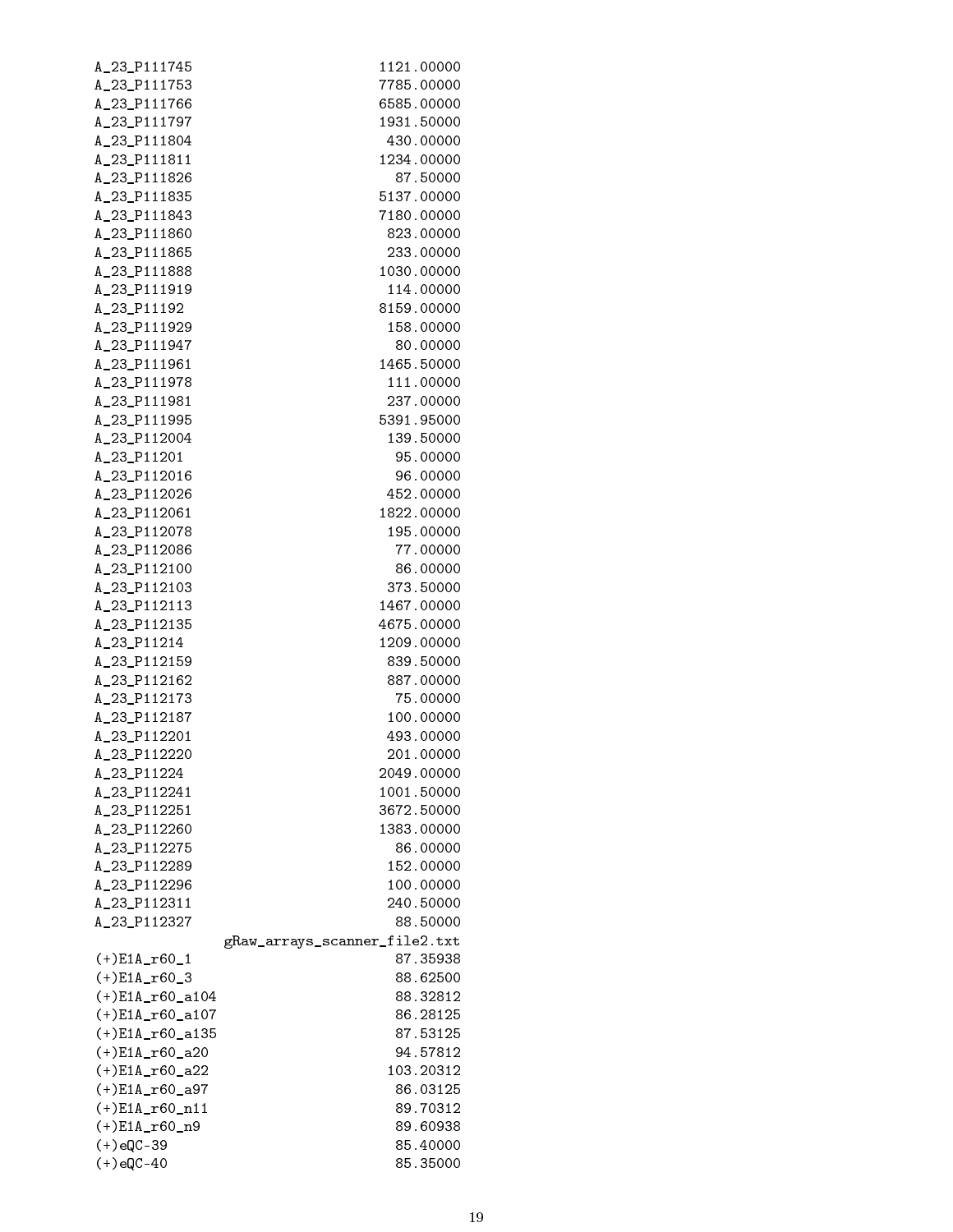| $(+)$ eQC-41 | 85.70000    |
|--------------|-------------|
| $(+)$ eQC-42 | 86.25000    |
| 3xSLv1       | 86.34641    |
| A_23_P100001 | 1529.00000  |
| A_23_P100011 | 158.00000   |
| A_23_P100022 | 151.00000   |
| A_23_P100056 | 309.50000   |
| A_23_P100074 | 1893.00000  |
| A_23_P100092 | 439.00000   |
| A_23_P100103 | 188.00000   |
| A_23_P100111 | 145.00000   |
| A_23_P100127 | 514.00000   |
| A_23_P100133 | 193.00000   |
| A_23_P100141 | 569.00000   |
| A_23_P100156 | 262.00000   |
| A_23_P100177 | 155.50000   |
| A_23_P100189 | 120.50000   |
| A_23_P100196 | 1204.00000  |
| A_23_P100203 | 2258.00000  |
| A_23_P100220 | 2036.50000  |
| A_23_P100240 | 149.00000   |
| A_23_P10025  | 202.00000   |
| A_23_P100263 | 1342.00000  |
| A_23_P100278 | 110.50000   |
|              |             |
| A_23_P100292 | 9656.00000  |
| A_23_P100315 | 3180.00000  |
| A_23_P100326 | 4983.00000  |
| A_23_P100341 | 10252.00000 |
| A_23_P100344 | 1868.00000  |
| A_23_P100355 | 3029.00000  |
| A_23_P100386 | 99.00000    |
| A_23_P100392 | 1002.50000  |
| A_23_P100408 | 116.00000   |
| A_23_P100413 | 265.00000   |
| A_23_P100420 | 3611.50000  |
| A_23_P100441 | 1490.50000  |
| A_23_P100455 | 355.00000   |
| A_23_P100469 | 449.00000   |
| A_23_P100478 | 874.50000   |
| A_23_P100486 | 11929.00000 |
| A_23_P100499 | 161.00000   |
| A_23_P100501 | 3245.00000  |
| A_23_P100517 | 662.00000   |
| A_23_P100522 | 4815.00000  |
| A_23_P100539 | 416.00000   |
| A_23_P100556 | 724.50000   |
| A_23_P100576 | 5526.00000  |
| A_23_P100583 | 102.00000   |
| A_23_P100595 | 106.50000   |
| A_23_P10060  | 89.50000    |
| A_23_P100602 | 705.00000   |
| A_23_P10062  | 104.00000   |
| A_23_P100632 | 19371.00000 |
| A_23_P100642 | 364.00000   |
| A_23_P100654 | 1131.00000  |
| A_23_P100660 | 4197.00000  |
| A_23_P100676 | 434.00000   |
| A_23_P100693 | 696.00000   |
| A_23_P100704 | 651.00000   |
| A_23_P100711 | 3928.50000  |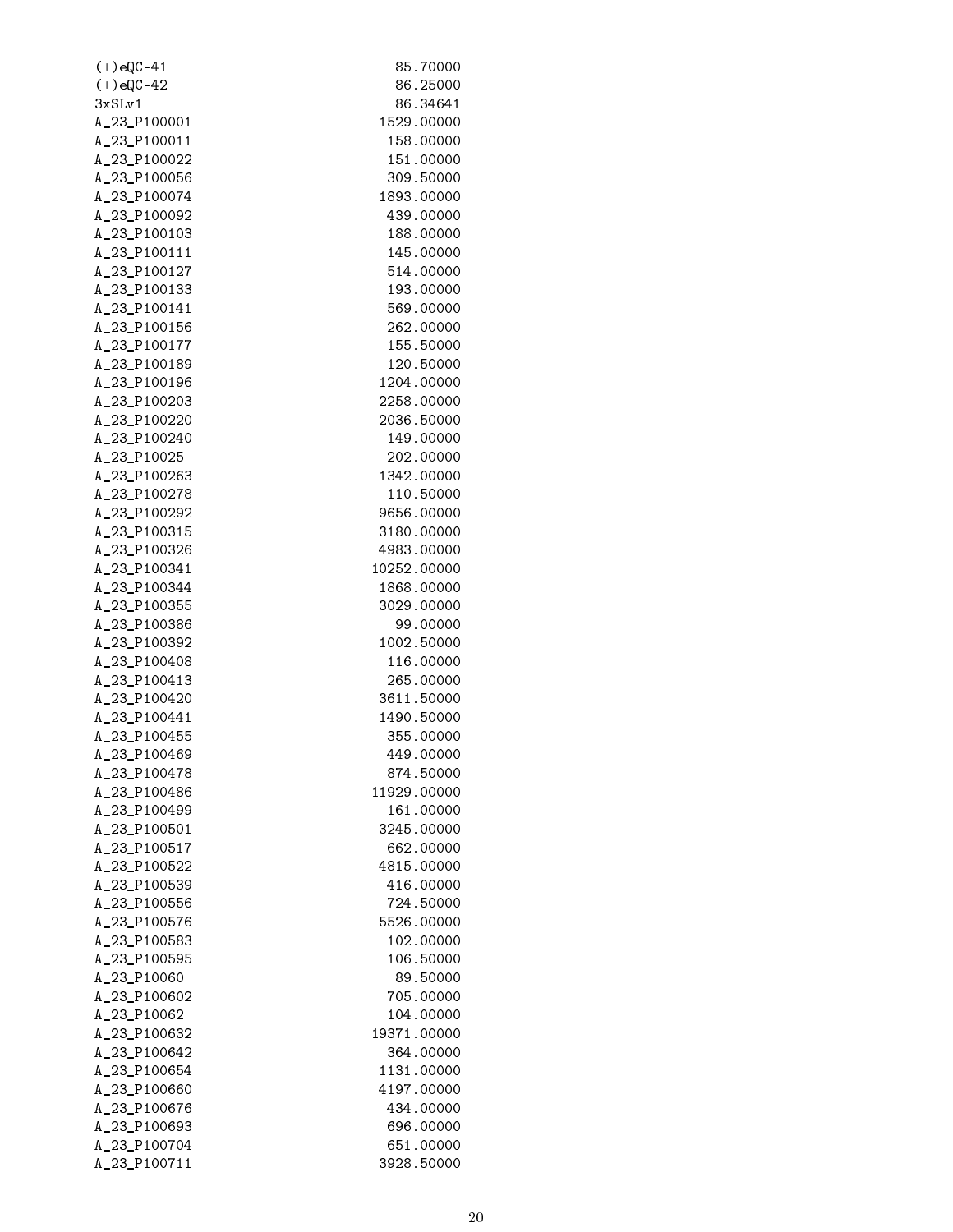| A_23_P100730 | 443.00000   |
|--------------|-------------|
| A_23_P100754 | 235.00000   |
| A_23_P100764 | 2998.00000  |
| A_23_P10077  | 317.00000   |
| A_23_P100779 | 360.50000   |
| A_23_P100788 | 251.00000   |
| A_23_P100795 | 442.00000   |
| A_23_P100802 | 8185.50000  |
| A_23_P10081  | 180.00000   |
| A_23_P100868 | 2694.00000  |
| A_23_P100872 | 111.00000   |
| A_23_P100883 | 2810.50000  |
| A_23_P10091  | 160.00000   |
| A_23_P100912 | 213.00000   |
| A_23_P100931 | 84.00000    |
| A_23_P100935 | 88.00000    |
| A_23_P100959 | 105.00000   |
| A_23_P100963 | 244.00000   |
| A_23_P100990 | 110.00000   |
| A_23_P100991 | 88.00000    |
| A_23_P101007 | 440.00000   |
| A_23_P101013 | 1552.00000  |
| A_23_P101025 | 351.00000   |
| A_23_P101038 | 88.00000    |
| A_23_P101048 | 93,00000    |
| A_23_P101054 | 172.00000   |
|              |             |
| A_23_P101073 | 107.00000   |
| A_23_P101084 | 101.00000   |
| A_23_P101093 | 810.50000   |
| A_23_P101111 | 917.00000   |
| A_23_P101121 | 529.00000   |
| A_23_P101131 | 97.00000    |
| A_23_P101141 | 186.00000   |
| A_23_P101185 | 4017.00000  |
| A_23_P101193 | 500.00000   |
| A_23_P101208 | 3307.50000  |
| A_23_P10121  | 3521.00000  |
| A_23_P101237 | 1736.00000  |
| A_23_P101240 | 16751.50000 |
| A_23_P101246 | 393.00000   |
| A_23_P101253 | 366.00000   |
| A_23_P101258 | 227.00000   |
| A_23_P10127  | 7056.00000  |
| A_23_P101272 | 1378.00000  |
| A_23_P101281 | 506,00000   |
| A_23_P101297 | 322,00000   |
| A_23_P101303 | 1216.00000  |
| A_23_P101308 | 259.00000   |
| A_23_P101319 | 141.00000   |
| A_23_P101321 | 199.00000   |
| A_23_P101332 | 2504.50000  |
| A_23_P101342 | 278.00000   |
| A_23_P10135  | 622.50000   |
| A_23_P101351 | 691.00000   |
| A_23_P101374 | 213.00000   |
| A_23_P101380 | 523.00000   |
| A_23_P101392 | 325.50000   |
| A_23_P1014   | 1142.50000  |
| A_23_P101407 | 8634.00000  |
| A_23_P101427 | 194.50000   |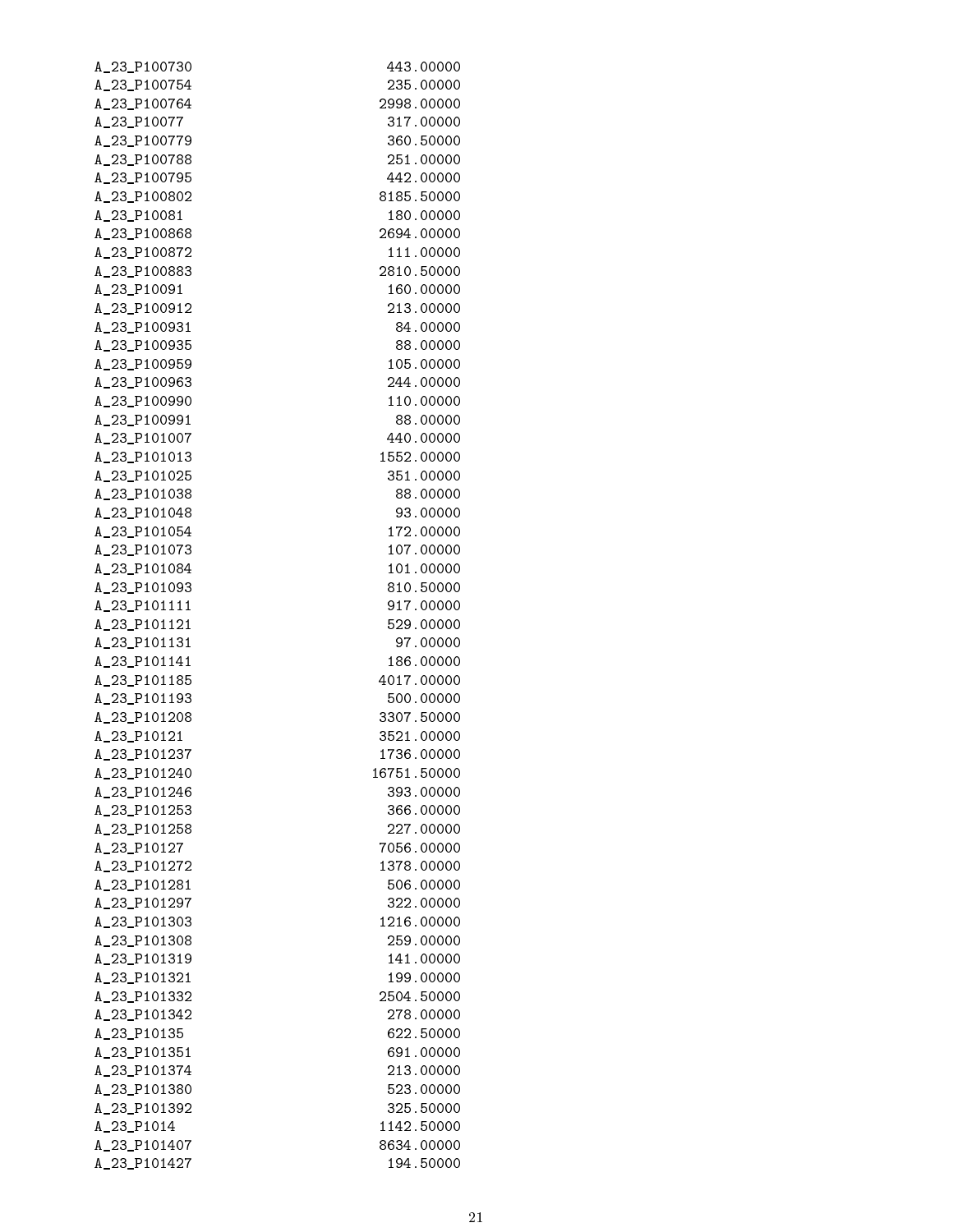| A_23_P101434 | 111.50000   |
|--------------|-------------|
| A_23_P101461 | 6493.00000  |
| A_23_P101476 | 179.00000   |
| A_23_P101480 | 365.00000   |
| A_23_P101505 | 781.00000   |
| A_23_P101516 | 181.00000   |
| A_23_P101521 | 86.00000    |
| A_23_P101532 | 78989.50000 |
| A_23_P101551 | 2751.00000  |
| A_23_P10156  | 403.50000   |
| A_23_P101564 | 95.00000    |
| A_23_P101573 | 91.00000    |
| A_23_P101615 | 267.00000   |
| A_23_P101623 | 139.00000   |
| A_23_P101636 |             |
|              | 88.00000    |
| A_23_P101642 | 914.00000   |
| A_23_P101655 | 1222.00000  |
| A_23_P101671 | 231.00000   |
| A_23_P101683 | 95.00000    |
| A_23_P101699 | 583.00000   |
| A_23_P101707 | 1774.00000  |
| A_23_P10172  | 87.00000    |
| A_23_P101737 | 397.50000   |
| A_23_P101742 | 1636.00000  |
| A_23_P101759 | 239.00000   |
| A_23_P101761 | 783.50000   |
| A_23_P101774 | 99.50000    |
| A_23_P101783 | 132.00000   |
| A_23_P101796 | 441.50000   |
| A_23_P101806 | 884.00000   |
| A_23_P101811 | 278.00000   |
| A_23_P10182  | 626.00000   |
| A_23_P101829 | 208.00000   |
| A_23_P101871 | 411.00000   |
| A_23_P101893 | 178.00000   |
| A_23_P101905 | 282.00000   |
| A_23_P101908 | 196.00000   |
| A_23_P10194  | 6206.50000  |
| A_23_P101943 | 950.50000   |
| A_23_P101950 | 11271.00000 |
| A_23_P101960 | 6563.00000  |
| A 23 P101972 | 170.50000   |
| A 23 P101992 | 122.50000   |
| A_23_P102000 | 3262.45000  |
| A_23_P102017 | 98.00000    |
| A_23_P102037 | 267.00000   |
| A_23_P102058 | 331.00000   |
| A_23_P10206  | 279.50000   |
|              | 1460.00000  |
| A_23_P102060 |             |
| A_23_P102071 | 871,50000   |
| A_23_P102083 | 79.00000    |
| A_23_P102109 | 2095.00000  |
| A_23_P10211  | 411.00000   |
| A_23_P102113 | 287.00000   |
| A_23_P102117 | 125.00000   |
| A_23_P102122 | 5754.00000  |
| A_23_P102160 | 201.00000   |
| A_23_P102172 | 90.50000    |
| A_23_P102183 | 2351.50000  |
| A_23_P102192 | 368.00000   |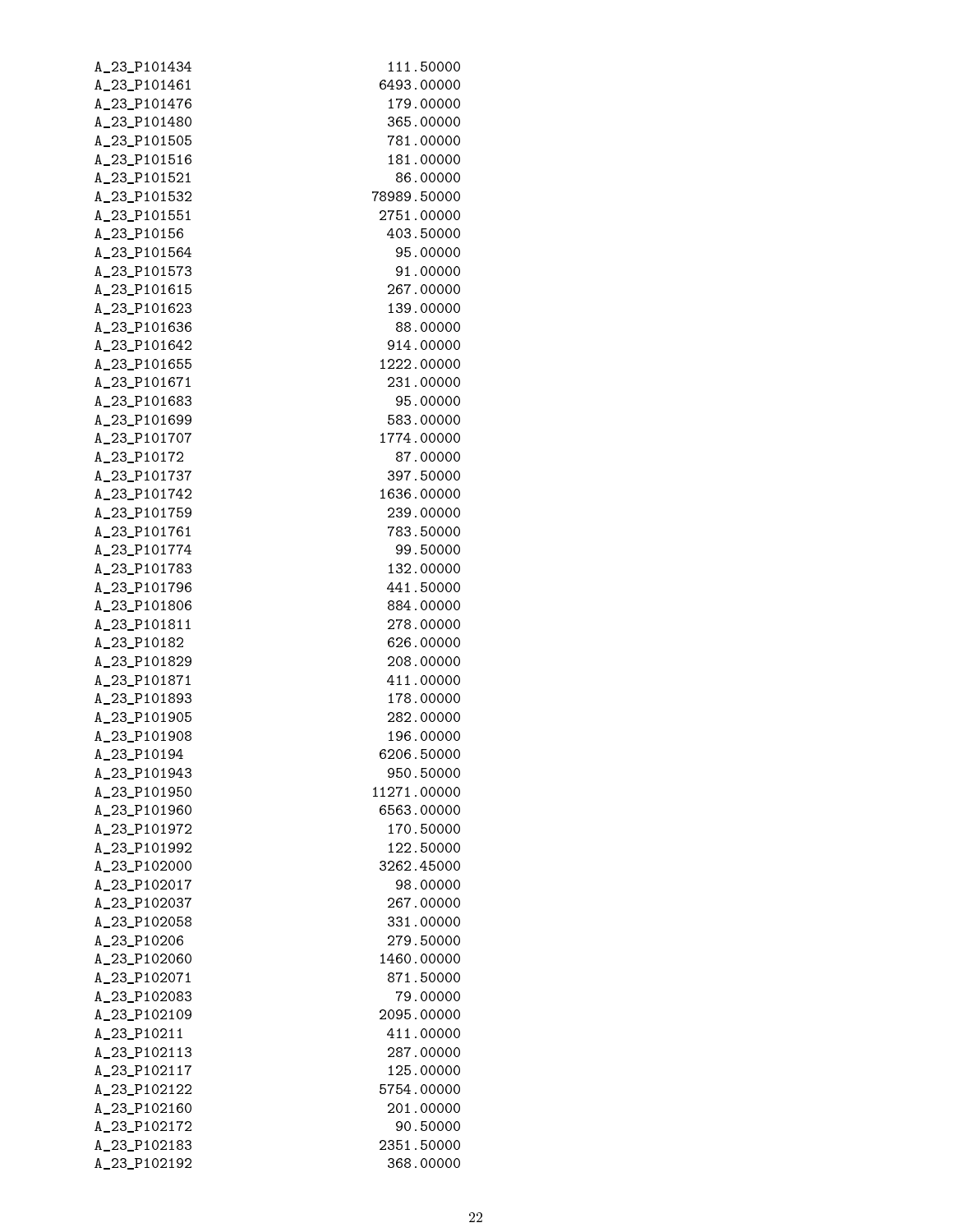| A_23_P102202                 | 10014.00000             |
|------------------------------|-------------------------|
| A_23_P102235                 | 5233.50000              |
| A_23_P102242                 | 607.00000               |
| A_23_P102258                 | 5643.00000              |
| A_23_P102262                 | 6370.50000              |
| A_23_P102278                 | 86.00000                |
| A_23_P102286                 | 85.50000                |
| A_23_P10232                  | 94.00000                |
| A_23_P102320                 | 1716.00000              |
| A_23_P102331                 | 97.00000                |
| A_23_P102351                 | 204.00000               |
| A_23_P102364                 | 2701.00000              |
| A_23_P102391                 | 436.50000               |
| A_23_P102404                 | 23606.70000             |
| A_23_P102412                 | 734.00000               |
| A_23_P102420                 | 42608.60000             |
| A_23_P102439                 | 137.00000               |
| A_23_P102454                 | 1965.00000              |
| A_23_P102462                 | 130.50000               |
| A_23_P102471                 | 3426.70000              |
| A_23_P102481                 | 93.00000                |
| A_23_P102494                 | 155.00000               |
| A_23_P102508                 | 1381.00000              |
| A_23_P102517                 | 1108.00000              |
| A_23_P102523                 | 285.50000               |
| A_23_P102542                 | 908.00000               |
| A_23_P102551                 | 96.50000                |
| A_23_P102571                 | 16045.00000             |
| A_23_P102575                 | 3276.50000              |
| A_23_P102582                 | 8677.50000              |
| A_23_P102607                 | 115.50000               |
| A_23_P102611                 | 9740.00000<br>299.00000 |
| A_23_P102622<br>A_23_P102634 | 88.00000                |
| A_23_P102681                 | 151.00000               |
| A_23_P102694                 | 89.00000                |
| A_23_P102706                 | 235.00000               |
| A_23_P102731                 | 1053.50000              |
| A_23_P102743                 | 280.00000               |
| A_23_P102759                 | 147.00000               |
| A_23_P102769                 | 587.00000               |
| A_23_P102770                 | 1851.00000              |
| A_23_P102816                 | 231.00000               |
| A_23_P102832                 | 2282.00000              |
| A_23_P102842                 | 1789.00000              |
| A_23_P102864                 | 246.50000               |
| A_23_P102876                 | 12947.50000             |
| A_23_P102884                 | 134.00000               |
| A_23_P102890                 | 7696.00000              |
| A_23_P1029                   | 518.00000               |
| A_23_P10291                  | 132.00000               |
| A_23_P102917                 | 84.50000                |
| A_23_P102919                 | 95.00000                |
| A_23_P102925                 | 1514.00000              |
| A_23_P102937                 | 1543.00000              |
| A_23_P102950                 | 170.50000               |
| A_23_P102965                 | 588.00000               |
| A_23_P102973                 | 726.50000               |
| A_23_P102988                 | 199.00000               |
| A_23_P102994                 | 3405.00000              |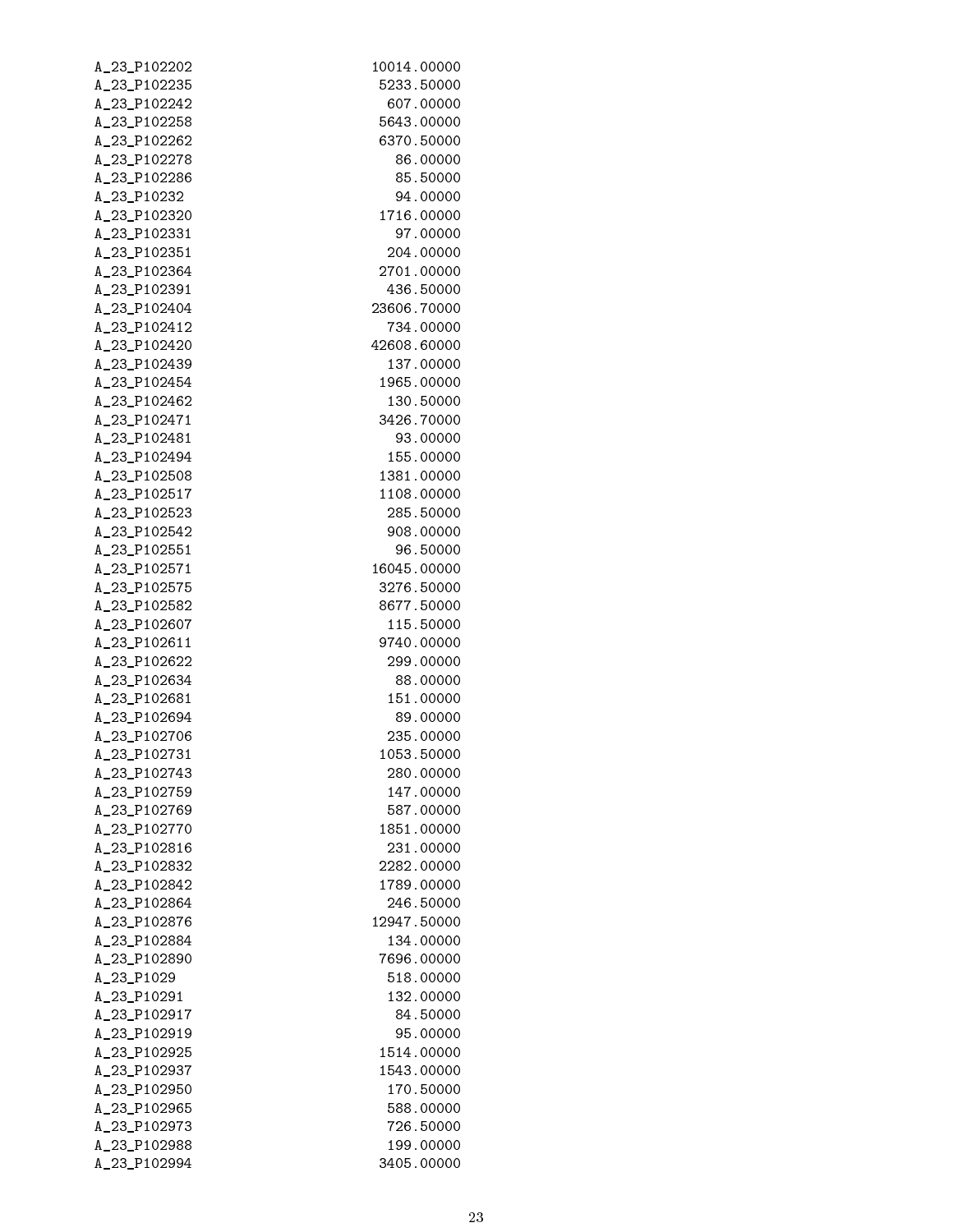| A_23_P103011 | 598.00000   |
|--------------|-------------|
| A_23_P103034 | 91.50000    |
| A_23_P103041 | 103.00000   |
| A_23_P10305  | 246,00000   |
| A_23_P103062 | 288,50000   |
| A_23_P103070 | 2316.00000  |
| A_23_P103084 | 184.00000   |
| A_23_P103099 | 535,50000   |
| A_23_P103104 | 523,00000   |
| A_23_P103110 | 552,00000   |
| A_23_P103120 | 3155.00000  |
| A_23_P103131 | 2676.00000  |
| A_23_P103149 | 5292.50000  |
| A_23_P103172 | 2187.00000  |
| A_23_P103180 | 654.00000   |
| A_23_P103201 | 1966.00000  |
| A_23_P103226 | 103.00000   |
| A_23_P103232 | 6803.00000  |
| A_23_P103248 | 555.00000   |
| A_23_P103256 | 211.50000   |
| A_23_P103269 | 121.00000   |
| A_23_P103276 | 264.00000   |
| A_23_P103282 | 9068,00000  |
| A_23_P103310 | 118.00000   |
| A_23_P103315 | 9739.00000  |
| A_23_P103328 | 96.00000    |
| A_23_P103334 | 207.00000   |
| A_23_P103349 | 82.00000    |
| A_23_P103361 | 1239.80000  |
| A_23_P103371 | 132.00000   |
| A_23_P103398 | 2493.00000  |
| A_23_P103405 | 187.00000   |
| A_23_P103414 | 4390.00000  |
| A_23_P103424 | 93.00000    |
| A_23_P103433 | 604.00000   |
| A_23_P103442 | 3085.50000  |
| A_23_P103454 | 11128.50000 |
| A_23_P103465 | 157.00000   |
| A_23_P103476 | 711.50000   |
| A_23_P103486 | 220,00000   |
| A_23_P103496 | 110.00000   |
| A_23_P103503 | 512.00000   |
| A_23_P103511 | 769,00000   |
| A_23_P103522 | 83.50000    |
| A_23_P103532 | 278.00000   |
| A_23_P10356  | 92.00000    |
| A_23_P103561 | 267.00000   |
| A_23_P103571 | 147.00000   |
| A_23_P103588 | 85.00000    |
| A_23_P103601 | 1775.00000  |
| A_23_P103617 | 239.00000   |
| A_23_P103628 | 2886.00000  |
| A_23_P103631 | 16078.00000 |
| A_23_P103661 | 3051.00000  |
| A_23_P103672 | 2843.00000  |
| A_23_P103690 | 1144.00000  |
| A_23_P103698 | 3361.00000  |
| A_23_P103703 | 127.00000   |
| A_23_P103720 | 1056.50000  |
| A_23_P10374  | 3367.00000  |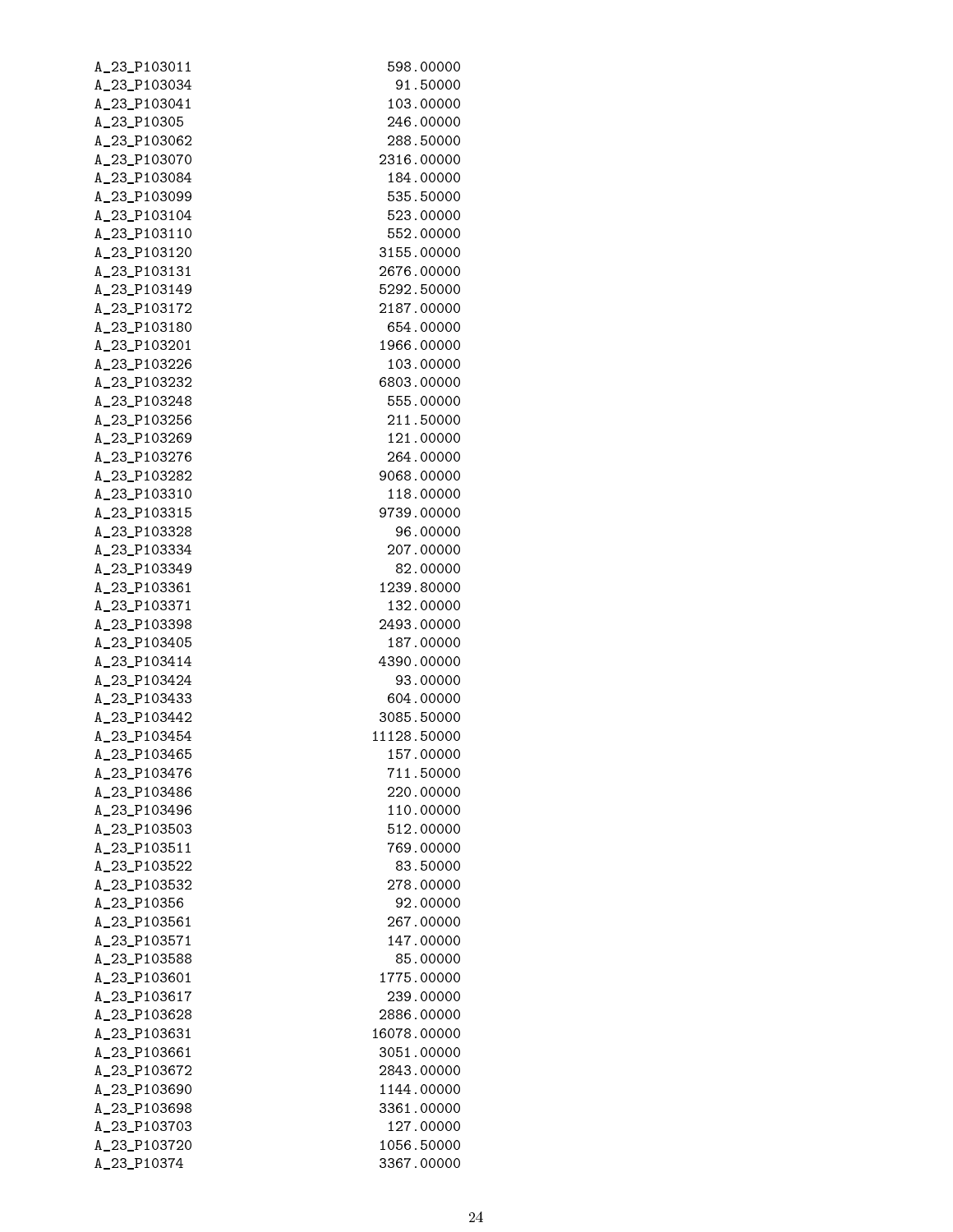| A_23_P103743 | 89.00000    |
|--------------|-------------|
| A_23_P103756 | 182.00000   |
| A_23_P103765 | 90.00000    |
| A_23_P103775 | 168.00000   |
| A_23_P103787 | 1083.00000  |
| A_23_P103795 | 646.00000   |
| A_23_P1038   | 228.50000   |
| A_23_P103803 | 90.00000    |
| A_23_P103812 | 163.00000   |
| A_23_P103824 | 1057.00000  |
| A_23_P103837 | 812.00000   |
| A_23_P10385  | 1080.10000  |
| A_23_P103864 | 461.00000   |
| A_23_P103877 | 842,00000   |
| A_23_P103885 | 8737.50000  |
| A_23_P103897 | 112.00000   |
| A_23_P103905 | 1398.00000  |
| A_23_P10391  | 395.00000   |
| A_23_P103919 | 1694.00000  |
| A_23_P103923 | 141.50000   |
| A_23_P103932 | 499.00000   |
| A_23_P103942 | 1552.50000  |
| A_23_P103951 | 4855.50000  |
| A_23_P103968 | 1369.00000  |
|              |             |
| A_23_P103971 | 85.00000    |
| A_23_P103981 | 21937.00000 |
| A_23_P103996 | 621.00000   |
| A_23_P10401  | 183.00000   |
| A_23_P104012 | 100.00000   |
| A_23_P104022 | 2247.00000  |
| A_23_P104025 | 576.00000   |
| A_23_P104046 | 462.00000   |
| A_23_P104054 | 1592.00000  |
| A_23_P104065 | 984.00000   |
| A_23_P104073 | 217.00000   |
| A_23_P104086 | 188.00000   |
| A_23_P104098 | 111.00000   |
| A_23_P104109 | 458.00000   |
| A_23_P104116 | 22561.20000 |
| A_23_P104138 | 206.00000   |
| A_23_P104146 | 681.00000   |
| A_23_P104151 | 426.00000   |
| A_23_P104188 | 627.00000   |
| A_23_P104193 | 2698.00000  |
| A_23_P104199 | 1099.05000  |
| A_23_P104201 | 5096.00000  |
| A_23_P104224 | 223,00000   |
| A_23_P104237 | 108,50000   |
| A_23_P104252 | 223.00000   |
| A_23_P104275 | 89,00000    |
| A_23_P104282 | 277,00000   |
| A_23_P104295 | 327.00000   |
| A_23_P1043   | 659.00000   |
| A_23_P104318 | 21250.40000 |
| A_23_P104323 | 593.00000   |
| A_23_P104335 | 86.00000    |
| A_23_P104346 | 523.00000   |
| A_23_P104351 | 2147.50000  |
| A_23_P104362 | 6437.00000  |
| A_23_P104372 | 6248.00000  |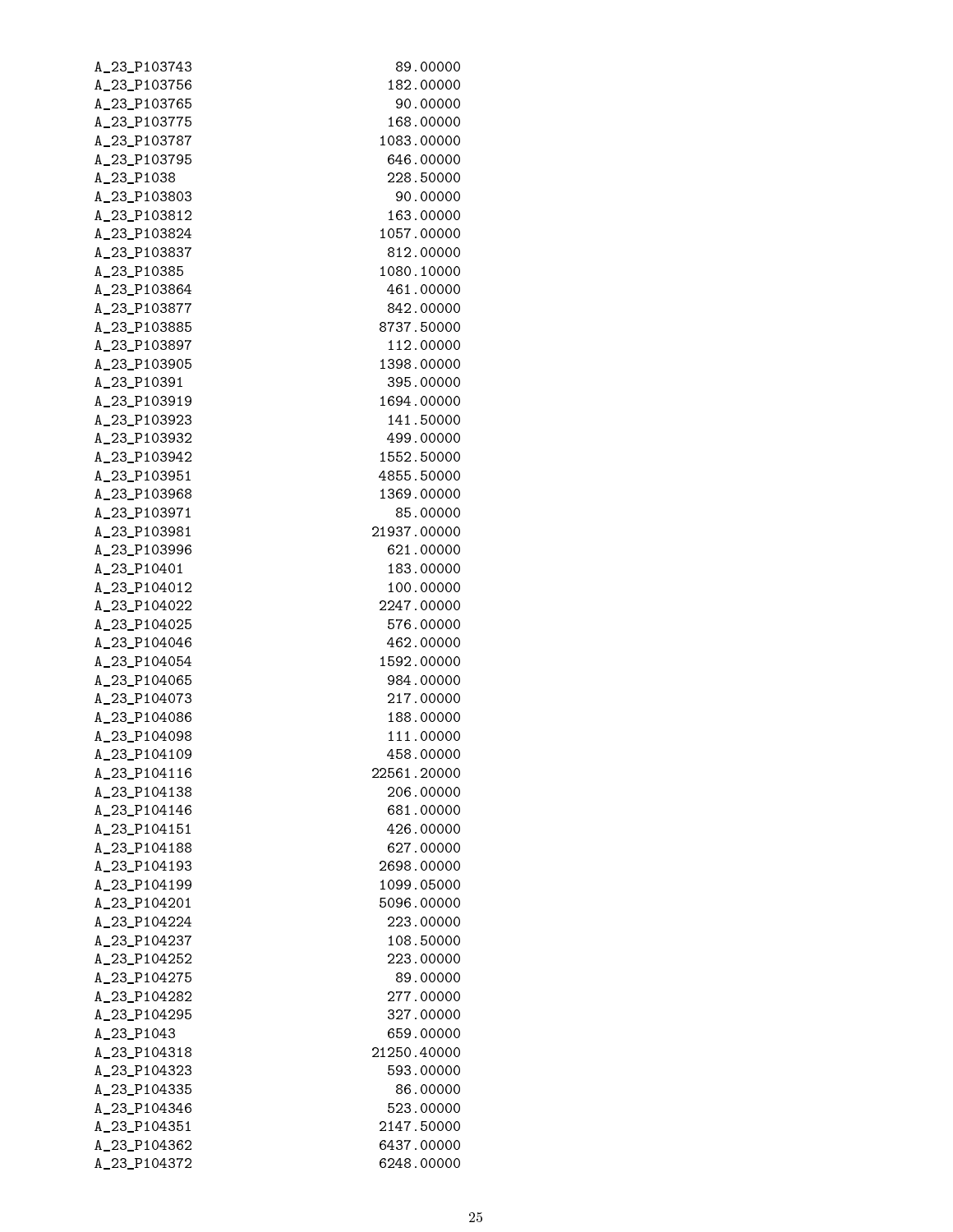| A_23_P104387 | 3723.00000  |
|--------------|-------------|
| A_23_P104413 | 12216.00000 |
| A_23_P10442  | 833.00000   |
| A_23_P104438 | 188.50000   |
| A_23_P104445 | 181.00000   |
| A_23_P104451 | 4958.50000  |
| A_23_P104464 | 328,00000   |
| A_23_P104471 | 1013.50000  |
| A_23_P104484 | 85,00000    |
| A_23_P104493 | 327.00000   |
| A_23_P104509 | 134.50000   |
| A_23_P104522 | 175.00000   |
| A_23_P104555 | 108.00000   |
| A_23_P104563 | 250.00000   |
| A_23_P104579 | 695.00000   |
| A_23_P10458  | 89.00000    |
| A_23_P104583 | 452.00000   |
| A_23_P104594 | 109.50000   |
| A_23_P104607 | 2112.00000  |
| A_23_P104617 | 254.00000   |
| A_23_P104624 | 1234.00000  |
| A_23_P10463  | 18052.50000 |
|              | 2316.00000  |
| A_23_P104641 |             |
| A_23_P104651 | 6061.00000  |
| A_23_P104676 | 4245.00000  |
| A_23_P104689 | 611.15000   |
| A_23_P104692 | 841.00000   |
| A_23_P104705 | 201.00000   |
| A_23_P104734 | 4593.00000  |
| A_23_P104741 | 257.00000   |
| A_23_P104762 | 645.00000   |
| A_23_P104798 | 178.45000   |
| A_23_P104804 | 228.00000   |
| A_23_P104819 | 94.00000    |
| A_23_P104845 | 96.00000    |
| A_23_P104853 | 92.50000    |
| A_23_P104865 | 89.00000    |
| A_23_P104876 | 1081.50000  |
| A_23_P10488  | 159.00000   |
| A_23_P104881 | 122.00000   |
| A_23_P104892 | 11215.00000 |
| A_23_P104942 | 3144.50000  |
| A_23_P10497  | 504.00000   |
| A_23_P104972 | 98.00000    |
| A_23_P104996 | 141.50000   |
| A_23_P10500  | 94.00000    |
| A_23_P105002 | 625,50000   |
| A_23_P105012 | 116.00000   |
| A_23_P105028 | 1181.00000  |
| A_23_P105044 | 2985.00000  |
| A_23_P10506  | 118.00000   |
| A_23_P105066 | 1241.00000  |
| A_23_P105088 | 91.00000    |
| A_23_P105118 | 98.50000    |
| A_23_P105138 | 1479.50000  |
| A_23_P105144 | 323.50000   |
| A_23_P10518  | 145.00000   |
| A_23_P105184 | 1385.50000  |
| A_23_P105197 | 128.00000   |
| A_23_P105212 | 107.00000   |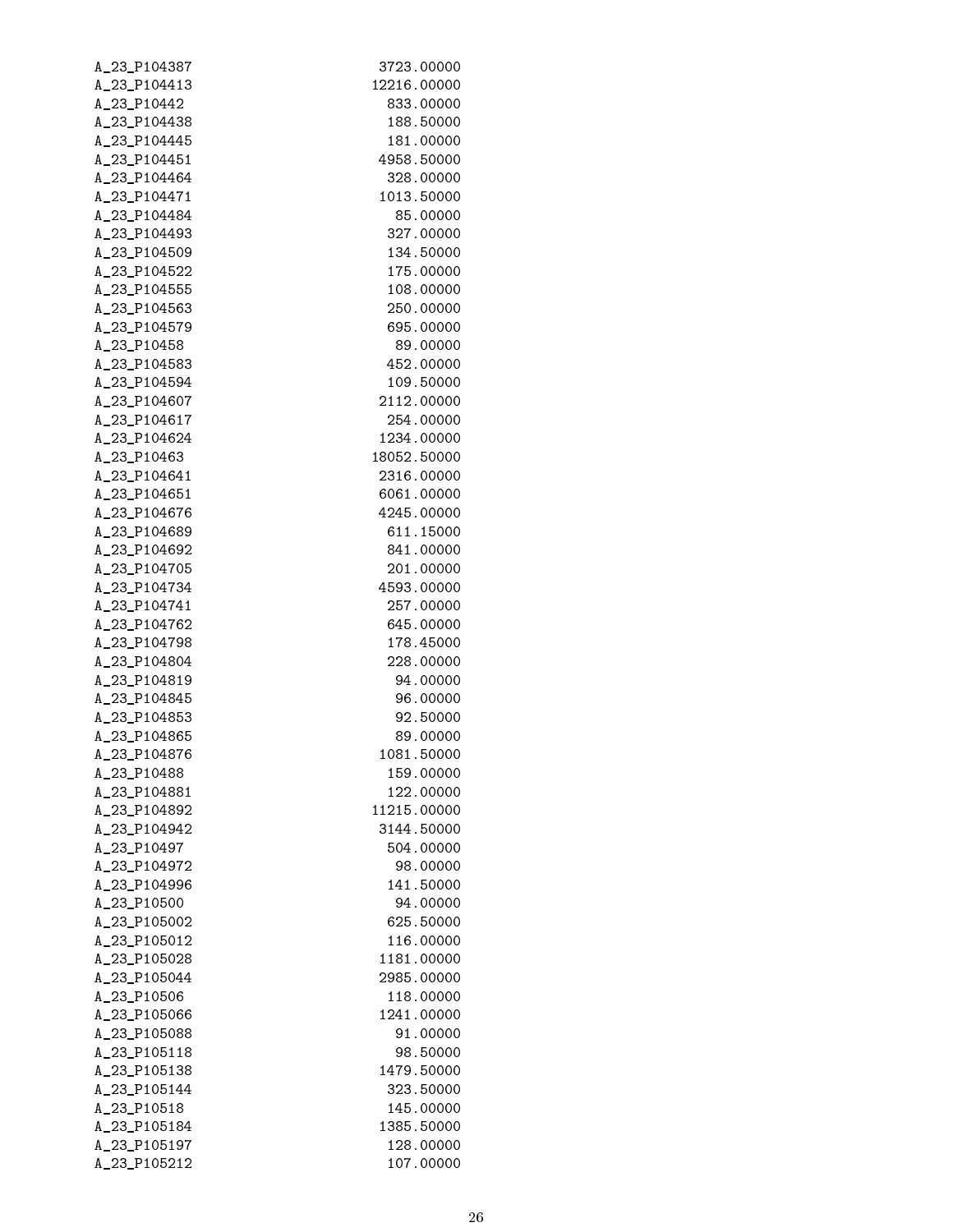| A_23_P105227                 | 103.00000              |
|------------------------------|------------------------|
| A_23_P10525                  | 91.00000               |
| A_23_P105251                 | 295.00000              |
| A_23_P105264                 | 350.50000              |
| A_23_P105276                 | 834.00000              |
| A_23_P105307                 | 175.00000              |
| A_23_P105313                 | 3022.00000             |
| A_23_P105368                 | 117.00000              |
| A_23_P105382                 | 230.50000              |
| A_23_P105392                 | 19263.30000            |
| A_23_P105409                 | 214.00000              |
| A_23_P10542                  | 132.00000              |
| A_23_P105423                 | 110.00000              |
| A_23_P105436                 | 139.00000              |
| A_23_P105442                 | 1165.00000             |
| A_23_P105453                 | 83.00000               |
| A_23_P105461                 | 107.00000              |
| A_23_P105465                 | 91.00000               |
| A_23_P105475                 | 118.00000              |
| A_23_P105495                 | 122.00000              |
| A_23_P105519                 | 1051.50000             |
| A_23_P105524                 | 88.50000               |
| A_23_P105535                 | 384.50000              |
| A_23_P105545                 | 107.00000              |
| A_23_P105562                 | 173.55000              |
| A_23_P105571                 | 989.50000              |
| A_23_P105583                 | 451.50000              |
| A_23_P10559                  | 561.50000              |
| A_23_P105592                 | 7722.00000             |
| A_23_P1056                   | 573.00000              |
| A_23_P10561                  | 79.50000               |
| A_23_P105619                 | 332.00000              |
| A_23_P105625                 | 1749.00000             |
| A_23_P10564                  | 79.00000               |
| A_23_P105646                 | 710.00000              |
| A_23_P105651                 | 82.00000               |
| A_23_P105664                 | 4715.00000             |
| A_23_P105691                 | 108.00000              |
| A_23_P105705                 | 87.00000               |
| A_23_P105730                 | 91.00000               |
| A_23_P105732                 | 6212.00000             |
| A_23_P105747                 | 385.00000              |
| A_23_P105753                 | 542.00000              |
| A_23_P105794                 | 133.00000<br>160.50000 |
| A_23_P105803                 |                        |
| A_23_P105815                 | 230.50000              |
| A_23_P105833                 | 504.00000              |
| A_23_P105856<br>A_23_P105862 | 94.00000<br>155.00000  |
| A_23_P105873                 | 82.00000               |
| A_23_P105886                 | 84.00000               |
| A_23_P105900                 | 8753.00000             |
| A_23_P10591                  | 6799.00000             |
| A_23_P105923                 | 125.50000              |
| A_23_P105939                 | 115.50000              |
| A_23_P105957                 | 3823.50000             |
| A_23_P105963                 | 126.50000              |
| A_23_P105973                 | 321.00000              |
| A_23_P106                    | 234.00000              |
| A_23_P106002                 | 9759.50000             |
|                              |                        |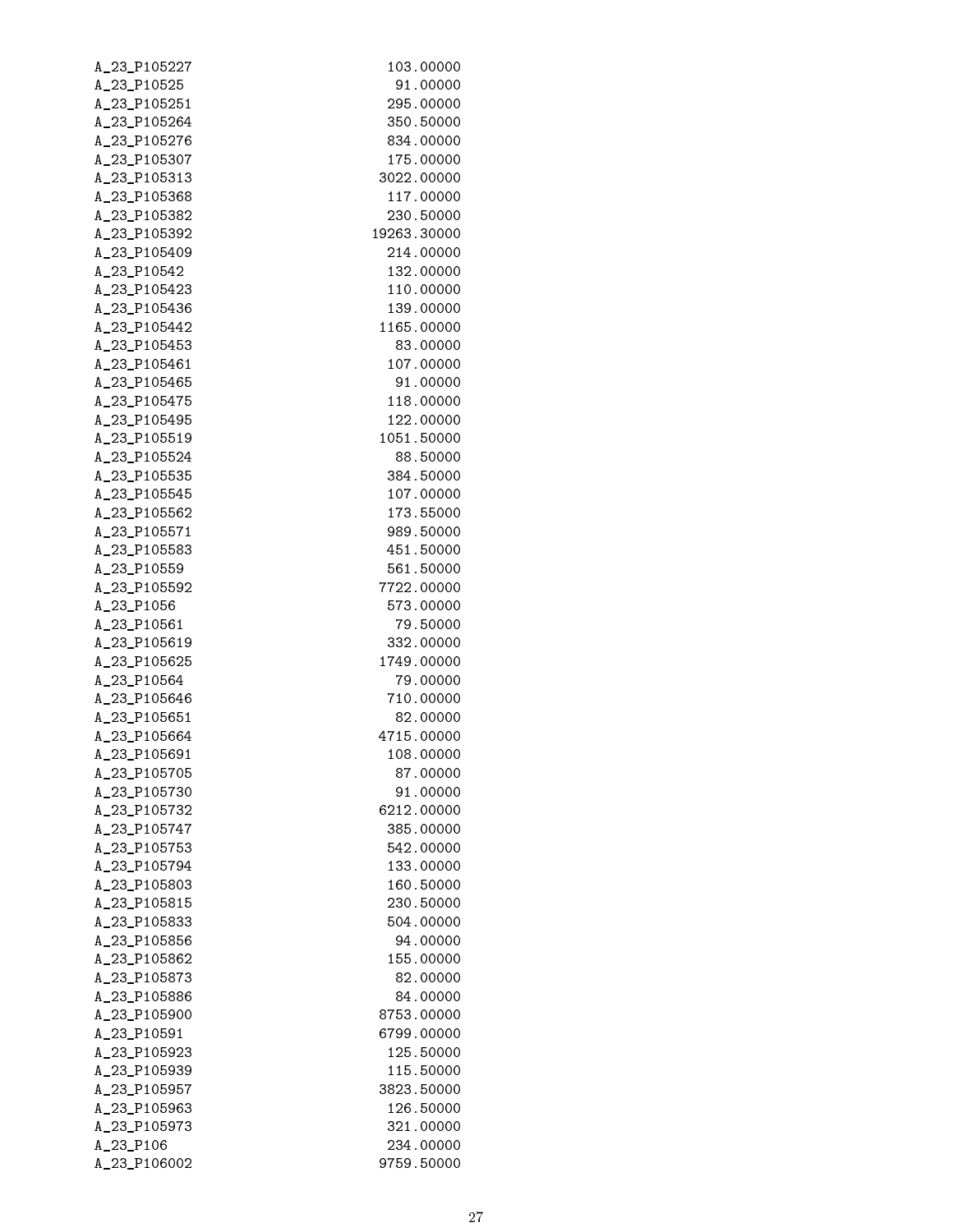| A_23_P106016 | 277.00000    |
|--------------|--------------|
| A_23_P106024 | 294,50000    |
| A_23_P106042 | 100.00000    |
| A_23_P10605  | 471.50000    |
| A_23_P106056 | 4823.00000   |
| A_23_P106069 | 92.00000     |
| A_23_P106080 | 93,00000     |
| A_23_P106103 | 95.50000     |
| A_23_P106117 | 492,00000    |
| A_23_P106127 | 1258.00000   |
| A_23_P106131 | 5134.50000   |
| A_23_P10614  | 285.00000    |
| A_23_P106145 | 3915.50000   |
| A_23_P106158 | 308.00000    |
| A_23_P106162 | 415,50000    |
| A_23_P106174 | 122.00000    |
| A_23_P106194 | 4183.00000   |
| A 23 P106204 | 666,00000    |
| A_23_P106226 | 6296.00000   |
| A_23_P106236 | 92.00000     |
| A_23_P106241 | 2204.50000   |
| A_23_P106258 | 148.00000    |
| A_23_P106280 | 2366.00000   |
| A_23_P106299 | 9023.00000   |
| A_23_P106322 | 420.00000    |
| A_23_P106362 | 218.50000    |
| A_23_P106371 | 181.00000    |
| A_23_P106389 | 112.50000    |
| A_23_P106391 | 350.00000    |
| A_23_P10640  | 113.50000    |
| A_23_P106405 | 729.00000    |
| A_23_P106412 | 1043.00000   |
| A_23_P106425 | 152.00000    |
| A_23_P106433 | 3784.50000   |
| A_23_P106439 | 900.50000    |
| A_23_P106463 | 3145.50000   |
| A_23_P10647  | 347.00000    |
| A_23_P106472 | 13987.00000  |
| A_23_P106481 | 3911.50000   |
| A_23_P106497 | 329.00000    |
| A_23_P106505 | 475,50000    |
| A_23_P106522 | 1803.00000   |
| A_23_P106532 | 1738.50000   |
| A_23_P106544 | 6108.50000   |
| A_23_P106559 | 124.00000    |
| A_23_P106562 | 800.00000    |
| A_23_P106575 | 2951.00000   |
| A_23_P106602 | 114.00000    |
| A_23_P106617 | 656,00000    |
| A_23_P106629 | 101.00000    |
| A_23_P106633 | 2874.00000   |
| A_23_P106656 | 89.00000     |
| A_23_P106661 | 168.00000    |
| A_23_P106663 | 105.00000    |
| A_23_P106675 | 387.50000    |
| A_23_P106682 | 8203.00000   |
| A_23_P106694 | 2419.50000   |
| A_23_P106708 | 122653.00000 |
| A_23_P106720 | 318,50000    |
| A_23_P106727 | 1749.00000   |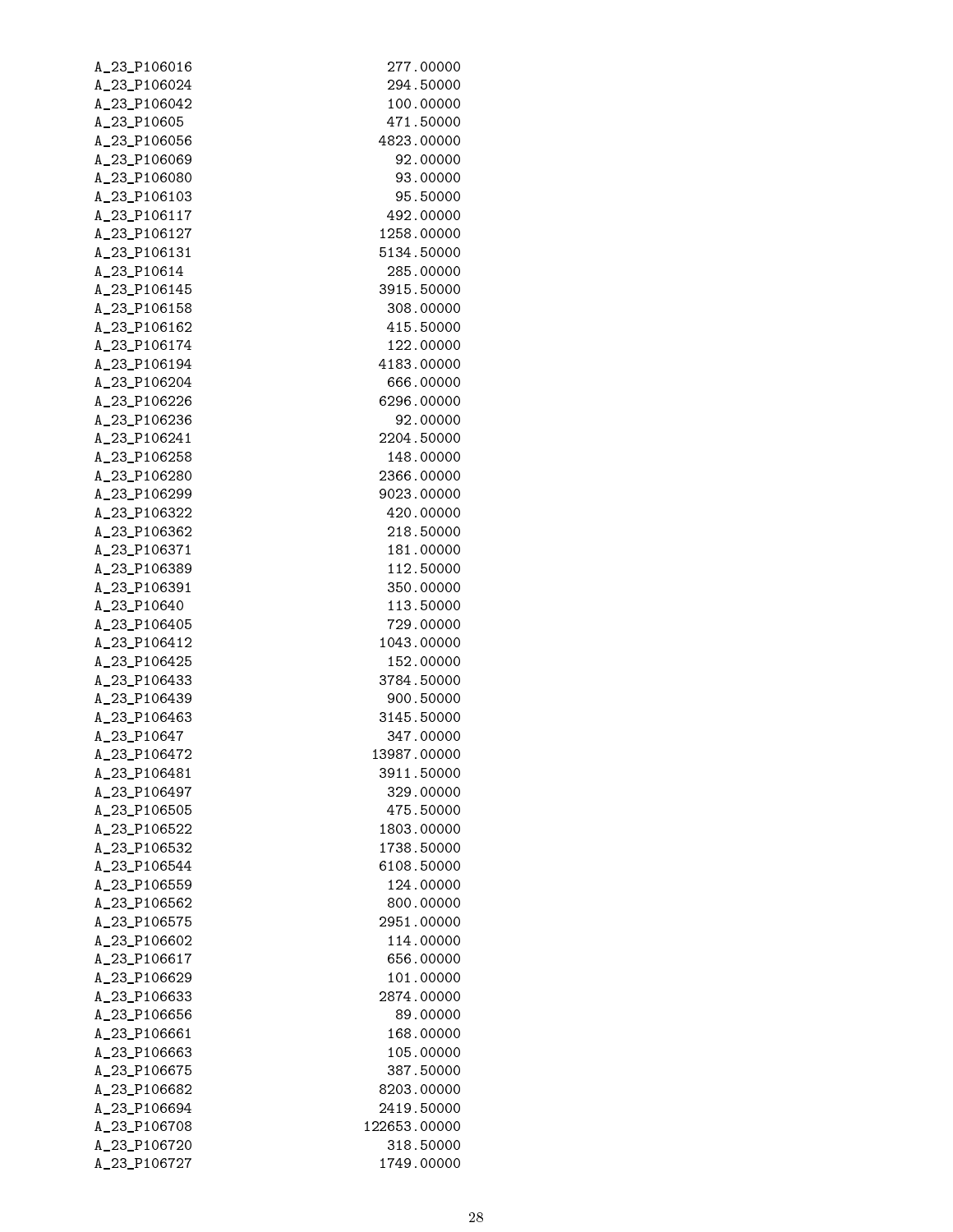| A_23_P106737                | 562.00000               |
|-----------------------------|-------------------------|
| A_23_P106741                | 13257.50000             |
| A_23_P106761                | 971.00000               |
| A_23_P106773                | 2713.50000              |
| A_23_P106798                | 395.00000               |
| A_23_P106806                | 124.00000               |
| A_23_P106814                | 165.00000               |
| A_23_P106822                | 2226.50000              |
| A_23_P106835                | 1837.50000              |
| A_23_P106844                | 12734.00000             |
| A_23_P10685                 | 2142.00000              |
| A_23_P106859                | 5679.00000              |
| A_23_P106874                | 187.00000               |
| A_23_P106887                | 5389.50000              |
| A_23_P106898                | 491.00000               |
| A_23_P106906                | 207.00000               |
| A_23_P106922                | 703.00000               |
| A_23_P106933                | 107.50000               |
| A_23_P106945                | 218.00000               |
| A_23_P106973<br>A_23_P10699 | 17488.50000             |
| A_23_P106998                | 257.00000<br>2052.00000 |
| A_23_P10701                 | 382.50000               |
| A_23_P107036                | 2033.00000              |
| A_23_P107048                | 719,50000               |
| A_23_P107051                | 395.00000               |
| A_23_P107064                | 120.00000               |
| A_23_P107073                | 7968.00000              |
| A_23_P107087                | 632.00000               |
| A_23_P107102                | 88,00000                |
| A_23_P107116                | 432,50000               |
| A_23_P107132                | 85,50000                |
| A_23_P107154                | 1460.50000              |
| A_23_P107166                | 214,00000               |
| A_23_P107173                | 109.00000               |
| A_23_P1072                  | 8917.50000              |
| A_23_P107206                | 347.25000               |
| A_23_P10721                 | 85.00000                |
| A_23_P107211                | 424.00000               |
| A_23_P107214                | 1373.00000              |
| A_23_P107238                | 120.00000               |
| A_23_P107247                | 128.00000               |
| A_23_P107257                | 884.00000               |
| A_23_P107283                | 2094.00000              |
| A_23_P107295                | 490.00000               |
| A_23_P107307                | 285.00000               |
| A_23_P107313                | 632.00000               |
| A_23_P107322                | 531.50000               |
| A_23_P107336                | 115.00000               |
| A_23_P107350                | 105.00000               |
| A_23_P107351                | 1867.00000              |
| A_23_P107369                | 10675.00000             |
| A_23_P107373                | 1301.00000              |
| A_23_P107394                | 13076.00000             |
| A_23_P107401                | 4592.00000              |
| A_23_P107412                | 9927.00000              |
| A_23_P107421                | 41261.40000             |
| A_23_P10743                 | 152.50000               |
| A_23_P107432                | 493.00000               |
| A_23_P107443                | 88.00000                |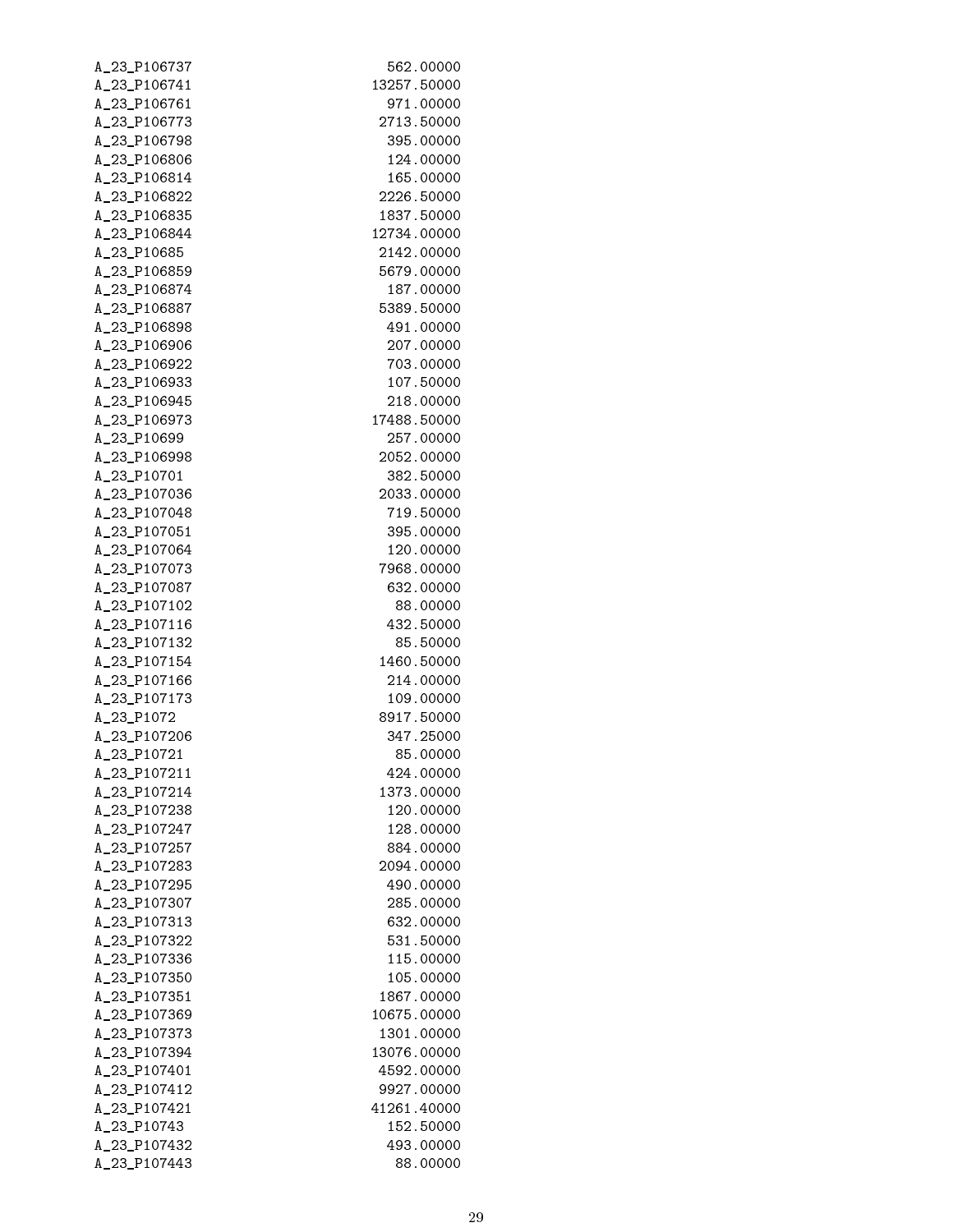| A_23_P107454 | 195.00000   |
|--------------|-------------|
| A_23_P107465 | 148.00000   |
| A_23_P107483 | 118.00000   |
| A_23_P107507 | 593.00000   |
| A_23_P107513 | 344.00000   |
| A_23_P10753  | 87.00000    |
| A_23_P107531 | 89.00000    |
| A_23_P107552 | 442.00000   |
| A_23_P107565 | 91.00000    |
| A_23_P107578 | 108.00000   |
| A_23_P107587 | 695,00000   |
| A_23_P107597 | 105.00000   |
| A_23_P107612 | 126.00000   |
| A_23_P107623 | 86,00000    |
| A_23_P107644 | 21968.20000 |
| A_23_P107653 | 14332.50000 |
| A_23_P107661 | 2649.00000  |
| A_23_P107673 | 106.00000   |
| A_23_P107684 | 486,00000   |
| A_23_P107693 | 203,50000   |
| A_23_P107701 | 1611.00000  |
| A_23_P107714 | 267.00000   |
| A_23_P107724 | 294.00000   |
| A_23_P107735 | 652,50000   |
| A_23_P107744 | 135.00000   |
| A_23_P107750 | 80.50000    |
| A_23_P107763 | 859.00000   |
| A_23_P107775 | 162.00000   |
| A_23_P107795 | 4471.50000  |
| A_23_P107801 | 649.50000   |
| A_23_P107847 | 160.00000   |
| A_23_P10785  | 470.50000   |
| A_23_P107855 | 215.00000   |
| A_23_P107881 | 153.00000   |
| A_23_P107894 | 608.00000   |
| A_23_P107903 | 577.00000   |
| A_23_P107911 | 173.00000   |
| A 23 P107933 | 252,00000   |
| A_23_P107942 | 426.50000   |
| A_23_P107959 | 3297.00000  |
| A_23_P107963 | 192.00000   |
| A_23_P107974 | 98.00000    |
| A_23_P10798  | 182.00000   |
| A_23_P107981 | 135.00000   |
| A_23_P107994 | 2090.50000  |
| A_23_P108028 | 747.00000   |
| A_23_P108042 | 109.00000   |
| A_23_P108054 | 613.50000   |
| A_23_P108062 | 120.00000   |
| A_23_P108075 | 160.00000   |
| A_23_P108082 | 269.00000   |
| A_23_P108103 | 1090.50000  |
| A_23_P108129 | 141.00000   |
| A_23_P108135 | 7905.00000  |
| A_23_P108143 | 2794.00000  |
| A_23_P10815  | 3240.00000  |
| A_23_P108157 | 162.00000   |
| A_23_P108170 | 162.00000   |
| A_23_P108180 | 93.00000    |
| A_23_P108200 | 162.50000   |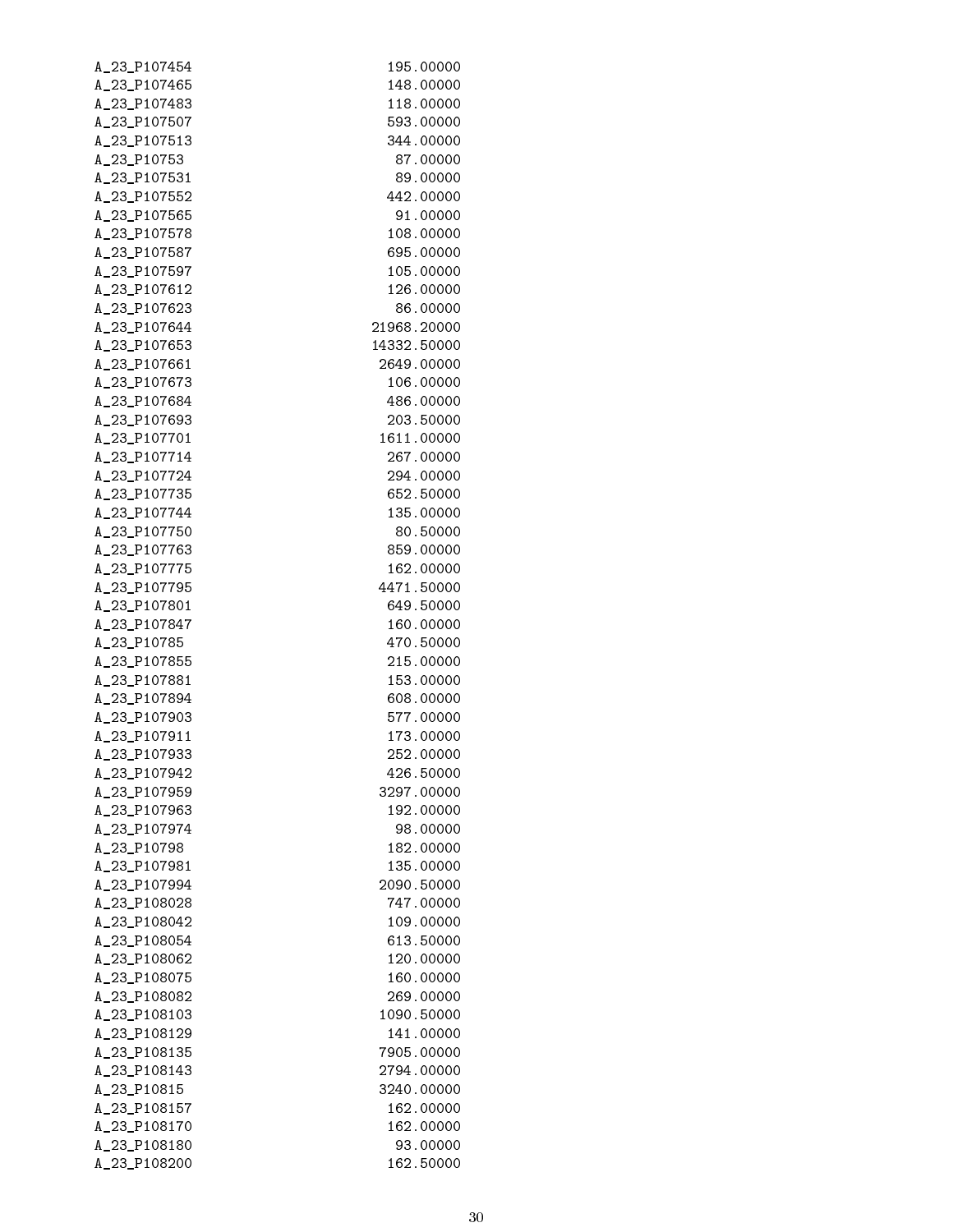| A_23_P108216                 | 105.50000              |
|------------------------------|------------------------|
| A_23_P108221                 | 90.50000               |
| A_23_P108244                 | 6832.00000             |
| A_23_P108265                 | 141.00000              |
| A_23_P108280                 | 172.00000              |
| A_23_P108294                 | 833.00000              |
| A_23_P1083                   | 99.50000               |
| A_23_P108303                 | 6150.00000             |
| A_23_P108314                 | 102.00000              |
| A_23_P108326                 | 1033.00000             |
| A_23_P108331                 | 7617.00000             |
| A_23_P108342                 | 177.00000              |
| A_23_P108376                 | 695.00000              |
| A_23_P10839                  | 1336.00000             |
| A_23_P108394                 | 1009.00000             |
| A_23_P108404                 | 731.50000              |
| A_23_P108415                 | 12676.00000            |
| A_23_P108427                 | 292.00000              |
| A_23_P108437                 | 1442.00000             |
| A_23_P108463                 | 205.00000              |
| A_23_P108492                 | 116.50000              |
| A_23_P108501                 | 373.00000              |
| A_23_P108514                 | 306.50000              |
| A_23_P108522                 | 2970.50000             |
| A_23_P108534                 | 122.00000              |
| A_23_P108546                 | 85.00000               |
| A_23_P108554                 | 12077.00000            |
| A_23_P108564                 | 90.00000               |
| A_23_P108574                 | 890.50000              |
| A_23_P10858                  | 500.00000              |
| A_23_P108592                 | 93.50000               |
| A_23_P108604                 | 2321.00000             |
| A_23_P108641                 | 7355.50000             |
| A_23_P108657                 | 364.00000              |
| A_23_P108662                 | 5713.00000             |
| A_23_P108673                 | 529.00000              |
| A_23_P108699                 | 105.00000              |
| A_23_P10870                  | 670.00000              |
| A_23_P108708                 | 6953.50000             |
| A_23_P10873                  | 170.00000              |
| A_23_P108734                 | 86.50000               |
| A_23_P108743                 | 95.00000               |
| A_23_P108751                 | 15079.50000            |
| A_23_P108761                 | 962.50000              |
| A_23_P108785                 | 4185.00000             |
| A_23_P108819                 | 108.00000              |
| A_23_P108823                 | 814.00000              |
| A_23_P108835                 | 995.00000              |
| A_23_P108842                 | 859.50000              |
| A_23_P10885                  | 123.00000              |
| A_23_P108871                 | 1767.00000             |
| A_23_P108883                 | 151.00000              |
| A_23_P108911                 | 107.00000              |
| A_23_P108922<br>A_23_P108932 | 189.50000<br>284.50000 |
| A_23_P108948                 | 831.50000              |
|                              |                        |
| A_23_P108970<br>A_23_P108990 | 100.00000<br>86.00000  |
| A_23_P108994                 | 2982.00000             |
| A_23_P109001                 | 191.00000              |
|                              |                        |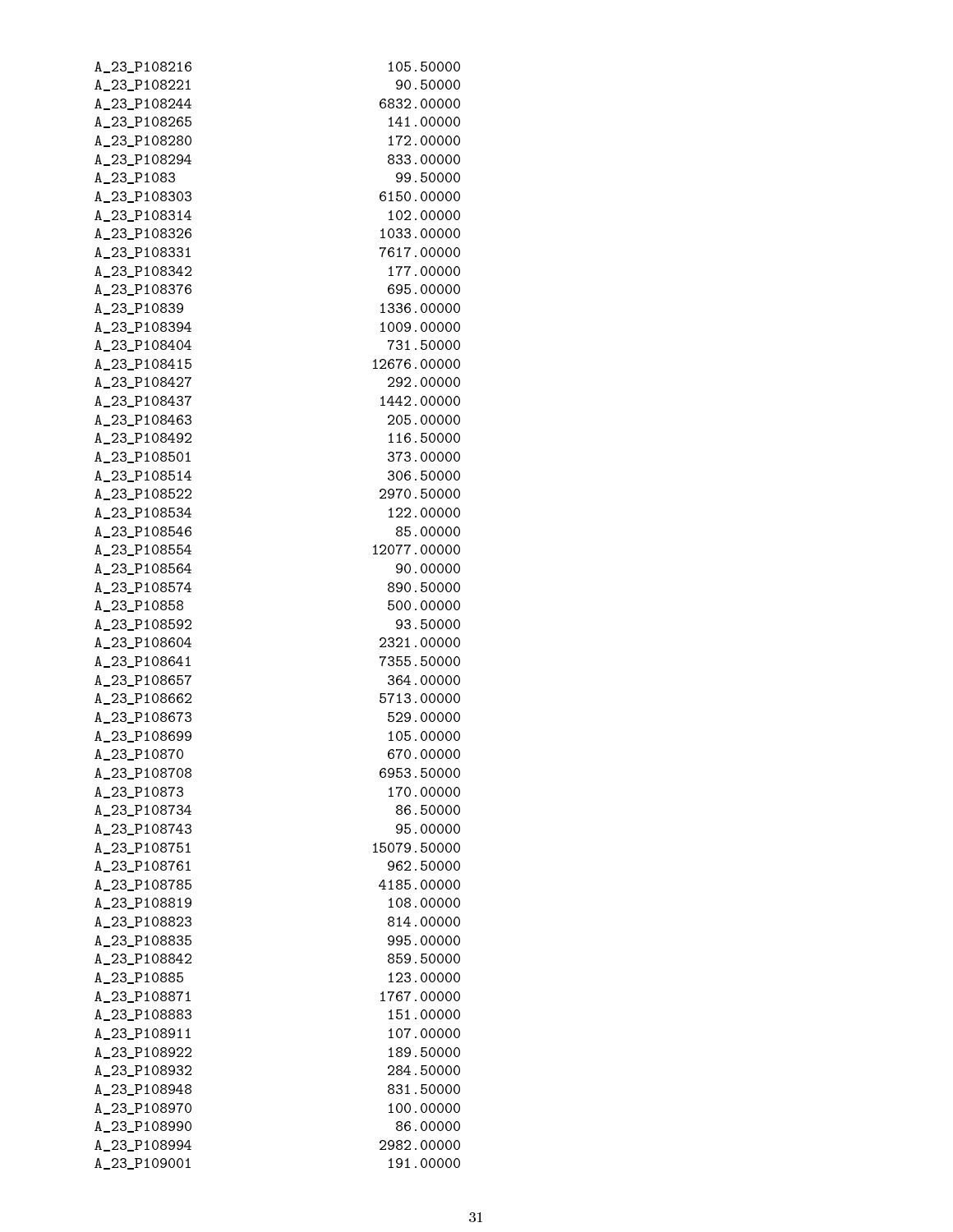| A_23_P109017 | 1068.50000  |
|--------------|-------------|
| A_23_P10902  | 210.00000   |
| A_23_P109026 | 1525.00000  |
| A_23_P109034 | 1428.00000  |
| A_23_P109055 | 148.00000   |
| A_23_P109072 | 1862.00000  |
| A_23_P10911  | 240.00000   |
| A_23_P109122 | 1218.00000  |
| A_23_P109133 | 109.00000   |
| A_23_P109143 | 4229.90000  |
| A_23_P109171 | 577.00000   |
| A_23_P109184 | 127.00000   |
| A_23_P109193 | 99.00000    |
| A_23_P109201 | 11171.00000 |
| A_23_P109224 | 131.00000   |
| A_23_P109229 | 94.00000    |
| A_23_P109235 | 1202.50000  |
| A_23_P109254 | 4676.00000  |
| A_23_P109269 | 708.50000   |
| A_23_P10927  | 166.00000   |
| A_23_P109286 | 84.00000    |
| A_23_P109304 | 230.00000   |
| A_23_P109320 | 210.00000   |
| A_23_P109322 | 643.00000   |
| A_23_P109333 | 5207.00000  |
| A_23_P109345 | 11165.00000 |
| A_23_P10936  | 92.00000    |
| A_23_P109382 | 86.50000    |
| A_23_P109393 | 164.50000   |
| A_23_P109410 | 349.00000   |
| A_23_P109420 | 1049.00000  |
| A_23_P109427 | 768.00000   |
| A_23_P109436 | 444.50000   |
| A_23_P109442 | 2586.00000  |
| A_23_P109446 | 1072.00000  |
| A_23_P109452 | 674.00000   |
| A_23_P10947  | 109.00000   |
| A_23_P109470 | 547.00000   |
| A_23_P109488 | 111.50000   |
| A_23_P109508 | 137.00000   |
| A_23_P109547 | 682,00000   |
| A_23_P10956  | 99.00000    |
| A_23_P109593 | 520.00000   |
| A_23_P109606 | 946.00000   |
| A_23_P109614 | 84.00000    |
| A_23_P109636 | 2066.00000  |
| A_23_P109643 | 434.50000   |
| A_23_P109655 | 504.50000   |
| A_23_P10966  | 134.00000   |
| A_23_P109677 | 11509.00000 |
| A_23_P109682 | 971.00000   |
| A_23_P109720 | 81.00000    |
| A_23_P109733 | 687.00000   |
| A_23_P109768 | 10024.00000 |
| A_23_P109774 | 565.00000   |
| A_23_P109785 | 102.00000   |
| A_23_P109794 | 123.00000   |
| A_23_P10980  | 147.00000   |
| A_23_P109812 | 98.00000    |
| A_23_P109821 | 10514.00000 |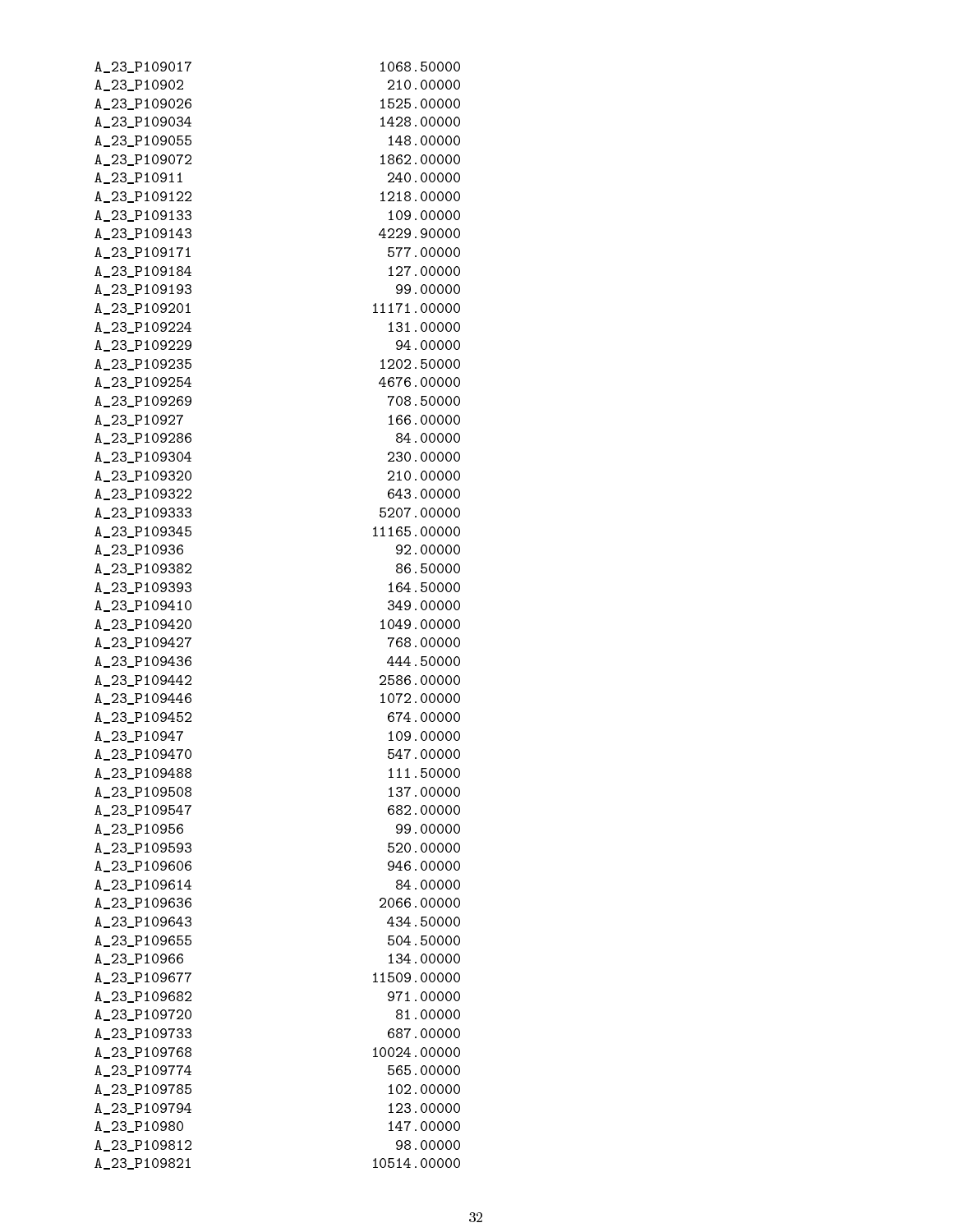| A_23_P109843 | 90.00000    |
|--------------|-------------|
| A_23_P109864 | 217.00000   |
| A_23_P10987  | 451.00000   |
| A_23_P109877 | 532,50000   |
| A_23_P109881 | 508,50000   |
| A_23_P109895 | 1244.00000  |
| A_23_P109907 | 28309.10000 |
| A_23_P109913 | 83,00000    |
| A_23_P109928 | 9720.00000  |
| A_23_P109934 | 269.00000   |
| A_23_P10995  | 98.00000    |
| A_23_P109950 | 324.00000   |
| A_23_P109964 | 102.50000   |
| A_23_P109974 | 304,00000   |
| A_23_P109988 | 263.00000   |
| A_23_P110005 | 751.00000   |
| A_23_P110022 | 360,00000   |
| A 23 P110031 | 466,00000   |
| A_23_P11005  | 2325.00000  |
| A_23_P110052 | 405.00000   |
| A_23_P110062 | 1380.50000  |
| A_23_P110076 | 635.00000   |
| A_23_P110090 | 104.00000   |
| A_23_P110108 | 118.00000   |
| A_23_P110116 | 270.00000   |
| A_23_P110122 | 1662.00000  |
| A_23_P110135 | 98.00000    |
| A_23_P110151 | 124.50000   |
| A_23_P110167 | 2512.00000  |
| A_23_P11017  | 235.00000   |
| A_23_P110175 | 100.00000   |
| A_23_P110184 | 553.00000   |
| A_23_P110196 | 250.50000   |
| A_23_P1102   | 257.50000   |
| A_23_P110204 | 94.00000    |
| A_23_P110212 | 891.00000   |
| A_23_P110234 | 116.00000   |
| A_23_P110243 | 644.00000   |
| A_23_P11025  | 290.00000   |
| A_23_P110253 | 190.90000   |
| A_23_P110266 | 126.50000   |
| A_23_P110276 | 221,00000   |
| A_23_P110288 | 155.00000   |
| A_23_P110299 | 92.00000    |
| A_23_P110304 | 183.50000   |
| A_23_P110319 | 86.00000    |
| A_23_P11032  | 144.50000   |
| A_23_P110345 | 619.00000   |
| A_23_P110362 | 772.00000   |
| A_23_P110386 | 82.00000    |
| A_23_P110403 | 458,00000   |
| A_23_P110412 | 120.00000   |
| A_23_P110430 | 227.00000   |
| A_23_P110433 | 1836.00000  |
| A_23_P110445 | 678.00000   |
| A_23_P110462 | 91.50000    |
| A_23_P110473 | 547.00000   |
| A_23_P110492 | 1337.00000  |
| A_23_P110504 | 4518.50000  |
| A_23_P11051  | 144.00000   |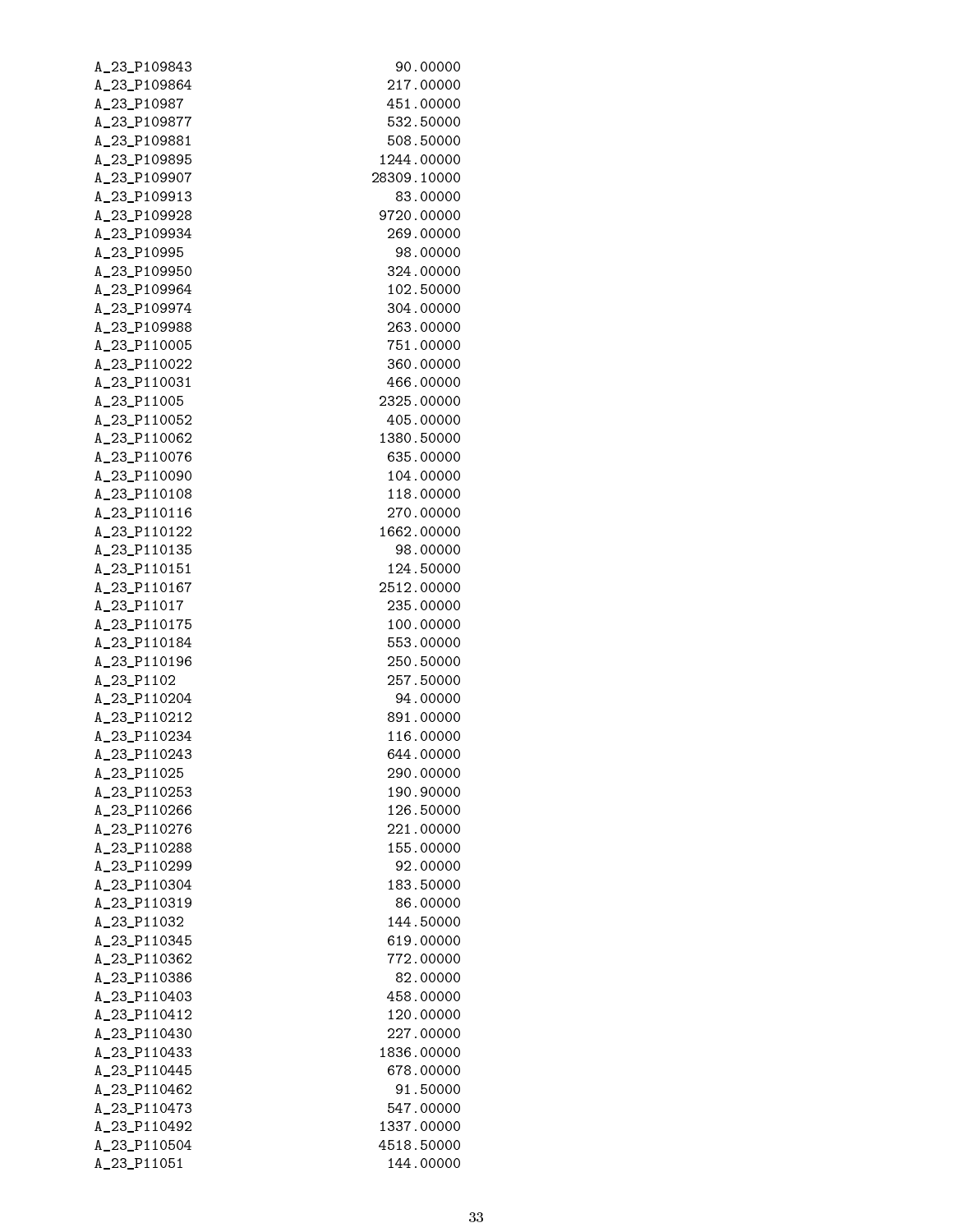| A_23_P110531 | 6440.00000  |
|--------------|-------------|
| A_23_P110557 | 122.00000   |
| A_23_P110569 | 238.00000   |
| A_23_P110571 | 580,00000   |
| A_23_P110585 | 553.00000   |
| A_23_P110598 | 515,50000   |
| A_23_P110606 | 457.50000   |
| A_23_P110611 | 532,00000   |
| A_23_P110624 | 1217.00000  |
| A_23_P110643 | 240.00000   |
| A_23_P110655 | 1209.00000  |
| A_23_P110661 | 5973.00000  |
| A_23_P110686 | 2857.00000  |
| A_23_P110699 | 140.00000   |
| A_23_P11070  | 100.00000   |
| A_23_P110704 | 3060.50000  |
| A_23_P11071  | 3228,00000  |
| A_23_P110712 | 1698.00000  |
| A_23_P110725 | 595.00000   |
| A_23_P110764 | 84.00000    |
| A_23_P110777 | 86.00000    |
| A_23_P110787 | 214.00000   |
| A_23_P110791 | 1791.00000  |
| A_23_P110802 | 1718.00000  |
| A_23_P11081  | 88,50000    |
| A_23_P110811 | 24641.90000 |
| A_23_P110837 | 405.50000   |
| A_23_P110846 | 891.00000   |
| A_23_P110851 | 739.95000   |
| A_23_P110879 | 188.00000   |
| A_23_P110882 | 1019.00000  |
|              |             |
| A_23_P110896 | 202.00000   |
| A_23_P110903 | 127.00000   |
| A_23_P110941 | 564.00000   |
| A_23_P110957 | 2052.50000  |
| A_23_P110961 | 2985.00000  |
| A_23_P111000 | 2627.50000  |
| A_23_P111005 | 3877.00000  |
| A_23_P111020 | 138.50000   |
| A_23_P11103  | 89,00000    |
| A_23_P111037 | 7396.00000  |
| A_23_P111041 | 1626.00000  |
| A_23_P111054 | 1300.00000  |
| A_23_P111088 | 105.00000   |
| A_23_P111092 | 1786.00000  |
| A_23_P111112 | 5674.00000  |
| A_23_P111126 | 173.00000   |
| A_23_P111132 | 10760.00000 |
| A_23_P111141 | 3176.00000  |
| A_23_P111155 | 91.00000    |
| A_23_P111171 | 327.50000   |
| A_23_P111188 | 230.00000   |
| A_23_P11119  | 90.00000    |
| A_23_P111194 | 404.50000   |
| A_23_P111206 | 244.50000   |
| A_23_P111228 | 400.00000   |
| A_23_P111240 | 500.50000   |
| A_23_P111260 | 410.00000   |
| A_23_P111267 | 243.00000   |
| A_23_P111273 | 8366.00000  |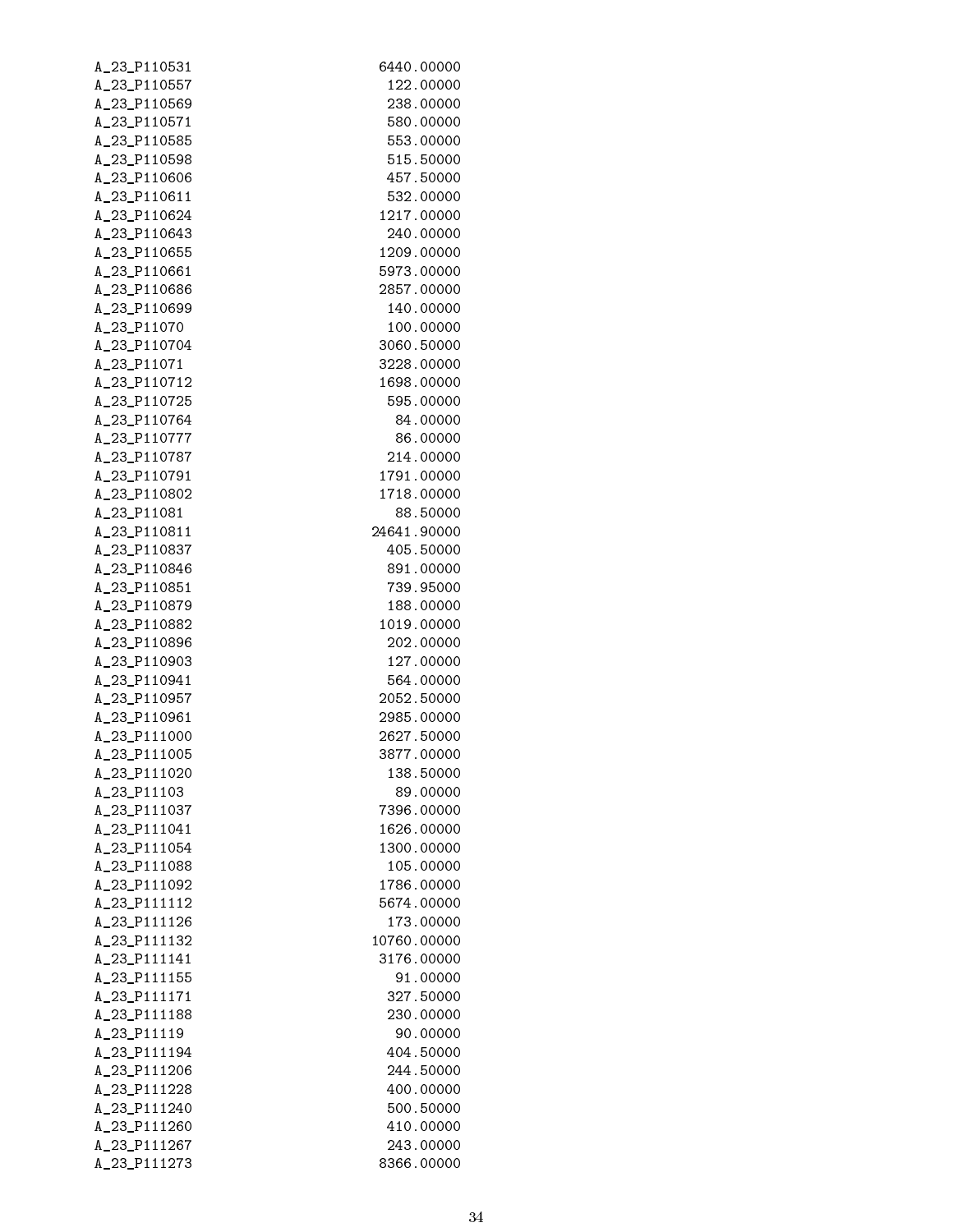| A_23_P111288                 | 11451.00000              |
|------------------------------|--------------------------|
| A_23_P111297                 | 1349.50000               |
| A_23_P111303                 | 1168.00000               |
| A_23_P111306                 | 772.00000                |
| A_23_P111311                 | 250.00000                |
| A_23_P111321                 | 158.50000                |
| A_23_P111343                 | 1272.50000               |
| A_23_P111360                 | 230.50000                |
| A_23_P111361                 | 101.00000                |
| A_23_P111373                 | 1547.00000               |
| A_23_P111381                 | 813.50000                |
| A_23_P111395                 | 87.00000                 |
| A_23_P111402                 | 82.50000                 |
| A_23_P111413                 | 215.00000                |
| A_23_P11144                  | 98.50000                 |
| A_23_P111452                 | 5614.00000               |
| A_23_P111480                 | 121.50000                |
| A_23_P111481                 | 11674.00000              |
| A_23_P111487                 | 360.00000                |
| A_23_P111492                 | 171.50000                |
| A_23_P111506                 | 16700.00000              |
| A_23_P111517                 | 125.00000                |
| A_23_P111525                 | 1122.00000               |
| A_23_P111531                 | 1694.00000               |
| A_23_P111571                 | 19618.00000              |
| A_23_P111583                 | 181.00000                |
| A_23_P111593                 | 162.00000                |
| A_23_P11160                  | 341.00000                |
| A_23_P111604                 | 95.00000                 |
| A_23_P111621                 | 2592.50000               |
| A_23_P111635                 | 842.50000                |
| A_23_P111657                 | 96.00000                 |
| A_23_P111662                 | 92.00000                 |
| A_23_P111672                 | 348.00000                |
| A_23_P111698                 | 118.00000                |
| A_23_P1117                   | 126.00000                |
| A_23_P111701                 | 4467.00000               |
| A 23 P111712                 | 293.50000                |
| A_23_P111724                 | 89.00000                 |
| A_23_P111737                 | 144.00000                |
| A_23_P111745<br>A_23_P111753 | 1443.50000<br>6786.00000 |
| A_23_P111766                 | 6674.00000               |
| A_23_P111797                 | 1863.00000               |
| A_23_P111804                 | 430.00000                |
| A_23_P111811                 | 1205.00000               |
| A_23_P111826                 | 92.00000                 |
| A_23_P111835                 | 4901.00000               |
| A_23_P111843                 | 8304.00000               |
| A_23_P111860                 | 897.00000                |
| A_23_P111865                 | 244.00000                |
| A_23_P111888                 | 1063.00000               |
| A_23_P111919                 | 104.50000                |
| A_23_P11192                  | 8605.00000               |
| A_23_P111929                 | 169.00000                |
| A_23_P111947                 | 75.50000                 |
| A_23_P111961                 | 1552.00000               |
| A_23_P111978                 | 118.00000                |
| A_23_P111981                 | 246.00000                |
| A_23_P111995                 | 5810.90000               |
|                              |                          |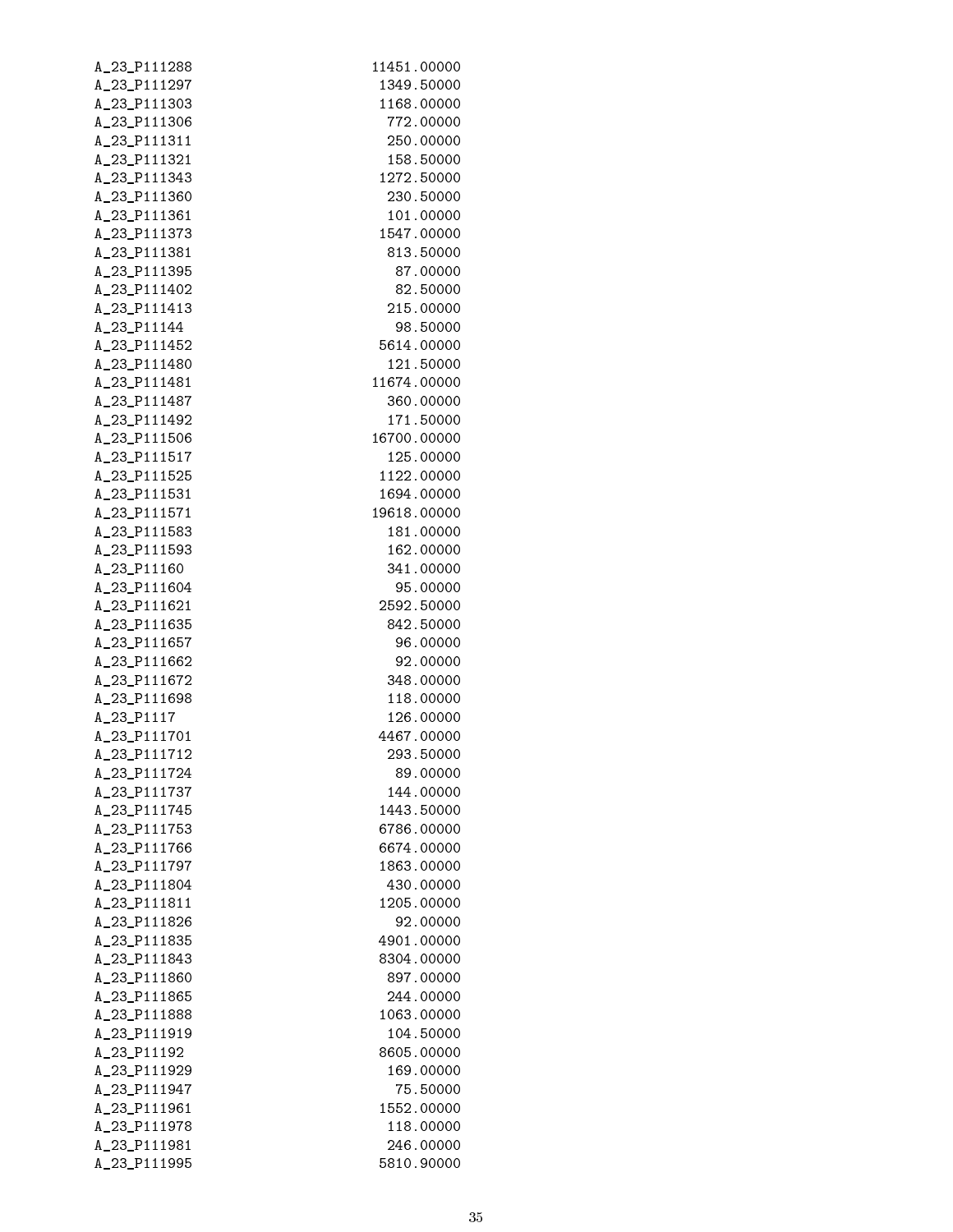| A_23_P112004                 | 127.00000                     |
|------------------------------|-------------------------------|
| A_23_P11201                  | 94.00000                      |
| A_23_P112016                 | 101.00000                     |
| A_23_P112026                 | 465.00000                     |
| A_23_P112061                 | 1670.00000                    |
| A_23_P112078                 | 210.00000                     |
| A_23_P112086                 | 84.00000                      |
| A_23_P112100                 | 84.50000                      |
| A_23_P112103                 | 365.50000                     |
| A_23_P112113                 | 1628.50000                    |
| A_23_P112135                 | 4607.00000                    |
| A_23_P11214                  | 1178.00000                    |
| A_23_P112159                 | 898.00000                     |
| A_23_P112162                 | 859.00000                     |
| A_23_P112173                 | 83.00000                      |
| A_23_P112187                 | 116.00000                     |
| A_23_P112201                 | 449.00000                     |
| A_23_P112220                 | 219.50000                     |
| A_23_P11224                  | 1903.50000                    |
| A_23_P112241                 | 1002.00000                    |
| A_23_P112251                 | 3550.00000                    |
| A_23_P112260                 | 1360.50000                    |
| A_23_P112275                 | 92.00000                      |
| A_23_P112289                 | 144.00000                     |
| A_23_P112296                 | 95.50000                      |
| A_23_P112311                 | 243.00000                     |
| A_23_P112327                 | 84.00000                      |
|                              | rRaw_arrays_scanner_file1.txt |
| $(+)$ E1A_r60_1              | 157.2031                      |
| $(+)E1A_160_3$               | 172.8438                      |
| $(+)$ E1A_r60_a104           | 152.4531                      |
| $(+)$ E1A_r60_a107           | 165.1406                      |
| $(+)$ E1A_r60_a135           | 155.4844                      |
| $(+) E1A_160_220$            | 197.2188                      |
| $(+) E1A_160_222$            | 282.9375                      |
| $(+) E1A_160_287$            | 139.3906                      |
| $(+)$ E1A_r60_n11            | 172.0000                      |
| $(+)E1A_160_n9$              | 143.7500                      |
| $(+)$ eQC-39                 | 158.2000                      |
| $(+)$ eQC-40                 | 147.3000                      |
| $(+)$ eQC-41                 | 165.4000                      |
| $(+)$ eQC-42                 | 165.2500                      |
| 3xSLv1                       | 141.4150                      |
| A_23_P100001                 | 1026.0000                     |
| A_23_P100011                 | 885.0000                      |
| A_23_P100022                 | 291.0000                      |
| A_23_P100056<br>A_23_P100074 | 533.0000                      |
|                              | 5038.0000                     |
| A_23_P100092<br>A_23_P100103 | 1750.0000<br>3320.5000        |
|                              |                               |
| A_23_P100111<br>A_23_P100127 | 994.0000<br>418.0000          |
| A_23_P100133                 | 1148.0000                     |
| A_23_P100141                 | 1599.5000                     |
| A_23_P100156                 | 10831.0000                    |
| A_23_P100177                 | 199.0000                      |
| A_23_P100189                 | 232.0000                      |
| A_23_P100196                 | 5813.0000                     |
| A_23_P100203                 | 4554.0000                     |
| A_23_P100220                 | 1355.0000                     |
|                              |                               |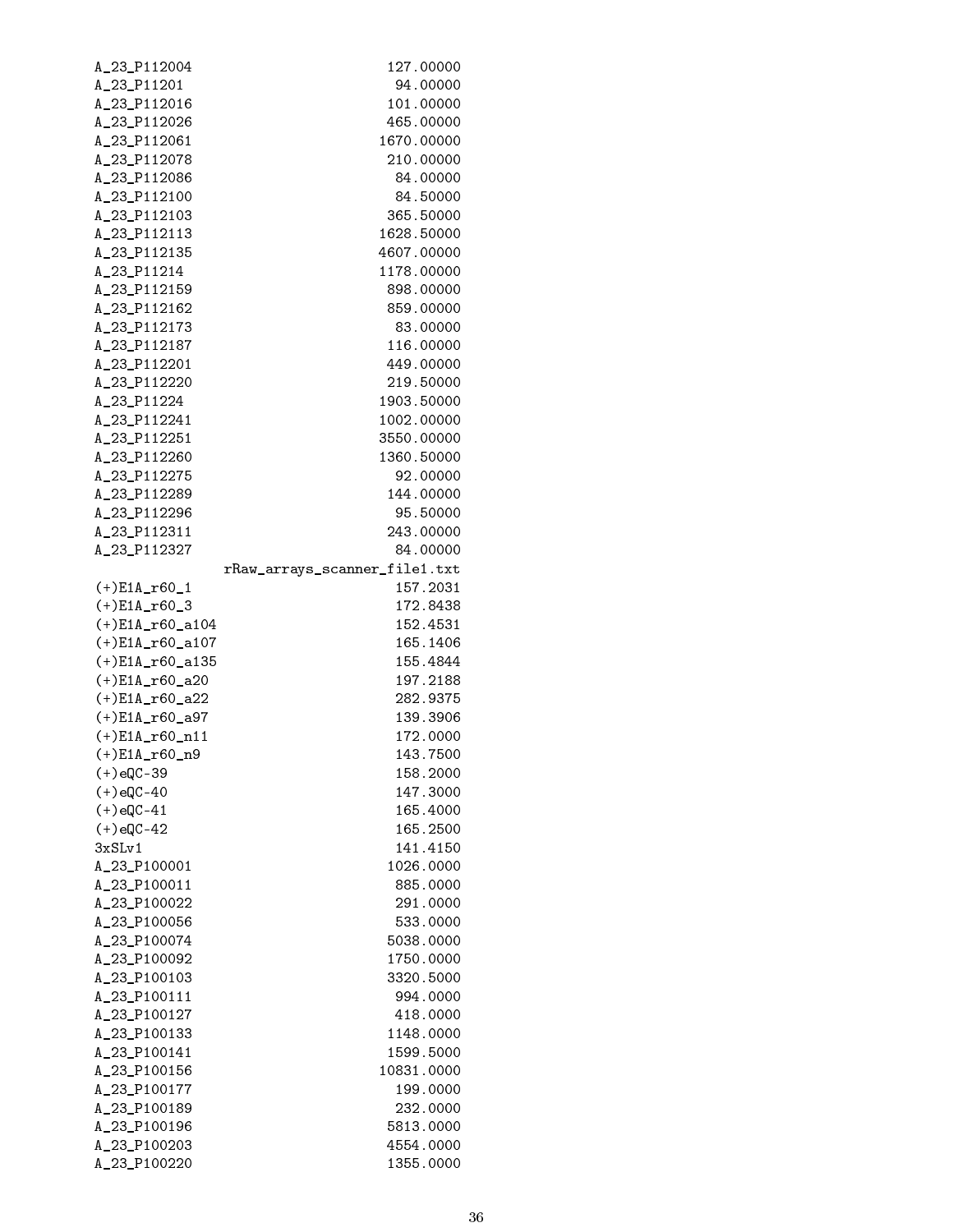| A_23_P100240 | 177.0000    |
|--------------|-------------|
| A_23_P10025  | 226.0000    |
| A_23_P100263 | 72679.9000  |
| A_23_P100278 | 243.0000    |
| A_23_P100292 | 23486.5000  |
| A_23_P100315 | 11115.0000  |
| A_23_P100326 | 15391.0000  |
| A_23_P100341 | 28618.7000  |
| A_23_P100344 | 1470.0000   |
| A_23_P100355 | 32649.7000  |
| A_23_P100386 | 235.5000    |
| A_23_P100392 | 2911.0000   |
| A_23_P100408 | 283.5000    |
| A_23_P100413 | 1070.0000   |
| A_23_P100420 | 6228.5000   |
| A_23_P100441 | 6746.0000   |
| A_23_P100455 | 1356.0000   |
| A_23_P100469 | 2036.5000   |
| A_23_P100478 | 3943.0000   |
| A_23_P100486 | 132344.0000 |
| A_23_P100499 | 1258.0000   |
| A_23_P100501 | 70688.9000  |
| A_23_P100517 | 5415.0000   |
| A_23_P100522 | 26023.1000  |
| A_23_P100539 | 1333.0000   |
| A_23_P100556 | 11250.0000  |
| A_23_P100576 | 45721.1000  |
| A_23_P100583 | 244.0000    |
| A_23_P100595 | 251.0000    |
| A_23_P10060  | 192.5000    |
| A_23_P100602 | 4288.0000   |
| A_23_P10062  | 118.0000    |
| A_23_P100632 | 155567.0000 |
| A_23_P100642 | 360.0000    |
| A_23_P100654 | 12462.0000  |
| A_23_P100660 | 3875.0000   |
| A_23_P100676 | 2357.0000   |
| A 23 P100693 | 3157.5000   |
| A 23 P100704 | 8289.5000   |
| A_23_P100711 | 9958.0000   |
| A_23_P100730 | 2201.0000   |
| A_23_P100754 | 764.5000    |
| A 23 P100764 | 20586.1000  |
| A_23_P10077  | 1266.0000   |
| A_23_P100779 | 1705.0000   |
| A_23_P100788 | 2543.0000   |
| A_23_P100795 | 1625.0000   |
| A_23_P100802 | 41065.7000  |
| A_23_P10081  | 318.0000    |
| A_23_P100868 | 5587.0000   |
| A_23_P100872 | 228.0000    |
| A_23_P100883 | 14359.0000  |
| A_23_P10091  | 225.0000    |
| A_23_P100912 | 1264.0000   |
| A_23_P100931 | 131.0000    |
| A_23_P100935 | 146.0000    |
| A_23_P100959 | 282.0000    |
| A_23_P100963 | 653.0000    |
| A_23_P100990 | 443.0000    |
| A_23_P100991 | 121.0000    |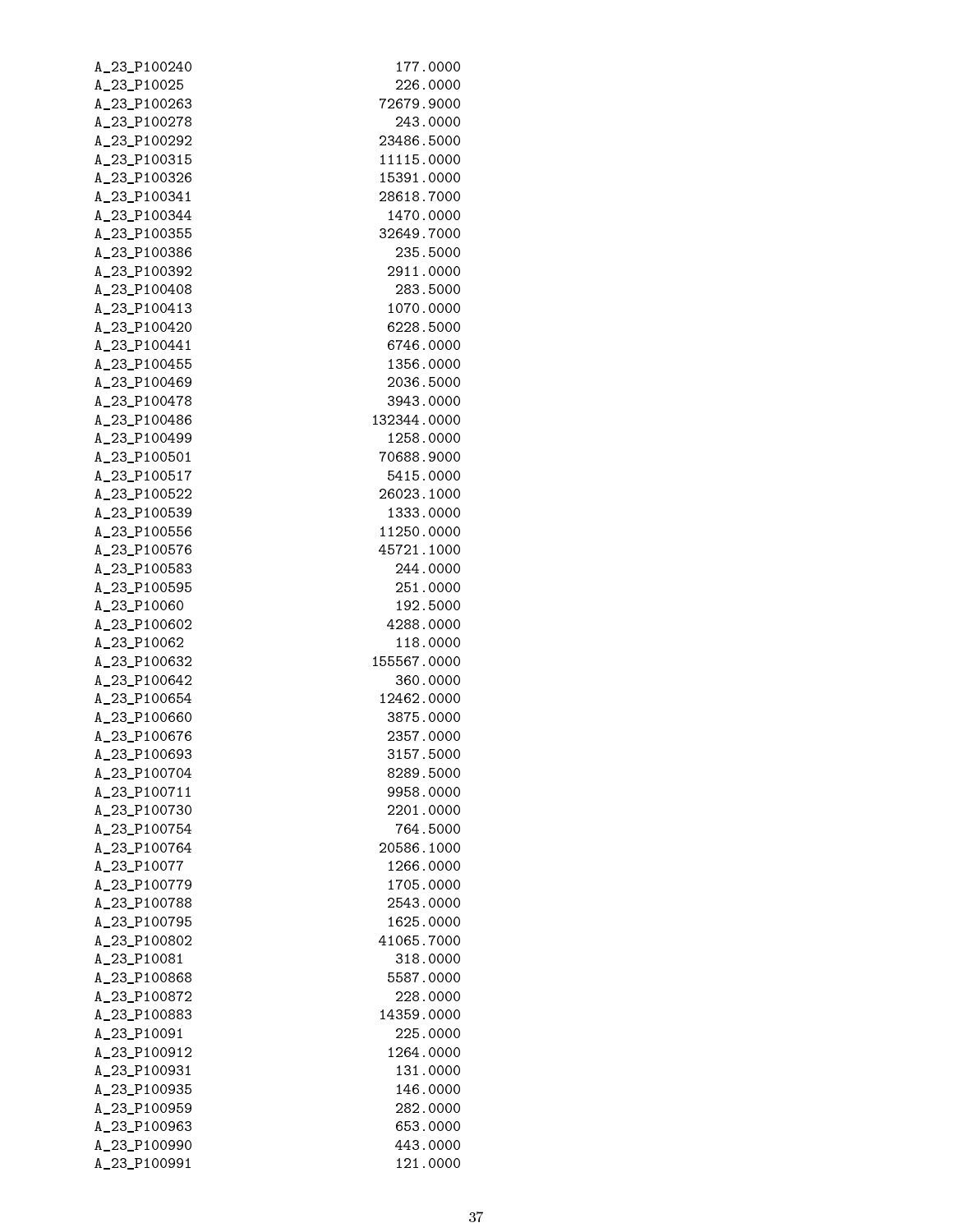| A_23_P101007                 | 852.0000                  |
|------------------------------|---------------------------|
| A_23_P101013                 | 24735.1000                |
| A_23_P101025                 | 15347.0000                |
| A_23_P101038                 | 141.0000                  |
| A_23_P101048                 | 215.0000                  |
| A_23_P101054                 | 231.0000                  |
| A_23_P101073                 | 344.0000                  |
| A_23_P101084                 | 258.0000                  |
| A_23_P101093                 | 4378.0000                 |
| A_23_P101111                 | 9688.0000                 |
| A_23_P101121                 | 1031.0000                 |
| A_23_P101131                 | 209.0000                  |
| A_23_P101141                 | 750.0000                  |
| A_23_P101185                 | 32875.9000                |
| A_23_P101193                 | 740.5000                  |
| A_23_P101208                 | 38657.0000                |
| A_23_P10121                  | 1205.0000                 |
| A_23_P101237                 | 13009.0000                |
| A_23_P101240                 | 72065.4000                |
| A_23_P101246                 | 2790.5000                 |
| A_23_P101253                 | 1071.0000                 |
| A_23_P101258                 | 787.0000                  |
| A_23_P10127                  | 2893.0000                 |
| A_23_P101272                 | 6017.0000                 |
| A_23_P101281                 | 2425.0000                 |
| A_23_P101297                 | 2397.0000                 |
| A_23_P101303                 | 15739.0000                |
| A_23_P101308                 | 2601.5000                 |
| A_23_P101319                 | 460.0000                  |
| A_23_P101321                 | 898.0000                  |
| A_23_P101332                 | 6079.0000                 |
| A_23_P101342                 | 1522.0000                 |
| A_23_P10135                  | 4580.5000                 |
| A_23_P101351                 | 2987.0000                 |
| A_23_P101374                 | 2682.0000                 |
| A_23_P101380                 | 54048.6000                |
| A_23_P101392                 | 483.5000                  |
| A_23_P1014                   | 5141.5000                 |
| A_23_P101407                 | 42801.1000                |
| A_23_P101427                 | 734.0000                  |
| A_23_P101434                 | 237.0000                  |
| A_23_P101461<br>A 23 P101476 | 79925.9000                |
|                              | 443.0000                  |
| A_23_P101480<br>A_23_P101505 | 805.0000<br>409.0000      |
| A_23_P101516                 | 1643.0000                 |
| A_23_P101521                 | 178.0000                  |
| A_23_P101532                 |                           |
| A_23_P101551                 | 574480.0000<br>14215.0000 |
| A_23_P10156                  | 3321.0000                 |
| A_23_P101564                 | 214.0000                  |
| A_23_P101573                 | 160.5000                  |
| A_23_P101615                 | 2131.0000                 |
| A_23_P101623                 | 432.0000                  |
| A_23_P101636                 | 153.0000                  |
| A_23_P101642                 | 840.0000                  |
| A_23_P101655                 | 7308.0000                 |
| A_23_P101671                 | 338.0000                  |
| A_23_P101683                 | 193.5000                  |
| A_23_P101699                 | 5178.0000                 |
|                              |                           |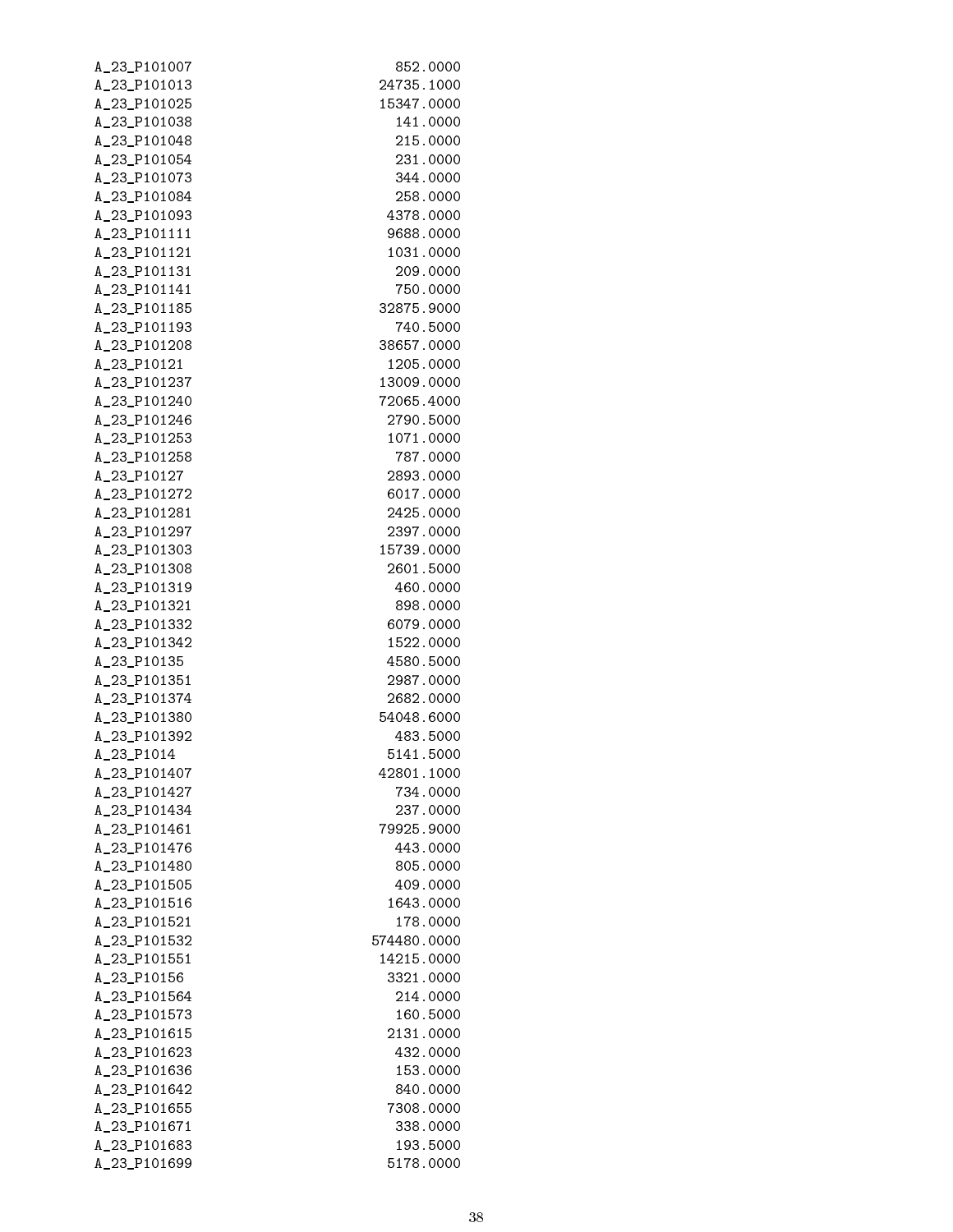| A_23_P101707                 | 41872.0000              |
|------------------------------|-------------------------|
| A_23_P10172                  | 156.0000                |
| A_23_P101737                 | 1952.0000               |
| A_23_P101742                 | 9967.0000               |
| A_23_P101759                 | 576.5000                |
| A_23_P101761                 | 30958.7000              |
| A_23_P101774                 | 296.0000                |
| A_23_P101783                 | 609.0000                |
| A_23_P101796                 | 991.0000                |
| A_23_P101806                 | 906.0000                |
| A_23_P101811                 | 796.0000                |
| A_23_P10182                  | 10201.0000              |
| A_23_P101829                 | 4446.0000               |
| A_23_P101871                 | 362.0000                |
| A_23_P101893                 | 2274.0000               |
| A_23_P101905                 | 310.0000                |
| A_23_P101908<br>A_23_P10194  | 686.0000<br>72193.2000  |
| A_23_P101943                 | 15575.5000              |
| A_23_P101950                 | 283223.0000             |
| A_23_P101960                 | 50602.6000              |
| A_23_P101972                 | 688.0000                |
| A_23_P101992                 | 12516.0000              |
| A_23_P102000                 | 176717.0000             |
| A_23_P102017                 | 238.0000                |
| A_23_P102037                 | 2446.0000               |
| A_23_P102058                 | 136.0000                |
| A_23_P10206                  | 178.0000                |
| A_23_P102060                 | 8455.0000               |
| A_23_P102071                 | 2597.0000               |
| A_23_P102083                 | 144.0000                |
| A_23_P102109                 | 63988.6000              |
| A_23_P10211                  | 785.0000                |
| A_23_P102113                 | 490.0000                |
| A_23_P102117                 | 260.0000                |
| A_23_P102122                 | 330494.0000             |
| A_23_P102160                 | 4127.0000               |
| A_23_P102172                 | 189.0000                |
| A_23_P102183                 | 5255.0000               |
| A_23_P102192                 | 1875.0000               |
| A_23_P102202                 | 14093.0000              |
| A_23_P102235<br>A_23_P102242 | 12189.0000<br>5236.0000 |
| A_23_P102258                 | 45932.5000              |
| A_23_P102262                 | 27522.5000              |
| A_23_P102278                 | 151.0000                |
| A_23_P102286                 | 148.0000                |
| A_23_P10232                  | 175.0000                |
| A_23_P102320                 | 2469.0000               |
| A_23_P102331                 | 116.5000                |
| A_23_P102351                 | 325.0000                |
| A_23_P102364                 | 1345.5000               |
| A_23_P102391                 | 867.0000                |
| A_23_P102404                 | 76971.4000              |
| A_23_P102412                 | 3800.0000               |
| A_23_P102420                 | 251564.0000             |
| A_23_P102439                 | 553.0000                |
| A_23_P102454                 | 14393.5000              |
| A_23_P102462                 | 375.0000                |
| A_23_P102471                 | 4475.3500               |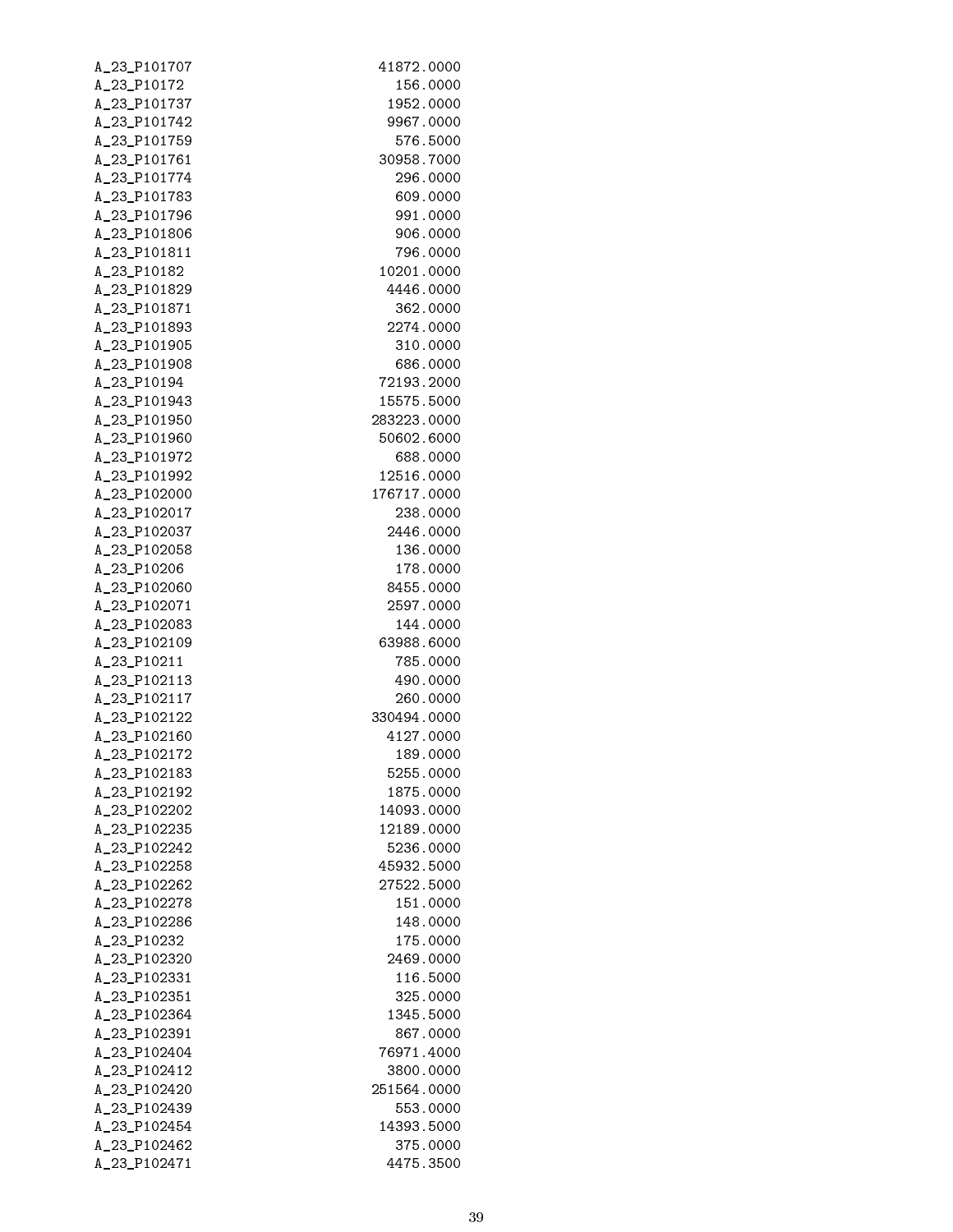| A_23_P102481 | 154.0000    |
|--------------|-------------|
| A_23_P102494 | 1340.0000   |
| A_23_P102508 | 3056.0000   |
| A_23_P102517 | 11571.0000  |
| A_23_P102523 | 1779.0000   |
| A_23_P102542 | 14413.5000  |
| A_23_P102551 | 139.5000    |
| A_23_P102571 | 29370.8000  |
| A_23_P102575 | 7079.0000   |
| A_23_P102582 | 198011.0000 |
| A_23_P102607 | 192.5000    |
| A_23_P102611 | 5072.5000   |
| A_23_P102622 | 530.0000    |
| A_23_P102634 | 145.0000    |
| A_23_P102681 | 194.0000    |
| A_23_P102694 | 317.5000    |
| A_23_P102706 | 459.0000    |
| A_23_P102731 | 3219.0000   |
| A_23_P102743 | 734.0000    |
| A_23_P102759 | 270.0000    |
| A_23_P102769 | 1444.5000   |
| A_23_P102770 | 14792.0000  |
| A_23_P102816 | 778.0000    |
| A_23_P102832 | 13085.0000  |
| A_23_P102842 | 10243.5000  |
| A_23_P102864 | 178.5000    |
| A_23_P102876 | 72783.1000  |
| A_23_P102884 | 551.0000    |
| A_23_P102890 | 337376.0000 |
| A_23_P1029   | 802.0000    |
| A_23_P10291  | 337.5000    |
| A_23_P102917 | 166.0000    |
| A_23_P102919 | 168,0000    |
| A_23_P102925 | 4101.5000   |
| A_23_P102937 | 11714.0000  |
| A_23_P102950 | 539.5000    |
| A_23_P102965 | 5893.5000   |
| A_23_P102973 | 6407.5000   |
| A_23_P102988 | 606.0000    |
| A_23_P102994 | 39207.5000  |
| A_23_P103011 | 8013.0000   |
| A_23_P103034 | 216.0000    |
| A_23_P103041 | 294.0000    |
| A_23_P10305  | 977.0000    |
| A_23_P103062 | 3952.0000   |
| A_23_P103070 | 18389.5000  |
| A_23_P103084 | 3741.5000   |
| A_23_P103099 | 669.0000    |
| A_23_P103104 | 15668.5000  |
| A_23_P103110 | 26396.7000  |
| A_23_P103120 | 18445.0000  |
| A_23_P103131 | 41842.5000  |
| A_23_P103149 | 215895.0000 |
| A_23_P103172 | 7815.0000   |
| A_23_P103180 | 2099.0000   |
| A_23_P103201 | 19671.8000  |
| A_23_P103226 | 187.5000    |
| A_23_P103232 | 62676.0000  |
| A_23_P103248 | 899.0000    |
| A_23_P103256 | 211.0000    |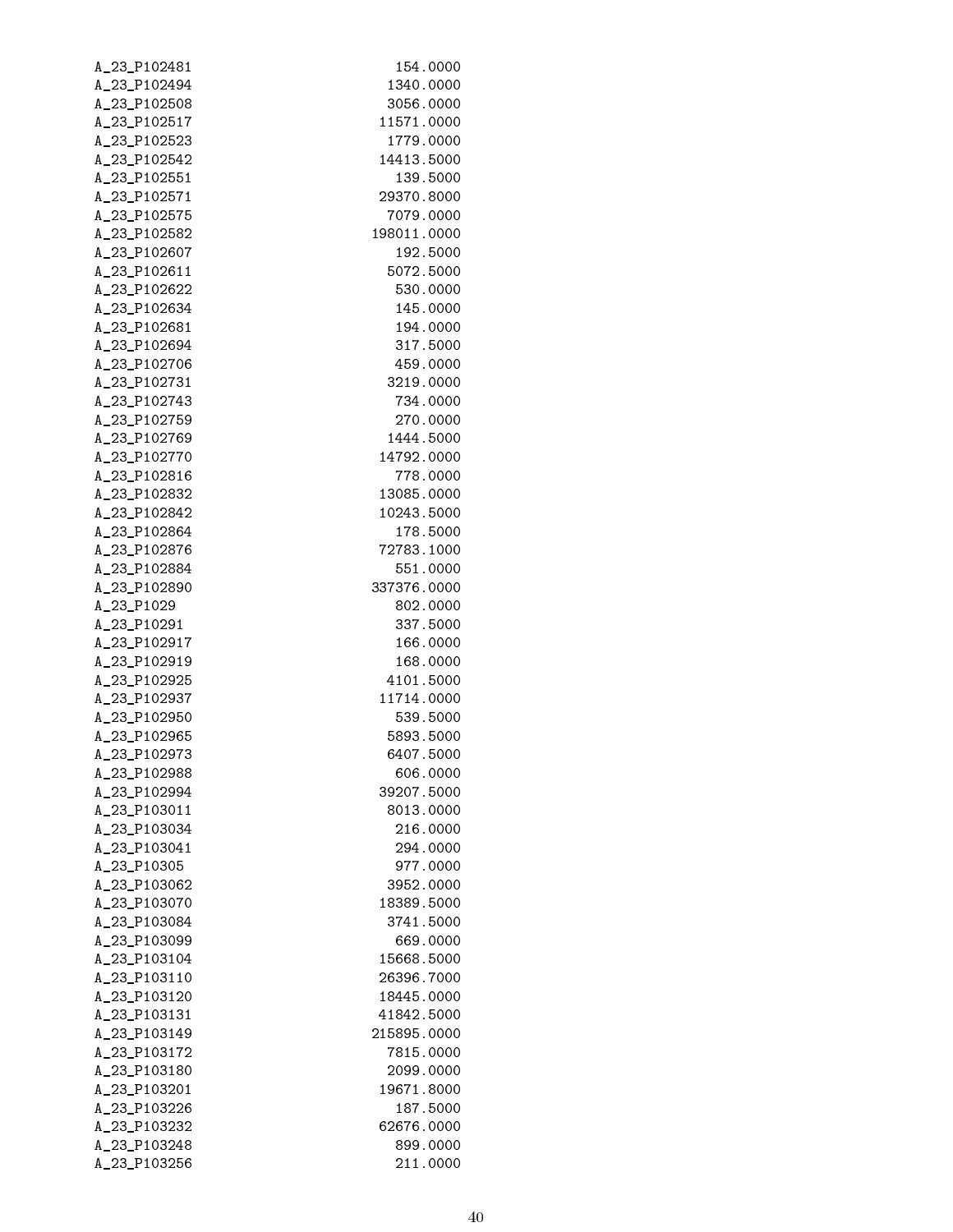| A_23_P103269                 | 147.0000                |
|------------------------------|-------------------------|
| A_23_P103276                 | 1552.0000               |
| A_23_P103282                 | 144398.0000             |
| A_23_P103310                 | 302.5000                |
| A_23_P103315                 | 68604.6000              |
| A_23_P103328                 | 498.0000                |
| A_23_P103334                 | 1654.0000               |
| A_23_P103349                 | 181.0000                |
| A_23_P103361                 | 638.9500                |
| A_23_P103371                 | 332.5000                |
| A_23_P103398                 | 80614.1000              |
| A_23_P103405                 | 814.0000                |
| A_23_P103414                 | 39197.7000              |
| A_23_P103424                 | 148.0000                |
| A_23_P103433                 | 5720.0000               |
| A_23_P103442                 | 12092.0000              |
| A_23_P103454                 | 60282.0000              |
| A_23_P103465                 | 382.0000                |
| A_23_P103476                 | 2542.0000               |
| A_23_P103486                 | 522.0000                |
| A_23_P103496                 | 413.0000                |
| A_23_P103503                 | 2482.0000               |
| A_23_P103511                 | 13665.5000              |
| A_23_P103522                 | 132.5000                |
| A_23_P103532                 | 1121.0000               |
| A_23_P10356                  | 569.0000                |
| A_23_P103561                 | 1403.0000               |
| A_23_P103571                 | 362.0000                |
| A_23_P103588                 | 240.0000                |
| A_23_P103601                 | 15612.5000              |
| A_23_P103617                 | 1090.0000               |
| A_23_P103628                 | 5511.0000               |
| A_23_P103631                 | 49471.9000              |
| A_23_P103661                 | 15346.0000              |
| A_23_P103672                 | 52033.1000              |
| A_23_P103690                 | 4582.0000               |
| A_23_P103698                 | 63206.9000              |
| A_23_P103703                 | 4152.0000               |
| A 23 P103720                 | 590.0000                |
| A_23_P10374                  | 17923.0000              |
| A_23_P103743                 | 149.0000                |
| A 23 P103756                 | 581.0000                |
| A 23 P103765                 | 228.0000                |
| A_23_P103775                 | 483.5000                |
| A_23_P103787                 | 5061.0000               |
| A_23_P103795                 | 484.0000                |
| A_23_P1038                   | 1615.0000               |
| A_23_P103803                 | 176.0000                |
| A_23_P103812                 | 258.5000                |
| A_23_P103824<br>A_23_P103837 | 11106.0000<br>5340.0000 |
| A_23_P10385                  | 481.8000                |
| A_23_P103864                 | 1729.0000               |
| A_23_P103877                 | 546.5000                |
| A_23_P103885                 | 46665.0000              |
| A_23_P103897                 | 377.0000                |
| A_23_P103905                 | 10144.5000              |
| A_23_P10391                  | 243.0000                |
| A_23_P103919                 | 15004.5000              |
| A_23_P103923                 | 835.0000                |
|                              |                         |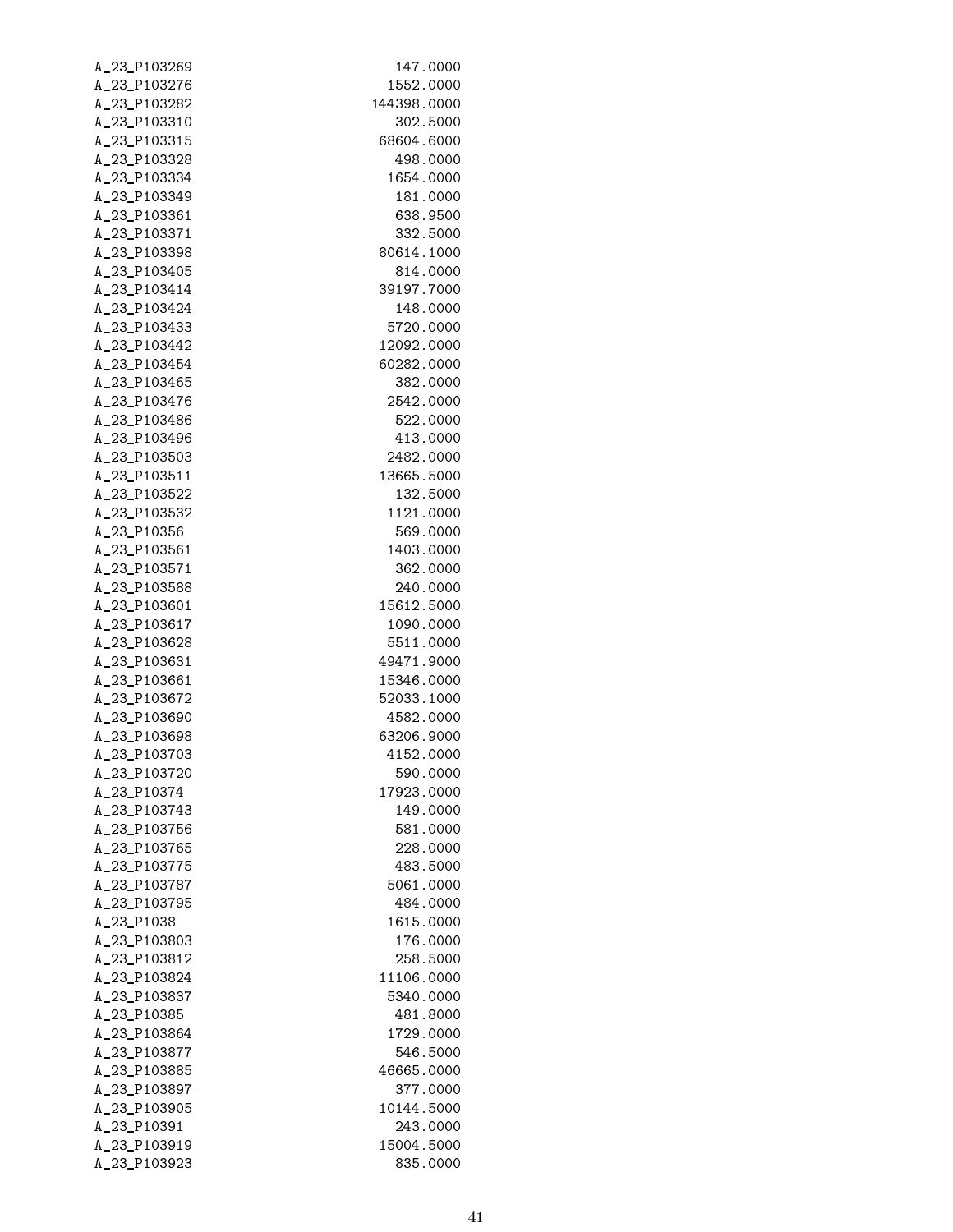| A_23_P103932                 | 641130.0000           |
|------------------------------|-----------------------|
| A_23_P103942                 | 8046.0000             |
| A_23_P103951                 | 5098.5000             |
| A_23_P103968                 | 31381.4000            |
| A_23_P103971                 | 237.5000              |
| A_23_P103981                 | 23855.2000            |
| A_23_P103996                 | 2265.0000             |
| A_23_P10401                  | 3215.5000             |
| A_23_P104012                 | 146.5000              |
| A_23_P104022                 | 3576.0000             |
| A_23_P104025                 | 952.0000              |
| A_23_P104046                 | 3496.0000             |
| A_23_P104054                 | 5125.0000             |
| A_23_P104065                 | 4212.0000             |
| A_23_P104073                 | 344.0000              |
| A_23_P104086                 | 869,0000              |
| A_23_P104098                 | 588.0000              |
| A_23_P104109                 | 1790.0000             |
| A_23_P104116                 | 103154.0000           |
| A_23_P104138                 | 366.0000              |
| A_23_P104146                 | 4082.0000             |
| A_23_P104151                 | 2837.0000             |
| A_23_P104188                 | 649.0000              |
| A_23_P104193                 | 52116.7000            |
| A_23_P104199                 | 25880.0500            |
| A_23_P104201                 | 52165.8000            |
| A_23_P104224                 | 312.0000              |
| A_23_P104237                 | 162.0000              |
| A_23_P104252                 | 286.0000              |
| A_23_P104275                 | 186.0000              |
| A_23_P104282                 | 1746.5000             |
| A_23_P104295                 | 2191.0000             |
| A_23_P1043                   | 374.0000              |
| A_23_P104318                 | 68103.2000            |
| A_23_P104323                 | 8650.0000             |
| A_23_P104335                 | 124.0000              |
| A_23_P104346                 | 6968.0000             |
| A_23_P104351                 | 35845,1000            |
| A_23_P104362                 | 74749.5000            |
| A_23_P104372                 | 19460.5000            |
| A 23 P104387                 | 65507.6000            |
| A 23 P104413                 | 428561.0000           |
| A 23 P10442                  | 17225.0000            |
| A_23_P104438                 | 356.0000              |
| A_23_P104445                 | 8424.5000             |
| A_23_P104451                 | 15215.0000            |
| A_23_P104464                 | 3115.0000             |
| A_23_P104471                 | 86469.0000            |
| A_23_P104484                 | 217.0000              |
| A_23_P104493                 | 4529.0000             |
| A_23_P104509                 | 642.0000              |
| A_23_P104522                 | 189.0000              |
| A_23_P104555<br>A_23_P104563 | 258.0000<br>1846.0000 |
| A_23_P104579                 | 2238.0000             |
| A_23_P10458                  | 213.0000              |
| A_23_P104583                 | 10963.5000            |
| A_23_P104594                 | 365.0000              |
| A_23_P104607                 | 16456.5000            |
| A_23_P104617                 | 1391.0000             |
|                              |                       |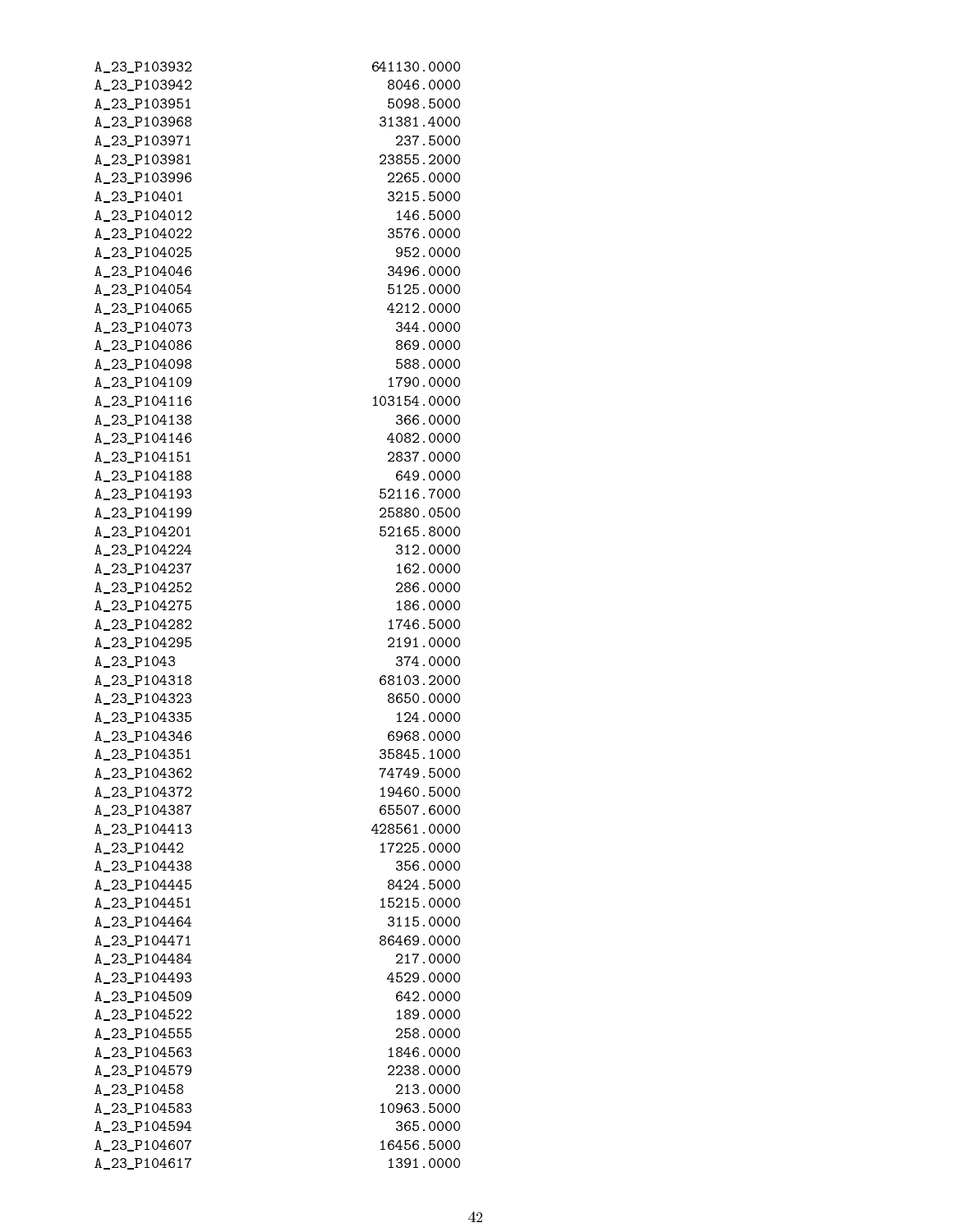| A_23_P104624                 | 4593.0000             |
|------------------------------|-----------------------|
| A_23_P10463                  | 205099.0000           |
| A_23_P104641                 | 20318.0000            |
| A_23_P104651                 | 3701.5000             |
| A_23_P104676                 | 26259.1000            |
| A_23_P104689                 | 6098.3000             |
| A_23_P104692                 | 10556.0000            |
| A_23_P104705                 | 793.0000              |
| A_23_P104734                 | 24779.4000            |
| A_23_P104741                 | 301.0000              |
| A_23_P104762                 | 471.0000              |
| A_23_P104798<br>A_23_P104804 | 6413.0000<br>705.0000 |
| A_23_P104819                 | 281.0000              |
| A_23_P104845                 | 243.0000              |
| A_23_P104853                 | 147.0000              |
| A_23_P104865                 | 159.0000              |
| A_23_P104876                 | 4950.5000             |
| A_23_P10488                  | 131.0000              |
| A_23_P104881                 | 271.5000              |
| A_23_P104892                 | 174385.0000           |
| A_23_P104942                 | 17654.5000            |
| A_23_P10497                  | 16847.5000            |
| A_23_P104972                 | 220.0000              |
| A_23_P104996                 | 1937.5000             |
| A_23_P10500                  | 224.5000              |
| A_23_P105002                 | 1738.0000             |
| A_23_P105012                 | 218.0000              |
| A_23_P105028                 | 5858.5000             |
| A_23_P105044                 | 15708.0000            |
| A_23_P10506                  | 44492.1000            |
| A_23_P105066                 | 15822.0000            |
| A_23_P105088                 | 226.0000              |
| A_23_P105118                 | 238.0000              |
| A_23_P105138                 | 19388.0000            |
| A_23_P105144                 | 1612.0000             |
| A_23_P10518                  | 255.0000              |
| A_23_P105184                 | 129296.0000           |
| A_23_P105197<br>A_23_P105212 | 644.0000<br>146.0000  |
| A_23_P105227                 | 913.5000              |
| A_23_P10525                  | 141.5000              |
| A_23_P105251                 | 328.5000              |
| A_23_P105264                 | 6405.0000             |
| A_23_P105276                 | 3121.0000             |
| A_23_P105307                 | 1188.0000             |
| A_23_P105313                 | 23525.8000            |
| A_23_P105368                 | 359.0000              |
| A_23_P105382                 | 771.0000              |
| A_23_P105392                 | 68604.6000            |
| A_23_P105409                 | 1056.0000             |
| A_23_P10542                  | 228.0000              |
| A_23_P105423                 | 207.0000              |
| A_23_P105436                 | 605.0000              |
| A_23_P105442                 | 13908.0000            |
| A_23_P105453                 | 154.0000              |
| A_23_P105461                 | 706.0000              |
| A_23_P105465                 | 298.0000              |
| A_23_P105475                 | 181.0000              |
| A_23_P105495                 | 181.0000              |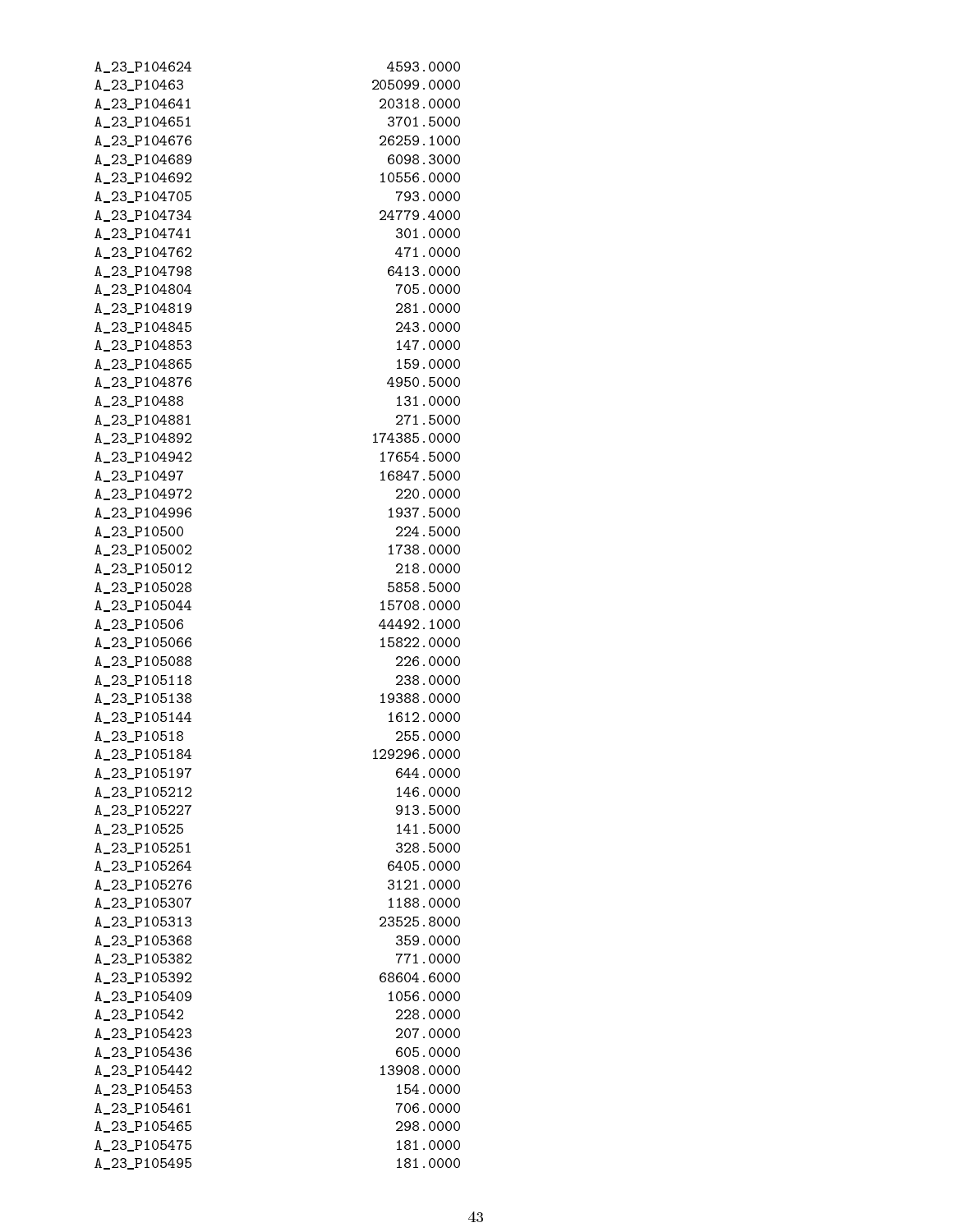| A_23_P105519                 | 5698.0000                 |
|------------------------------|---------------------------|
| A_23_P105524                 | 184.0000                  |
| A_23_P105535                 | 5387.5000                 |
| A_23_P105545                 | 203.0000                  |
| A_23_P105562                 | 9074.8500                 |
| A_23_P105571                 | 4699.0000                 |
| A_23_P105583                 | 1932.0000                 |
| A_23_P10559                  | 3476.0000                 |
| A_23_P105592                 | 31735.4000                |
| A_23_P1056                   | 1922.0000                 |
| A_23_P10561                  | 167.0000                  |
| A_23_P105619                 | 1041.5000<br>13093.0000   |
| A_23_P105625<br>A_23_P10564  | 142.0000                  |
| A_23_P105646                 | 3716.0000                 |
| A_23_P105651                 | 149.0000                  |
| A_23_P105664                 | 12450.5000                |
| A_23_P105691                 | 252.0000                  |
| A_23_P105705                 | 163.0000                  |
| A_23_P105730                 | 180.0000                  |
| A_23_P105732                 | 13817.0000                |
| A_23_P105747                 | 1334.0000                 |
| A_23_P105753                 | 2190.0000                 |
| A_23_P105794                 | 400.5000                  |
| A_23_P105803                 | 245.0000                  |
| A_23_P105815                 | 426.0000                  |
| A_23_P105833                 | 808.0000                  |
| A_23_P105856                 | 574.0000                  |
| A_23_P105862                 | 3026.0000                 |
| A_23_P105873                 | 155.5000                  |
| A_23_P105886                 | 175.5000                  |
| A_23_P105900<br>A_23_P10591  | 37359.2000<br>196231.0000 |
| A_23_P105923                 | 264.0000                  |
| A_23_P105939                 | 176.5000                  |
| A_23_P105957                 | 126642.0000               |
| A_23_P105963                 | 204.0000                  |
| A_23_P105973                 | 256.5000                  |
| A_23_P106                    | 1092.0000                 |
| A_23_P106002                 | 118491.0000               |
| A_23_P106016                 | 298.0000                  |
| A_23_P106024                 | 315.0000                  |
| A_23_P106042                 | 225.0000                  |
| A_23_P10605                  | 16953.0000                |
| A_23_P106056                 | 95583.0000                |
| A_23_P106069                 | 183.0000                  |
| A_23_P106080                 | 208.0000                  |
| A_23_P106103<br>A_23_P106117 | 281.0000                  |
| A_23_P106127                 | 368.0000<br>3700.0000     |
| A_23_P106131                 | 54220.7000                |
| A_23_P10614                  | 2138.5000                 |
| A_23_P106145                 | 118265.0000               |
| A_23_P106158                 | 1079.0000                 |
| A_23_P106162                 | 4101.0000                 |
| A_23_P106174                 | 1525.0000                 |
| A_23_P106194                 | 11377.0000                |
| A_23_P106204                 | 5599.0000                 |
| A_23_P106226                 | 57504.5000                |
| A_23_P106236                 | 175.0000                  |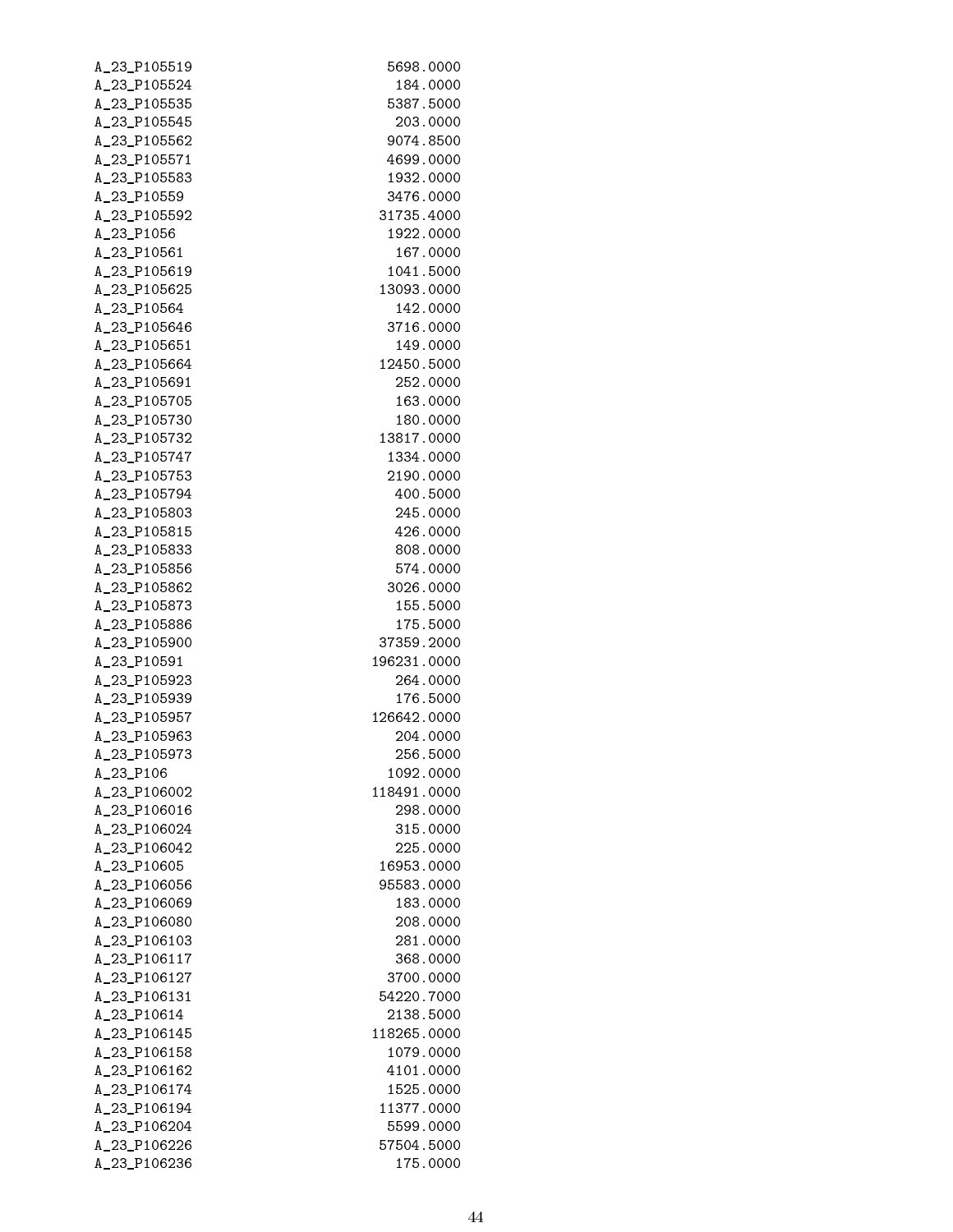| A_23_P106241 | 18582.0000  |
|--------------|-------------|
| A_23_P106258 | 774.5000    |
| A_23_P106280 | 4297.0000   |
| A_23_P106299 | 294102.0000 |
| A_23_P106322 | 2006.0000   |
| A_23_P106362 | 156068.0000 |
| A_23_P106371 | 470.0000    |
| A_23_P106389 | 1249.0000   |
| A_23_P106391 | 368.0000    |
| A_23_P10640  | 473.5000    |
| A_23_P106405 | 1223.0000   |
| A_23_P106412 | 611.0000    |
| A_23_P106425 | 1458.0000   |
| A_23_P106433 | 3852.0000   |
| A_23_P106439 | 2323.0000   |
| A_23_P106463 | 31435.5000  |
| A_23_P10647  | 1120.5000   |
| A_23_P106472 | 581033.0000 |
| A_23_P106481 | 34773.4000  |
| A_23_P106497 | 1874.0000   |
| A_23_P106505 | 1068.5000   |
| A_23_P106522 | 7045.0000   |
| A_23_P106532 | 4552.0000   |
| A_23_P106544 | 20399.3000  |
| A_23_P106559 | 1530.0000   |
| A_23_P106562 | 28490.9000  |
| A_23_P106575 | 15279.5000  |
| A_23_P106602 | 429.0000    |
| A_23_P106617 | 576.0000    |
| A_23_P106629 | 25644.6000  |
| A_23_P106633 | 21613.5000  |
| A_23_P106656 | 202.0000    |
| A_23_P106661 | 601.0000    |
| A_23_P106663 | 244.5000    |
| A_23_P106675 | 20079.8000  |
| A_23_P106682 | 4232.0000   |
| A_23_P106694 | 26996.5000  |
| A 23 P106708 | 641125,0000 |
| A 23 P106720 | 1239.5000   |
| A 23 P106727 | 5093.0000   |
| A_23_P106737 | 1499.0000   |
| A_23_P106741 | 87879.8000  |
| A_23_P106761 | 7476.0000   |
| A_23_P106773 | 13368.0000  |
| A_23_P106798 | 1337.5000   |
| A_23_P106806 | 225.0000    |
| A_23_P106814 | 239.0000    |
| A_23_P106822 | 3938.0000   |
| A_23_P106835 | 15443.0000  |
| A_23_P106844 | 641130.0000 |
| A_23_P10685  | 14574.0000  |
| A_23_P106859 | 30506.4000  |
| A_23_P106874 | 3076.0000   |
| A_23_P106887 | 13838.0000  |
| A_23_P106898 | 3988.0000   |
| A_23_P106906 | 518.0000    |
| A_23_P106922 | 369.5000    |
| A_23_P106933 | 157.0000    |
| A_23_P106945 | 6657.5000   |
| A_23_P106973 | 641130.0000 |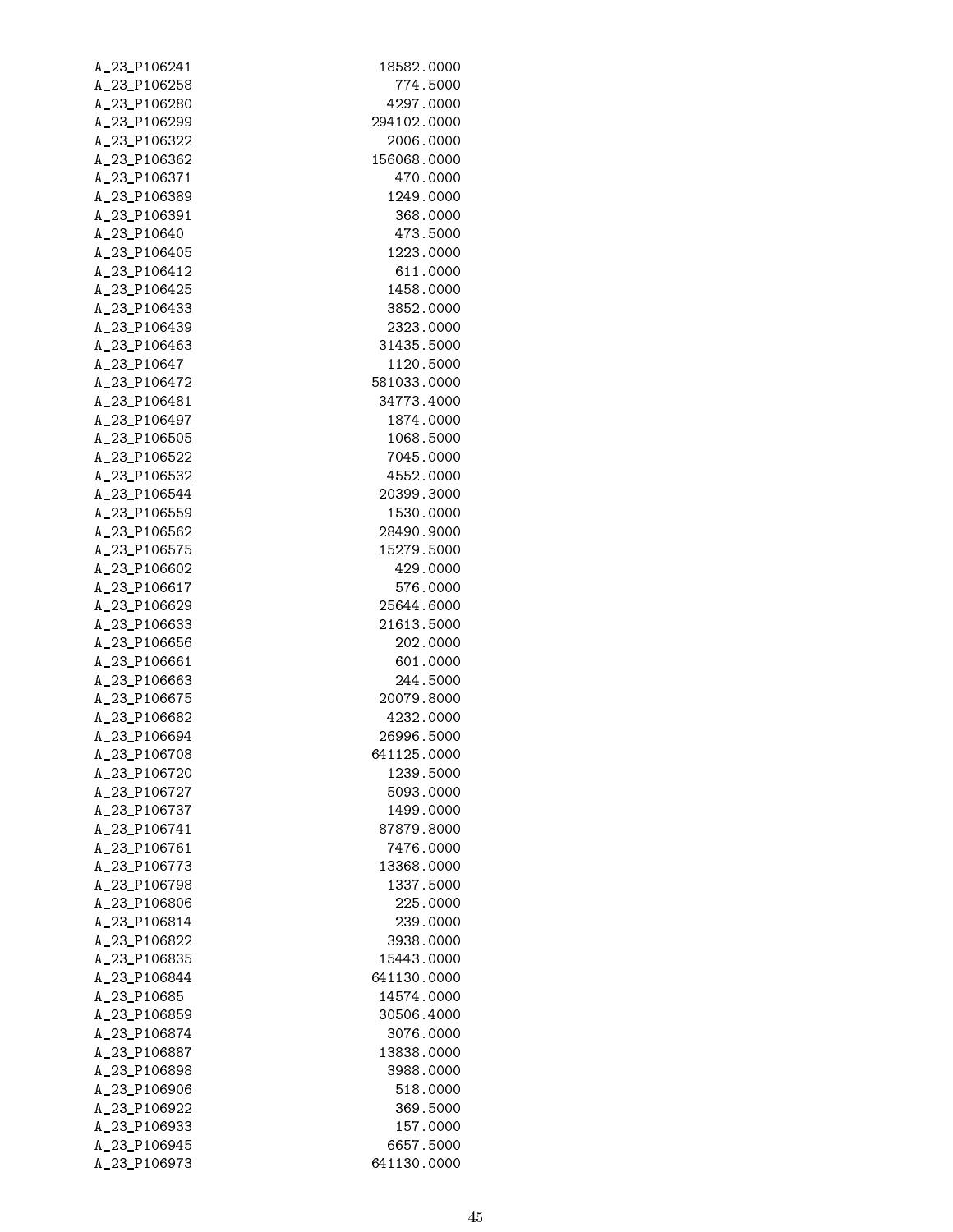| A_23_P10699                  | 2509.0000                |
|------------------------------|--------------------------|
| A_23_P106998                 | 4463.0000                |
| A_23_P10701                  | 5437.0000                |
| A_23_P107036                 | 25880.5000               |
| A_23_P107048                 | 3500.0000                |
| A_23_P107051                 | 2339.0000                |
| A_23_P107064                 | 330.0000                 |
| A_23_P107073                 | 58694.1000               |
| A_23_P107087                 | 1249.5000                |
| A_23_P107102                 | 133.5000                 |
| A_23_P107116                 | 671.0000                 |
| A_23_P107132                 | 126.0000                 |
| A_23_P107154                 | 10429.0000               |
| A_23_P107166                 | 835.0000                 |
| A_23_P107173                 | 206.0000                 |
| A_23_P1072                   | 169110.0000              |
| A_23_P107206                 | 5486.9500                |
| A_23_P10721                  | 158.0000                 |
| A_23_P107211<br>A_23_P107214 | 5551.0000<br>27104.6000  |
| A_23_P107238                 |                          |
| A_23_P107247                 | 221.0000<br>1041.0000    |
| A_23_P107257                 | 3711.0000                |
| A_23_P107283                 | 1787.5000                |
| A_23_P107295                 | 1530.0000                |
| A_23_P107307                 | 2264.0000                |
| A_23_P107313                 | 6076.0000                |
| A_23_P107322                 | 2596.0000                |
| A_23_P107336                 | 1583.0000                |
| A_23_P107350                 | 375.5000                 |
| A_23_P107351                 | 1581.0000                |
| A_23_P107369                 | 113310.0000              |
| A_23_P107373                 | 8772.0000                |
| A_23_P107394                 | 467608.0000              |
| A_23_P107401                 | 417092.0000              |
| A_23_P107412                 | 193242.0000              |
| A_23_P107421                 | 62853.0000               |
| A_23_P10743                  | 2866.0000                |
| A 23 P107432                 | 697.0000                 |
| A_23_P107443                 | 119.0000                 |
| A_23_P107454                 | 488.0000                 |
| A_23_P107465                 | 957.0000                 |
| A 23 P107483                 | 463.5000                 |
| A_23_P107507                 | 3712.0000                |
| A_23_P107513                 | 1234.0000                |
| A_23_P10753                  | 129.0000                 |
| A_23_P107531                 | 203.0000                 |
| A_23_P107552                 | 3521.0000                |
| A_23_P107565                 | 183.0000                 |
| A_23_P107578                 | 149.0000                 |
| A_23_P107587                 | 24164.9000               |
| A_23_P107597                 | 199.5000                 |
| A_23_P107612                 | 131.0000                 |
| A_23_P107623                 | 129.0000                 |
| A_23_P107644                 | 50052.0000               |
| A_23_P107653<br>A_23_P107661 | 63325.4000<br>35319.1000 |
| A_23_P107673                 | 459.0000                 |
| A_23_P107684                 | 1991.0000                |
| A_23_P107693                 | 2817.0000                |
|                              |                          |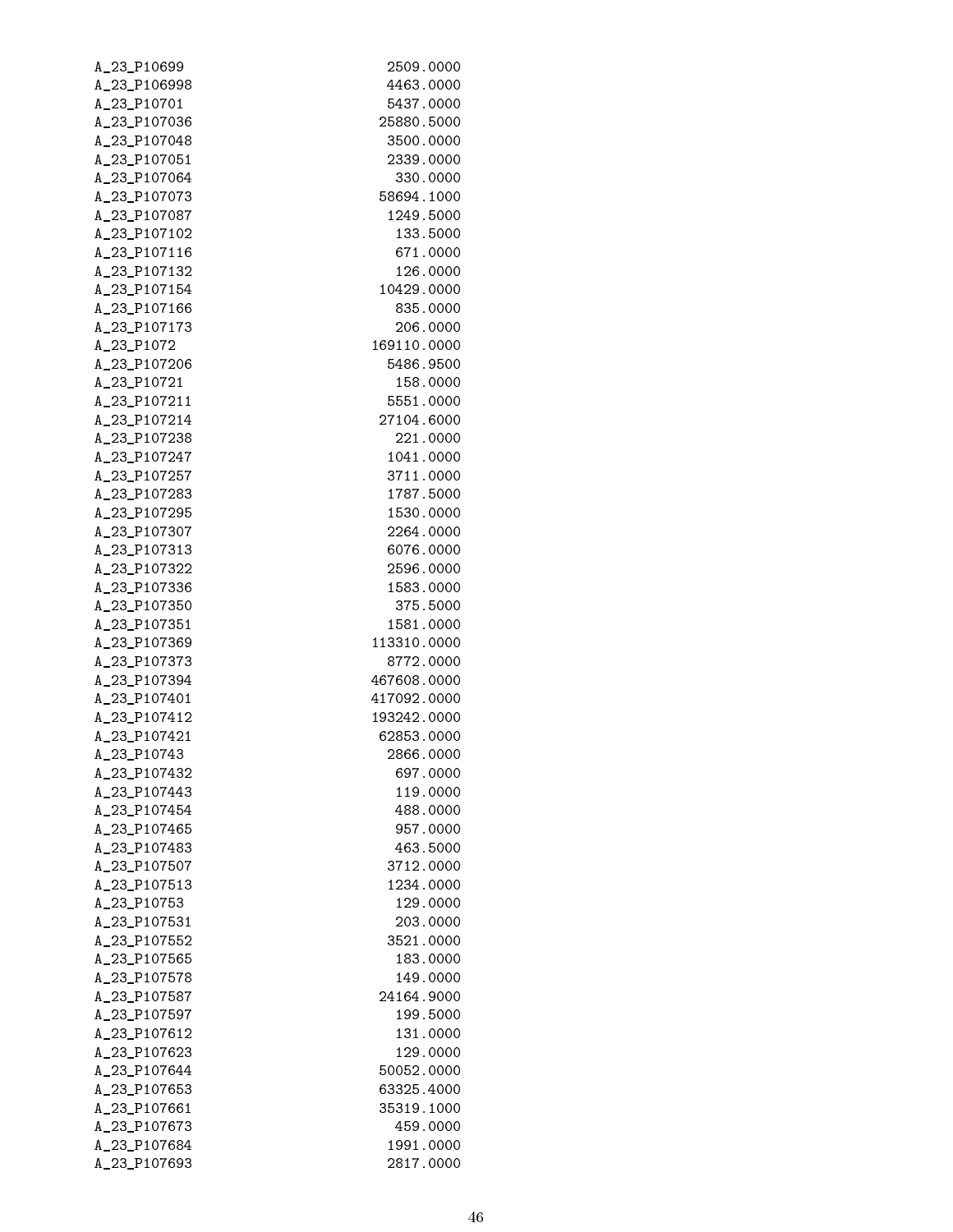| A_23_P107701                 | 21569.3000           |
|------------------------------|----------------------|
| A_23_P107714                 | 1793.0000            |
| A_23_P107724                 | 1255.0000            |
| A_23_P107735                 | 18871.5000           |
| A_23_P107744                 | 162.0000             |
| A_23_P107750                 | 142.0000             |
| A_23_P107763                 | 6466.0000            |
| A_23_P107775                 | 388.0000             |
| A_23_P107795                 | 50366.6000           |
| A_23_P107801                 | 3165.5000            |
| A_23_P107847                 | 10252.0000           |
| A_23_P10785                  | 7482.5000            |
| A_23_P107855                 | 687.0000             |
| A_23_P107881                 | 634.5000             |
| A_23_P107894                 | 6156.0000            |
| A_23_P107903                 | 3229.0000            |
| A_23_P107911                 | 447.0000             |
| A_23_P107933                 | 2178.0000            |
| A_23_P107942                 | 1480.0000            |
| A_23_P107959                 | 27724.0000           |
| A_23_P107963<br>A_23_P107974 | 284.5000<br>276.0000 |
| A_23_P10798                  | 523.0000             |
| A_23_P107981                 | 207.0000             |
| A_23_P107994                 | 12039.0000           |
| A_23_P108028                 | 956.5000             |
| A_23_P108042                 | 169.0000             |
| A_23_P108054                 | 2072.0000            |
| A_23_P108062                 | 391.5000             |
| A_23_P108075                 | 239.5000             |
| A_23_P108082                 | 224.0000             |
| A_23_P108103                 | 4020.0000            |
| A_23_P108129                 | 792.0000             |
| A_23_P108135                 | 158379.0000          |
| A_23_P108143                 | 3818.0000            |
| A_23_P10815                  | 34547.3000           |
| A_23_P108157                 | 461.5000             |
| A_23_P108170                 | 176.0000             |
| A_23_P108180                 | 268.0000             |
| A_23_P108200                 | 342.0000             |
| A_23_P108216                 | 148.0000             |
| A_23_P108221                 | 171.0000             |
| A_23_P108244                 | 72906.0000           |
| A_23_P108265                 | 401.0000             |
| A_23_P108280                 | 204.0000             |
| A_23_P108294                 | 1623.5000            |
| A_23_P1083                   | 245.0000             |
| A_23_P108303                 | 48626.4000           |
| A_23_P108314                 | 412.0000             |
| A_23_P108326                 | 1382.0000            |
| A_23_P108331                 | 63905.0000           |
| A_23_P108342                 | 470.5000             |
| A_23_P108376                 | 11221.0000           |
| A_23_P10839                  | 12405.0000           |
| A_23_P108394                 | 8104.5000            |
| A_23_P108404                 | 440.5000             |
| A_23_P108415                 | 63413.4000           |
| A_23_P108427                 | 239.0000             |
| A_23_P108437                 | 2132.0000            |
| A_23_P108463                 | 419.0000             |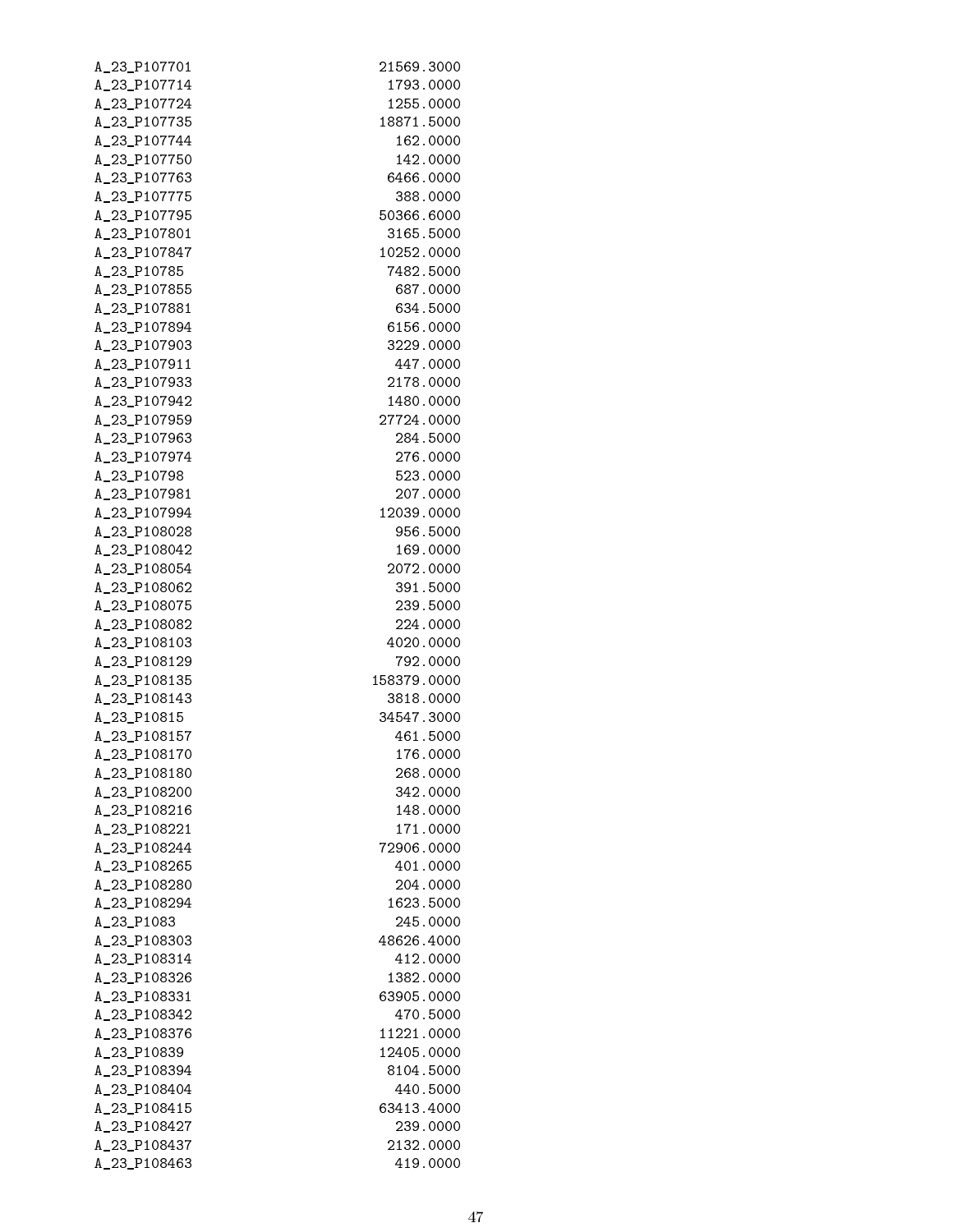| A_23_P108492                 | 235.0000             |
|------------------------------|----------------------|
| A_23_P108501                 | 279.0000             |
| A_23_P108514                 | 2295.0000            |
| A_23_P108522                 | 46148.8000           |
| A_23_P108534                 | 189.5000             |
| A_23_P108546                 | 134.0000             |
| A_23_P108554                 | 43307.4000           |
| A_23_P108564                 | 167.0000             |
| A_23_P108574                 | 2927.0000            |
| A_23_P10858                  | 3414.0000            |
| A_23_P108592                 | 324.5000             |
| A_23_P108604                 | 11053.0000           |
| A_23_P108641                 | 15631.5000           |
| A_23_P108657                 | 2758.0000            |
| A_23_P108662                 | 66505.5000           |
| A_23_P108673                 | 205.5000             |
| A_23_P108699                 | 281.0000             |
| A_23_P10870                  | 2607.5000            |
| A_23_P108708                 | 99048.7000           |
| A_23_P10873                  | 27822.3000           |
| A_23_P108734                 | 162.0000             |
| A_23_P108743                 | 182.0000             |
| A_23_P108751<br>A_23_P108761 | 1319.0000            |
| A_23_P108785                 | 5517.0000            |
| A_23_P108819                 | 110577.0000          |
| A_23_P108823                 | 279.0000<br>460.0000 |
| A_23_P108835                 | 13926.0000           |
| A_23_P108842                 | 42953.4000           |
| A_23_P10885                  | 466.0000             |
| A_23_P108871                 | 5747.5000            |
| A_23_P108883                 | 235.0000             |
| A_23_P108911                 | 1857.5000            |
| A_23_P108922                 | 1890.0000            |
| A 23 P108932                 | 295.5000             |
| A_23_P108948                 | 65350.3000           |
| A_23_P108970                 | 234.5000             |
| A_23_P108990                 | 143.0000             |
| A_23_P108994                 | 27409.4000           |
| A_23_P109001                 | 480.0000             |
| A_23_P109017                 | 5986.0000            |
| A_23_P10902                  | 250.0000             |
| A 23 P109026                 | 15804.5000           |
| A_23_P109034                 | 10771.5000           |
| A_23_P109055                 | 368.0000             |
| A_23_P109072                 | 2206.0000            |
| A_23_P10911                  | 4075.0000            |
| A_23_P109122                 | 7362.5000            |
| A_23_P109133                 | 971.0000             |
| A_23_P109143                 | 45357.3200           |
| A_23_P109171                 | 282.5000             |
| A_23_P109184                 | 13896.5000           |
| A_23_P109193                 | 304.5000             |
| A_23_P109201                 | 163491.0000          |
| A_23_P109224                 | 473.0000             |
| A_23_P109229                 | 202.5000             |
| A_23_P109235                 | 11312.0000           |
| A_23_P109254                 | 30486.7000           |
| A_23_P109269                 | 838.0000             |
| A_23_P10927                  | 1231.0000            |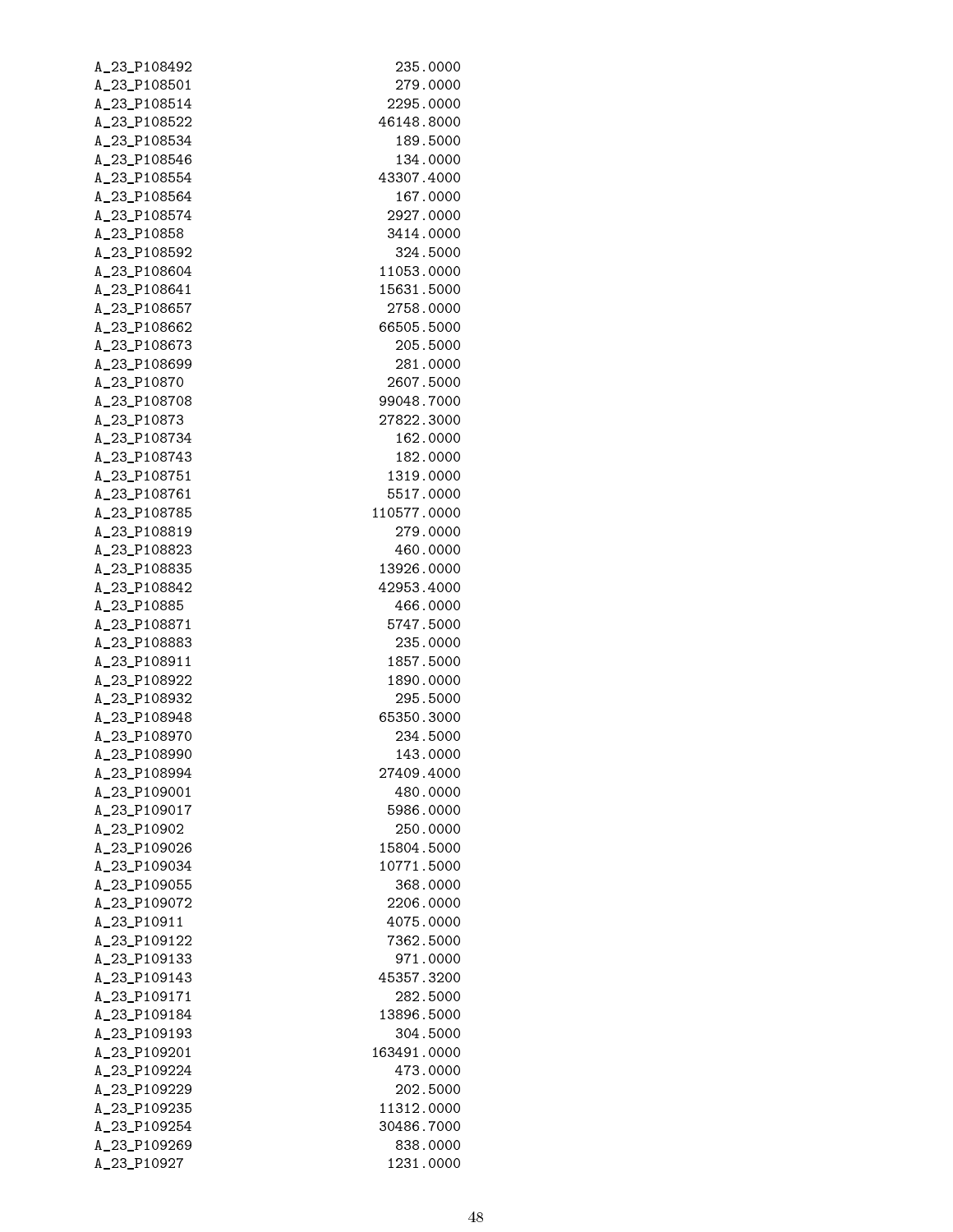| A_23_P109286                 | 249.0000               |
|------------------------------|------------------------|
| A_23_P109304                 | 10318.0000             |
| A_23_P109320                 | 251.0000               |
| A_23_P109322                 | 918.0000               |
| A_23_P109333                 | 44929.6000             |
| A_23_P109345                 | 77841.6000             |
| A_23_P10936                  | 161.0000               |
| A_23_P109382                 | 157.0000               |
| A_23_P109393                 | 467.0000               |
| A_23_P109410                 | 784.0000               |
| A_23_P109420                 | 13706.5000             |
| A_23_P109427                 | 1832.0000              |
| A_23_P109436                 | 1320.0000              |
| A_23_P109442                 | 11516.0000             |
| A_23_P109446                 | 4828.5000              |
| A_23_P109452                 | 1937.5000              |
| A_23_P10947                  | 1757.5000              |
| A_23_P109470                 | 6278.0000              |
| A_23_P109488                 | 3135.5000              |
| A_23_P109508                 | 4023.0000              |
| A_23_P109547                 | 6147.5000              |
| A_23_P10956                  | 312.5000               |
| A_23_P109593                 | 17987.5000             |
| A_23_P109606                 | 8239.5000              |
| A_23_P109614                 | 145.0000               |
| A_23_P109636                 | 1221.0000              |
| A_23_P109643                 | 5949.5000              |
| A_23_P109655                 | 2086.0000              |
| A_23_P10966                  | 203.0000               |
| A_23_P109677                 | 25433.2000             |
| A_23_P109682                 | 5832.0000              |
| A_23_P109720                 | 166.5000               |
| A_23_P109733                 | 2017.0000              |
| A_23_P109768                 | 67690.2000             |
| A_23_P109774                 | 5488.0000              |
| A_23_P109785                 | 137.0000               |
| A_23_P109794                 | 275.0000               |
| A_23_P10980                  | 121,0000               |
| A_23_P109812<br>A_23_P109821 | 245.0000<br>86714.8000 |
| A_23_P109843                 | 230.0000               |
| A_23_P109864                 | 7006.0000              |
| A_23_P10987                  | 1538.0000              |
| A_23_P109877                 | 6743.0000              |
| A_23_P109881                 | 2299.0000              |
| A_23_P109895                 | 8394.0000              |
| A_23_P109907                 | 164592.0000            |
| A_23_P109913                 | 147.0000               |
| A_23_P109928                 | 37496.8000             |
| A_23_P109934                 | 991.5000               |
| A_23_P10995                  | 213.0000               |
| A_23_P109950                 | 815.0000               |
| A_23_P109964                 | 290.5000               |
| A_23_P109974                 | 9707.0000              |
| A_23_P109988                 | 13178.5000             |
| A_23_P110005                 | 5499.0000              |
| A_23_P110022                 | 462.0000               |
| A_23_P110031                 | 13664.0000             |
| A_23_P11005                  | 103827.0000            |
| A_23_P110052                 | 219.0000               |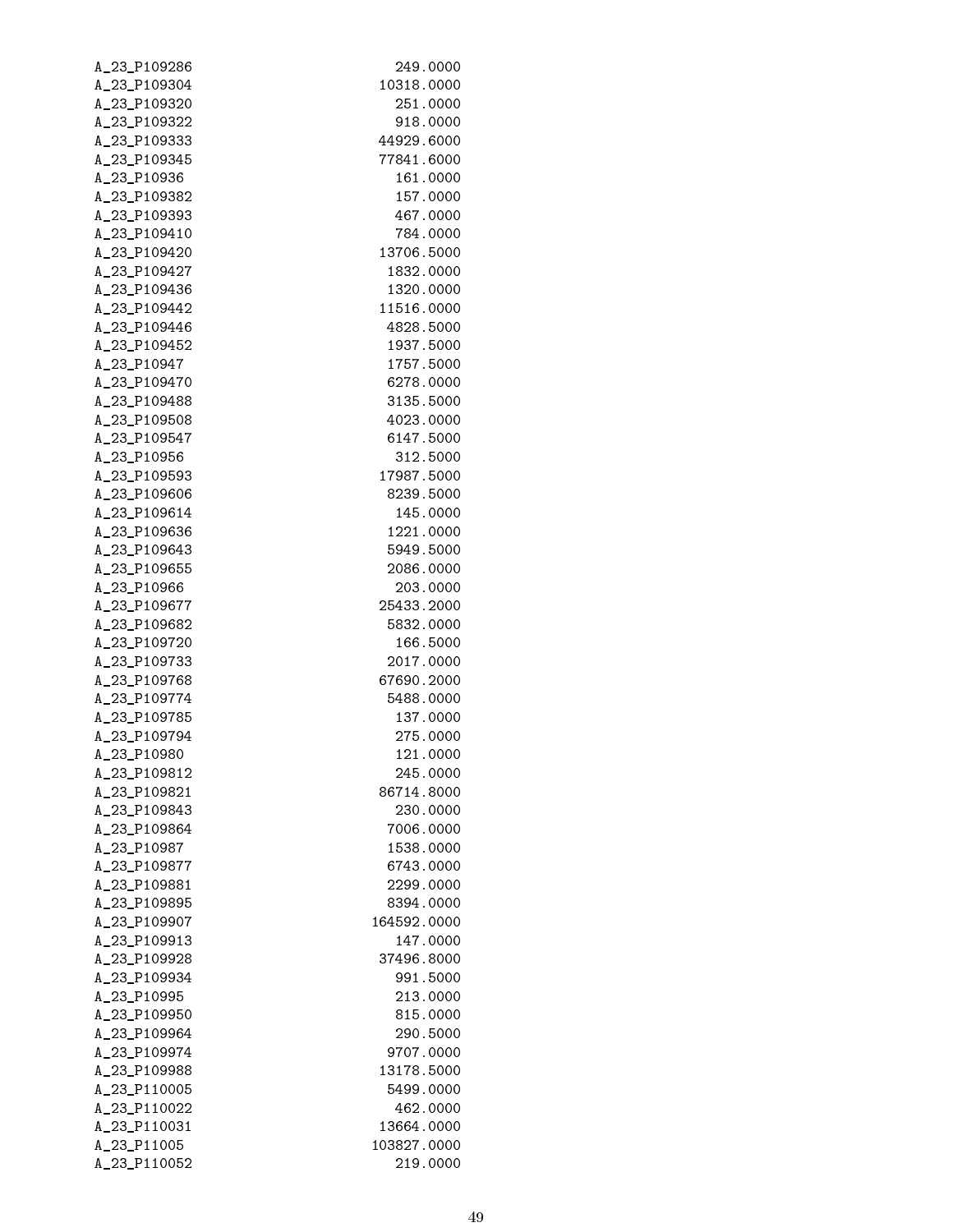| A_23_P110062                 | 11436.0000             |
|------------------------------|------------------------|
| A_23_P110076                 | 1714.0000              |
| A_23_P110090                 | 185.0000               |
| A_23_P110108                 | 823.0000               |
| A_23_P110116                 | 27792.8000             |
| A_23_P110122                 | 11866.5000             |
| A_23_P110135                 | 242.0000               |
| A_23_P110151                 | 495.0000               |
| A_23_P110167                 | 41498.3000             |
| A_23_P11017                  | 193.0000               |
| A_23_P110175<br>A_23_P110184 | 448.0000<br>4009.0000  |
| A_23_P110196                 | 740.0000               |
| A_23_P1102                   | 310.0000               |
| A_23_P110204                 | 262.0000               |
| A_23_P110212                 | 87929.0000             |
| A_23_P110234                 | 351.5000               |
| A_23_P110243                 | 3476.5000              |
| A_23_P11025                  | 1820.5000              |
| A_23_P110253                 | 155.6000               |
| A_23_P110266                 | 164.5000               |
| A_23_P110276                 | 277.0000               |
| A_23_P110288                 | 287.5000               |
| A_23_P110299                 | 308.0000               |
| A_23_P110304                 | 1644.0000              |
| A_23_P110319                 | 168.0000               |
| A_23_P11032                  | 5280.0000              |
| A_23_P110345                 | 6105.0000              |
| A_23_P110362                 | 10317.5000             |
| A_23_P110386                 | 150.0000               |
| A_23_P110403                 | 162.5000               |
| A_23_P110412<br>A_23_P110430 | 188.0000<br>321.5000   |
| A_23_P110433                 | 7180.0000              |
| A_23_P110445                 | 4310.0000              |
| A_23_P110462                 | 486.0000               |
| A_23_P110473                 | 2437.5000              |
| A_23_P110492                 | 6590.0000              |
| A_23_P110504                 | 33559.2000             |
| A_23_P11051                  | 761.0000               |
| A_23_P110531                 | 2803.0000              |
| A_23_P110557                 | 404.0000               |
| A_23_P110569                 | 719.0000               |
| A_23_P110571                 | 2504.0000              |
| A_23_P110585                 | 2999.0000              |
| A_23_P110598                 | 2065.0000              |
| A_23_P110606                 | 1889.5000              |
| A_23_P110611                 | 3036.0000              |
| A_23_P110624                 | 637,0000               |
| A_23_P110643<br>A_23_P110655 | 2656.0000<br>3974.0000 |
| A_23_P110661                 | 21815.1000             |
| A_23_P110686                 | 4050.0000              |
| A_23_P110699                 | 241.0000               |
| A_23_P11070                  | 161.0000               |
| A_23_P110704                 | 37713.1000             |
| A_23_P11071                  | 13364.0000             |
| A_23_P110712                 | 39895.8000             |
| A_23_P110725                 | 2942.0000              |
| A_23_P110764                 | 123.5000               |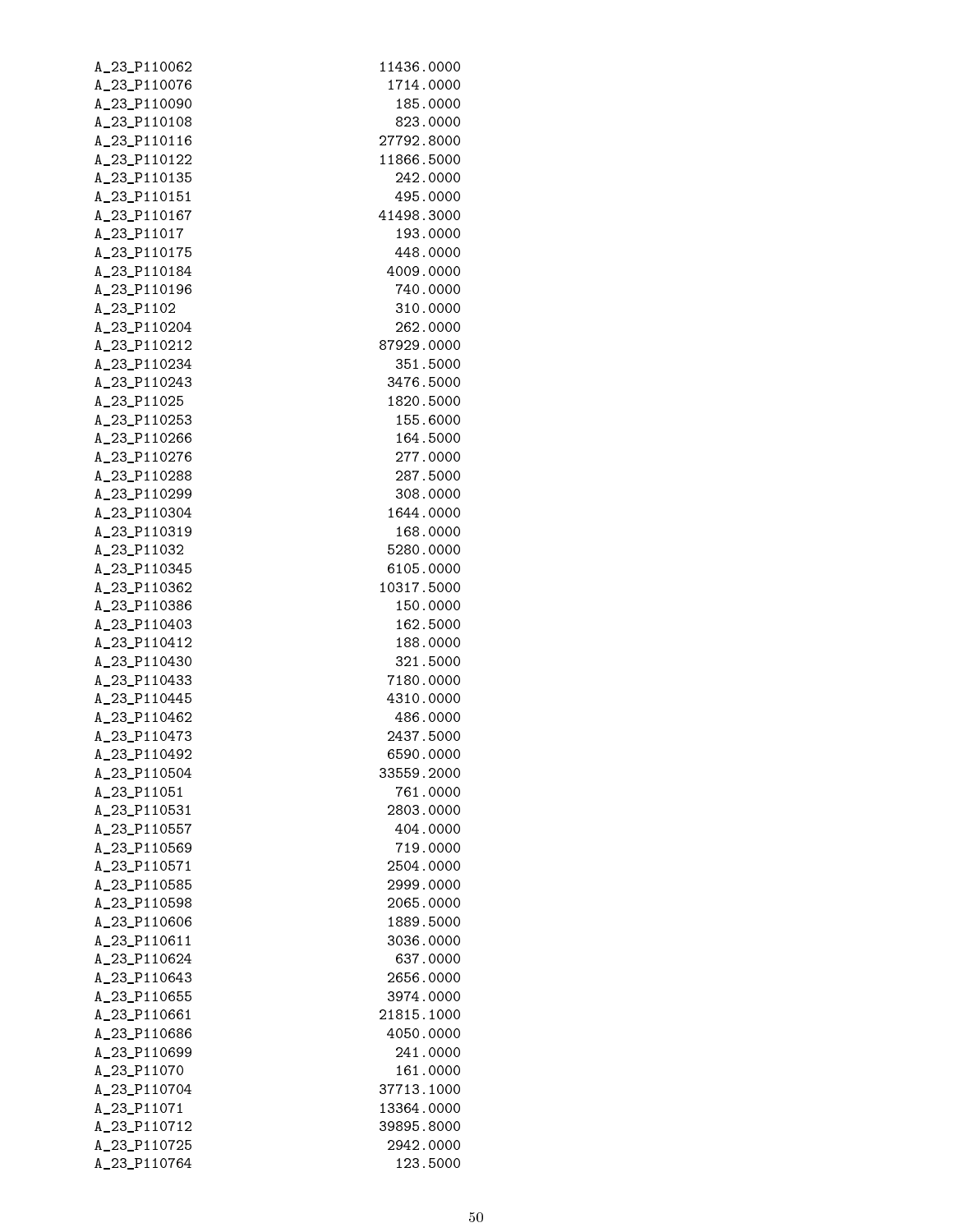| A_23_P110787<br>3237.0000<br>A_23_P110791<br>255350.0000<br>A_23_P110802<br>1298.5000<br>A_23_P11081<br>123.0000<br>A_23_P110811<br>253398.0000<br>A_23_P110837<br>392.5000<br>A_23_P110846<br>7032.5000<br>A_23_P110851<br>695.1500<br>A_23_P110879<br>1965.0000<br>A_23_P110882<br>3539.0000<br>8692.5000<br>A_23_P110896<br>A_23_P110903<br>181.0000<br>A_23_P110941<br>663.5000<br>A_23_P110957<br>984.5000<br>A_23_P110961<br>73579.5000<br>A_23_P111000<br>26495.0000<br>A_23_P111005<br>23270.2000<br>A_23_P111020<br>707.0000<br>A_23_P11103<br>187.0000<br>A_23_P111037<br>34429.3000<br>A_23_P111041<br>5618.0000<br>A_23_P111054<br>3508.0000<br>A_23_P111088<br>296.0000<br>A_23_P111092<br>49029.5000<br>A_23_P111112<br>19614.0000<br>A_23_P111126<br>10783.0000<br>A_23_P111132<br>184246.0000<br>A_23_P111141<br>29149.6000<br>A_23_P111155<br>186.5000<br>A_23_P111171<br>18823.0000<br>A_23_P111188<br>1706.0000<br>A_23_P11119<br>113.0000<br>A_23_P111194<br>912.0000<br>A_23_P111206<br>1292.0000<br>A_23_P111228<br>1163.0000<br>A_23_P111240<br>5570.5000<br>A_23_P111260<br>499.0000<br>A_23_P111267<br>281.5000<br>A_23_P111273<br>13340.0000<br>A_23_P111288<br>96536.7000<br>A_23_P111297<br>996.0000<br>A_23_P111303<br>4315.0000<br>A_23_P111306<br>2487.0000<br>A_23_P111311<br>248.0000<br>A_23_P111321<br>746.0000<br>A_23_P111343<br>7714.0000<br>A_23_P111360<br>509.0000<br>A_23_P111361<br>267.5000<br>A_23_P111373<br>11099.0000<br>A_23_P111381<br>9310.5000 |  |
|----------------------------------------------------------------------------------------------------------------------------------------------------------------------------------------------------------------------------------------------------------------------------------------------------------------------------------------------------------------------------------------------------------------------------------------------------------------------------------------------------------------------------------------------------------------------------------------------------------------------------------------------------------------------------------------------------------------------------------------------------------------------------------------------------------------------------------------------------------------------------------------------------------------------------------------------------------------------------------------------------------------------------------------------------------------------------------------------------------------------------------------------------------------------------------------------------------------------------------------------------------------------------------------------------------------------------------------------------------------------------------------------------------------------------------------------------------------------------------------------------|--|
|                                                                                                                                                                                                                                                                                                                                                                                                                                                                                                                                                                                                                                                                                                                                                                                                                                                                                                                                                                                                                                                                                                                                                                                                                                                                                                                                                                                                                                                                                                    |  |
|                                                                                                                                                                                                                                                                                                                                                                                                                                                                                                                                                                                                                                                                                                                                                                                                                                                                                                                                                                                                                                                                                                                                                                                                                                                                                                                                                                                                                                                                                                    |  |
|                                                                                                                                                                                                                                                                                                                                                                                                                                                                                                                                                                                                                                                                                                                                                                                                                                                                                                                                                                                                                                                                                                                                                                                                                                                                                                                                                                                                                                                                                                    |  |
|                                                                                                                                                                                                                                                                                                                                                                                                                                                                                                                                                                                                                                                                                                                                                                                                                                                                                                                                                                                                                                                                                                                                                                                                                                                                                                                                                                                                                                                                                                    |  |
|                                                                                                                                                                                                                                                                                                                                                                                                                                                                                                                                                                                                                                                                                                                                                                                                                                                                                                                                                                                                                                                                                                                                                                                                                                                                                                                                                                                                                                                                                                    |  |
|                                                                                                                                                                                                                                                                                                                                                                                                                                                                                                                                                                                                                                                                                                                                                                                                                                                                                                                                                                                                                                                                                                                                                                                                                                                                                                                                                                                                                                                                                                    |  |
|                                                                                                                                                                                                                                                                                                                                                                                                                                                                                                                                                                                                                                                                                                                                                                                                                                                                                                                                                                                                                                                                                                                                                                                                                                                                                                                                                                                                                                                                                                    |  |
|                                                                                                                                                                                                                                                                                                                                                                                                                                                                                                                                                                                                                                                                                                                                                                                                                                                                                                                                                                                                                                                                                                                                                                                                                                                                                                                                                                                                                                                                                                    |  |
|                                                                                                                                                                                                                                                                                                                                                                                                                                                                                                                                                                                                                                                                                                                                                                                                                                                                                                                                                                                                                                                                                                                                                                                                                                                                                                                                                                                                                                                                                                    |  |
|                                                                                                                                                                                                                                                                                                                                                                                                                                                                                                                                                                                                                                                                                                                                                                                                                                                                                                                                                                                                                                                                                                                                                                                                                                                                                                                                                                                                                                                                                                    |  |
|                                                                                                                                                                                                                                                                                                                                                                                                                                                                                                                                                                                                                                                                                                                                                                                                                                                                                                                                                                                                                                                                                                                                                                                                                                                                                                                                                                                                                                                                                                    |  |
|                                                                                                                                                                                                                                                                                                                                                                                                                                                                                                                                                                                                                                                                                                                                                                                                                                                                                                                                                                                                                                                                                                                                                                                                                                                                                                                                                                                                                                                                                                    |  |
|                                                                                                                                                                                                                                                                                                                                                                                                                                                                                                                                                                                                                                                                                                                                                                                                                                                                                                                                                                                                                                                                                                                                                                                                                                                                                                                                                                                                                                                                                                    |  |
|                                                                                                                                                                                                                                                                                                                                                                                                                                                                                                                                                                                                                                                                                                                                                                                                                                                                                                                                                                                                                                                                                                                                                                                                                                                                                                                                                                                                                                                                                                    |  |
|                                                                                                                                                                                                                                                                                                                                                                                                                                                                                                                                                                                                                                                                                                                                                                                                                                                                                                                                                                                                                                                                                                                                                                                                                                                                                                                                                                                                                                                                                                    |  |
|                                                                                                                                                                                                                                                                                                                                                                                                                                                                                                                                                                                                                                                                                                                                                                                                                                                                                                                                                                                                                                                                                                                                                                                                                                                                                                                                                                                                                                                                                                    |  |
|                                                                                                                                                                                                                                                                                                                                                                                                                                                                                                                                                                                                                                                                                                                                                                                                                                                                                                                                                                                                                                                                                                                                                                                                                                                                                                                                                                                                                                                                                                    |  |
|                                                                                                                                                                                                                                                                                                                                                                                                                                                                                                                                                                                                                                                                                                                                                                                                                                                                                                                                                                                                                                                                                                                                                                                                                                                                                                                                                                                                                                                                                                    |  |
|                                                                                                                                                                                                                                                                                                                                                                                                                                                                                                                                                                                                                                                                                                                                                                                                                                                                                                                                                                                                                                                                                                                                                                                                                                                                                                                                                                                                                                                                                                    |  |
|                                                                                                                                                                                                                                                                                                                                                                                                                                                                                                                                                                                                                                                                                                                                                                                                                                                                                                                                                                                                                                                                                                                                                                                                                                                                                                                                                                                                                                                                                                    |  |
|                                                                                                                                                                                                                                                                                                                                                                                                                                                                                                                                                                                                                                                                                                                                                                                                                                                                                                                                                                                                                                                                                                                                                                                                                                                                                                                                                                                                                                                                                                    |  |
|                                                                                                                                                                                                                                                                                                                                                                                                                                                                                                                                                                                                                                                                                                                                                                                                                                                                                                                                                                                                                                                                                                                                                                                                                                                                                                                                                                                                                                                                                                    |  |
|                                                                                                                                                                                                                                                                                                                                                                                                                                                                                                                                                                                                                                                                                                                                                                                                                                                                                                                                                                                                                                                                                                                                                                                                                                                                                                                                                                                                                                                                                                    |  |
|                                                                                                                                                                                                                                                                                                                                                                                                                                                                                                                                                                                                                                                                                                                                                                                                                                                                                                                                                                                                                                                                                                                                                                                                                                                                                                                                                                                                                                                                                                    |  |
|                                                                                                                                                                                                                                                                                                                                                                                                                                                                                                                                                                                                                                                                                                                                                                                                                                                                                                                                                                                                                                                                                                                                                                                                                                                                                                                                                                                                                                                                                                    |  |
|                                                                                                                                                                                                                                                                                                                                                                                                                                                                                                                                                                                                                                                                                                                                                                                                                                                                                                                                                                                                                                                                                                                                                                                                                                                                                                                                                                                                                                                                                                    |  |
|                                                                                                                                                                                                                                                                                                                                                                                                                                                                                                                                                                                                                                                                                                                                                                                                                                                                                                                                                                                                                                                                                                                                                                                                                                                                                                                                                                                                                                                                                                    |  |
|                                                                                                                                                                                                                                                                                                                                                                                                                                                                                                                                                                                                                                                                                                                                                                                                                                                                                                                                                                                                                                                                                                                                                                                                                                                                                                                                                                                                                                                                                                    |  |
|                                                                                                                                                                                                                                                                                                                                                                                                                                                                                                                                                                                                                                                                                                                                                                                                                                                                                                                                                                                                                                                                                                                                                                                                                                                                                                                                                                                                                                                                                                    |  |
|                                                                                                                                                                                                                                                                                                                                                                                                                                                                                                                                                                                                                                                                                                                                                                                                                                                                                                                                                                                                                                                                                                                                                                                                                                                                                                                                                                                                                                                                                                    |  |
|                                                                                                                                                                                                                                                                                                                                                                                                                                                                                                                                                                                                                                                                                                                                                                                                                                                                                                                                                                                                                                                                                                                                                                                                                                                                                                                                                                                                                                                                                                    |  |
|                                                                                                                                                                                                                                                                                                                                                                                                                                                                                                                                                                                                                                                                                                                                                                                                                                                                                                                                                                                                                                                                                                                                                                                                                                                                                                                                                                                                                                                                                                    |  |
|                                                                                                                                                                                                                                                                                                                                                                                                                                                                                                                                                                                                                                                                                                                                                                                                                                                                                                                                                                                                                                                                                                                                                                                                                                                                                                                                                                                                                                                                                                    |  |
|                                                                                                                                                                                                                                                                                                                                                                                                                                                                                                                                                                                                                                                                                                                                                                                                                                                                                                                                                                                                                                                                                                                                                                                                                                                                                                                                                                                                                                                                                                    |  |
|                                                                                                                                                                                                                                                                                                                                                                                                                                                                                                                                                                                                                                                                                                                                                                                                                                                                                                                                                                                                                                                                                                                                                                                                                                                                                                                                                                                                                                                                                                    |  |
|                                                                                                                                                                                                                                                                                                                                                                                                                                                                                                                                                                                                                                                                                                                                                                                                                                                                                                                                                                                                                                                                                                                                                                                                                                                                                                                                                                                                                                                                                                    |  |
|                                                                                                                                                                                                                                                                                                                                                                                                                                                                                                                                                                                                                                                                                                                                                                                                                                                                                                                                                                                                                                                                                                                                                                                                                                                                                                                                                                                                                                                                                                    |  |
|                                                                                                                                                                                                                                                                                                                                                                                                                                                                                                                                                                                                                                                                                                                                                                                                                                                                                                                                                                                                                                                                                                                                                                                                                                                                                                                                                                                                                                                                                                    |  |
|                                                                                                                                                                                                                                                                                                                                                                                                                                                                                                                                                                                                                                                                                                                                                                                                                                                                                                                                                                                                                                                                                                                                                                                                                                                                                                                                                                                                                                                                                                    |  |
|                                                                                                                                                                                                                                                                                                                                                                                                                                                                                                                                                                                                                                                                                                                                                                                                                                                                                                                                                                                                                                                                                                                                                                                                                                                                                                                                                                                                                                                                                                    |  |
|                                                                                                                                                                                                                                                                                                                                                                                                                                                                                                                                                                                                                                                                                                                                                                                                                                                                                                                                                                                                                                                                                                                                                                                                                                                                                                                                                                                                                                                                                                    |  |
|                                                                                                                                                                                                                                                                                                                                                                                                                                                                                                                                                                                                                                                                                                                                                                                                                                                                                                                                                                                                                                                                                                                                                                                                                                                                                                                                                                                                                                                                                                    |  |
|                                                                                                                                                                                                                                                                                                                                                                                                                                                                                                                                                                                                                                                                                                                                                                                                                                                                                                                                                                                                                                                                                                                                                                                                                                                                                                                                                                                                                                                                                                    |  |
|                                                                                                                                                                                                                                                                                                                                                                                                                                                                                                                                                                                                                                                                                                                                                                                                                                                                                                                                                                                                                                                                                                                                                                                                                                                                                                                                                                                                                                                                                                    |  |
|                                                                                                                                                                                                                                                                                                                                                                                                                                                                                                                                                                                                                                                                                                                                                                                                                                                                                                                                                                                                                                                                                                                                                                                                                                                                                                                                                                                                                                                                                                    |  |
|                                                                                                                                                                                                                                                                                                                                                                                                                                                                                                                                                                                                                                                                                                                                                                                                                                                                                                                                                                                                                                                                                                                                                                                                                                                                                                                                                                                                                                                                                                    |  |
|                                                                                                                                                                                                                                                                                                                                                                                                                                                                                                                                                                                                                                                                                                                                                                                                                                                                                                                                                                                                                                                                                                                                                                                                                                                                                                                                                                                                                                                                                                    |  |
| A_23_P111395<br>207.5000                                                                                                                                                                                                                                                                                                                                                                                                                                                                                                                                                                                                                                                                                                                                                                                                                                                                                                                                                                                                                                                                                                                                                                                                                                                                                                                                                                                                                                                                           |  |
| A_23_P111402<br>111.0000                                                                                                                                                                                                                                                                                                                                                                                                                                                                                                                                                                                                                                                                                                                                                                                                                                                                                                                                                                                                                                                                                                                                                                                                                                                                                                                                                                                                                                                                           |  |
| A_23_P111413<br>1090.0000                                                                                                                                                                                                                                                                                                                                                                                                                                                                                                                                                                                                                                                                                                                                                                                                                                                                                                                                                                                                                                                                                                                                                                                                                                                                                                                                                                                                                                                                          |  |
| A_23_P11144<br>575.5000<br>A_23_P111452                                                                                                                                                                                                                                                                                                                                                                                                                                                                                                                                                                                                                                                                                                                                                                                                                                                                                                                                                                                                                                                                                                                                                                                                                                                                                                                                                                                                                                                            |  |
| 112022.0000<br>A_23_P111480<br>187.5000                                                                                                                                                                                                                                                                                                                                                                                                                                                                                                                                                                                                                                                                                                                                                                                                                                                                                                                                                                                                                                                                                                                                                                                                                                                                                                                                                                                                                                                            |  |
| A_23_P111481<br>57027.7000                                                                                                                                                                                                                                                                                                                                                                                                                                                                                                                                                                                                                                                                                                                                                                                                                                                                                                                                                                                                                                                                                                                                                                                                                                                                                                                                                                                                                                                                         |  |
| A_23_P111487<br>1464.0000                                                                                                                                                                                                                                                                                                                                                                                                                                                                                                                                                                                                                                                                                                                                                                                                                                                                                                                                                                                                                                                                                                                                                                                                                                                                                                                                                                                                                                                                          |  |
| A_23_P111492<br>1089.0000                                                                                                                                                                                                                                                                                                                                                                                                                                                                                                                                                                                                                                                                                                                                                                                                                                                                                                                                                                                                                                                                                                                                                                                                                                                                                                                                                                                                                                                                          |  |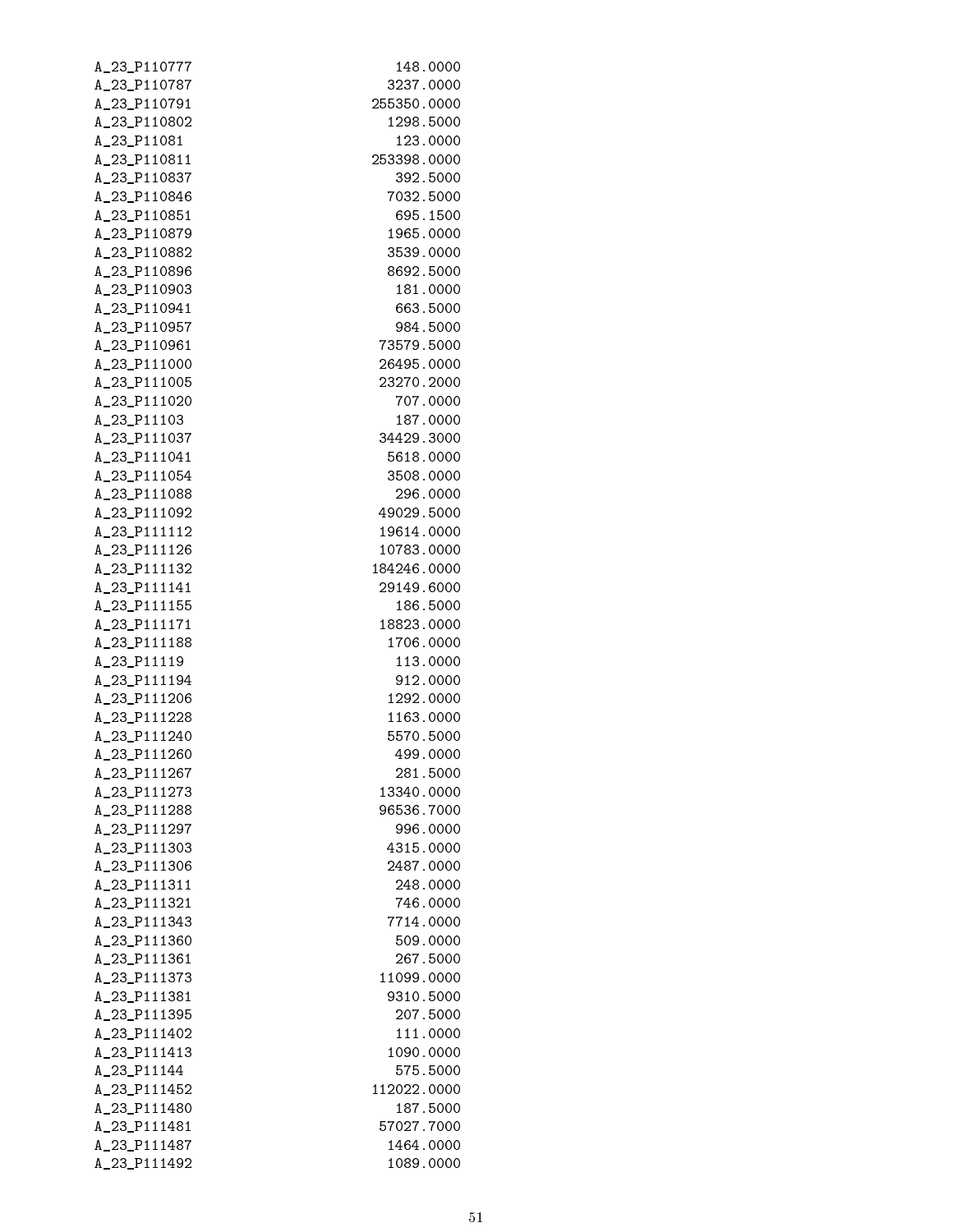| A_23_P111506                 | 641125.0000          |
|------------------------------|----------------------|
| A_23_P111517                 | 265.0000             |
| A_23_P111525                 | 5860.5000            |
| A_23_P111531                 | 970.0000             |
| A_23_P111571                 | 641130.0000          |
| A_23_P111583                 | 129075.0000          |
| A_23_P111593                 | 592.0000             |
| A_23_P11160                  | 586.0000             |
| A_23_P111604                 | 130.0000             |
| A_23_P111621                 | 12973.5000           |
| A_23_P111635                 | 8971.0000            |
| A_23_P111657                 | 229.0000             |
| A_23_P111662                 | 140.0000             |
| A_23_P111672                 | 2825.0000            |
| A_23_P111698                 | 415.0000             |
| A_23_P1117                   | 359.0000             |
| A_23_P111701                 | 700.0000             |
| A_23_P111712                 | 1257.0000            |
| A_23_P111724                 | 138.0000<br>234.0000 |
| A_23_P111737<br>A_23_P111745 | 10695.0000           |
| A_23_P111753                 | 25561.0000           |
| A_23_P111766                 | 1685.0000            |
| A_23_P111797                 | 10323.0000           |
| A_23_P111804                 | 10018.0000           |
| A_23_P111811                 | 3234.0000            |
| A_23_P111826                 | 178.0000             |
| A_23_P111835                 | 38411.2000           |
| A_23_P111843                 | 72468.5000           |
| A_23_P111860                 | 283.0000             |
| A_23_P111865                 | 797.0000             |
| A_23_P111888                 | 379.0000             |
| A_23_P111919                 | 211.0000             |
| A_23_P11192                  | 20666.5000           |
| A_23_P111929                 | 300.0000             |
| A_23_P111947                 | 119.0000             |
| A_23_P111961                 | 3264.0000            |
| A_23_P111978                 | 508.0000             |
| A_23_P111981                 | 3633.5000            |
| A_23_P111995                 | 1631.4000            |
| A_23_P112004                 | 2137.0000            |
| A_23_P11201                  | 2928.0000            |
| A_23_P112016                 | 217.0000             |
| A_23_P112026                 | 393.0000             |
| A_23_P112061                 | 30998.0000           |
| A_23_P112078                 | 3301.0000            |
| A_23_P112086                 | 144.0000             |
| A_23_P112100                 | 141.0000             |
| A_23_P112103                 | 3525.0000            |
| A_23_P112113                 | 17602.0000           |
| A_23_P112135                 | 47825.1000           |
| A_23_P11214                  | 3070.0000            |
| A_23_P112159                 | 10531.0000           |
| A_23_P112162<br>A_23_P112173 | 22257.5000           |
| A_23_P112187                 | 170.0000<br>289.0000 |
| A_23_P112201                 | 3067.0000            |
| A_23_P112220                 | 147.0000             |
| A_23_P11224                  | 28864.5000           |
| A_23_P112241                 | 47387.6000           |
|                              |                      |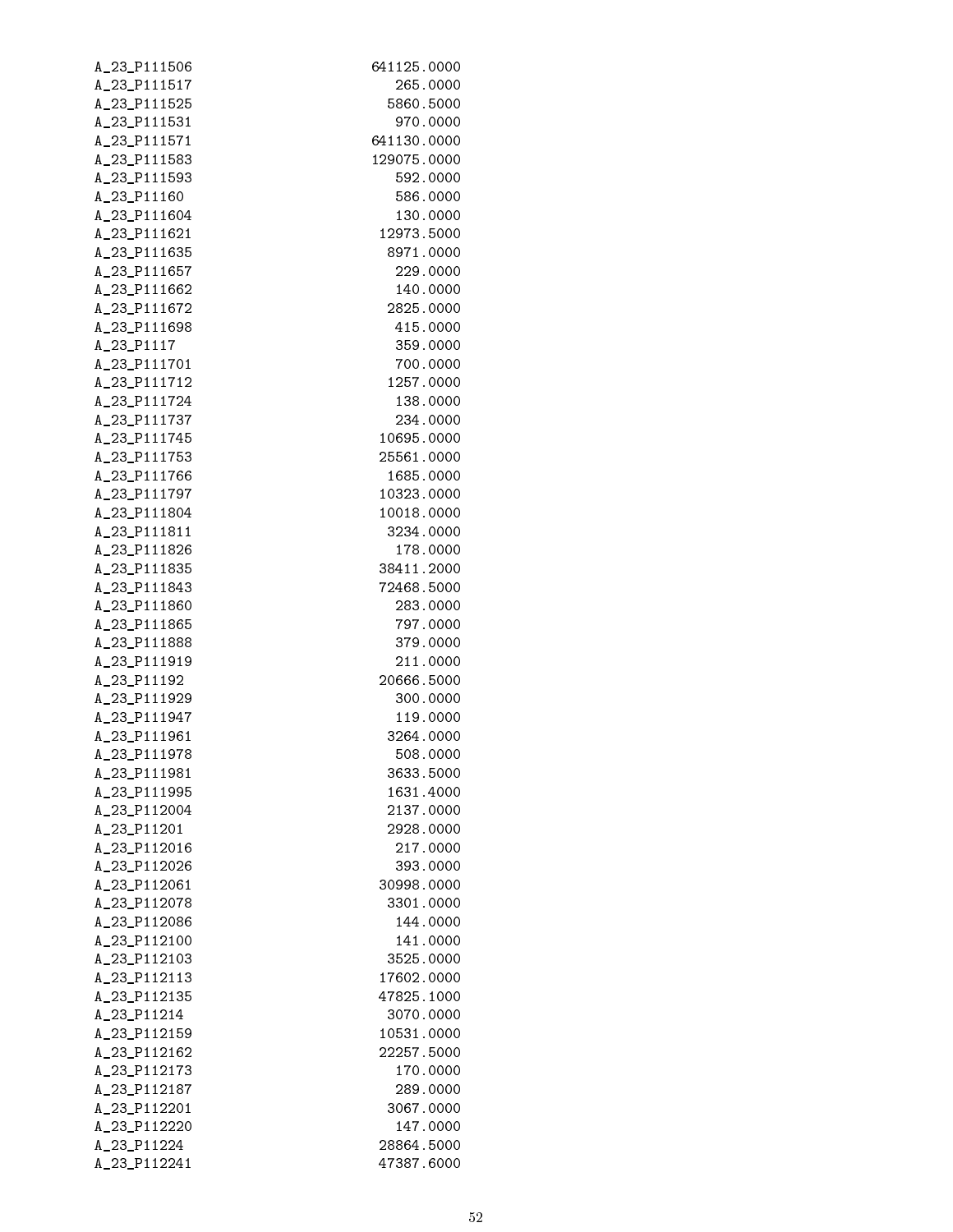| A_23_P112251       | 86016.7000                    |
|--------------------|-------------------------------|
| A_23_P112260       | 27547.0000                    |
| A_23_P112275       | 161.5000                      |
| A_23_P112289       | 204.5000                      |
| A_23_P112296       | 153.0000                      |
| A_23_P112311       | 1649.5000                     |
| A_23_P112327       | 173.5000                      |
|                    | rRaw_arrays_scanner_file2.txt |
| (+)E1A_r60_1       | 153.7812                      |
| $(+)$ E1A_r60_3    | 179.5312                      |
| $(+)$ E1A_r60_a104 | 150.9531                      |
| $(+)$ E1A_r60_a107 | 146.3750                      |
| $(+)$ E1A_r60_a135 | 149.9844                      |
| $(+)$ E1A_r60_a20  | 198.4688                      |
| $(+) E1A_160_222$  | 302.6875                      |
| $(+) E1A_160_497$  | 140.7031                      |
| $(+) E1A_160_111$  | 161.6094                      |
| $(+) E1A_160_n9$   | 144.9688                      |
| $(+)$ eQC-39       | 153.7000                      |
| $(+)$ eQC-40       |                               |
|                    | 155.2000                      |
| $(+)$ eQC-41       | 169.2000                      |
| $(+)$ eQC-42       | 161.2500                      |
| 3xSLv1             | 139.8137                      |
| A_23_P100001       | 1391.0000                     |
| A_23_P100011       | 1794.0000                     |
| A_23_P100022       | 456.0000                      |
| A_23_P100056       | 612.0000                      |
| A_23_P100074       | 9026.5000                     |
| A_23_P100092       | 2744.0000                     |
| A_23_P100103       | 4385.0000                     |
| A_23_P100111       | 1306.0000                     |
| A_23_P100127       | 485.0000                      |
| A_23_P100133       | 1011.5000                     |
| A_23_P100141       | 1402.0000                     |
| A_23_P100156       | 11903.0000                    |
| A_23_P100177       | 225.5000                      |
| A_23_P100189       | 258.0000                      |
| A_23_P100196       | 8358,0000                     |
| A_23_P100203       | 7320.0000                     |
| A_23_P100220       | 1299.5000                     |
| A_23_P100240       | 276.0000                      |
| A_23_P10025        | 447.0000                      |
| A_23_P100263       | 22883.7000                    |
| A_23_P100278       | 309.0000                      |
| A_23_P100292       | 28151.9000                    |
| A_23_P100315       | 9749.5000                     |
| A_23_P100326       | 18650.5000                    |
| A_23_P100341       | 24028.0000                    |
| A_23_P100344       | 1769.0000                     |
| A_23_P100355       | 38757.4000                    |
| A_23_P100386       | 251.0000                      |
| A_23_P100392       | 5730.0000                     |
| A_23_P100408       | 535.0000                      |
| A_23_P100413       | 1245.0000                     |
| A_23_P100420       | 7035.0000                     |
| A_23_P100441       | 8944.5000                     |
| A_23_P100455       | 1830.0000                     |
| A_23_P100469       | 3970.0000                     |
| A_23_P100478       | 4214.0000                     |
|                    |                               |
| A_23_P100486       | 146722.0000                   |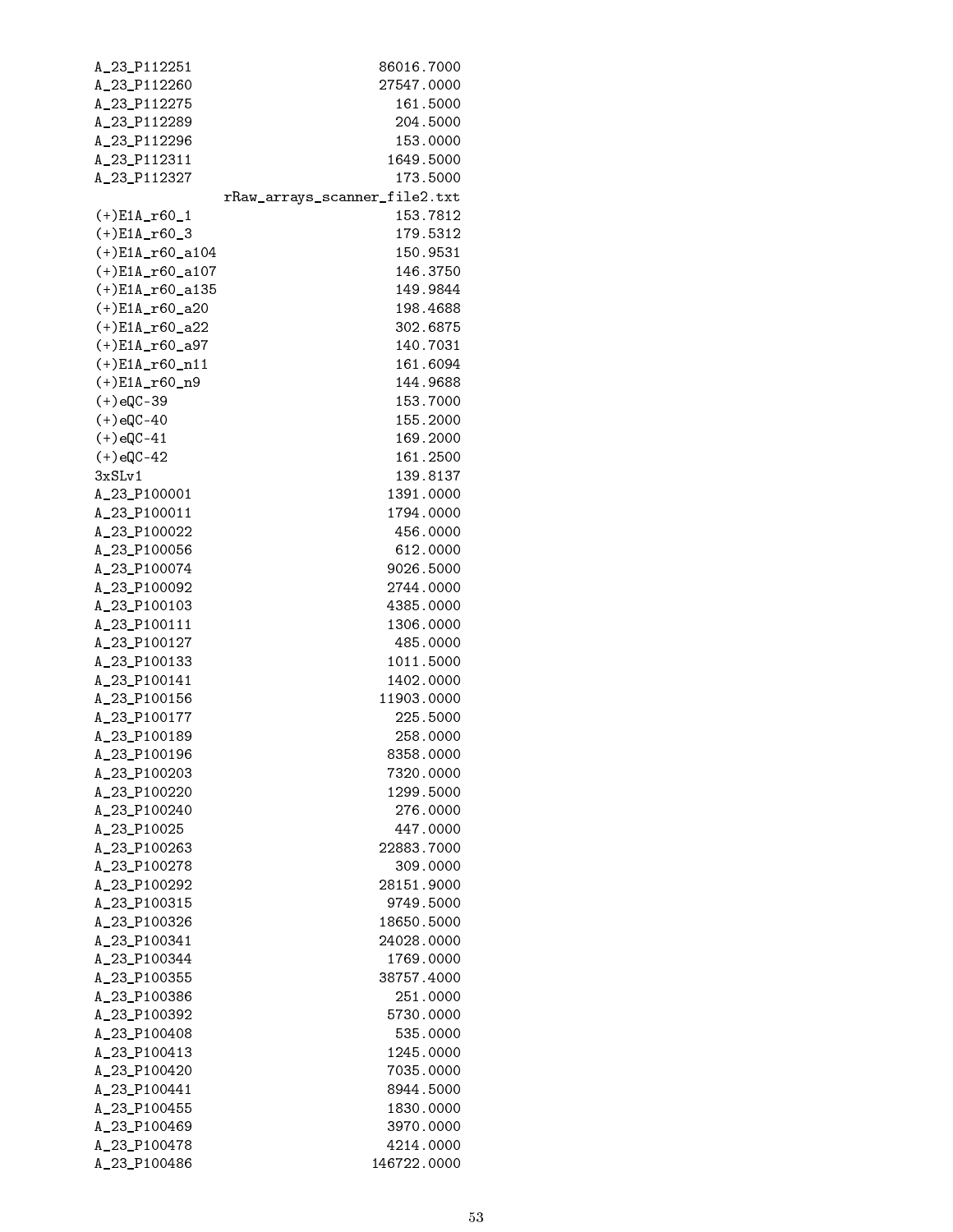| A_23_P100499                 | 810.0000               |
|------------------------------|------------------------|
| A_23_P100501                 | 86398.2000             |
| A_23_P100517                 | 5971.0000              |
| A_23_P100522                 | 22804.9000             |
| A_23_P100539                 | 1420.0000              |
| A_23_P100556                 | 9328.5000              |
| A_23_P100576                 | 57107.7000             |
| A_23_P100583                 | 277.0000               |
| A_23_P100595                 | 306.0000               |
| A_23_P10060                  | 201.5000               |
| A_23_P100602                 | 4299.0000              |
| A_23_P10062                  | 116.5000               |
| A_23_P100632                 | 146900.0000            |
| A_23_P100642                 | 291.0000               |
| A_23_P100654                 | 11738.0000             |
| A_23_P100660                 | 4501.0000              |
| A_23_P100676                 | 2323.0000              |
| A_23_P100693                 | 3962.0000              |
| A_23_P100704<br>A_23_P100711 | 7177.5000              |
| A_23_P100730                 | 7812.5000<br>1117.0000 |
| A_23_P100754                 | 1594.0000              |
| A_23_P100764                 | 23602.5000             |
| A_23_P10077                  | 1922.0000              |
| A_23_P100779                 | 1521.5000              |
| A_23_P100788                 | 2775.0000              |
| A_23_P100795                 | 2060.0000              |
| A_23_P100802                 | 44365.4000             |
| A_23_P10081                  | 419.0000               |
| A_23_P100868                 | 5934.0000              |
| A_23_P100872                 | 288.0000               |
| A_23_P100883                 | 16616.5000             |
| A_23_P10091                  | 160.0000               |
| A_23_P100912                 | 1421.0000              |
| A_23_P100931                 | 123.0000               |
| A_23_P100935                 | 164.5000               |
| A_23_P100959                 | 267.0000               |
| A_23_P100963                 | 672.0000               |
| A_23_P100990                 | 502.0000               |
| A_23_P100991                 | 119.0000               |
| A_23_P101007                 | 847.0000               |
| A_23_P101013                 | 20815.8000             |
| A_23_P101025                 | 14066.5000             |
| A_23_P101038                 | 154.5000               |
| A_23_P101048                 | 170.0000               |
| A_23_P101054                 | 234.0000               |
| A_23_P101073                 | 443.0000               |
| A_23_P101084                 | 295.0000               |
| A_23_P101093                 | 5436.0000              |
| A_23_P101111                 | 10624.0000             |
| A_23_P101121                 | 1849.0000              |
| A_23_P101131                 | 212.0000               |
| A_23_P101141<br>A_23_P101185 | 882.0000<br>42085.7000 |
| A_23_P101193                 | 282.0000               |
| A_23_P101208                 | 36743.6000             |
| A_23_P10121                  | 1322.0000              |
| A_23_P101237                 | 14152.0000             |
| A_23_P101240                 | 41219.2000             |
| A_23_P101246                 | 3518.5000              |
|                              |                        |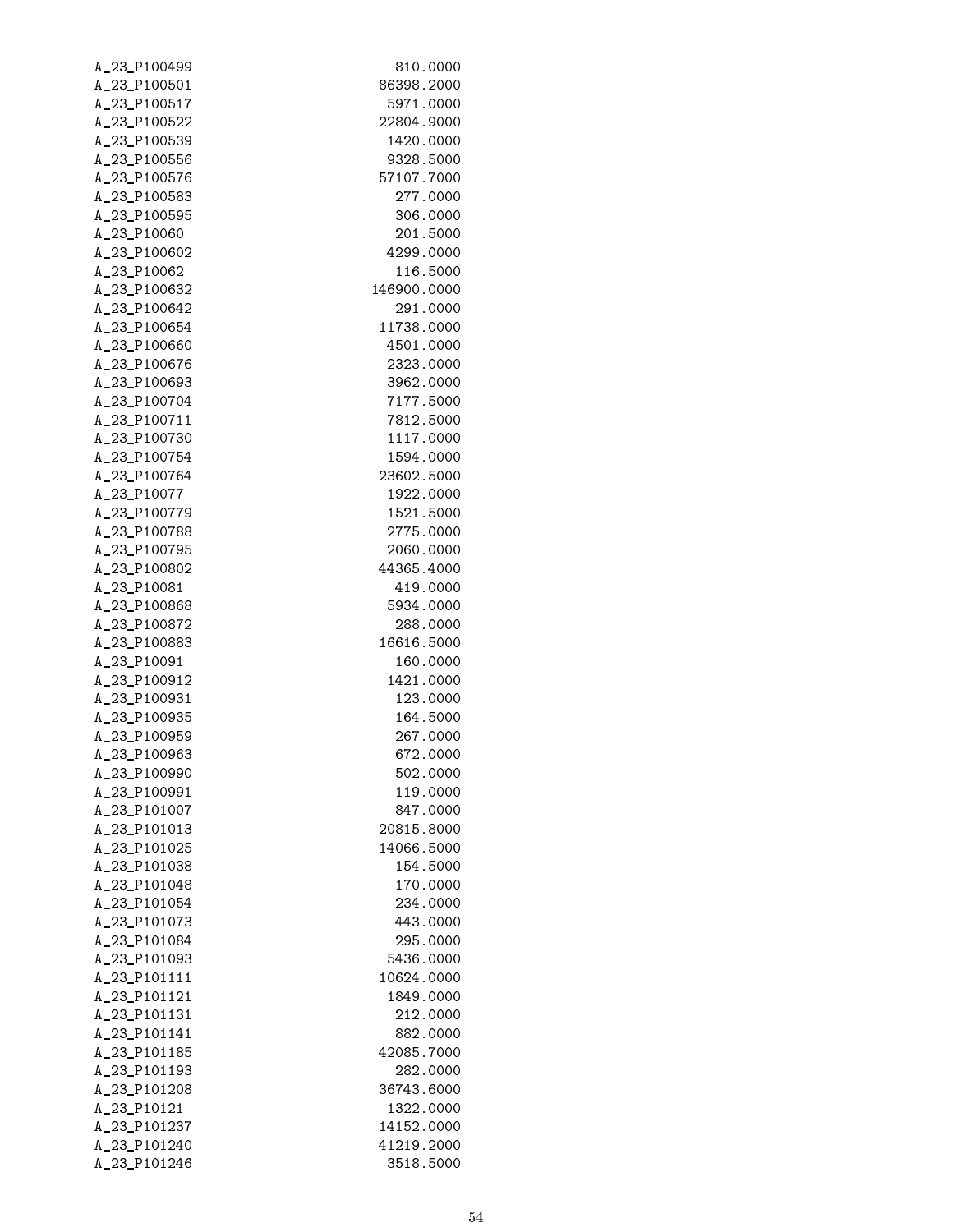| A_23_P101253                 | 1288.0000                |
|------------------------------|--------------------------|
| A_23_P101258                 | 999.0000                 |
| A_23_P10127                  | 2694.0000                |
| A_23_P101272                 | 6241.0000                |
| A_23_P101281                 | 1854.0000                |
| A_23_P101297                 | 2476.5000                |
| A_23_P101303                 | 13725.5000               |
| A_23_P101308                 | 2400.0000                |
| A_23_P101319                 | 423.0000                 |
| A_23_P101321                 | 1016.5000                |
| A_23_P101332                 | 8789.0000                |
| A_23_P101342                 | 1536.0000                |
| A_23_P10135                  | 6961.5000                |
| A_23_P101351                 | 3329.0000                |
| A_23_P101374                 | 2648.0000                |
| A_23_P101380                 | 40500.3000               |
| A_23_P101392                 | 620.0000                 |
| A_23_P1014                   | 5934.0000                |
| A_23_P101407                 | 37984.4000               |
| A_23_P101427                 | 888.0000                 |
| A_23_P101434<br>A_23_P101461 | 234.0000<br>68555.1000   |
| A_23_P101476                 | 655.0000                 |
| A_23_P101480                 | 745.0000                 |
| A_23_P101505                 | 324.0000                 |
| A_23_P101516                 | 1815.5000                |
| A_23_P101521                 | 173.5000                 |
| A_23_P101532                 | 506057.0000              |
| A_23_P101551                 | 14817.5000               |
| A_23_P10156                  | 3589.5000                |
| A_23_P101564                 | 252.0000                 |
| A_23_P101573                 | 198.5000                 |
| A_23_P101615                 | 2114.0000                |
| A_23_P101623                 | 345.0000                 |
| A_23_P101636                 | 174.0000                 |
| A_23_P101642                 | 857.0000                 |
| A_23_P101655                 | 9199.5000                |
| A_23_P101671                 | 450.0000                 |
| A_23_P101683                 | 232.0000                 |
| A_23_P101699                 | 4836.0000                |
| A_23_P101707                 | 46064.0000               |
| A_23_P10172                  | 144.0000                 |
| A_23_P101737                 | 2250.5000                |
| A_23_P101742                 | 14727.0000               |
| A_23_P101759                 | 726.0000                 |
| A_23_P101761                 | 9747.0000                |
| A_23_P101774                 | 361.0000                 |
| A_23_P101783                 | 761.0000                 |
| A_23_P101796                 | 966.5000                 |
| A_23_P101806                 | 875.0000                 |
| A_23_P101811                 | 871.0000                 |
| A_23_P10182                  | 4393.0000                |
| A_23_P101829                 | 3562.0000                |
| A_23_P101871                 | 389.0000                 |
| A_23_P101893                 | 2584.0000                |
| A_23_P101905                 | 250.0000                 |
| A_23_P101908                 | 853.5000                 |
| A_23_P10194<br>A_23_P101943  | 93232.2000<br>11219.0000 |
| A_23_P101950                 | 227937.0000              |
|                              |                          |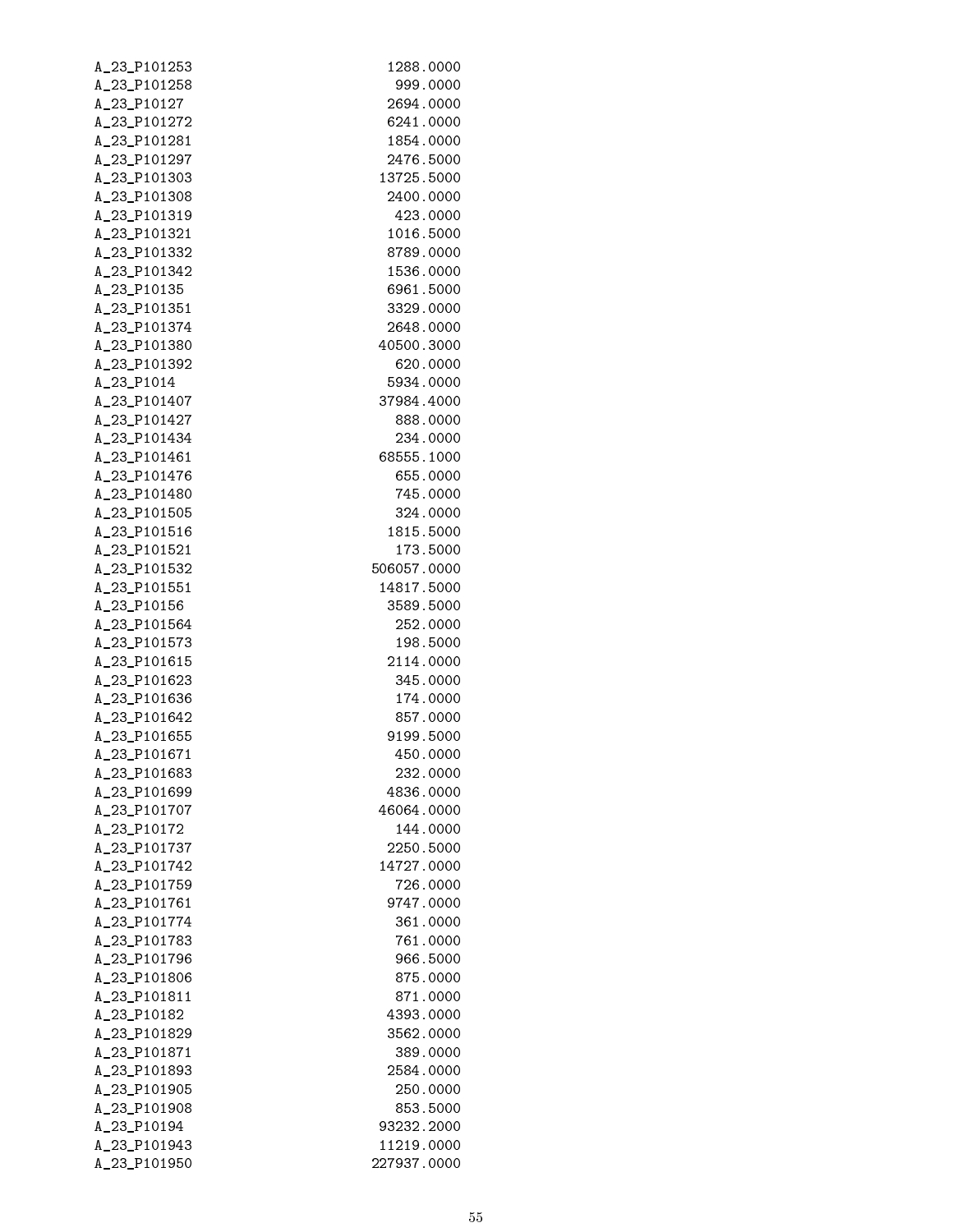| A_23_P101960                | 66378.8000            |
|-----------------------------|-----------------------|
| A_23_P101972                | 913.5000              |
| A_23_P101992                | 3994.0000             |
| A_23_P102000                | 138131.6000           |
| A_23_P102017                | 249.0000              |
| A_23_P102037                | 3329.0000             |
| A_23_P102058                | 147.0000              |
| A_23_P10206                 | 143.5000              |
| A_23_P102060                | 8176.0000             |
| A_23_P102071                | 3028.5000             |
| A_23_P102083                | 130.0000              |
| A_23_P102109                | 82794.1000            |
| A_23_P10211                 | 974.0000              |
| A_23_P102113                | 522.0000              |
| A_23_P102117                | 249.0000              |
| A_23_P102122                | 336951.0000           |
| A_23_P102160                | 5628.0000             |
| A_23_P102172                | 199.0000              |
| A_23_P102183                | 9158.0000             |
| A_23_P102192                | 4173.0000             |
| A_23_P102202                | 16373.0000            |
| A_23_P102235                | 15043.0000            |
| A_23_P102242                | 5730.5000             |
| A_23_P102258                | 40884.4000            |
| A_23_P102262                | 28019.0000            |
| A_23_P102278                | 149.0000              |
| A_23_P102286                | 150.5000              |
| A_23_P10232<br>A_23_P102320 | 277.5000<br>3423.0000 |
| A_23_P102331                | 181.0000              |
| A_23_P102351                | 299.0000              |
| A_23_P102364                | 973.0000              |
| A_23_P102391                | 1931.5000             |
| A_23_P102404                | 105118.0000           |
| A_23_P102412                | 5914.5000             |
| A_23_P102420                | 308423.0000           |
| A_23_P102439                | 692.0000              |
| A_23_P102454                | 10810.0000            |
| A_23_P102462                | 361.5000              |
| A_23_P102471                | 3670.1000             |
| A_23_P102481                | 160.0000              |
| A_23_P102494                | 1331.0000             |
| A_23_P102508                | 5565.0000             |
| A_23_P102517                | 13128.0000            |
| A_23_P102523                | 1338.5000             |
| A_23_P102542                | 14865.0000            |
| A_23_P102551                | 117.5000              |
| A_23_P102571                | 32002.2000            |
| A_23_P102575                | 7001.5000             |
| A_23_P102582                | 279404.0000           |
| A_23_P102607                | 211.0000              |
| A_23_P102611                | 3952.5000             |
| A_23_P102622                | 494.0000              |
| A_23_P102634                | 160.0000              |
| A_23_P102681                | 197.0000              |
| A_23_P102694                | 333.0000              |
| A_23_P102706                | 523.0000              |
| A_23_P102731                | 8602.0000             |
| A_23_P102743                | 1099.0000             |
| A_23_P102759                | 356.5000              |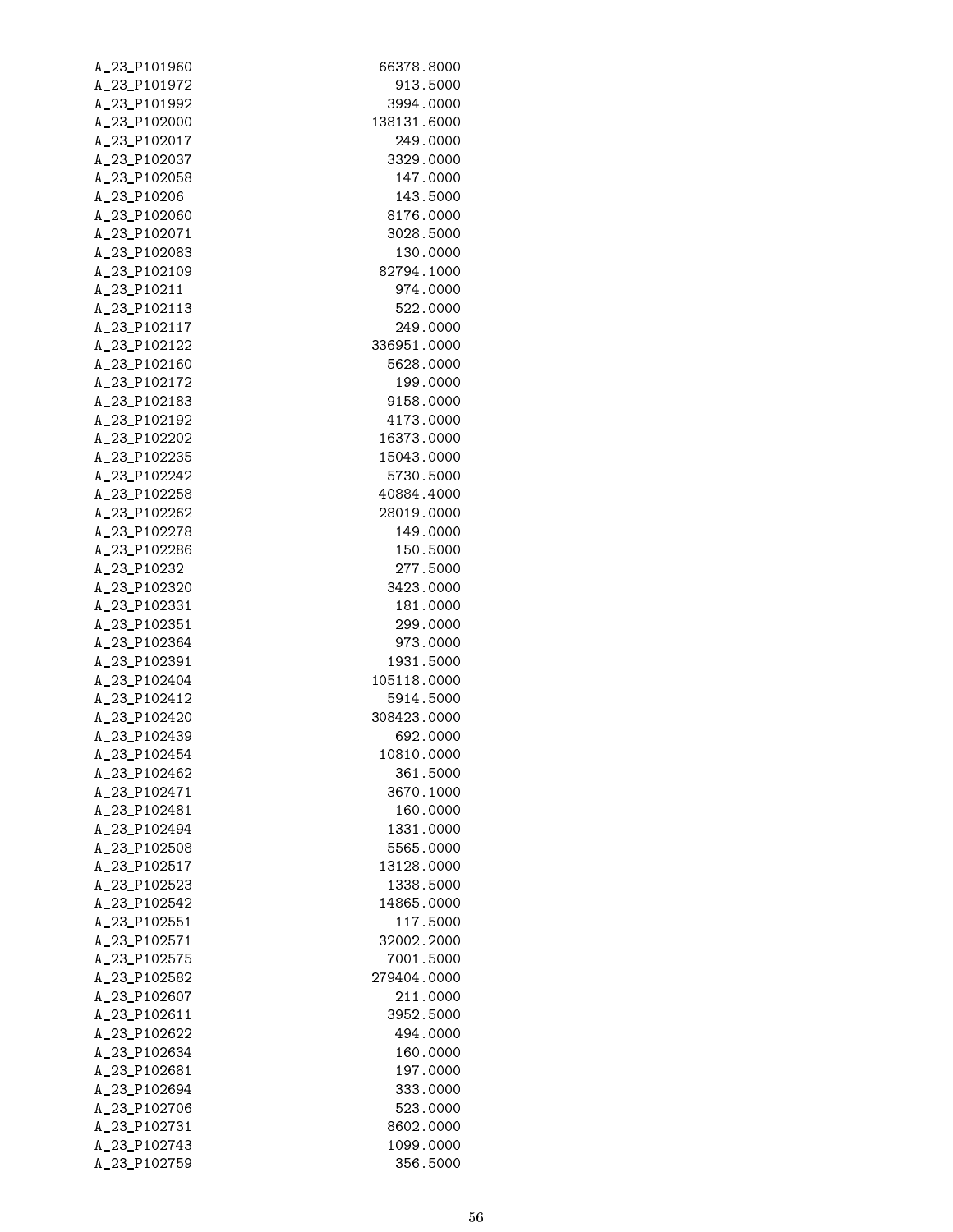| A_23_P102769                 | 1985.0000               |
|------------------------------|-------------------------|
| A_23_P102770                 | 19121.0000              |
| A_23_P102816                 | 904.5000                |
| A_23_P102832                 | 13781.0000              |
| A_23_P102842                 | 11566.0000              |
| A_23_P102864                 | 169.0000                |
| A_23_P102876                 | 76383.6000              |
| A_23_P102884                 | 754.0000                |
| A_23_P102890                 | 258601.0000             |
| A_23_P1029                   | 611.0000                |
| A_23_P10291                  | 450.5000                |
| A_23_P102917                 | 145.5000<br>148.0000    |
| A_23_P102919<br>A_23_P102925 | 4943.0000               |
| A_23_P102937                 | 18830.0000              |
| A_23_P102950                 | 352.5000                |
| A_23_P102965                 | 7427.5000               |
| A_23_P102973                 | 6110.5000               |
| A_23_P102988                 | 863.0000                |
| A_23_P102994                 | 46211.7000              |
| A_23_P103011                 | 4308.0000               |
| A_23_P103034                 | 218.0000                |
| A_23_P103041                 | 341.0000                |
| A_23_P10305                  | 1535.0000               |
| A_23_P103062                 | 4954.5000               |
| A_23_P103070                 | 18062.0000              |
| A_23_P103084                 | 3021.0000               |
| A_23_P103099                 | 904.0000                |
| A_23_P103104                 | 16304.0000              |
| A_23_P103110                 | 21347.5000              |
| A_23_P103120                 | 22214.1000              |
| A_23_P103131                 | 35512.7000              |
| A_23_P103149                 | 202211.0000             |
| A_23_P103172<br>A_23_P103180 | 10229.0000<br>2365.0000 |
| A_23_P103201                 | 21869.4000              |
| A_23_P103226                 | 242.0000                |
| A_23_P103232                 | 72119.8000              |
| A_23_P103248                 | 1403.0000               |
| A_23_P103256                 | 203.5000                |
| A_23_P103269                 | 154.0000                |
| A_23_P103276                 | 1458.5000               |
| A_23_P103282                 | 145910.0000             |
| A_23_P103310                 | 324.0000                |
| A_23_P103315                 | 45315.6000              |
| A_23_P103328                 | 192.0000                |
| A_23_P103334                 | 1860.0000               |
| A_23_P103349                 | 190.0000                |
| A_23_P103361                 | 971.2000                |
| A_23_P103371                 | 278.5000                |
| A_23_P103398                 | 91292.3000              |
| A_23_P103405                 | 569.0000                |
| A_23_P103414                 | 50150.6000              |
| A_23_P103424                 | 155.0000                |
| A_23_P103433<br>A_23_P103442 | 4717.0000<br>20343.1000 |
| A_23_P103454                 | 81671.6000              |
| A_23_P103465                 | 616.0000                |
| A_23_P103476                 | 2945.5000               |
| A_23_P103486                 | 591.0000                |
|                              |                         |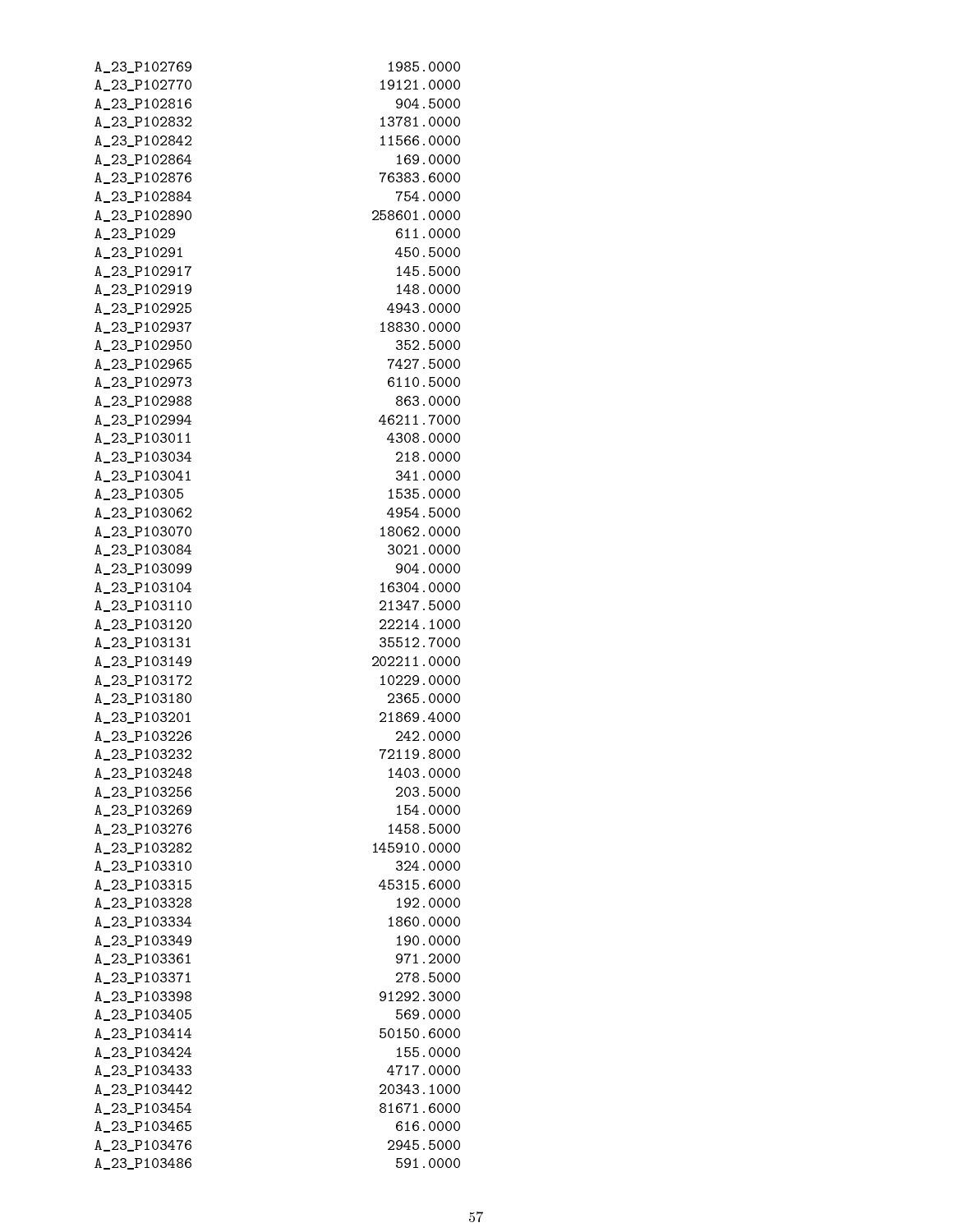| A_23_P103496 | 437.0000    |
|--------------|-------------|
| A_23_P103503 | 2338.0000   |
| A_23_P103511 | 12753.0000  |
| A_23_P103522 | 164.5000    |
| A_23_P103532 | 1421.0000   |
| A_23_P10356  | 550.5000    |
| A_23_P103561 | 1403.0000   |
| A_23_P103571 | 1072.5000   |
| A_23_P103588 | 233.0000    |
| A_23_P103601 | 23307.1000  |
| A_23_P103617 | 676.0000    |
| A_23_P103628 | 7617.0000   |
| A_23_P103631 | 49028.0000  |
| A_23_P103661 | 18960.5000  |
| A_23_P103672 | 34995.8000  |
| A_23_P103690 | 5718.0000   |
| A_23_P103698 | 52317.0000  |
| A_23_P103703 | 658.5000    |
| A_23_P103720 | 551.0000    |
| A_23_P10374  | 16482.0000  |
| A_23_P103743 | 146.0000    |
| A_23_P103756 | 1096.0000   |
| A_23_P103765 | 182.0000    |
| A_23_P103775 | 668.0000    |
| A_23_P103787 | 5799.0000   |
| A_23_P103795 | 844.0000    |
| A_23_P1038   | 1577.0000   |
| A_23_P103803 | 212.0000    |
| A_23_P103812 | 277.0000    |
| A_23_P103824 | 13538.0000  |
| A_23_P103837 | 6713.0000   |
| A_23_P10385  | 574.1500    |
| A_23_P103864 | 2495.0000   |
| A_23_P103877 | 462.0000    |
| A_23_P103885 | 47821.8000  |
| A_23_P103897 | 425.5000    |
| A_23_P103905 | 13302.0000  |
| A 23 P10391  | 249.0000    |
| A_23_P103919 | 12884.5000  |
| A 23 P103923 | 1043.5000   |
| A_23_P103932 | 488677.0000 |
| A_23_P103942 | 13871.5000  |
| A_23_P103951 | 5921.0000   |
| A_23_P103968 | 20029.0000  |
| A_23_P103971 | 180.0000    |
| A_23_P103981 | 44508.2000  |
| A_23_P103996 | 6271.0000   |
| A_23_P10401  | 3215.0000   |
| A 23 P104012 | 149.5000    |
| A_23_P104022 | 4702.0000   |
| A_23_P104025 | 1468.0000   |
| A_23_P104046 | 3387.0000   |
| A_23_P104054 | 4559.0000   |
| A_23_P104065 | 7115.0000   |
| A_23_P104073 | 381.0000    |
| A_23_P104086 | 997.0000    |
| A_23_P104098 | 731.0000    |
| A_23_P104109 | 2427.0000   |
| A_23_P104116 | 105994.0000 |
| A_23_P104138 | 296.0000    |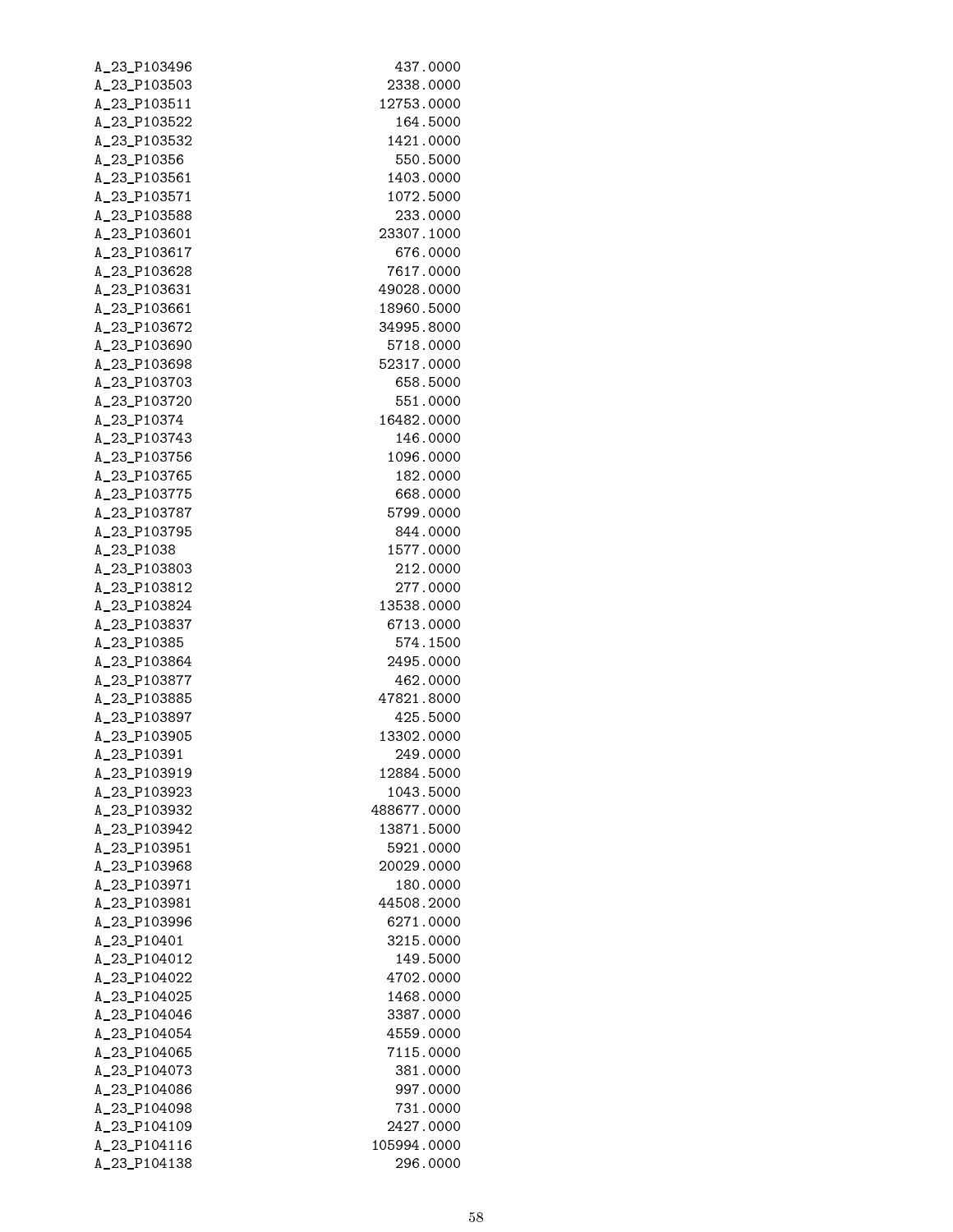| A_23_P104146 | 4513.0000            |
|--------------|----------------------|
| A_23_P104151 | 5251.0000            |
| A_23_P104188 | 613.5000             |
| A_23_P104193 | 61721.1000           |
| A_23_P104199 | 29447.3400           |
| A_23_P104201 | 69283.8000           |
| A_23_P104224 | 251.0000             |
| A_23_P104237 | 197.5000             |
| A_23_P104252 | 210.0000             |
| A_23_P104275 | 178.0000             |
| A_23_P104282 | 2140.5000            |
| A_23_P104295 | 2400.0000            |
| A_23_P1043   | 376.0000             |
| A_23_P104318 | 36571.3000           |
| A_23_P104323 | 4975.0000            |
| A_23_P104335 | 111.0000             |
| A_23_P104346 | 8534.0000            |
| A_23_P104351 | 39033.1000           |
| A_23_P104362 | 70421.1000           |
| A_23_P104372 | 22219.0000           |
| A_23_P104387 | 66428.1000           |
| A_23_P104413 | 235022.0000          |
| A_23_P10442  | 25247.0000           |
| A_23_P104438 | 467.0000             |
| A_23_P104445 | 10507.5000           |
| A_23_P104451 | 20362.8000           |
| A_23_P104464 | 7293.0000            |
| A_23_P104471 | 74473.2000           |
| A_23_P104484 | 266.0000             |
| A_23_P104493 | 10971.0000           |
| A_23_P104509 | 939.0000             |
| A_23_P104522 | 179.0000             |
| A_23_P104555 | 304.0000             |
| A_23_P104563 | 2227.0000            |
| A_23_P104579 | 2875.0000            |
| A_23_P10458  | 238.0000             |
| A_23_P104583 | 10877.5000           |
| A 23 P104594 | 368.0000             |
| A_23_P104607 | 19155.0000           |
| A_23_P104617 | 1369.0000            |
| A_23_P104624 | 4042.0000            |
| A_23_P10463  | 170090.0000          |
| A_23_P104641 | 15746.0000           |
| A_23_P104651 | 3844.0000            |
| A_23_P104676 | 30835.3000           |
| A_23_P104689 | 8135.3000            |
| A_23_P104692 | 11238.0000           |
| A_23_P104705 | 801.0000             |
| A_23_P104734 | 31844.6000           |
| A_23_P104741 | 337.5000             |
| A_23_P104762 | 423.0000             |
| A_23_P104798 | 7168.4000            |
| A_23_P104804 | 647.0000             |
| A_23_P104819 | 318.0000             |
| A_23_P104845 | 284.0000             |
| A_23_P104853 | 143.0000<br>165.0000 |
| A_23_P104865 | 6656.5000            |
| A_23_P104876 | 146.0000             |
| A_23_P10488  |                      |
| A_23_P104881 | 263.0000             |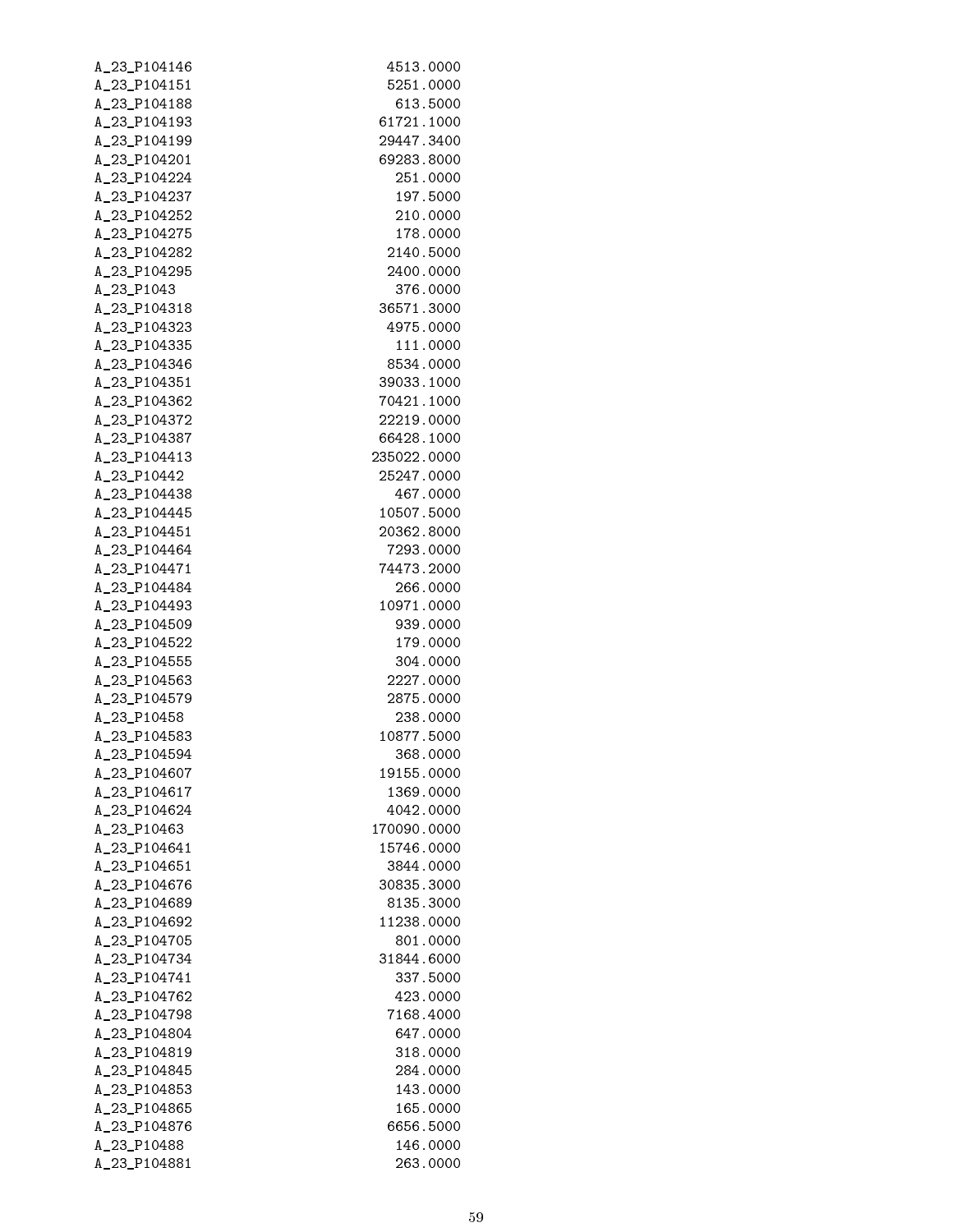| A_23_P104892                 | 271230.0000           |
|------------------------------|-----------------------|
| A_23_P104942                 | 24332.0000            |
| A_23_P10497                  | 24513.4000            |
| A_23_P104972                 | 246.0000              |
| A_23_P104996                 | 2459.0000             |
| A_23_P10500                  | 362.0000              |
| A_23_P105002                 | 1795.5000             |
| A_23_P105012                 | 199.5000              |
| A_23_P105028                 | 9812.0000             |
| A_23_P105044                 | 18332.0000            |
| A_23_P10506                  | 13032.5000            |
| A_23_P105066                 | 16711.0000            |
| A_23_P105088                 | 201.0000              |
| A_23_P105118                 | 248.5000              |
| A_23_P105138                 | 27009.7000            |
| A_23_P105144                 | 816.5000              |
| A_23_P10518                  | 357.0000              |
| A_23_P105184                 | 86486.9000            |
| A_23_P105197                 | 904.0000              |
| A_23_P105212                 | 149.0000              |
| A_23_P105227                 | 1144.5000             |
| A_23_P10525                  | 176.0000              |
| A_23_P105251                 | 402.0000              |
| A_23_P105264                 | 7578.0000             |
| A_23_P105276                 | 3667.5000             |
| A_23_P105307                 | 1530.0000             |
| A_23_P105313                 | 28664.0000            |
| A_23_P105368                 | 236.0000              |
| A_23_P105382                 | 712.5000              |
| A_23_P105392                 | 95920.5000            |
| A_23_P105409                 | 1198.5000             |
| A_23_P10542                  | 522.0000              |
| A_23_P105423                 | 213.0000              |
| A_23_P105436                 | 705.0000              |
| A_23_P105442                 | 8074.0000             |
| A_23_P105453                 | 147.0000              |
| A_23_P105461                 | 2356.5000             |
| A 23 P105465                 | 885.5000              |
| A_23_P105475                 | 145.0000              |
| A_23_P105495                 | 199.5000              |
| A_23_P105519                 | 6045.0000<br>176.5000 |
| A_23_P105524<br>A_23_P105535 | 6959.0000             |
| A_23_P105545                 | 314.0000              |
| A_23_P105562                 | 6933.9500             |
| A_23_P105571                 | 6830.0000             |
| A_23_P105583                 | 1828.0000             |
| A_23_P10559                  | 3480.0000             |
| A_23_P105592                 | 33789.5000            |
| A_23_P1056                   | 2546.0000             |
| A_23_P10561                  | 189.0000              |
| A_23_P105619                 | 1563.5000             |
| A_23_P105625                 | 20096.9000            |
| A_23_P10564                  | 133.0000              |
| A_23_P105646                 | 3979.0000             |
| A_23_P105651                 | 125.0000              |
| A_23_P105664                 | 16290.0000            |
| A_23_P105691                 | 298.0000              |
| A_23_P105705                 | 153.0000              |
| A_23_P105730                 | 174.0000              |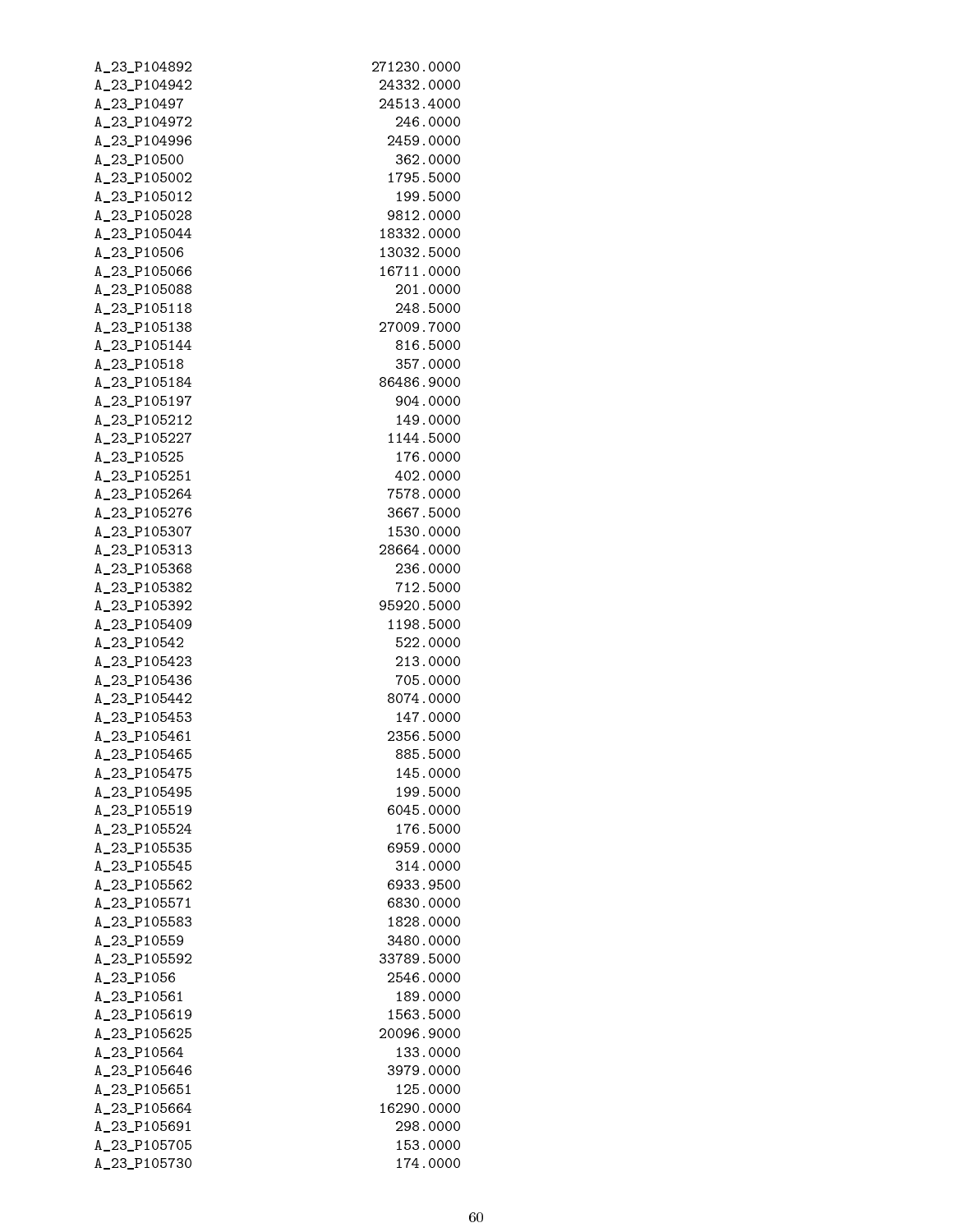| A_23_P105732                 | 16170.0000              |
|------------------------------|-------------------------|
| A_23_P105747                 | 1686.0000               |
| A_23_P105753                 | 3098.0000               |
| A_23_P105794                 | 633.0000                |
| A_23_P105803                 | 238.5000                |
| A_23_P105815                 | 430.5000                |
| A_23_P105833                 | 1640.5000               |
| A_23_P105856                 | 572.0000                |
| A_23_P105862                 | 1777.0000               |
| A_23_P105873                 | 161.0000                |
| A_23_P105886                 | 159.0000                |
| A_23_P105900                 | 38718.0000              |
| A_23_P10591                  | 178696.0000<br>328.5000 |
| A_23_P105923<br>A_23_P105939 | 192.0000                |
| A_23_P105957                 | 104251.0000             |
| A_23_P105963                 | 165.0000                |
| A_23_P105973                 | 218.0000                |
| A_23_P106                    | 1391.0000               |
| A_23_P106002                 | 224171.0000             |
| A_23_P106016                 | 295.0000                |
| A_23_P106024                 | 371.0000                |
| A_23_P106042                 | 266.0000                |
| A_23_P10605                  | 13843.5000              |
| A_23_P106056                 | 105413.0000             |
| A_23_P106069                 | 161.0000                |
| A_23_P106080                 | 250.0000                |
| A_23_P106103                 | 278.0000                |
| A_23_P106117                 | 332.0000                |
| A_23_P106127                 | 5191.0000               |
| A_23_P106131                 | 58688.2000              |
| A_23_P10614                  | 2471.0000               |
| A_23_P106145                 | 196342.0000             |
| A_23_P106158                 | 1399.0000               |
| A_23_P106162                 | 2072.0000               |
| A_23_P106174                 | 2479.0000               |
| A_23_P106194                 | 21574.0000              |
| A_23_P106204                 | 4691.0000               |
| A_23_P106226                 | 58968.8000              |
| A_23_P106236                 | 192.0000                |
| A_23_P106241<br>A_23_P106258 | 21209.6000<br>906.0000  |
| A_23_P106280                 | 4583.0000               |
| A_23_P106299                 | 266686.0000             |
| A_23_P106322                 | 2244.0000               |
| A_23_P106362                 | 151833.0000             |
| A_23_P106371                 | 490.0000                |
| A_23_P106389                 | 856.0000                |
| A_23_P106391                 | 356.0000                |
| A_23_P10640                  | 438.0000                |
| A_23_P106405                 | 2549.5000               |
| A_23_P106412                 | 687.0000                |
| A_23_P106425                 | 1598.0000               |
| A_23_P106433                 | 5762.5000               |
| A_23_P106439                 | 2871.0000               |
| A_23_P106463                 | 34124.3000              |
| A_23_P10647                  | 571.0000                |
| A_23_P106472                 | 380288.0000             |
| A_23_P106481                 | 38885.4000              |
| A_23_P106497                 | 2313.5000               |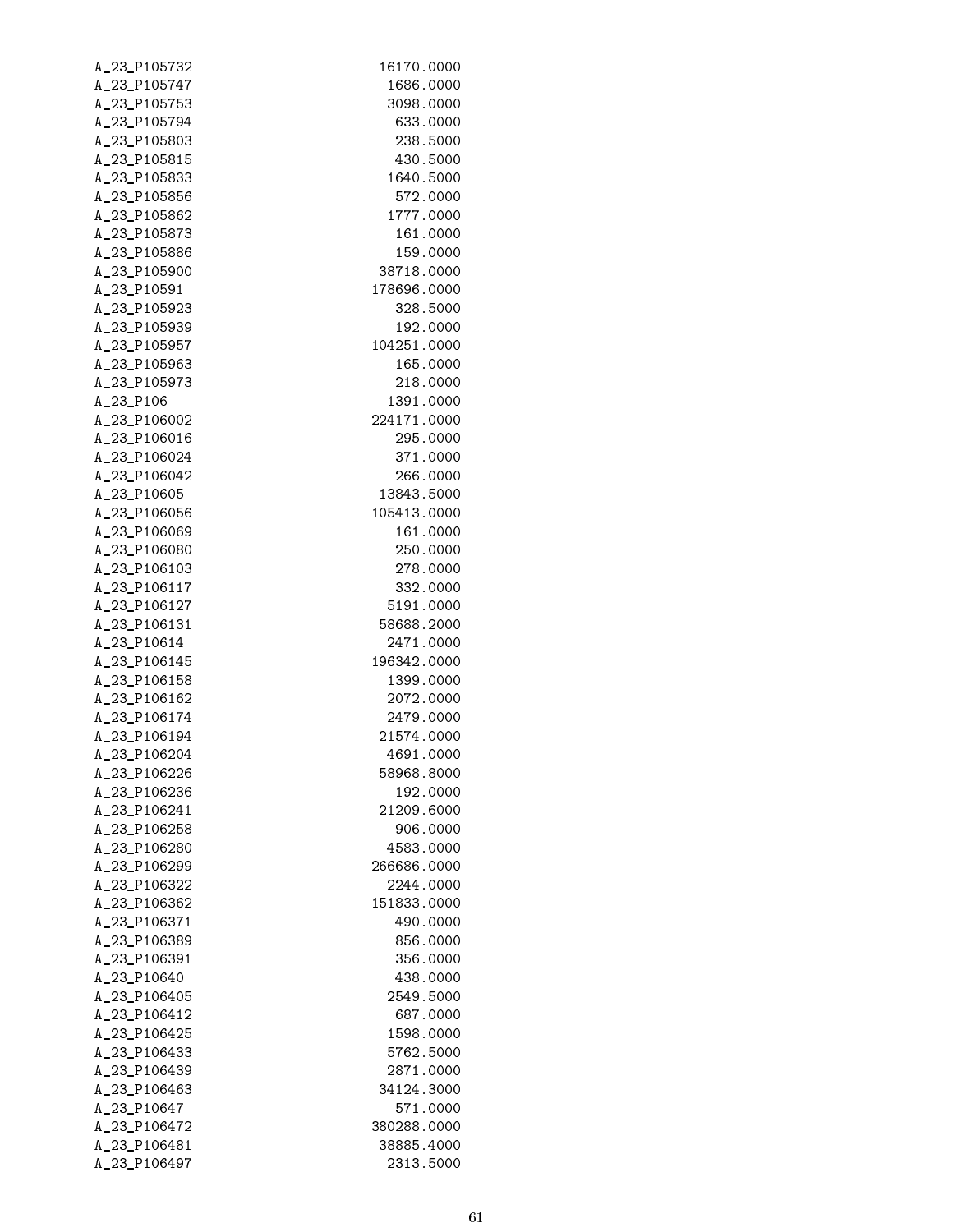| A_23_P106505 | 1610.5000   |
|--------------|-------------|
| A_23_P106522 | 10578.0000  |
| A_23_P106532 | 5074.5000   |
| A_23_P106544 | 22573.5000  |
| A_23_P106559 | 2944.0000   |
| A_23_P106562 | 38530.9000  |
| A_23_P106575 | 21347.5000  |
| A_23_P106602 | 344.0000    |
| A_23_P106617 | 503.0000    |
| A_23_P106629 | 8033.0000   |
| A_23_P106633 | 22918.1000  |
| A_23_P106656 | 273.5000    |
| A_23_P106661 | 634.0000    |
| A_23_P106663 | 234.0000    |
| A_23_P106675 | 25768.9000  |
| A_23_P106682 | 2979.0000   |
| A 23 P106694 | 30406.9000  |
| A_23_P106708 | 527790.0000 |
| A_23_P106720 | 1710.5000   |
| A_23_P106727 | 4493.0000   |
| A_23_P106737 | 1322.0000   |
| A_23_P106741 | 94404.0000  |
| A_23_P106761 | 10614.0000  |
| A_23_P106773 | 19265.0000  |
| A_23_P106798 | 1605.5000   |
| A_23_P106806 | 290.0000    |
| A_23_P106814 | 233.0000    |
| A_23_P106822 | 5858.0000   |
| A_23_P106835 | 13539.5000  |
| A_23_P106844 | 629517.0000 |
| A_23_P10685  | 13561.0000  |
| A_23_P106859 | 37954.8000  |
| A_23_P106874 | 5914.0000   |
| A_23_P106887 | 18007.0000  |
| A 23 P106898 | 4559.0000   |
| A_23_P106906 | 472.0000    |
| A_23_P106922 | 366.0000    |
| A_23_P106933 | 215.5000    |
| A_23_P106945 | 7868.0000   |
| A_23_P106973 | 642136.0000 |
| A_23_P10699  | 2551.0000   |
| A_23_P106998 | 5598.0000   |
| A_23_P10701  | 3830.5000   |
| A_23_P107036 | 31529.5000  |
| A_23_P107048 | 3327.0000   |
| A_23_P107051 | 3129.0000   |
| A_23_P107064 | 412.0000    |
| A_23_P107073 | 48383.0000  |
| A_23_P107087 | 1941.0000   |
| A_23_P107102 | 144.0000    |
| A_23_P107116 | 487.5000    |
| A_23_P107132 | 141.5000    |
| A_23_P107154 | 13269.5000  |
| A_23_P107166 | 740.5000    |
| A_23_P107173 | 294.5000    |
| A_23_P1072   | 162640.0000 |
| A_23_P107206 | 7453.7000   |
| A_23_P10721  | 129.0000    |
| A_23_P107211 | 8129.0000   |
| A_23_P107214 | 33046.0000  |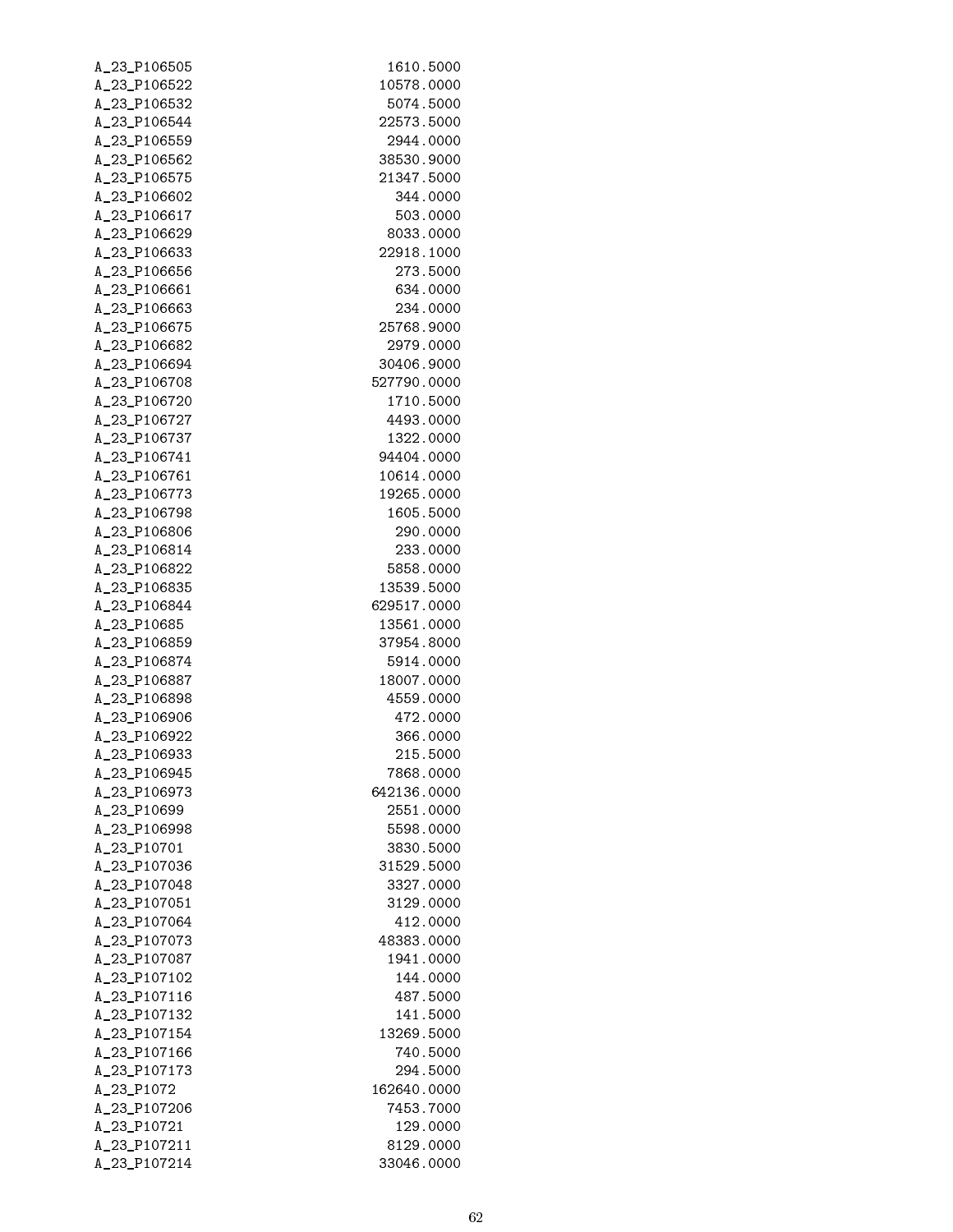| A_23_P107238                 | 223.0000              |
|------------------------------|-----------------------|
| A_23_P107247                 | 2251.0000             |
| A_23_P107257                 | 4091.0000             |
| A_23_P107283                 | 2306.0000             |
| A_23_P107295                 | 2496.0000             |
| A_23_P107307                 | 3504.0000             |
| A_23_P107313                 | 7352.0000             |
| A_23_P107322                 | 2726.0000             |
| A_23_P107336                 | 980.0000              |
| A_23_P107350                 | 636.0000              |
| A_23_P107351                 | 1512.0000             |
| A_23_P107369                 | 120292.0000           |
| A_23_P107373                 | 11401.0000            |
| A_23_P107394                 | 294588.0000           |
| A_23_P107401                 | 464433.0000           |
| A_23_P107412                 | 255672.0000           |
| A_23_P107421                 | 40076.9000            |
| A_23_P10743                  | 1939.0000             |
| A_23_P107432                 | 534.0000              |
| A_23_P107443                 | 117.0000              |
| A_23_P107454                 | 537.5000              |
| A_23_P107465                 | 1147.5000             |
| A_23_P107483                 | 637.0000              |
| A_23_P107507                 | 2909.0000             |
| A_23_P107513                 | 1359.0000             |
| A_23_P10753                  | 139.0000              |
| A_23_P107531<br>A_23_P107552 | 199.0000              |
| A_23_P107565                 | 5213.0000<br>144.0000 |
| A_23_P107578                 | 272.0000              |
| A_23_P107587                 | 34700.3000            |
| A_23_P107597                 | 224.0000              |
| A_23_P107612                 | 146.0000              |
| A_23_P107623                 | 127.5000              |
| A_23_P107644                 | 48122.1000            |
| A_23_P107653                 | 64271.0500            |
| A_23_P107661                 | 45330.4000            |
| A_23_P107673                 | 366.0000              |
| A_23_P107684                 | 2505.0000             |
| A_23_P107693                 | 2392.5000             |
| A_23_P107701                 | 16359.0000            |
| A 23 P107714                 | 1616.0000             |
| A 23 P107724                 | 1285.5000             |
| A_23_P107735                 | 10510.5000            |
| A_23_P107744                 | 202.0000              |
| A_23_P107750                 | 145.5000              |
| A_23_P107763                 | 7162.0000             |
| A_23_P107775                 | 552.0000              |
| A_23_P107795                 | 56157.4000            |
| A_23_P107801                 | 2892.5000             |
| A_23_P107847                 | 6098.0000             |
| A_23_P10785                  | 10728.5000            |
| A_23_P107855                 | 708.0000              |
| A_23_P107881                 | 846.0000              |
| A_23_P107894                 | 7029.0000             |
| A_23_P107903                 | 2557.0000             |
| A_23_P107911                 | 636.0000              |
| A_23_P107933                 | 2303.0000             |
| A_23_P107942                 | 1915.0000             |
| A_23_P107959                 | 33371.0000            |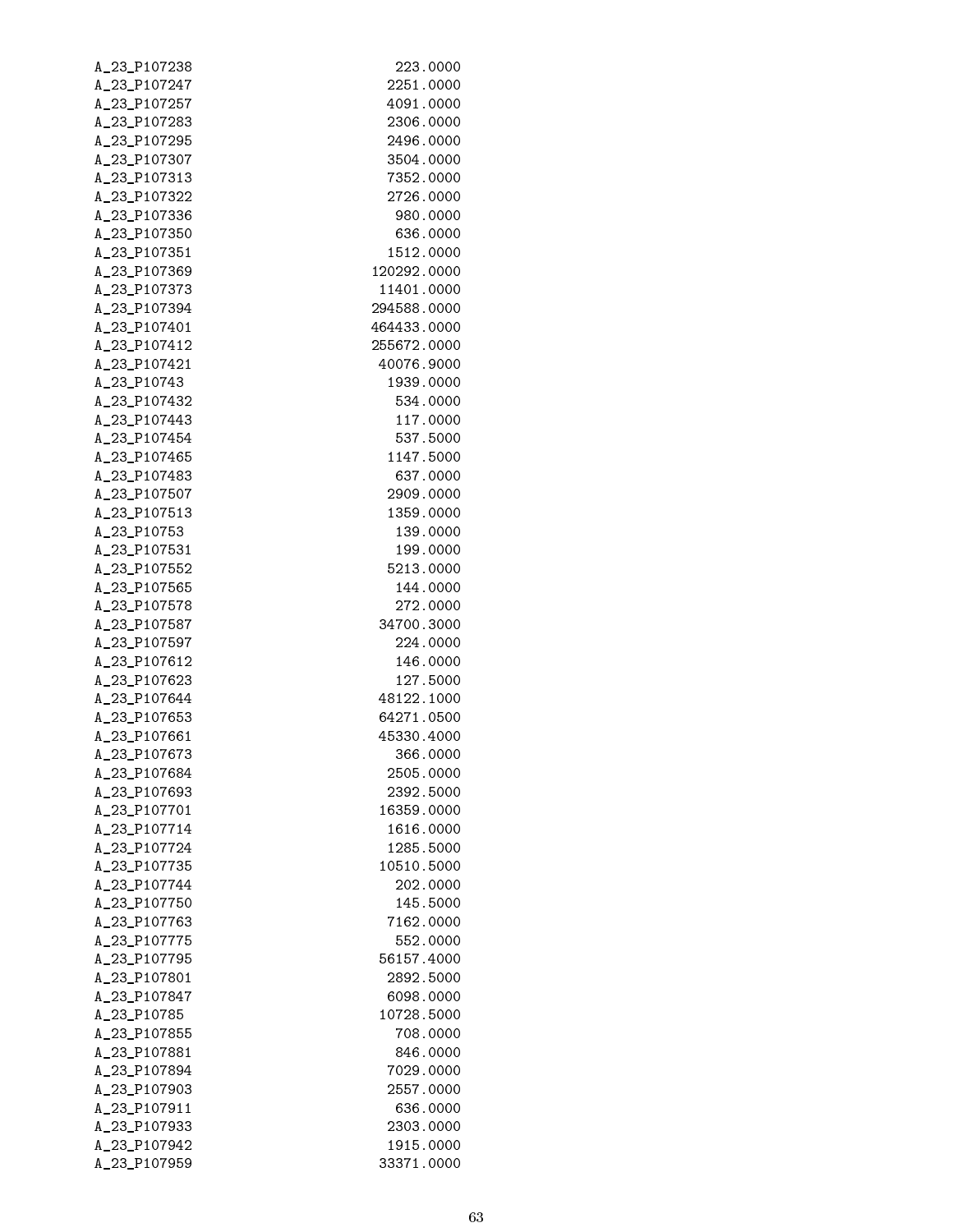| A_23_P107963                 | 284.0000               |
|------------------------------|------------------------|
| A_23_P107974                 | 288.0000               |
| A_23_P10798                  | 679.0000               |
| A_23_P107981                 | 257.0000               |
| A_23_P107994                 | 12170.0000             |
| A_23_P108028                 | 1697.0000              |
| A_23_P108042                 | 246.5000               |
| A_23_P108054                 | 2017.5000              |
| A_23_P108062                 | 414.0000               |
| A_23_P108075                 | 198.0000               |
| A_23_P108082                 | 218.0000               |
| A_23_P108103                 | 3451.0000              |
| A_23_P108129                 | 648.5000               |
| A_23_P108135                 | 164974.0000            |
| A_23_P108143                 | 3828.0000              |
| A_23_P10815                  | 37172.0000             |
| A_23_P108157                 | 522.0000               |
| A_23_P108170<br>A_23_P108180 | 167.0000               |
| A_23_P108200                 | 308.0000               |
| A_23_P108216                 | 351.0000               |
| A_23_P108221                 | 154.0000               |
| A_23_P108244                 | 194.5000<br>61617.7000 |
| A_23_P108265                 | 562.0000               |
| A_23_P108280                 | 204.0000               |
| A_23_P108294                 | 1448.0000              |
| A_23_P1083                   | 248.0000               |
| A_23_P108303                 | 48540.6000             |
| A_23_P108314                 | 262.0000               |
| A_23_P108326                 | 2184.0000              |
| A_23_P108331                 | 68210.4000             |
| A_23_P108342                 | 501.0000               |
| A_23_P108376                 | 11268.0000             |
| A_23_P10839                  | 13372.0000             |
| A_23_P108394                 | 7727.0000              |
| A_23_P108404                 | 643.5000               |
| A_23_P108415                 | 74212.3000             |
| A_23_P108427                 | 294.0000               |
| A 23 P108437                 | 3280.0000              |
| A_23_P108463                 | 494.0000               |
| A_23_P108492                 | 340.0000               |
| A_23_P108501                 | 338.0000               |
| A_23_P108514                 | 2729.0000              |
| A_23_P108522                 | 46457.9000             |
| A_23_P108534                 | 267.0000               |
| A_23_P108546                 | 143.0000               |
| A_23_P108554                 | 70775.6000             |
| A_23_P108564                 | 156.0000               |
| A_23_P108574                 | 4203.0000              |
| A_23_P10858                  | 3408.0000              |
| A_23_P108592                 | 447.5000               |
| A_23_P108604                 | 24784.2000             |
| A_23_P108641                 | 25222.4000             |
| A_23_P108657                 | 3665.0000              |
| A_23_P108662                 | 80686.8000             |
| A_23_P108673                 | 186.0000               |
| A_23_P108699                 | 312.0000               |
| A_23_P10870                  | 3598.0000              |
| A_23_P108708                 | 103070.0000            |
| A_23_P10873                  | 35084.4000             |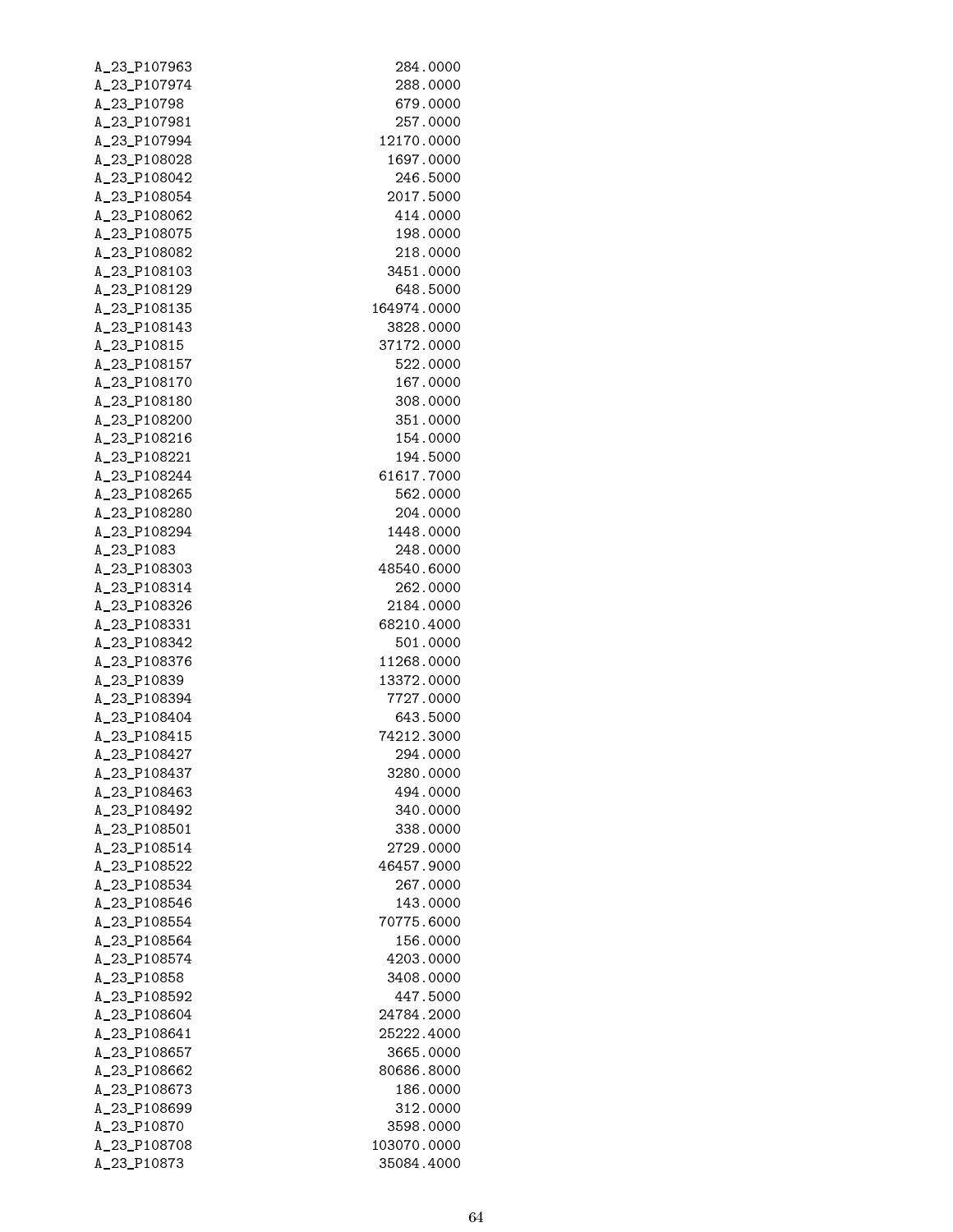| A_23_P108734                 | 183.5000                |
|------------------------------|-------------------------|
| A_23_P108743                 | 189.0000                |
| A_23_P108751                 | 1542.0000               |
| A_23_P108761                 | 8391.5000               |
| A_23_P108785                 | 150996.0000             |
| A_23_P108819                 | 319.0000                |
| A_23_P108823                 | 480.0000                |
| A_23_P108835                 | 18190.5000              |
| A_23_P108842                 | 31962.8000              |
| A_23_P10885                  | 500.0000<br>8448.0000   |
| A_23_P108871<br>A_23_P108883 | 225.0000                |
| A_23_P108911                 | 2009.0000               |
| A_23_P108922                 | 2178.0000               |
| A_23_P108932                 | 268.0000                |
| A_23_P108948                 | 57851.1000              |
| A_23_P108970                 | 269.0000                |
| A_23_P108990                 | 149.0000                |
| A_23_P108994                 | 28713.2000              |
| A_23_P109001                 | 667.5000                |
| A_23_P109017                 | 4949.5000               |
| A_23_P10902                  | 238.0000                |
| A_23_P109026                 | 20205.2000              |
| A_23_P109034                 | 13820.0000              |
| A_23_P109055                 | 489.0000                |
| A_23_P109072                 | 1772.0000               |
| A_23_P10911                  | 4824.5000               |
| A_23_P109122                 | 3775.0000               |
| A_23_P109133                 | 657.0000                |
| A_23_P109143                 | 61898.3600              |
| A_23_P109171                 | 338.5000                |
| A_23_P109184                 | 18103.0000              |
| A_23_P109193<br>A_23_P109201 | 338.0000<br>172990.0000 |
| A_23_P109224                 | 518.0000                |
| A_23_P109229                 | 205.0000                |
| A_23_P109235                 | 11679.5000              |
| A_23_P109254                 | 40195.1000              |
| A_23_P109269                 | 812.0000                |
| A_23_P10927                  | 2049.0000               |
| A_23_P109286                 | 134.0000                |
| A_23_P109304                 | 7771.0000               |
| A_23_P109320                 | 303,0000                |
| A_23_P109322                 | 731.0000                |
| A_23_P109333                 | 36886.4000              |
| A_23_P109345                 | 138874.0000             |
| A_23_P10936                  | 186.5000                |
| A_23_P109382                 | 161.5000                |
| A_23_P109393                 | 533.0000                |
| A_23_P109410                 | 862.0000                |
| A_23_P109420                 | 21972.8000              |
| A_23_P109427                 | 4838.5000               |
| A_23_P109436<br>A_23_P109442 | 1776.0000<br>11371.0000 |
| A_23_P109446                 | 5680.0000               |
| A_23_P109452                 | 2351.0000               |
| A_23_P10947                  | 2098.0000               |
| A_23_P109470                 | 8675.0000               |
| A_23_P109488                 | 2592.0000               |
| A_23_P109508                 | 5579.0000               |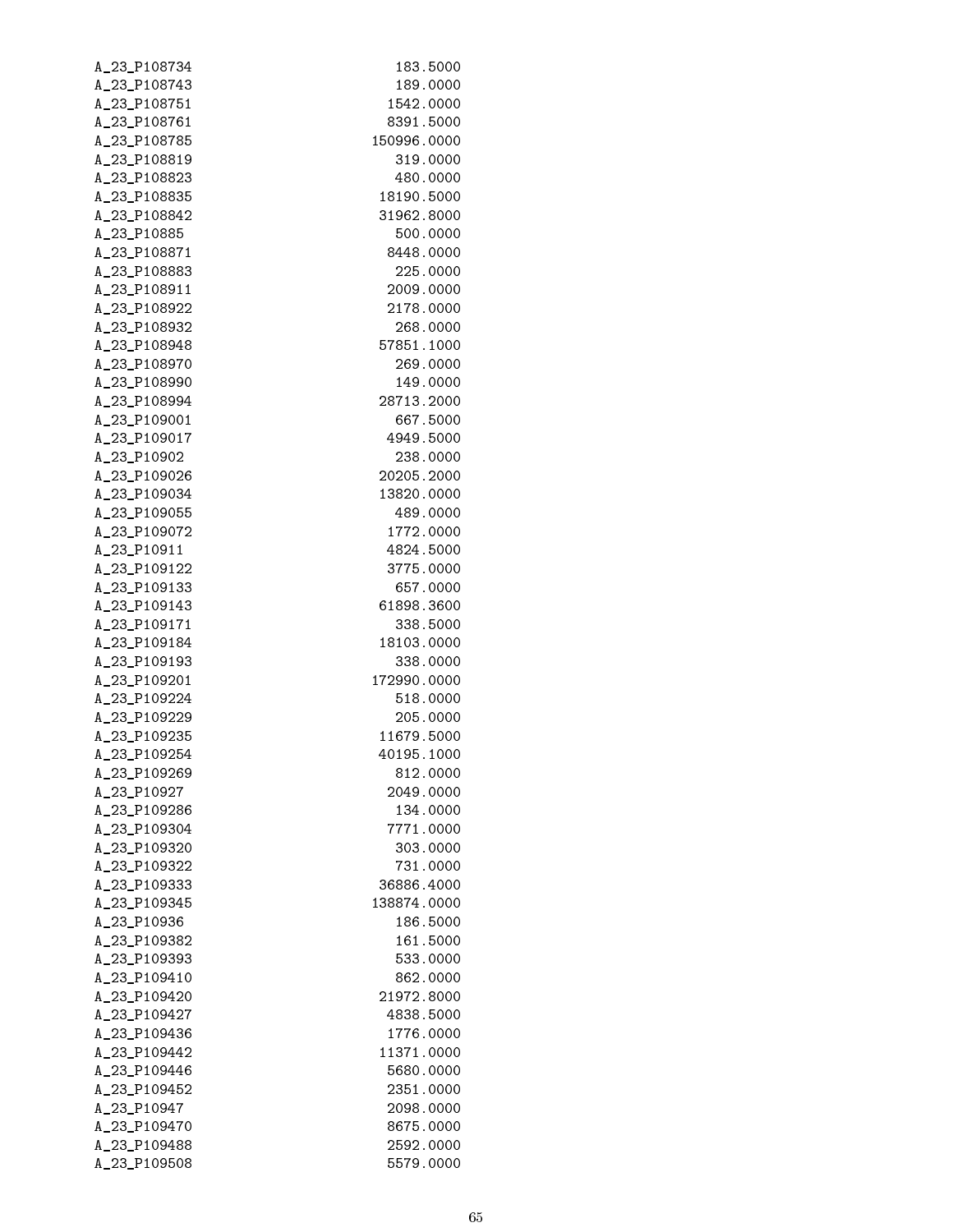| A_23_P109547                 | 9329.0000              |
|------------------------------|------------------------|
| A_23_P10956                  | 318.0000               |
| A_23_P109593                 | 17560.0000             |
| A_23_P109606                 | 14450.0000             |
| A_23_P109614                 | 137.0000               |
| A_23_P109636                 | 1336.0000              |
| A_23_P109643                 | 6203.0000              |
| A_23_P109655                 | 4592.5000              |
| A_23_P10966                  | 145.0000               |
| A_23_P109677                 | 26064.3000             |
| A_23_P109682                 | 7073.0000              |
| A_23_P109720                 | 137.0000               |
| A_23_P109733                 | 2660.0000              |
| A_23_P109768                 | 85127.9000             |
| A_23_P109774                 | 6753.0000              |
| A_23_P109785                 | 136.0000               |
| A_23_P109794                 | 506.0000               |
| A_23_P10980                  | 113.0000               |
| A_23_P109812                 | 324.0000               |
| A_23_P109821                 | 92503.5000             |
| A_23_P109843                 | 193.0000               |
| A_23_P109864                 | 3843.0000              |
| A_23_P10987                  | 2034.0000              |
| A_23_P109877                 | 6997.5000              |
| A_23_P109881<br>A_23_P109895 | 3179.0000<br>8652.0000 |
| A_23_P109907                 | 128677.0000            |
| A_23_P109913                 | 239.0000               |
| A_23_P109928                 | 68003.6000             |
| A_23_P109934                 | 955.0000               |
| A_23_P10995                  | 234.0000               |
| A_23_P109950                 | 791.0000               |
| A_23_P109964                 | 289.0000               |
| A_23_P109974                 | 11557.0000             |
| A_23_P109988                 | 10121.0000             |
| A_23_P110005                 | 4490.0000              |
| A_23_P110022                 | 486.0000               |
| A_23_P110031                 | 11564.0000             |
| A_23_P11005                  | 38796.8000             |
| A_23_P110052                 | 223,0000               |
| A_23_P110062                 | 14998.5000             |
| A_23_P110076                 | 2146.0000              |
| A_23_P110090                 | 218.0000               |
| A_23_P110108                 | 2688.0000              |
| A_23_P110116                 | 19233.0000             |
| A_23_P110122                 | 11181.5000             |
| A_23_P110135                 | 239.0000               |
| A_23_P110151                 | 703.0000               |
| A_23_P110167                 | 41071.5000             |
| A_23_P11017                  | 185.0000               |
| A_23_P110175                 | 694.5000               |
| A_23_P110184                 | 4775.0000              |
| A_23_P110196                 | 765.0000               |
| A_23_P1102                   | 363.5000               |
| A_23_P110204                 | 9024.0000              |
| A_23_P110212                 | 90859.0000             |
| A_23_P110234                 | 365.0000               |
| A_23_P110243                 | 3307.0000              |
| A_23_P11025                  | 2735.0000              |
| A_23_P110253                 | 160.9500               |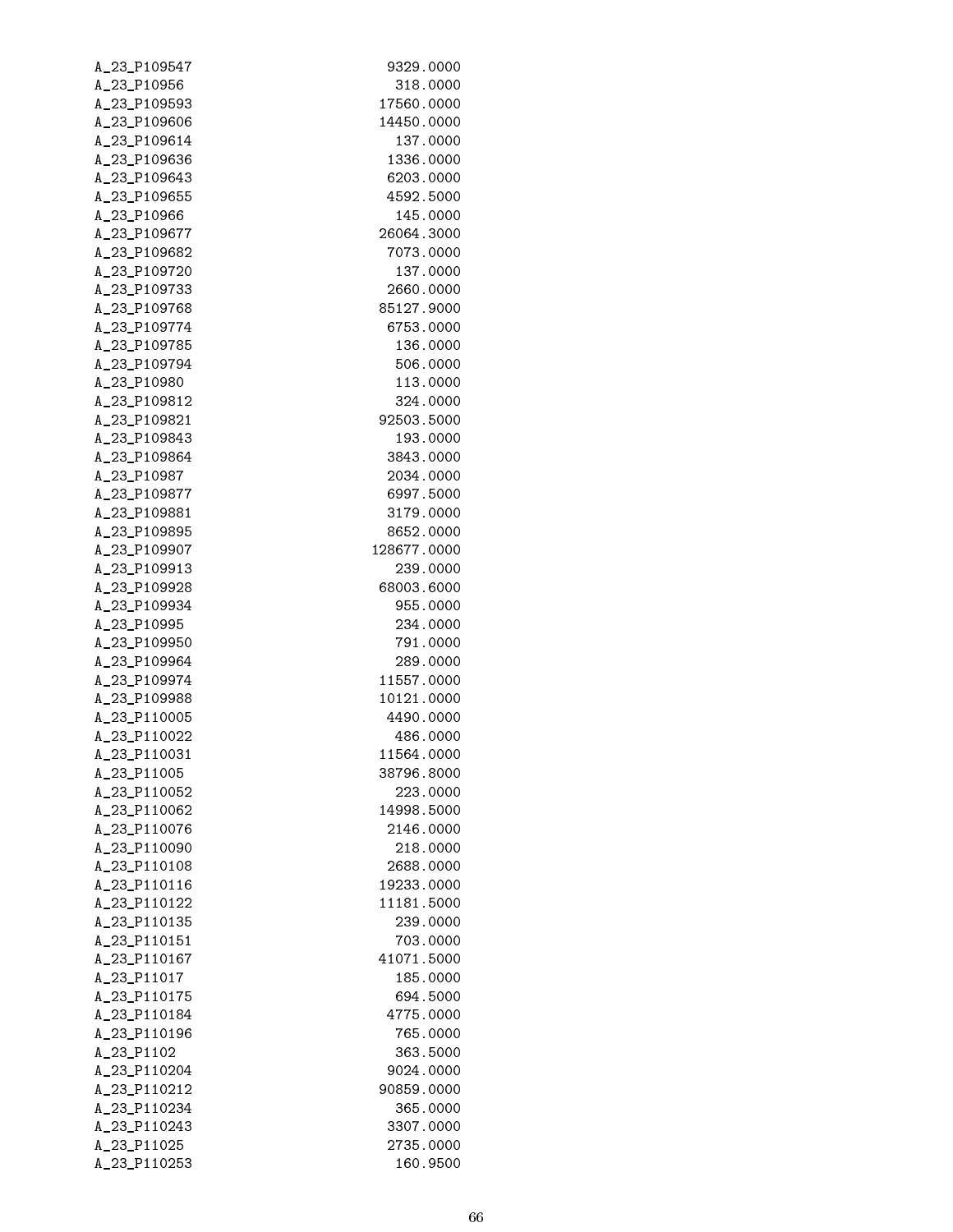| A_23_P110266                 | 132.0000              |
|------------------------------|-----------------------|
| A_23_P110276                 | 256.0000              |
| A_23_P110288                 | 277.0000              |
| A_23_P110299                 | 243.0000              |
| A_23_P110304                 | 1639.0000             |
| A_23_P110319                 | 128.0000              |
| A_23_P11032                  | 4034.5000             |
| A_23_P110345                 | 8535.0000             |
| A_23_P110362                 | 13426.0000            |
| A_23_P110386                 | 174.0000              |
| A_23_P110403                 | 147.0000              |
| A_23_P110412                 | 220.0000              |
| A_23_P110430                 | 280.5000              |
| A_23_P110433                 | 7310.0000             |
| A_23_P110445                 | 4270.0000             |
| A_23_P110462                 | 211.5000              |
| A_23_P110473                 | 2791.0000             |
| A_23_P110492<br>A_23_P110504 | 7173.0000             |
| A_23_P11051                  | 40973.0000            |
| A_23_P110531                 | 912.5000<br>1846.0000 |
| A_23_P110557                 | 473.0000              |
| A_23_P110569                 | 757.0000              |
| A_23_P110571                 | 1571.5000             |
| A_23_P110585                 | 3453.0000             |
| A_23_P110598                 | 4440.0000             |
| A_23_P110606                 | 2827.5000             |
| A_23_P110611                 | 3965.0000             |
| A_23_P110624                 | 677.5000              |
| A_23_P110643                 | 2914.0000             |
| A_23_P110655                 | 3610.0000             |
| A_23_P110661                 | 30850.1000            |
| A_23_P110686                 | 3121.0000             |
| A_23_P110699                 | 324.5000              |
| A_23_P11070                  | 162.0000              |
| A_23_P110704                 | 36423.6000            |
| A_23_P11071                  | 14480.0000            |
| A_23_P110712                 | 74650.5000            |
| A_23_P110725                 | 4980.0000             |
| A_23_P110764                 | 116.0000              |
| A 23 P110777                 | 162.0000              |
| A 23 P110787                 | 2859.0000             |
| A 23 P110791                 | 370820.0000           |
| A_23_P110802                 | 1746.0000             |
| A_23_P11081                  | 125.0000              |
| A_23_P110811                 | 210513.0000           |
| A_23_P110837                 | 347.0000              |
| A_23_P110846                 | 7915.0000             |
| A_23_P110851                 | 644.8500              |
| A_23_P110879                 | 2683.0000             |
| A_23_P110882                 | 3730.0000             |
| A_23_P110896                 | 10628.0000            |
| A_23_P110903                 | 183.0000              |
| A_23_P110941                 | 874.0000              |
| A_23_P110957                 | 794.5000              |
| A_23_P110961                 | 61534.0000            |
| A_23_P111000                 | 21889.1000            |
| A_23_P111005                 | 33430.0000            |
| A_23_P111020                 | 928.5000              |
| A_23_P11103                  | 169.0000              |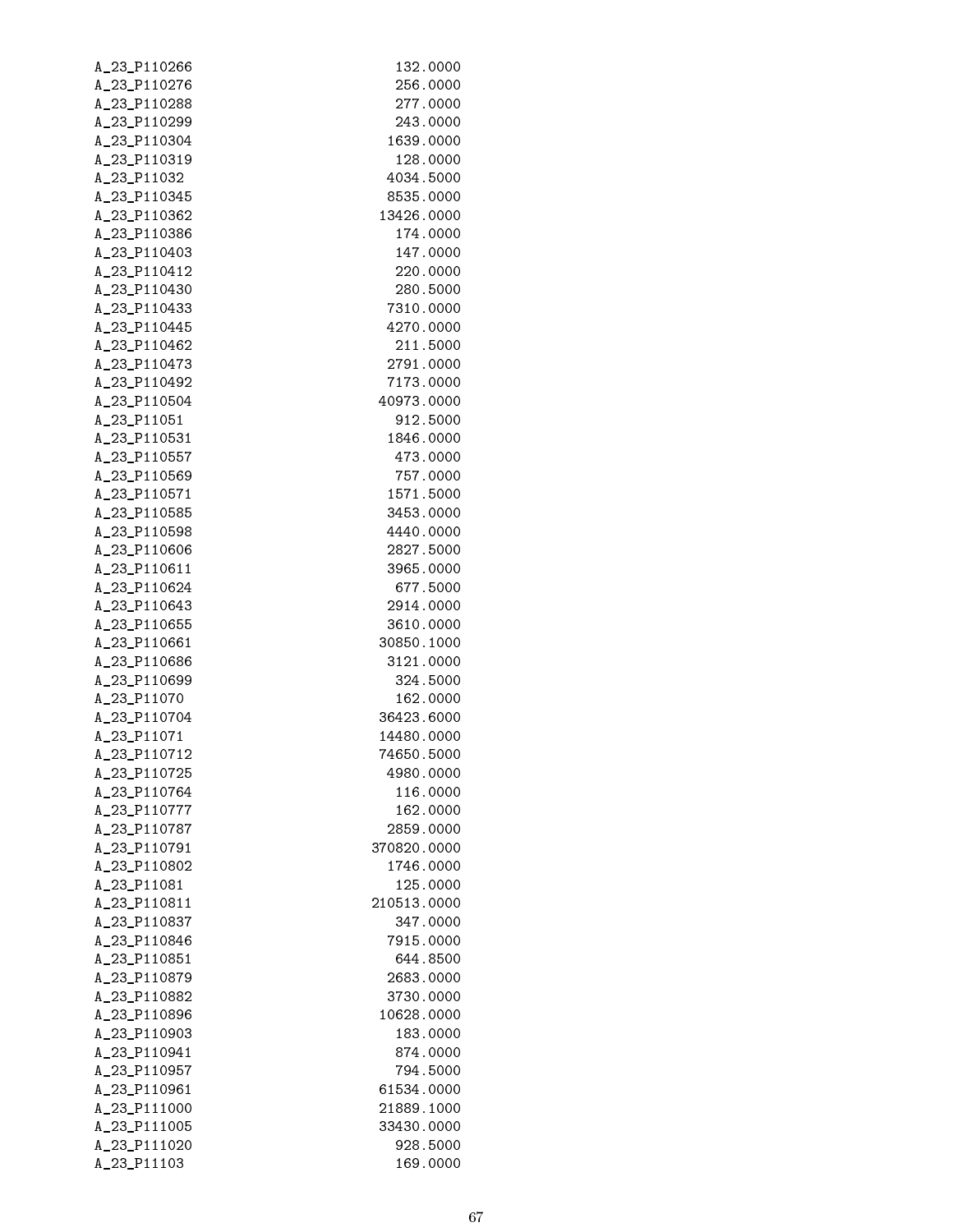| A_23_P111037                 | 42716.0000                 |
|------------------------------|----------------------------|
| A_23_P111041                 | 7684.0000                  |
| A_23_P111054                 | 4593.0000                  |
| A_23_P111088                 | 313.0000                   |
| A_23_P111092                 | 28476.9000                 |
| A_23_P111112                 | 23858.5000                 |
| A_23_P111126                 | 6330.0000                  |
| A_23_P111132                 | 288759.0000                |
| A_23_P111141                 | 28078.1000                 |
| A_23_P111155                 | 160.0000                   |
| A_23_P111171                 | 15640.0000                 |
| A_23_P111188                 | 1657.0000                  |
| A_23_P11119                  | 122.0000                   |
| A_23_P111194                 | 929.0000                   |
| A_23_P111206                 | 1437.0000                  |
| A_23_P111228                 | 1647.0000                  |
| A_23_P111240                 | 8219.5000                  |
| A_23_P111260                 | 531.0000                   |
| A_23_P111267                 | 254.0000                   |
| A_23_P111273                 | 18023.0000                 |
| A_23_P111288                 | 111420.0000                |
| A_23_P111297                 | 1531.0000                  |
| A_23_P111303                 | 5959.0000                  |
| A_23_P111306                 | 2925.0000                  |
| A_23_P111311                 | 244.0000                   |
| A_23_P111321                 | 895.5000                   |
| A_23_P111343                 | 12614.0000                 |
| A_23_P111360                 | 673.5000                   |
| A_23_P111361                 | 267.0000                   |
| A_23_P111373                 | 15759.0000                 |
| A_23_P111381                 | 12513.0000                 |
| A_23_P111395                 | 201.0000                   |
| A_23_P111402                 | 110.5000                   |
| A_23_P111413                 | 1390.0000                  |
| A_23_P11144                  | 659.0000                   |
| A_23_P111452                 | 87240.2000                 |
| A_23_P111480                 | 322.5000                   |
| A_23_P111481                 | 75866.6000                 |
| A_23_P111487                 | 2107.0000                  |
| A_23_P111492                 | 1238.5000                  |
| A_23_P111506                 | 589906.0000                |
| A_23_P111517                 | 288.0000                   |
| A_23_P111525                 | 3045.5000                  |
| A_23_P111531<br>A_23_P111571 | 1006.0000                  |
| A_23_P111583                 | 601132.0000<br>257553.0000 |
|                              | 1028.0000                  |
| A_23_P111593                 |                            |
| A_23_P11160<br>A_23_P111604  | 589.0000                   |
| A_23_P111621                 | 133.0000<br>12597.5000     |
|                              |                            |
| A_23_P111635<br>A_23_P111657 | 10722.0000<br>256.0000     |
| A_23_P111662                 | 180.0000                   |
| A_23_P111672                 | 3361.0000                  |
| A_23_P111698                 | 453.0000                   |
| A_23_P1117                   | 667.0000                   |
| A_23_P111701                 | 362.5000                   |
| A_23_P111712                 | 1396.5000                  |
| A_23_P111724                 | 129.0000                   |
| A_23_P111737                 | 235.0000                   |
|                              |                            |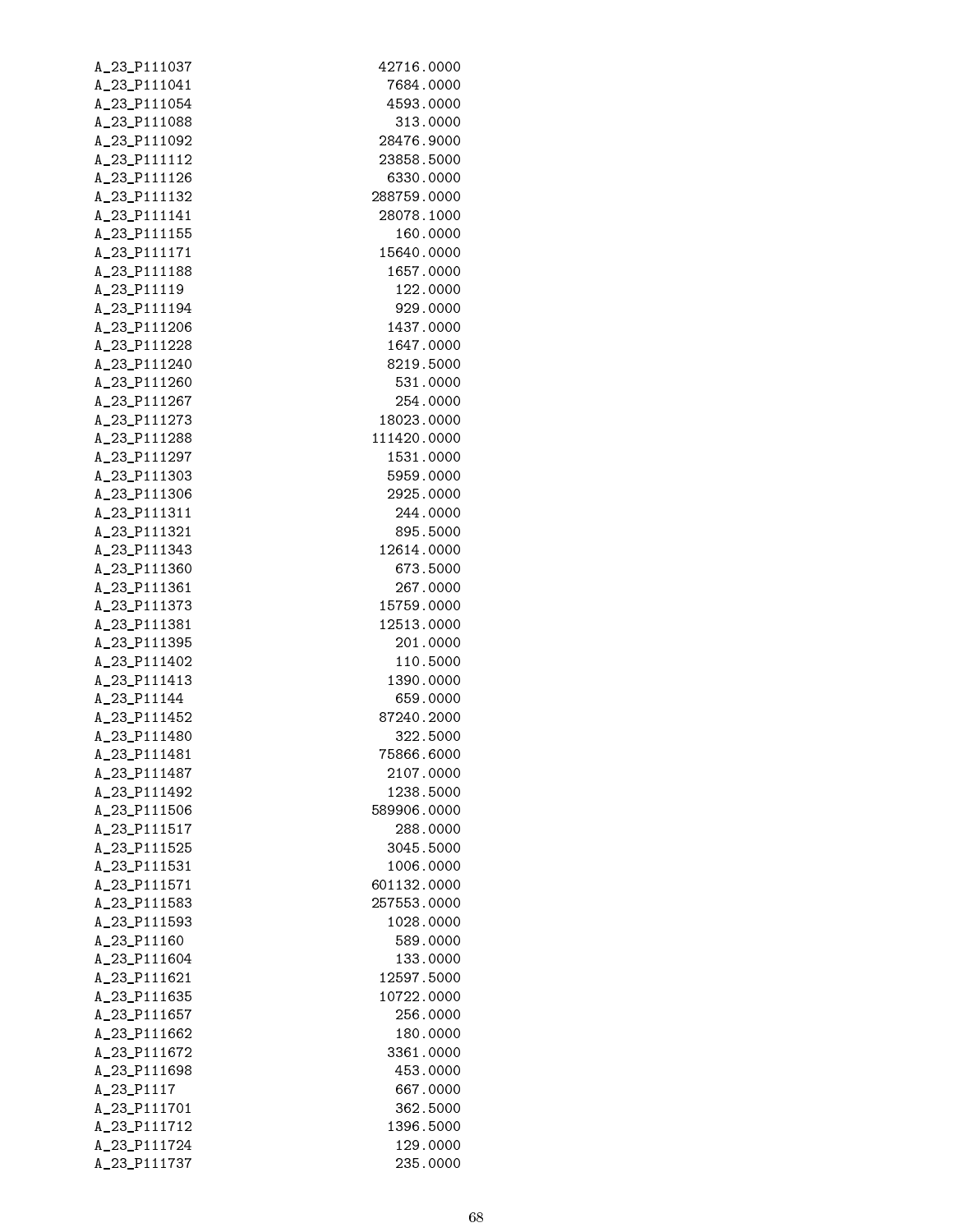| A_23_P111745 | 14369.0000 |
|--------------|------------|
| A_23_P111753 | 29929.4000 |
| A_23_P111766 | 1319.0000  |
| A_23_P111797 | 8004.0000  |
| A_23_P111804 | 15423.0000 |
| A_23_P111811 | 3979.5000  |
| A_23_P111826 | 172.0000   |
| A_23_P111835 | 51332.3000 |
| A_23_P111843 | 74128.6000 |
| A_23_P111860 | 262.0000   |
| A_23_P111865 | 1140.0000  |
| A_23_P111888 | 321.0000   |
| A_23_P111919 | 133.5000   |
| A_23_P11192  | 32297.6000 |
| A_23_P111929 | 422.0000   |
| A_23_P111947 | 116.0000   |
| A_23_P111961 | 4956.0000  |
| A_23_P111978 | 526.0000   |
| A_23_P111981 | 3947.5000  |
| A_23_P111995 | 1500.0000  |
| A_23_P112004 | 2790.5000  |
| A_23_P11201  | 5492.0000  |
| A_23_P112016 | 290.0000   |
| A_23_P112026 | 387.0000   |
| A_23_P112061 | 42474.7000 |
| A_23_P112078 | 4556.0000  |
| A_23_P112086 | 202.0000   |
| A_23_P112100 | 127.5000   |
| A_23_P112103 | 2445.0000  |
| A_23_P112113 | 25867.4000 |
| A_23_P112135 | 85984.6000 |
| A_23_P11214  | 3756.0000  |
| A_23_P112159 | 17420.5000 |
| A_23_P112162 | 16918.0000 |
| A_23_P112173 | 194.0000   |
| A_23_P112187 | 325.0000   |
| A_23_P112201 | 3832.0000  |
| A 23 P112220 | 164.5000   |
| A_23_P11224  | 39850.4000 |
| A_23_P112241 | 47629.7000 |
|              | 94985.0000 |
| A_23_P112251 |            |
| A_23_P112260 | 29112.0000 |
| A_23_P112275 | 164.0000   |
| A_23_P112289 | 216.0000   |
| A_23_P112296 | 148.5000   |
| A_23_P112311 | 2030.5000  |
| A_23_P112327 | 215.0000   |

> dim(dataout)

```
[1] 999 4
```
To remove these files again and empty the output directory use :

```
> unlink(file.path(system.file(package="agilp"),"output","","*.*",
+ fsep = .Platform$file.sep), recursive=FALSE)
```
For further detail on function variables see individual help files.  $\;$ 

• AALoess. Normalises a set of gene expression data files using LOESS against a reference data set. An important aspect of analysing sets of microarray expression data is to be able to compare different experiments carried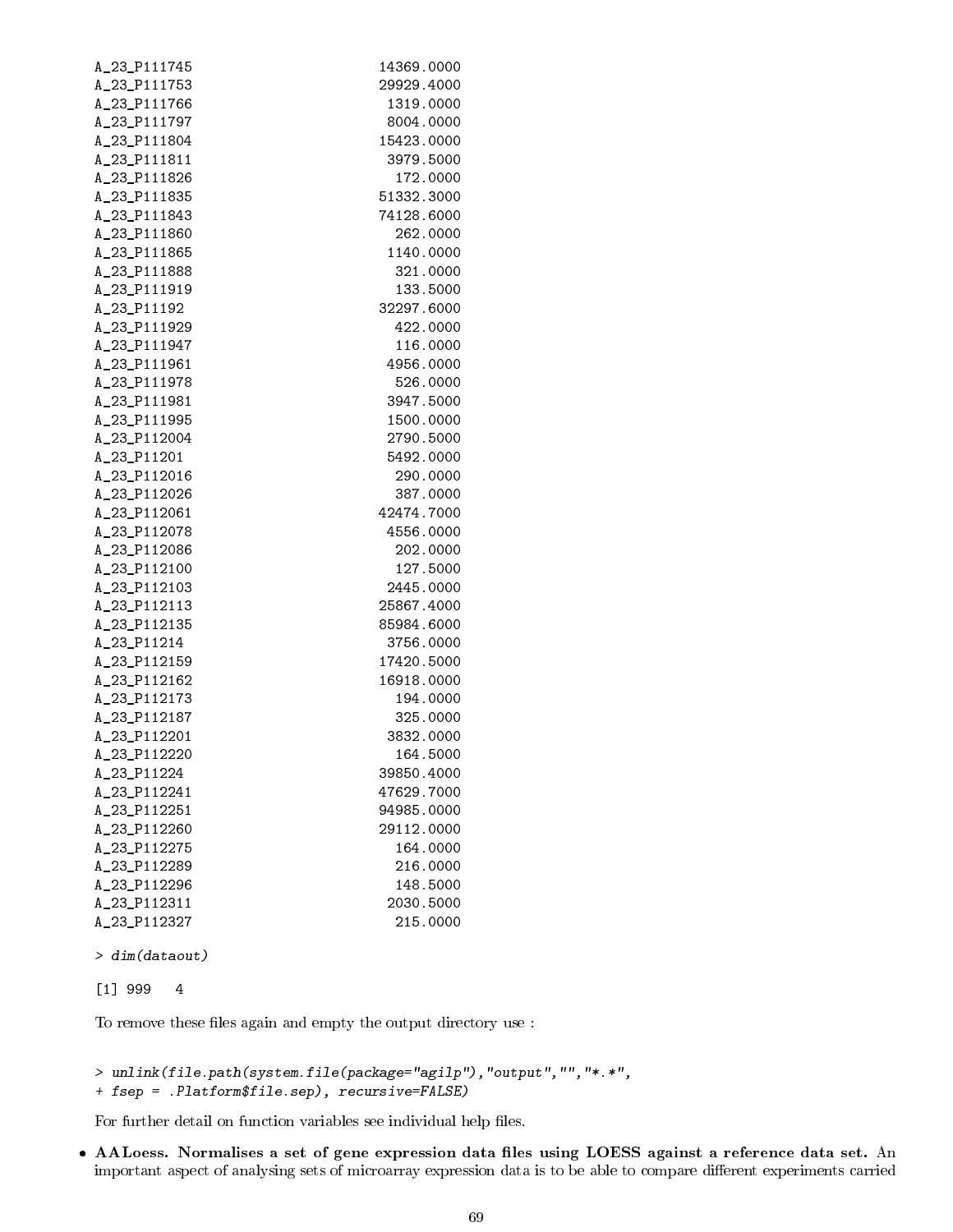out at different times. This requires being able to normalize data sets as far as possible correcting for global differences between experiments. AALoess function normalises data sets which share a common set of identifiers (typically probe names if all the experiments are carried out on a single platform) by comparison to a baseline file which typically contains an average of many datasets (for example as produced by  $Baseline$ ). If the files to be analysed contain different numbers of identiers, the output will contain only the data for the IDs common to the whole set. The underlying assumption is that the overall expression distribution over all the probes is the same in all samples, and that most probes are unchanged when comparing any two samples. The normalisation rationale is discussed in more detail in Chain et al. (see Bibliography) . The function also outputs a frequency histogram of the distances between each sample an the baseline which has proved useful in identifying technical outliers (e.g. if there is a problem in hybridization, for example).

Examples. This example takes the files in agilp/extdata/raw, LOess normalises them and saves them in agilp/output folder.

> inputdir<-file.path(system.file(package="agilp"),"extdata","raw/","", fsep = .Platform\$file.sep)

> outputdir<-file.path(system.file(package="agilp"),"output/", "", fsep = .Platform\$file.sep)

> baselinedir<-file.path(system.file(package="agilp"),"extdata","testbase.txt", fsep = .Platform\$file.sep)

```
> AALoess(input=inputdir, output=outputdir, baseline = baselinedir, LOG="TRUE")
```
After running this function review the SSE plot and file to identify outliers - note these in template file.

Alternatively the following example does not log transform the data.

> AALoess(input=inputdir, output=outputdir, baseline = baselinedir, LOG="FALSE")

To remove these files again and empty the output directory use :

```
> unlink(file.path(system.file(package="agilp"),"output","","*.*",
```
- + fsep = .Platform\$file.sep), recursive=FALSE)
- $\bullet$  IDswop. Maps expression data across different bioinformatic identifiers. *IDswop* replaces one set of identifiers associated with an expression data set (for example platform specific probe IDs) by another set (for example ENSEMBL transcript IDs). This allows expression data sets from different platforms to be combined for analysis. Any appropriate mapping spreadsheet file which contains the source identifiers in one column and the equivalent target IDs in another column can be used. We have typically used files produced by biomaRt, but suitable annotation files can also be made using the select function, in the AnnotationDbi package. If multiple source IDs(e.g. probe IDs) map to the same target ID the function returns the mean or the maximum value within the set.

Examples. This example maps expression data from Agilent ProbeIDs (found in column one of input files) to corresponding EnsemblID. Each output file has the name of the original file with the suffix "\_EnsemblID". If multiple probes map to the same ID and vary by more than 20% they are discarded.

```
> inputdir<-file.path(system.file(package="agilp"),"extdata","raw/","", fsep = .Platform$file.sep)
```

```
> outputdir<-file.path(system.file(package="agilp"),"output/", "", fsep = .Platform$file.sep)
```

```
> annotation<-file.path(system.file(package="agilp"),"extdata","annotations_sample.txt", fsep = .Platform
```

```
> IDswop(input=inputdir,output=outputdir,annotation=annotation,source_ID="ProbeID",
```

```
+ target_ID="EnsemblID", ERR=0.2)
```
Alternatively the following keeps all output IDs, even when multiple probes map to a single annotation.

> IDswop(input=inputdir,output=outputdir,annotation=annotation,source\_ID="ProbeID",

+ target\_ID="EnsemblID", ERR=1)

More details of how to use this function are given in the IDSwop individual help file. IDSwop and Equaliser (see below) should be used BEFORE *Baseline* and *AALoess*. To remove these files again and empty the output directory use :

```
> unlink(file.path(system.file(package="agilp"),"output","","*.*",
```
- + fsep = .Platform\$file.sep), recursive=FALSE)
- Equaliser. Trims a set of gene expression data files to include only the set of identifiers common to all files. Different platforms will typically generate files with different numbers of distinct identifiers (for example compare the Agilent 44K and Agilent 60K whole genome expression arrays. Different numbers of identifiers will also often result from use of IDSwop. Equaliser is a utility which takes a set of gene expression data files and trims each file so as to include only the set of IDs which are common to all files in the set. More details of how to use this function are given in the IDSwop individual help file. Equaliser and IDSwop (see above) should be used BEFORE Baseline and AALoess.